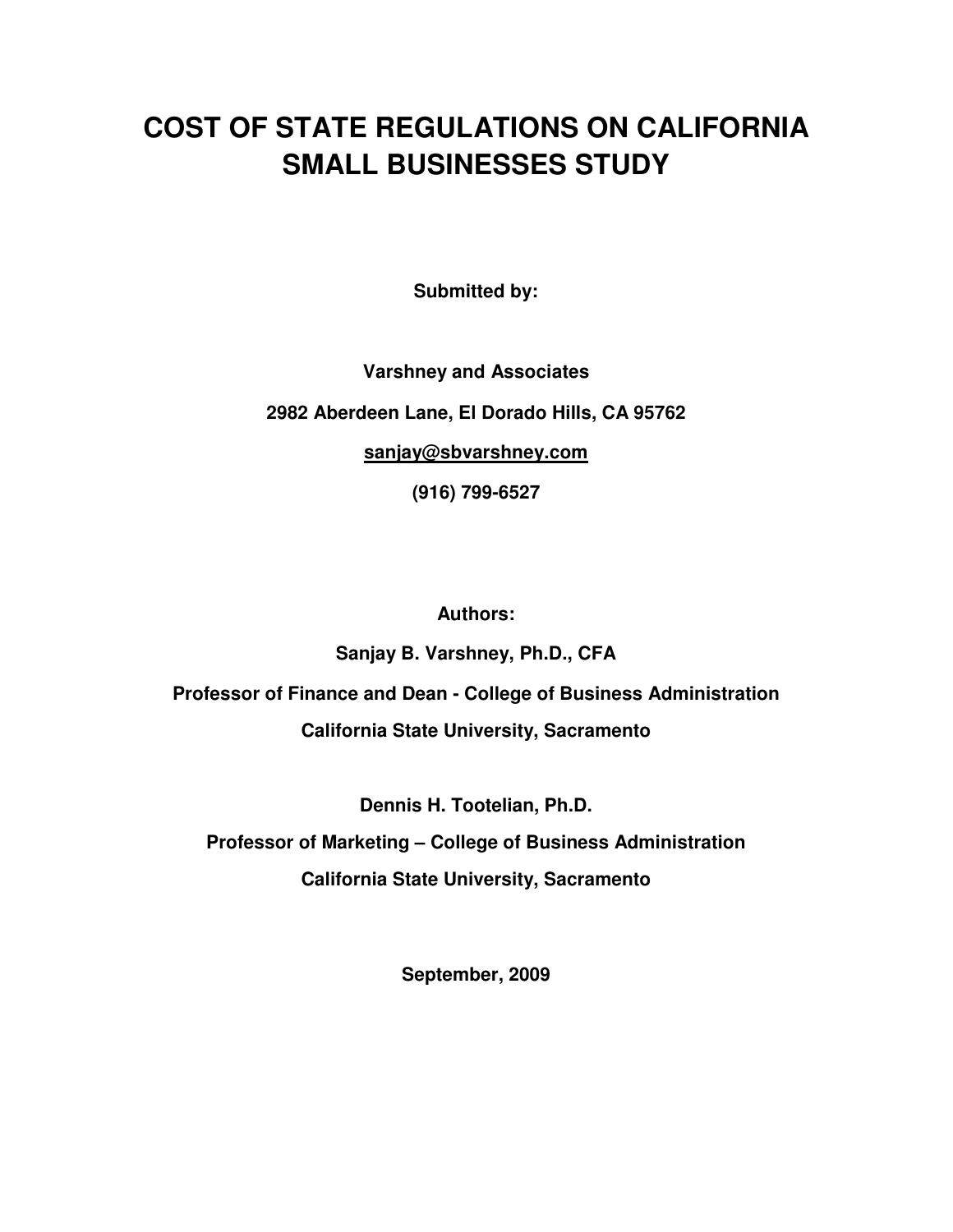# **TABLE OF CONTENTS**

| SECOND ORDER COSTS TO THE STATE'S ECONOMY AND SMALL BUSINESS  15            |  |
|-----------------------------------------------------------------------------|--|
|                                                                             |  |
|                                                                             |  |
|                                                                             |  |
|                                                                             |  |
|                                                                             |  |
|                                                                             |  |
|                                                                             |  |
|                                                                             |  |
|                                                                             |  |
|                                                                             |  |
|                                                                             |  |
|                                                                             |  |
|                                                                             |  |
|                                                                             |  |
| APPENDIX 5. THE IMPACT OF REGULATORY COSTS ON SMALL FIRMS: CRAIN (2005)  67 |  |
| APPENDIX 6. PANEL DATA REGRESSION TO MEASURE DIRECT COSTS OF REGULATORY     |  |
|                                                                             |  |
|                                                                             |  |
|                                                                             |  |
|                                                                             |  |
|                                                                             |  |
|                                                                             |  |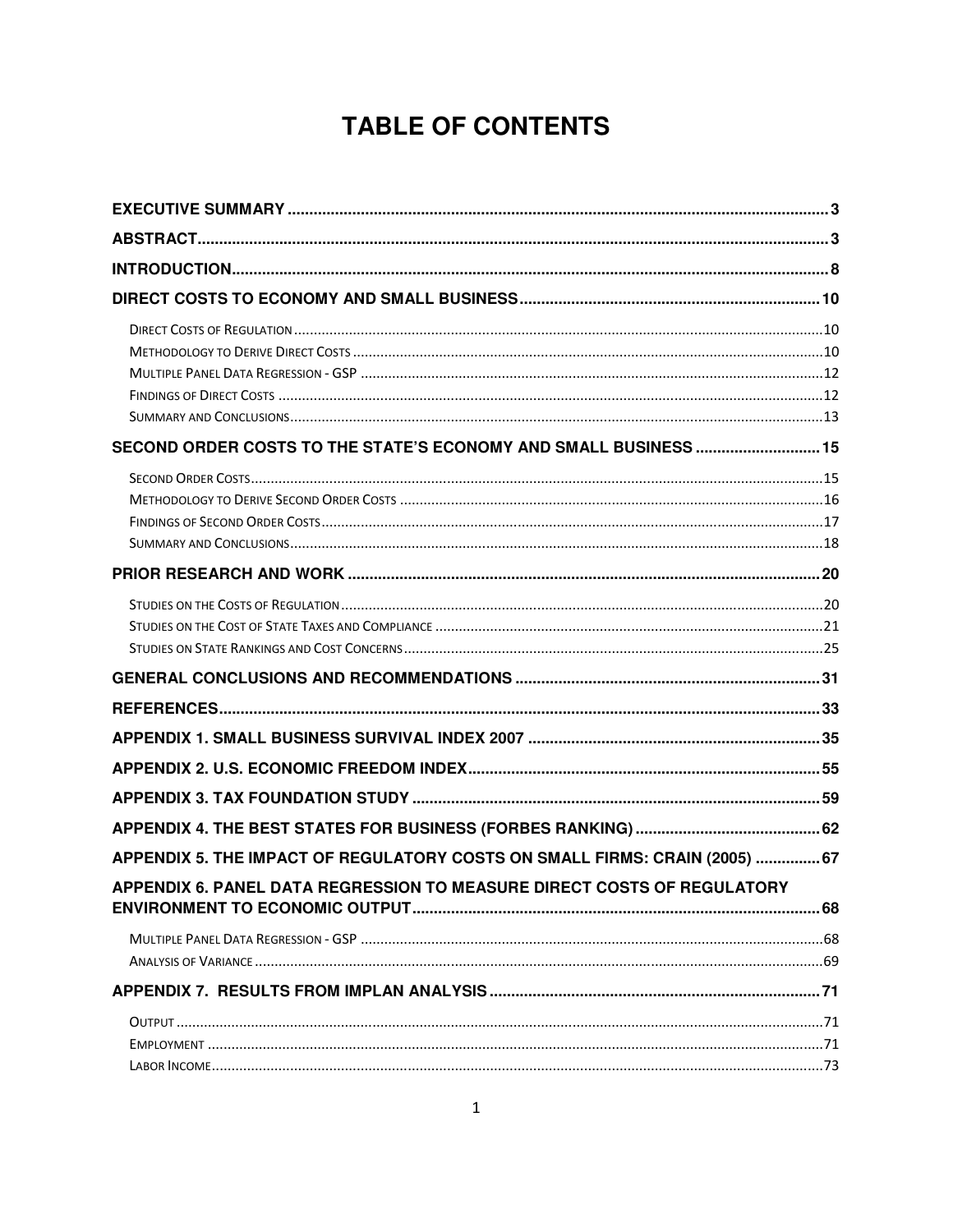| APPENDIX 8. DIRECT COSTS TO HOUSEHOLDS AND RESIDENTS OF CALIFORNIA STATE 75 |  |
|-----------------------------------------------------------------------------|--|
| APPENDIX 9. STATE REVENUES FROM REGULATORY TAXES AND LICENSES 76            |  |
|                                                                             |  |
| APPENDIX 11. TOTAL COSTS (DIRECT AND SECOND ORDER) TO CALIFORNIA HOUSEHOLDS |  |
|                                                                             |  |
| APPENDIX 13. TOTAL INDIRECT BUSINESS TAXES LOST RELATIVE TO GENERAL FUND    |  |
| APPENDIX 14. TOTAL COSTS (DIRECT AND SECOND ORDER) TO SMALL BUSINESS IN     |  |
| APPENDIX 15. LOST LABOR INCOME RELATIVE TO CONSUMER SPENDING 84             |  |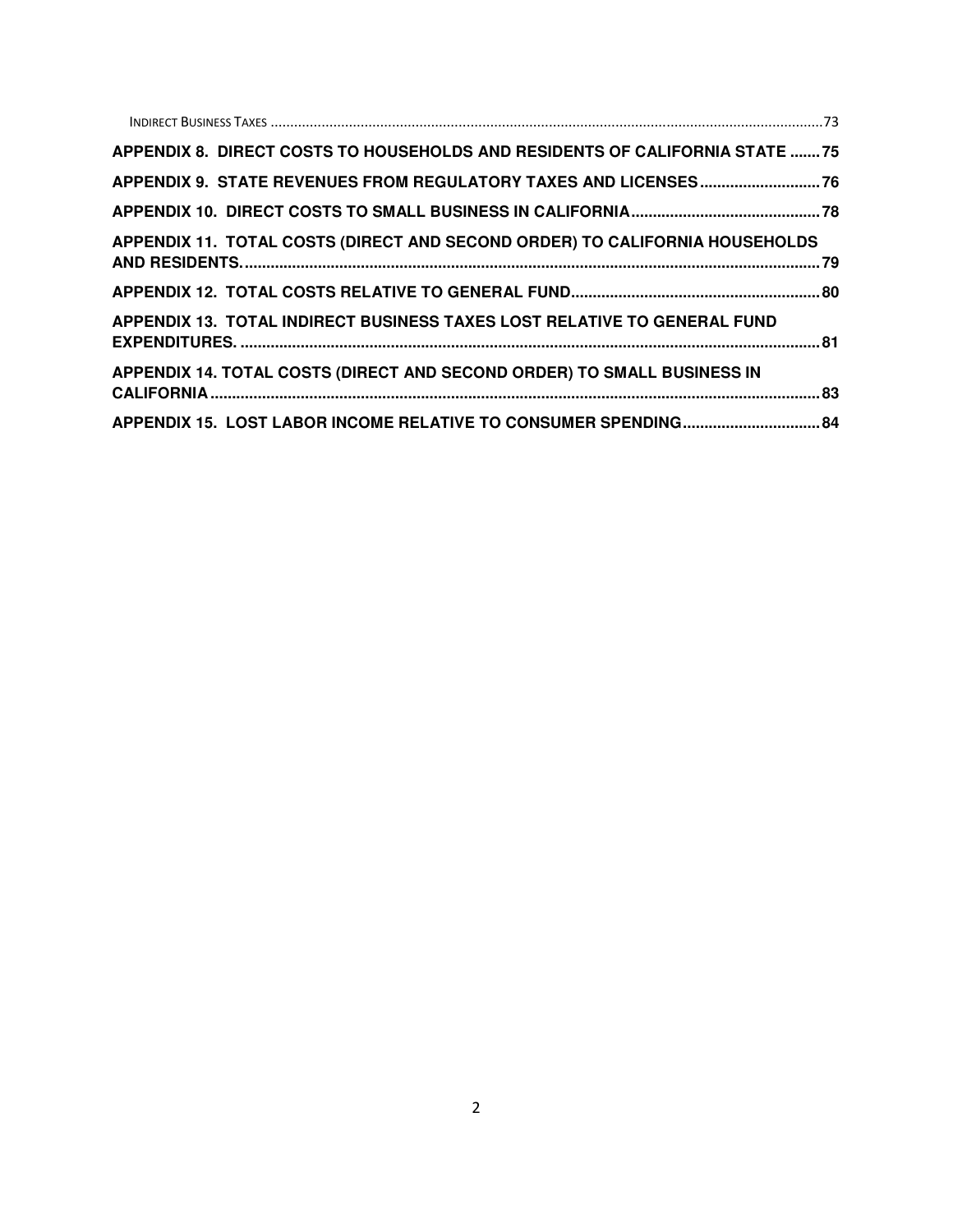# **COST OF STATE REGULATIONS ON CALIFORNIA SMALL BUSINESSES STUDY**

### **EXECUTIVE SUMMARY**

### **ABSTRACT**

This study measures and reports the cost of regulation to small business in the State of California. It uses original analyses and a general equilibrium framework to identify and measure the cost of regulation as measured by the loss of economic output to the State's gross product, after controlling for variables known to influence output. It also measures second order costs resulting from regulatory activity by studying the total impact – direct, indirect, and induced. The study finds that the total cost of regulation to the State of California is \$492.994 billion which is almost five times the State's general fund budget, and almost a third of the State's gross product. The cost of regulation results in an employment loss of 3.8 million jobs which is a tenth of the State's population. Since small business constitute 99.2% of all employer businesses in California, and all of non-employer business, the regulatory cost is borne almost completely by small business. The total cost of regulation was \$134,122.48 per small business in California in 2007, labor income not created or lost was \$4,359.55 per small business, indirect business taxes not generated or lost were \$57,260.15 per small business, and finally roughly one job lost per small business. This study provides the most comprehensive and complete analysis of the total regulatory burden in California.

### **INTRODUCTION**

This study measures and reports the aggregate cost of regulation to small businesses in the State of California. It employs an original and unique approach using a general equilibrium framework<sup>1</sup> to identify and measure the cost of regulation as measured by the loss of economic output to the State's gross product, after controlling for variables known to influence output. This cost is in addition to the cost of federal regulation that is widely documented by previous studies sponsored by the Small Business Administration's Office of Advocacy.

Each of the 50 states in the USA superimposes an array of regulations over and above those that exist at the federal level. The significance of the study derives from the fact that over 90% of the firms in the USA employ fewer than 20 employees, and large firms (500 or more employees) constitute only 0.3% of all firms. Small business

l

 $1$  There are several factors that influence a state's gross product. A general equilibrium framework controls for all such known factors.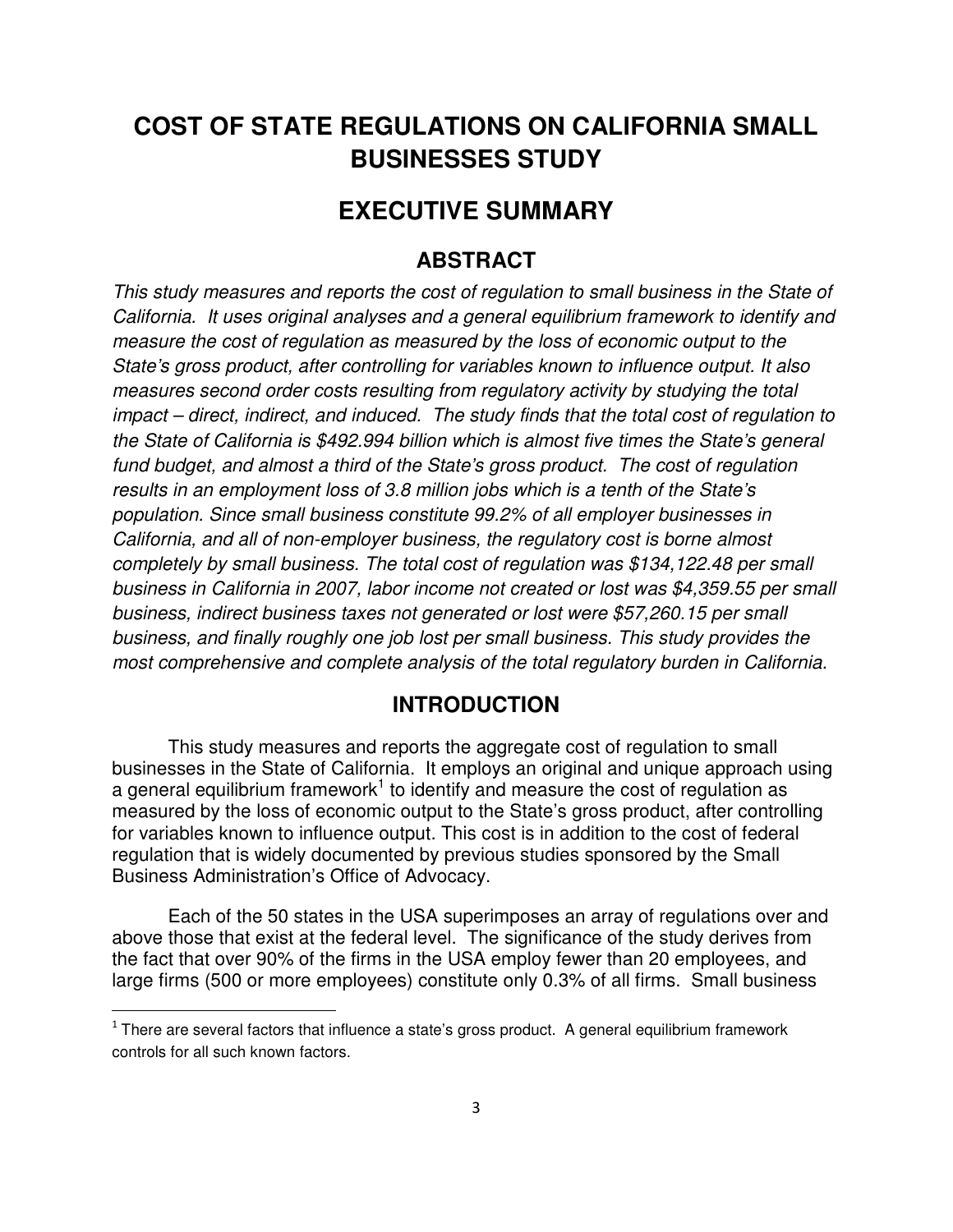drives the economic engine and the gross state product. An adverse impact on small business is bound to adversely impact the production of goods and services, the risk tolerance of the American enterprise, the productivity of labor, the quality of life, and the overall well being of the State and its citizens.

The ultimate drivers of growth and economic prosperity are innovation, economic risk taking, and investment. The majority of this comes from small business. Legislative and regulatory mandates often result in practices and enact policies that raise the costs of operating for small business or provide a deterrent to small business growth and hence provide disincentives for economic risk taking and entrepreneurship.

In addition to identifying the aggregate direct costs of regulation to small business, this study measures the second order costs of regulation as those resulting from indirect and induced costs and which impact the state's gross state product  $(GSP)<sup>2</sup>$ . Substantial research exists at both the federal and state levels that attempts to understand, measure, describe, and articulate the impact that regulation may have on small business and the resulting loss to the economy. Most studies are qualitative – they describe the impact of regulation on small business, and do not quantify such an impact. This study is the first to measure the aggregate quantitative impact of regulations in a particular state, and as such can be used—with the appropriate cautions—in conjunction with the federal studies published in 1995, 2000, and 2005 to measure the accumulative impact of both state and federal regulations on California small business.

### **METHODOLOGY**

 There are several factors that influence a state's gross product. These factors range from cost of labor and raw materials to cost of energy, quality of life issues, education, job creation, economic climate, growth prospects, regulatory climate, etc. We use Forbes data that combine the most comprehensive economic metrics available that allow us to perform a general equilibrium analysis of the costs of doing business by the various states.

 After controlling for a wide variety of external factors that affect such costs, the general equilibrium framework is able to truly isolate and measure the marginal impact of the regulatory environment on the businesses, which in turn affects productivity and gross state product. In addition, the study uses IMPLAN—an input-output model to measure the second order costs of California state regulation as those resulting from indirect and induced costs and which impact the state's gross state product.

l

 $<sup>2</sup>$  An example of second order costs as used in the federal study by Crain (2005) is how the cost of</sup> environmental regulation will likely be reflected in higher utility bills paid by the consumer. The increased utility costs will have a ripple effect throughout the entire economy, raising costs and impacting productivity and income in all sectors in the state. Another example is workplace regulation that raises healthcare costs. This will be reflected in higher premiums paid by employers which in turn will either be passed on at least in part, if not total, to consumers of their products in the form of higher prices, or in employees being asked to pay a larger portion of the premiums.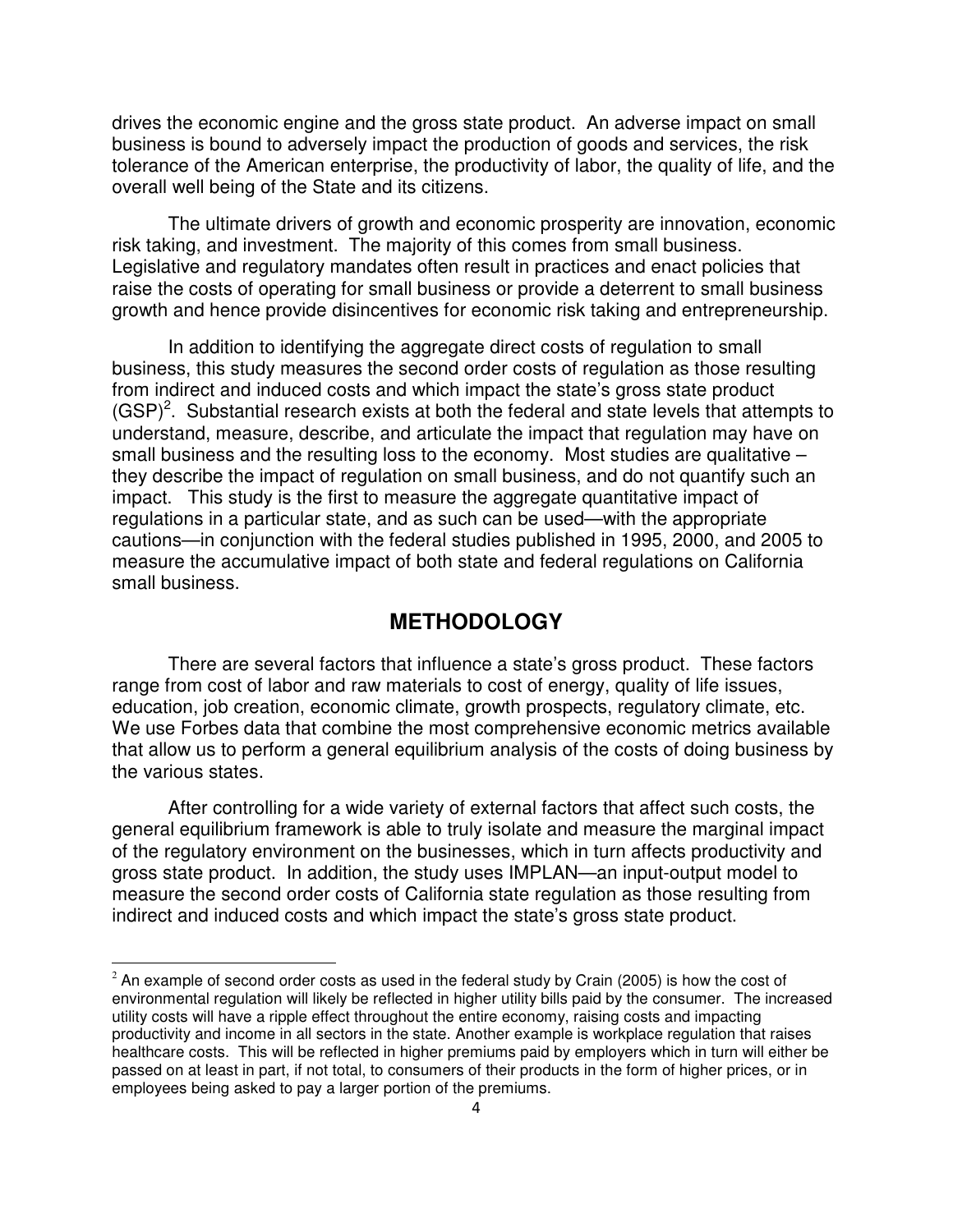The total direct, indirect, and induced costs of regulation arising due to the multiplier effect are presented in four ways: **Output** accounts for total revenues lost including all sources of income for a given time period for an industry in dollars. **Employment** demonstrates the number of jobs lost and is calculated in a full-time equivalent employment value on an annual basis. **Indirect Business Taxes** consist of property taxes, excise taxes, fees, licenses, and sales taxes that would have been paid by businesses. **Labor Income** includes all forms of employee compensation that would have been paid by employers (e.g., total payroll costs including benefits, wages and salaries of workers, health and life insurance, retirement payments, non-cash compensation), and proprietary income (e.g., self employment income, income received by private business owners including doctors, lawyers).

Substantial research exists at both the federal and state levels that attempts to understand, measure, describe, and articulate the impact that regulation may have on small business and the resulting loss to the economy. Most studies are qualitative they describe the impact of regulation on small business, but most do not attempt to quantify such an impact. This study is the first to measure the aggregate quantitative impact of regulations in a particular state, and as such can be used—with the appropriate cautions—in conjunction with the federal studies published in 1995, 2000, and 2005 to measure the accumulative impact of both state and federal regulations on California small business.

Much more work will need to be done to determine the exact nature of potential remedies to the regulatory burden. This study does offer a methodology for deeper study of various regulatory impacts and assessment of whether costs can be much better controlled than under the current structure.

### **FINDINGS**

This study finds that the total cost of regulation to the State of California—direct, indirect, and induced—is \$492.994 billion, which is almost five times the State's general fund budget, and almost a third of the State's gross product. This cost of regulation results in an employment loss of 3.8 million jobs which is a tenth of the State's population. In terms of labor income, the total loss to the state from the regulatory cost is \$210.471 billion. Finally the indirect business taxes that would have been generated due to the output lost is \$16.024 billion. These indirect business taxes lost could have helped fund many of the state's departmental budgets.

The total cost of regulation was \$134,122.48 per small business in California in 2007, labor income not created or lost was \$4,359.55 per small business, indirect business taxes not generated or lost were \$57,260.15 per small business, and finally roughly one job lost per small business.

### **CONCLUSIONS**

This study measures and reports the cost of regulation to small business in the State of California. It employs an original and unique approach using a general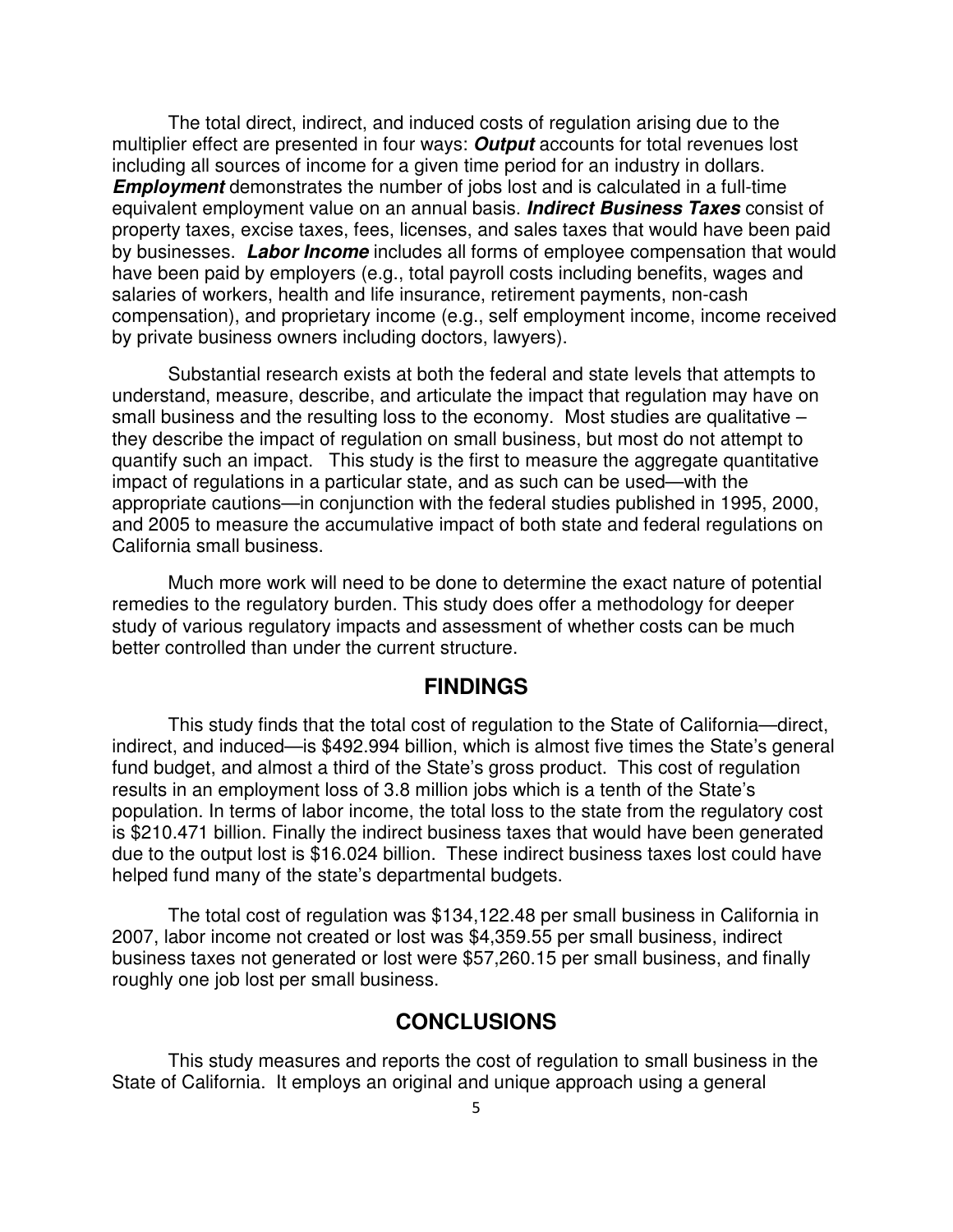equilibrium framework to identify and measure the cost of regulation as measured by the loss of economic output to the State's gross product, after controlling for variables known to influence output. It also measures second order costs resulting from regulatory activity by studying the total impact – direct, indirect, and induced. The study finds that the total cost of regulation to the State of California is \$492.994 billion which is almost five times the State's general fund budget, and almost a third of the State's gross product. The total cost of regulation results in an employment loss of 3.8 million jobs which is a tenth of the State's population. Since small business constitute 99.2% of all employer businesses in California, and all of non-employer business, the regulatory cost is borne almost completely by small business. The general equilibrium framework yields the following results:

- The direct cost of the regulatory environment in California is \$176.966 billion in lost gross state output each year. The direct cost does not account for second order costs.
- The total loss of gross state output for California each year due to direct, indirect, and induced impact of the regulatory cost is \$492.994 billion.
- In terms of employment this total output loss is equivalent to the loss of 3.8 million jobs for the state each year. A loss of 3.8 million jobs represents 10% of the total population of California. In terms of labor income, the total loss to the state from the regulatory cost is \$210.471 billion. Finally the indirect business taxes that would have been generated due to the output lost arising from the regulatory cost is \$16.024 billion.
- The total regulatory cost of \$492.994 billion is four to four and a half times the total budget for the state of California, and almost five to six times the general fund alone. Further, given the total gross state output of \$1.6 trillion for California in 2007, the lost output from regulatory costs is almost a third of the gross state output.
- The indirect business taxes lost could have helped fund many of the state's departmental budgets. As an example, the indirect business taxes lost are 60 times the budget of the Office of Emergency Services, and would have paid for almost half the budget of the Department of Education.
- The total cost of regulation was \$134,122.48 per small business in California in 2007, labor income not created or lost was \$57,260.15 per small business, indirect business taxes not generated or lost were \$4,359.55 per small business, and finally roughly one job lost per small business.
- The total regulatory cost of \$492.994 billion translates into a total cost per household of \$38,446.76 per household, or \$13,052.05 per resident. The total cost per household comes close to the median household income for California.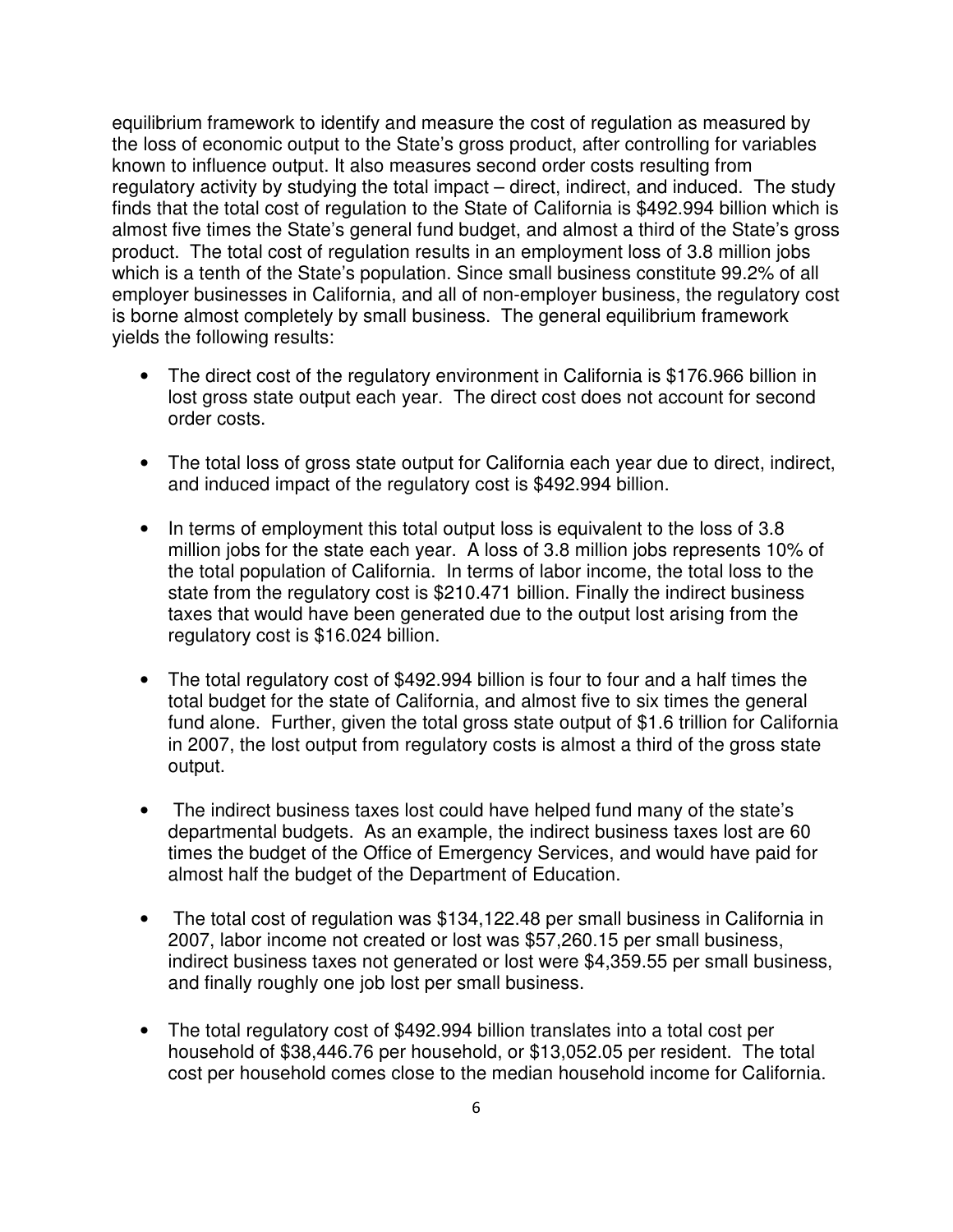This study provides the most comprehensive and complete analysis of the total regulatory burden in California. The study and findings have implications for policymakers and those in charge of the regulatory environment. The results also suggest that future research should attempt to understand how to minimize the intended and unintended costs of regulation. Since small businesses are the lifeblood of California's economy constituting 99.2% of all employer businesses, efforts to make the regulatory environment more attractive will make California a more attractive state for doing business. This in turn will improve the state's output, employment, labor income, indirect business taxes, economic climate, quality of life, living standards, and growth prospects.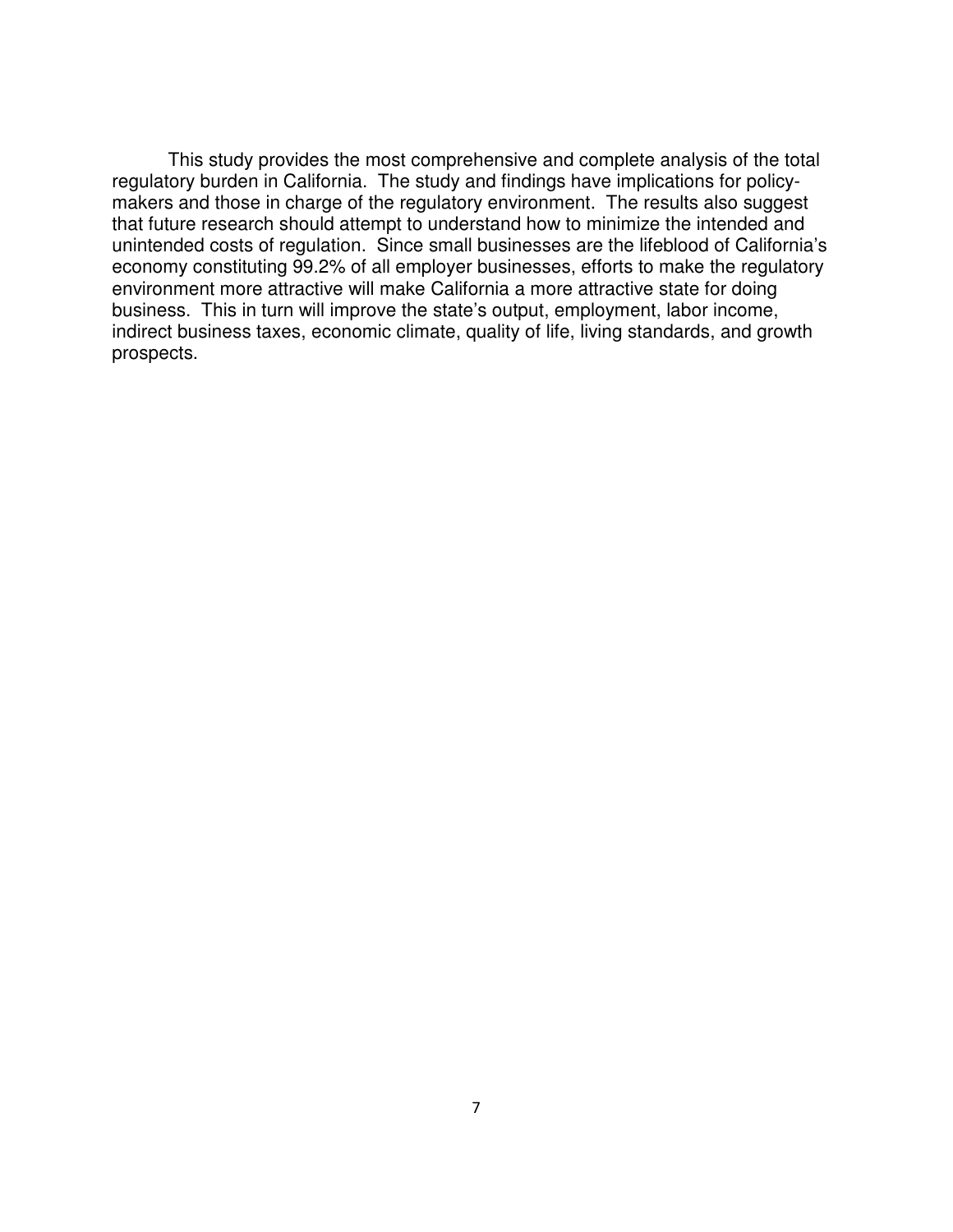# **COST OF STATE REGULATIONS ON CALIFORNIA SMALL BUSINESSES STUDY**

### **DETAILED REPORT OF FINDINGS**

# **INTRODUCTION**

This study identifies and establishes the cost of the regulatory burden on small business in California and assesses the extent to which this disadvantages small business. It employs an original and unique approach using a general equilibrium analysis<sup>3</sup> to measure the additional cost to small business due to regulation in the State of California. This cost is in addition to the cost of federal regulation that is widely documented by previous studies. Each of the 50 states in the USA superimposes an array of regulations over and above those that exist at the federal level. The significance of the study derives from the fact that over 90% of the firms in the USA employ fewer than 20 employees, and large firms (500 or more employees) constitute only 0.3% of all firms. Small business drives the economic engine and the gross state product. An adverse impact on small business is bound to adversely impact the production of goods and services, the risk tolerance of the American enterprise, the productivity of labor, the quality of life, and the overall well being of the State and its citizens.

The ultimate drivers of growth and economic prosperity are innovation, economic risk taking, and investment. The majority of this comes from small business. Politicians and government officials often engage in practices and enact policies that raise the costs of operating for small business or provide a deterrent to small business growth and hence provide disincentives for economic risk taking and entrepreneurship.

In addition to measuring the direct cost of regulation to small business, this study measures the second order costs of California state regulation as those resulting from indirect and induced costs and which impact the state's gross state product  $(SSP)^4$ .

 3 There are several factors that influence a state's gross product. A general equilibrium framework controls for all such known factors.

 $4$  As an example used in the federal study by Crain (2005), the cost of environmental regulation will likely be reflected in higher utility bills paid by the consumer. The increased utility costs will have a ripple effect throughout the entire economy raising costs and impacting productivity and income in all sectors in the state. Another example is workplace regulation that raises the healthcare costs. This will be reflected in higher premiums paid by employers which in turn will either be passed on at least in part, if not total, to consumers of their products in the form of higher prices, or in employees being asked to share in and pay a larger portion of the premiums. This study does not attempt to measure the general equilibrium effects that are dynamic, such as reduced innovation over time, or productivity losses over time, or efficiency losses over time due to the cost of regulation. In this sense, the cost estimates in our study are understated and do not measure the fullest extent of the state regulatory burden.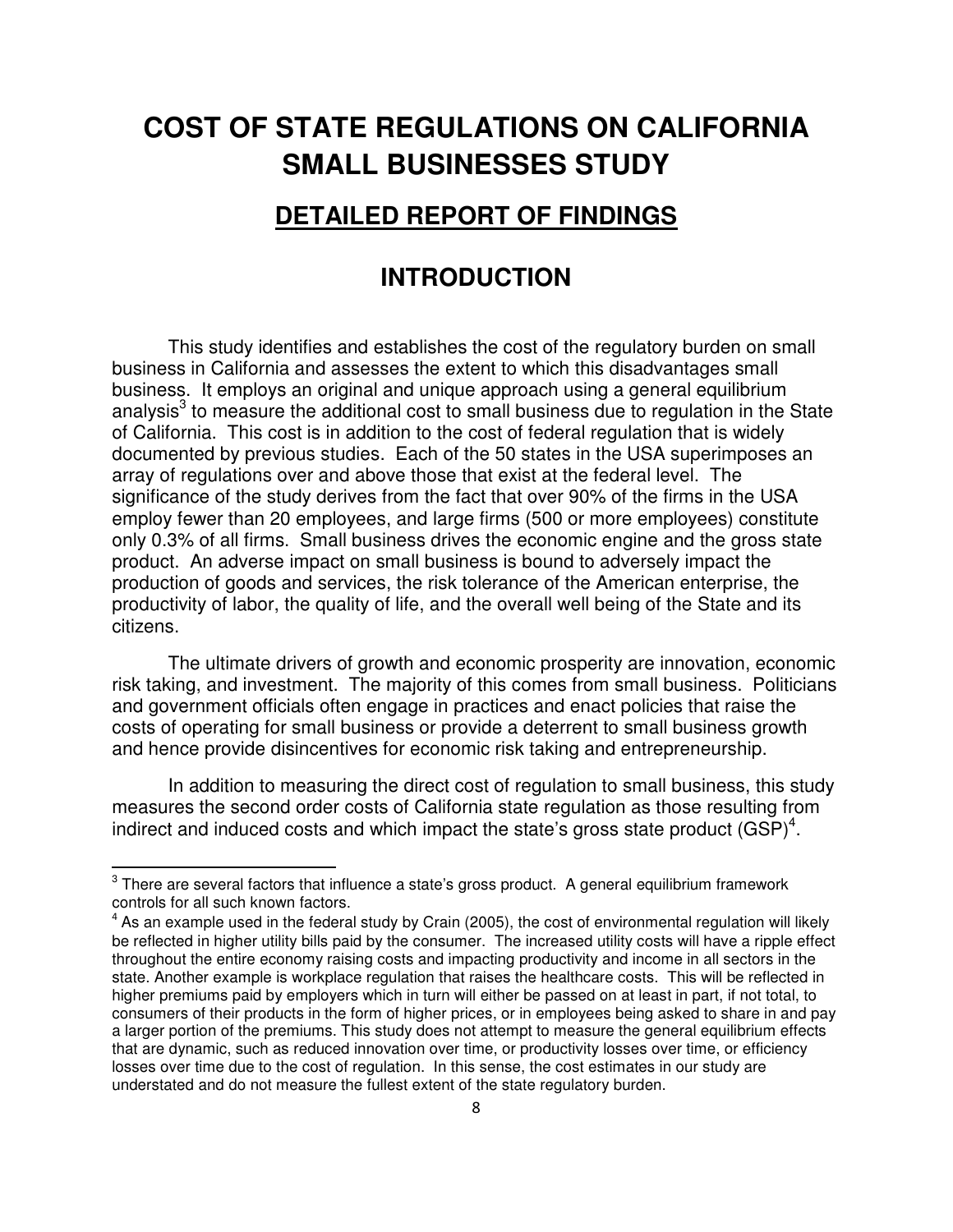The study discusses its methodology and data, present its findings, provides a comprehensive review of prior research and work, and finally concludes with key findings and recommendations.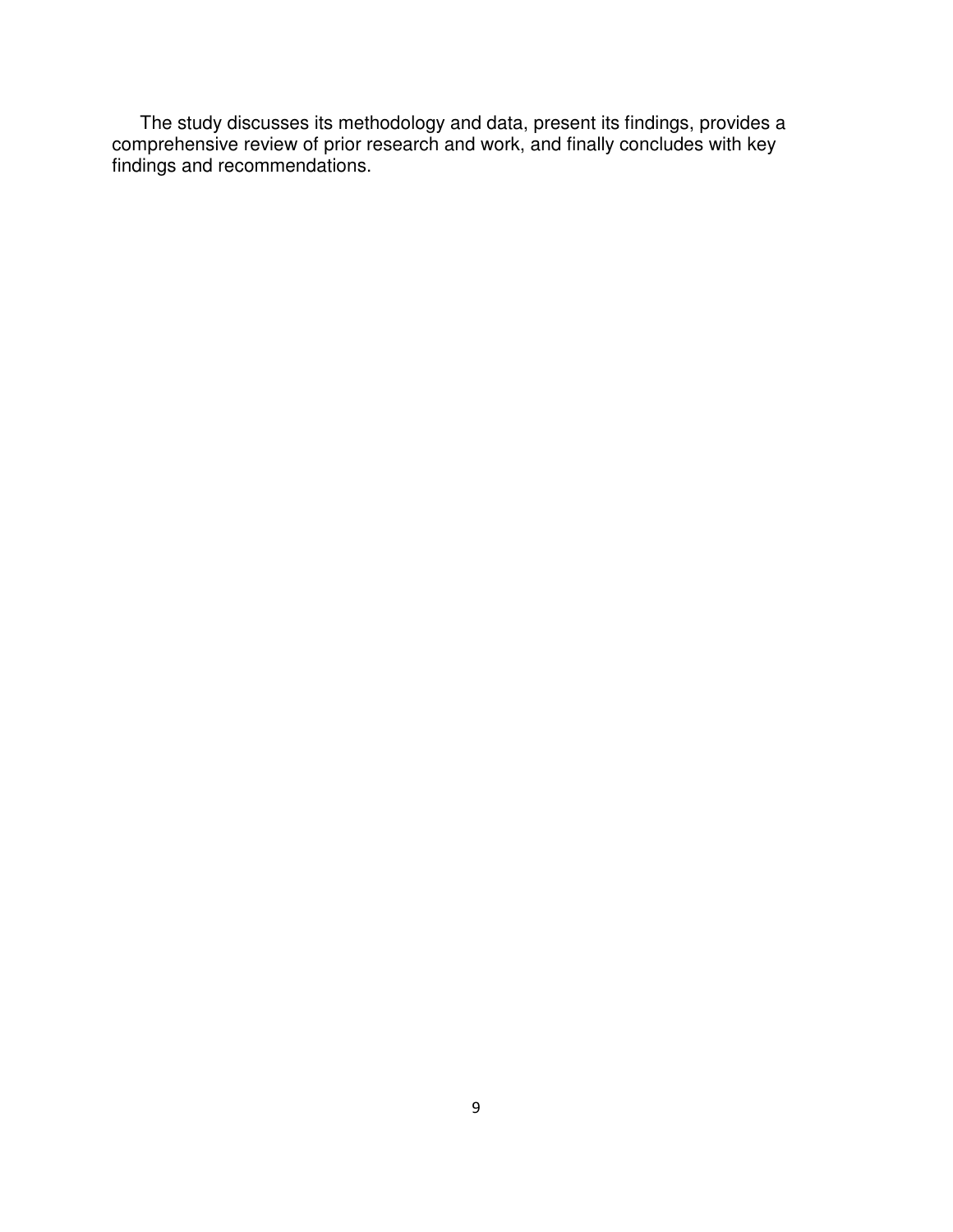# **DIRECT COSTS TO ECONOMY AND SMALL BUSINESS**

**Direct costs** consist of economic activity contained exclusively within the designated sector(s). This includes all expenditures made and all people employed.

### **Direct Costs of Regulation**

The study measures the net economic impact due to regulation in California by measuring the direct costs to small business. The direct costs of regulation are presented in four ways:

- **Output** accounts for total revenues lost including all sources of income for a given time period for an industry in dollars. This is the best overall measure of business and economic activity lost because it is the measure most firms use to determine current activity levels.
- **Employment** demonstrates the number of jobs lost and is calculated in a fulltime equivalent employment value on an annual basis.
- **Indirect Business Taxes** consist of property taxes, excise taxes, fees, licenses, and sales taxes that would have been paid by businesses. While all taxes during the normal operation of businesses are included, taxes on profits or income are not included.
- **Labor Income** includes all forms of employee compensation that would have been paid by employers (e.g., total payroll costs including benefits, wages and salaries of workers, health and life insurance, retirement payments, non-cash compensation), and proprietary income (e.g., self employment income, income received by private business owners including doctors, lawyers).

### **Methodology to Derive Direct Costs**

As previously indicated, in 2001 the USA had a corporate tax rate of 39% which was the sixth highest among all OECD countries. As other countries revised their corporate income tax rates downward, the USA did not. As a result now the USA has the highest corporate income tax rate in the world. Compounded with outsourcing of jobs due to lower labor costs overseas, US business are faced with greater burden. The difficulty faced by businesses lead them to seek out states that are less "unfriendly" relative to other states.

Forbes began ranking states in the USA based on relative friendliness or unfriendliness given the problem outlined above. They use 30 different metrics from various sources such as Moody's Economy.Com, Pollina Corporate Real Estate, Pacific Research Institute, Tax Foundation, CFED: Sperling's Best Places, US Census Bureau, and Bureau of Economic Analysis among others.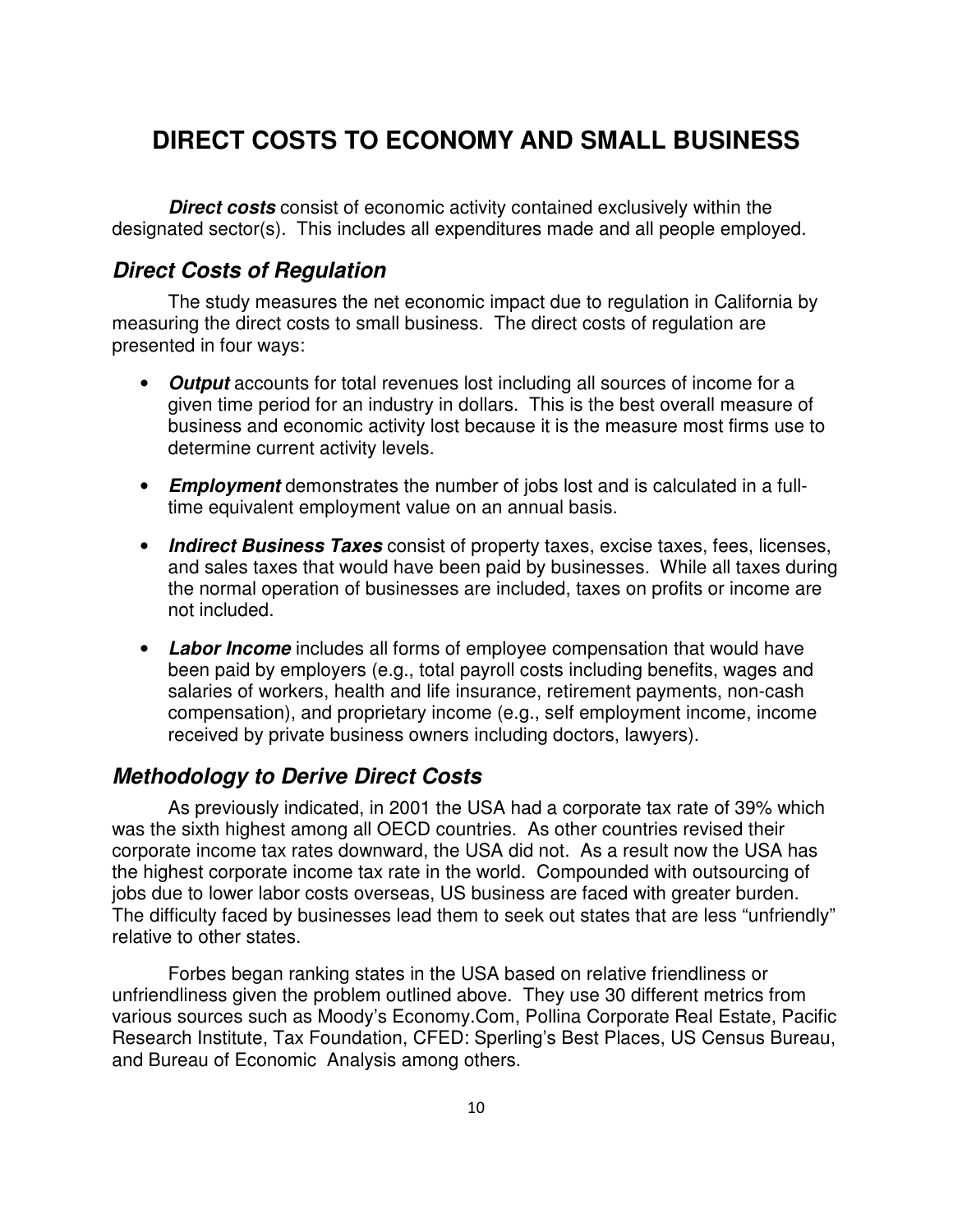Forbes uses the data to then rank states for the following six categories: business costs, labor, economic climate, regulatory environment, quality of life, and growth prospects. Forbes computes business costs through an index of cost of labor, energy, and taxes. Labor represents educational attainment, net migration, and projected population growth. Economic climate reflects job, income and gross state product growth as well as unemployment and presence of big companies. Regulatory environment measures the regulatory and tort climate, incentives, transportation and bond ratings. Growth prospects reflect projected job, income and gross state product growth as well as business openings/closings and venture capital investments. Finally, quality of life is measured through an index of schools, health, crime, cost of living and poverty rates. The major contribution by Forbes is the additional consideration of the role that government plays on the business climate in terms of environmental and labor laws, as well as tax and other incentives offered. These factors influence overall state productivity and attractiveness to business.

This study uses The Best States for Business rankings provided by Forbes for two years – 2006 and 2007. See Appendix 4. Forbes data is reliable in that it uses credible sources of secondary data that are well recognized and respected as credible independent research in the business world. Forbes data also enables a more general equilibrium analysis of the costs of doing business by the various states. After controlling for a wide variety of external factors that affect such costs, the general equilibrium framework is able to truly isolate and measure the marginal impact of the regulatory environment on the businesses, which in turn affects productivity and gross state product. One may argue that there are many factors that influence a state's gross product. These factors range from cost of labor and raw materials to cost of energy, quality of life issues, education, job creation, etc. The Forbes rankings based on 30 different metrics are the most comprehensive available. Therefore, this study relies exclusively on the Forbes rankings that have already considered all the various metrics that influence businesses and in turn productivity and gross state product. Most estimates resulting from a partial equilibrium analysis are incomplete and may be viewed as understated.

The study performs robustness checks by conducting the analyses separately using data for 2006, and 2007, and then also by using the averaged data over the two years. The study uses Ordinary Least Squares to perform a regression analysis to analyze the extent to which regulatory environment impacts gross state product. After conducting individual year based regressions, the study conducts a panel data regression using ordinary least squares (OLS) that pools both time series and crosssectional data from both 2006 and 2007. OLS stands for Ordinary Least Squares, the standard linear regression procedure. One estimates a parameter from data and applying the linear model:

$$
y = Xb + e
$$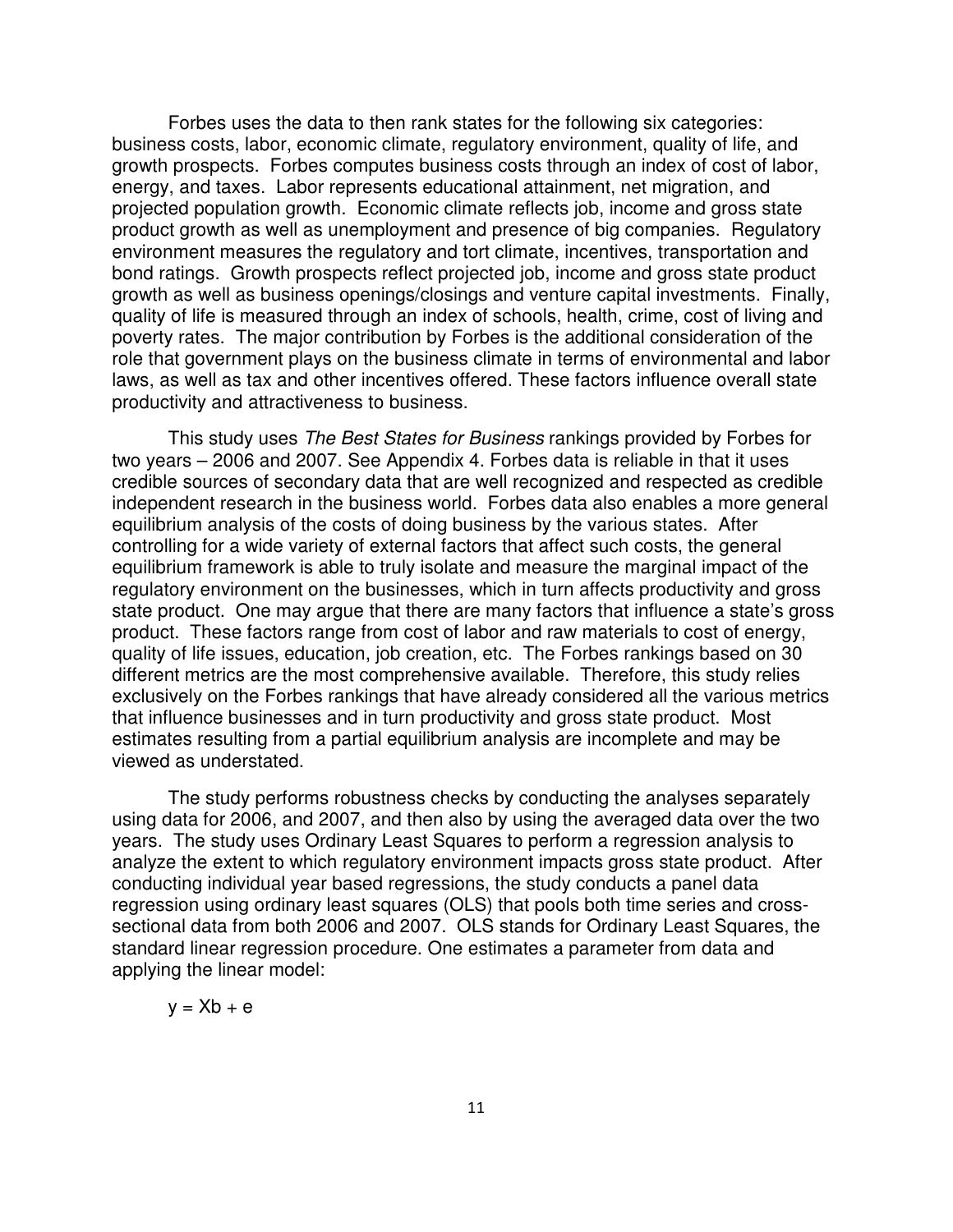where y is the dependent variable or vector, X is a matrix of independent variables, b is a vector of parameters to be estimated, and e is a vector of errors with mean zero that make the equations equal.

Multiple Panel Data Regression - GSP Dependent variable y: GSP Independent variables X:

> Business Cost Economic Climate Growth Prospects Labor Quality of Life Regulatory Environment

This study does not attempt to measure the general equilibrium effects that are dynamic such as reduced innovation over time or productivity losses over time or efficiency losses over time due to the cost of regulation. In this sense the cost estimates in our study are understated or do not measure the fullest extent of the state regulatory burden. In this study we simply attempt to measure the general equilibrium effects that are static, as well as the second order costs that are also static.

Further, the study uses the model IMPLAN (discussed in more detail in the next section) to measure the equivalent number of jobs lost, labor income lost, indirect business taxes not generated, given the lost state output due to the regulatory burden . IMPLAN provides modeling based on data and tools to assess economic impacts at the state, multi-county, and county levels. Widely recognized and used nationally and regionally, IMPLAN has more than 1,500 active users in the USA and internationally. These include clients in federal and state government, universities, and private sector consultants.

### **Findings of Direct Costs**

Appendix 4 presents the Forbes rankings of all fifty states for doing business based on their overall attractiveness, business costs, labor, regulatory environment, economic climate, growth prospects, and quality of life. These rankings are presented for 2006, 2007, and 2008. In 2006, Forbes ranked Virginia (#1), Texas (#2), North Carolina (#3), Utah (#4), and Colorado (#5) as the best states for business, and ranked Maine (#46), Alaska (#47), Mississippi (#48), West Virginia (#49), and Louisiana (#50) as the worst states for business. In 2007 Forbes ranked Virginia, Utah, North Carolina, Texas, and Washington as the top five, and ranked Michigan, Alaska, Maine, Louisiana, and West Virginia as the worst five.

In 2006 and in 2007, Forbes ranked Virginia, North Carolina, Michigan, Georgia and Washington as the best states, and ranked Vermont, West Virginia, Montana, Wyoming, Maine, and Rhode Island as the worst states for doing business based on their regulatory environment. In 2006, California ranked #36 overall, #48 for business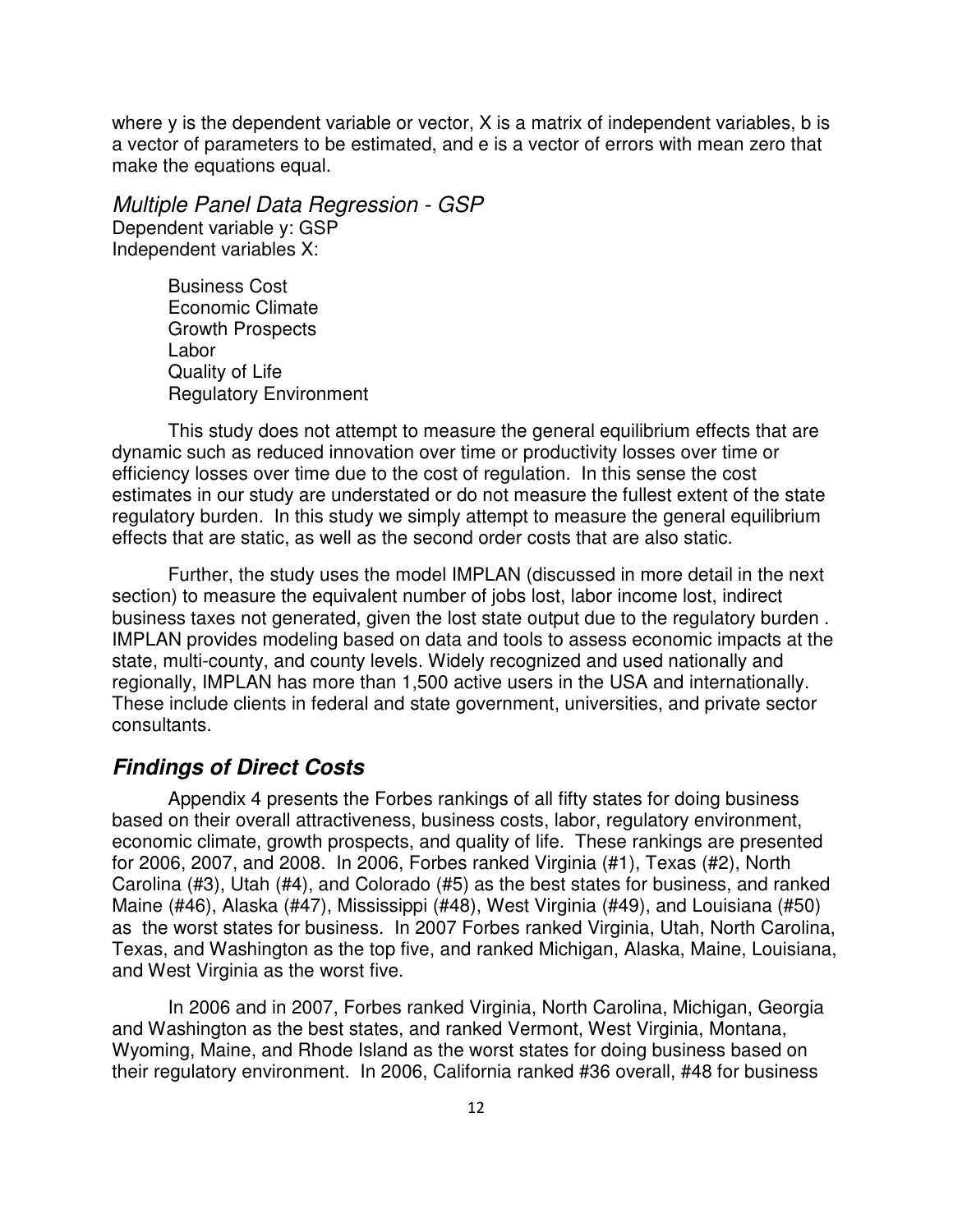costs, #17 for labor, #41 for regulatory environment, #22 for economic climate, #9 for growth prospects, and #28 for quality of life. In 2007 California ranked #34 overall, #50 for business costs, #17 for labor, #39 for regulatory environment, #17 for economic climate, #12 for growth prospects, and #26 for quality of life.

The output in Appendix 6 shows the results of fitting a multiple linear regression model to describe the relationship between GSP and 6 independent variables. The equation of the fitted model is:

GSP = 240566.0 + 12726.0\*Business Cost - 3105.26\*Economic Climate - 10803.1\*Growth Prospects + 10712.6\*Labor - 4113.06\*Quality of Life - 4424.16\*Regulatory Environment

Based on the model described above, the marginal impact of the regulatory environment in a state on its gross state product is \$-4,424.16 million for each rank lower among the ranks of the 50 states in the USA. In 2006, Forbes ranked California 41st among the 50 states for its regulatory environment, and in 2007 Forbes ranked California  $39<sup>th</sup>$ . The average rank over 2006 and 2007 would be 40. A rank of 1 would imply a loss of \$4,424.16 in the GSP due to the regulatory environment and associated cost. Therefore, a rank of 40 implies a total loss of \$176,966.40 million or \$176.966 billion in California GSP due the adverse impact of its regulatory environment. In other words, the GSP for California would have been higher by \$176.966 billion had the regulatory environment not been as restrictive. This constitutes a direct cost to the economy of California.

### **Summary and Conclusions**

Using IMPLAN, the direct cost of regulation and loss of output totaling \$176.966 billion translates into a loss of 1.085 million jobs, lost labor income of \$81.815 billion, and lost indirect business taxes totaling \$1.759 billion.

To understand the implications of this direct cost better, we present several informational tables in Appendices 8 through 10. These informational tables and information are intended to help the ordinary citizen in California understand the relevance and magnitude of the regulatory cost by relating it to important facts and figures that they comprehend.

In 2007, there were approximately 12.8 million households in California. If one were to imagine the direct cost of regulation that would impact every household in California, the cost per household comes out to \$13,800.93 per household annually. Given a population of 37.77 million, the direct cost of regulation per resident is \$4,685.19 annually. See Appendix 8.

Our general equilibrium analysis provides us with a total cost due to regulation in California after controlling for all the major factors that affect GSP. The benefit of conducting such an analysis is that the total cost is all inclusive – both of implicit as well as explicit costs of regulation. An example of explicit costs is the actual revenues derived by various state agencies resulting from regulation such as regulatory taxes,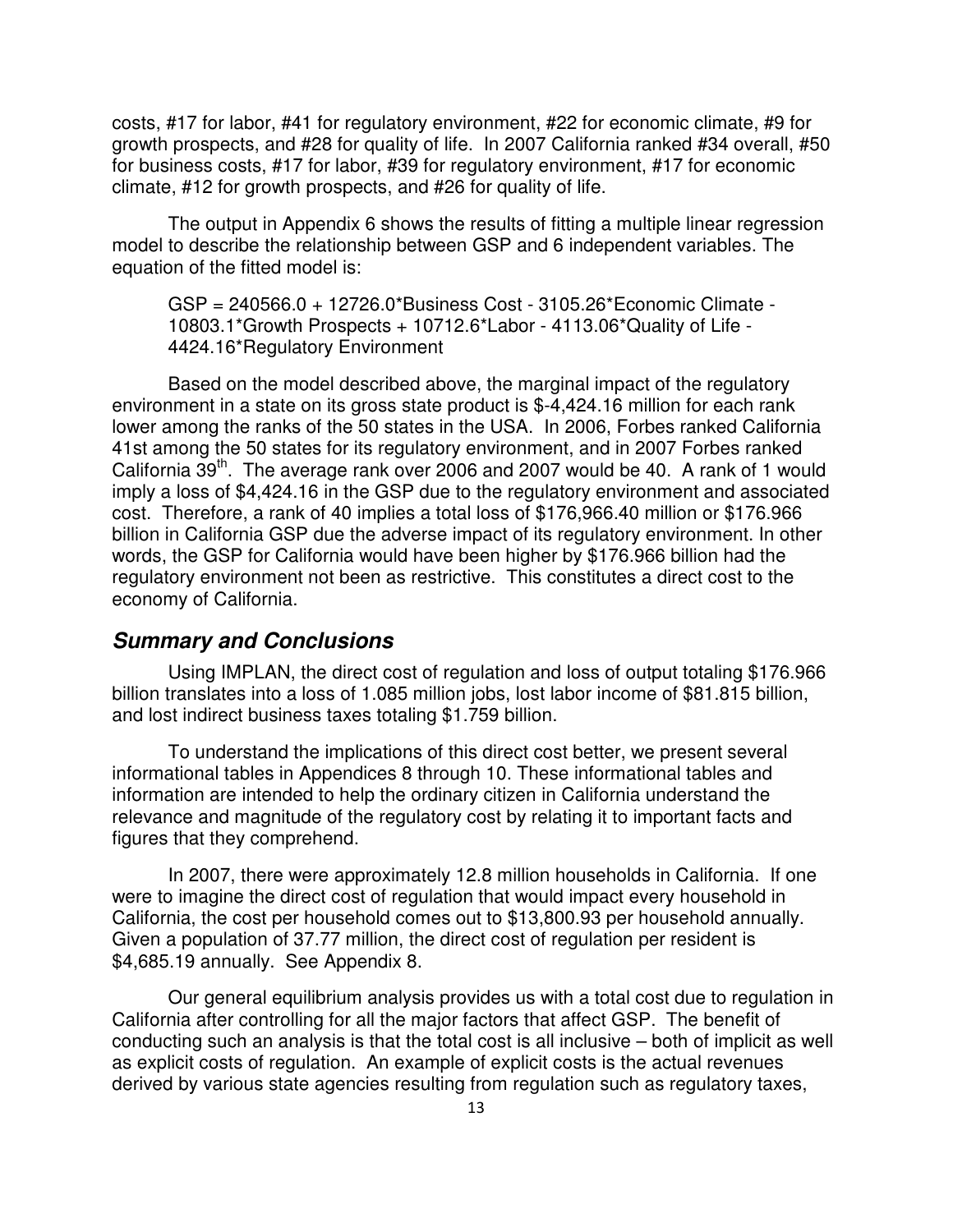licensing fees, and fines. Appendix 9 provides a table taken from the Department of Finance provides a summary of 2006-07 such revenues derived by various state agencies and their sources. These revenues that the state agencies collect and then spend constitute an explicit cost of enforcing regulation. The total figure of \$120.132 billion for all regulatory taxes, licenses and fees in Appendix 9 is less that the total direct cost of \$176.966 billion with the balance being explained by implicit costs.

Most importantly, it helps to understand what these costs mean to the small business in California. The Small Business Administration Office of Advocacy 2007 report for California reports that in 2006, there were a total of 3,675,700 small businesses in California (See Appendix 10). Of these 1,137,100 firms were "employer" small business (92.2% of which were small), and of these 696,300 were non-farm employer small business. This means that the direct cost of regulation was \$44,144.95 per small business in California, labor income not directly created or lost was \$22,258.42 per small business, indirect business taxes not generated or lost were \$478.58 per small business, and finally roughly one third of job lost per small business.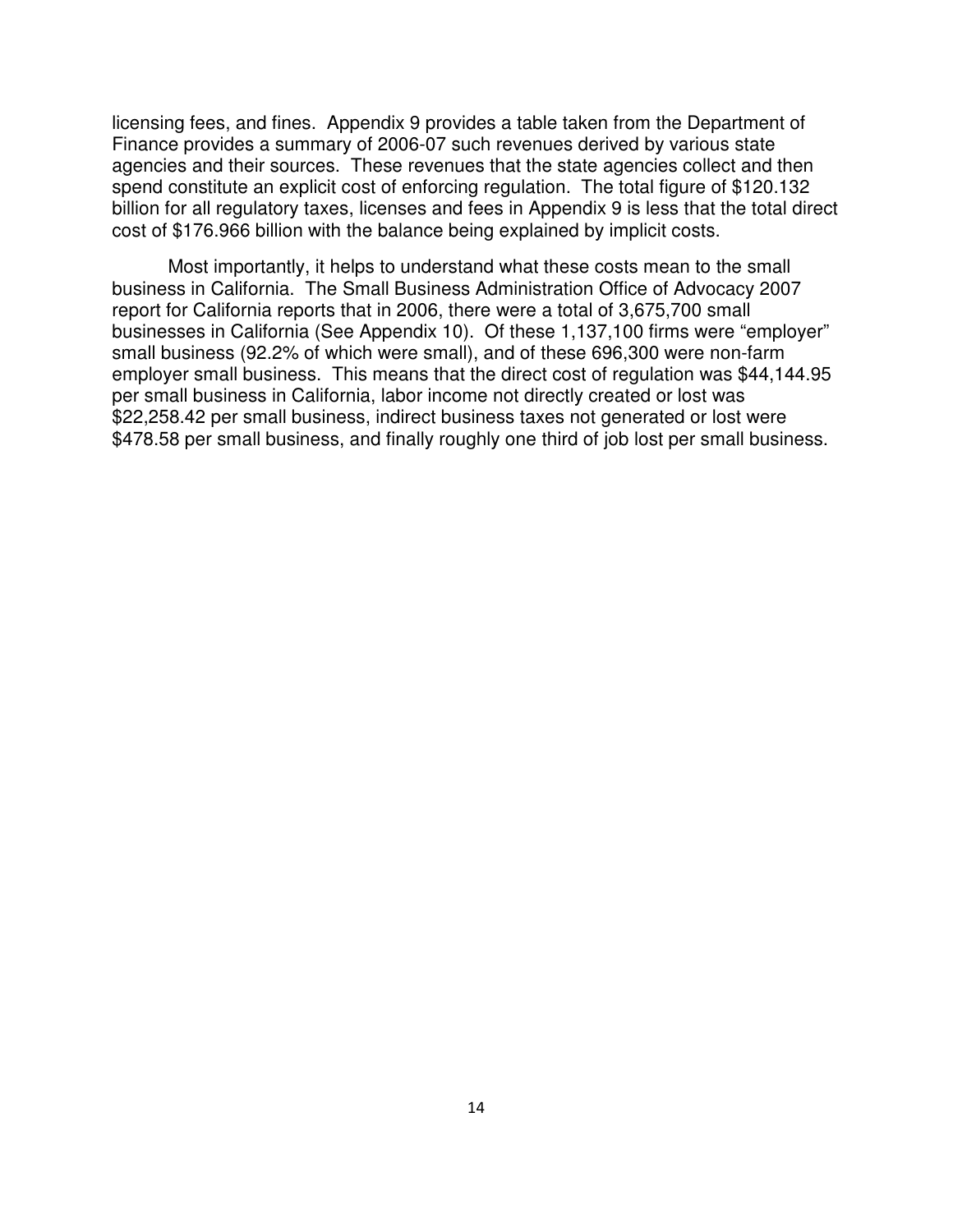# **SECOND ORDER COSTS TO THE STATE'S ECONOMY AND SMALL BUSINESS**

In addition, this study measures the **second order costs** of California state regulation as those resulting from indirect and induced costs and which impact the state's gross state product. As an example used in the federal study by Crain (2005), the cost of environmental regulation will be likely reflected in higher utility bills paid by the consumer. The increased utility costs will have a ripple effect throughout the entire economy raising costs and impacting productivity and income in all sectors in the state. Another example is workplace regulation that raises the healthcare costs will be reflected in higher premiums paid by employers which in turn will either be passed on at least in part (if not total) to consumers of their products in the form of higher prices, or in employees being asked to share in and pay a larger portion of the premiums.

Each industry that produces goods and services has an influence on, and in turn is influenced by, the production of goods and services of other industries. These interrelationships are captured through a multiplier effect as the demand and supply trickle over from industry to industry (direct and derived demand) and thus impact total output, compensation, employment, etc. Multipliers may vary from one region to another depending on the strength of these interrelationships.

### **Second Order Costs**

The full range of economic impacts includes direct, indirect, and induced costs of regulation:

- **Direct costs** consist of economic activity contained exclusively within the designated sector(s). This includes all expenditures made and all people employed.
- **Indirect costs** define the creation of additional economic activity that results from linked businesses, suppliers of goods and services, and provision of operating inputs.
- **Induced costs** measure the consumption expenditures of direct and indirect sector employees. Examples of induced costs include employees' expenditures on items such as retail purchases, housing, banking, medical services, and insurance.

The total direct, indirect, and induced costs of regulation arising due to the multiplier effect are presented in four ways:

• **Output** accounts for total revenues lost including all sources of inome for a given time period for an industry in dollars. This is the best overall measure of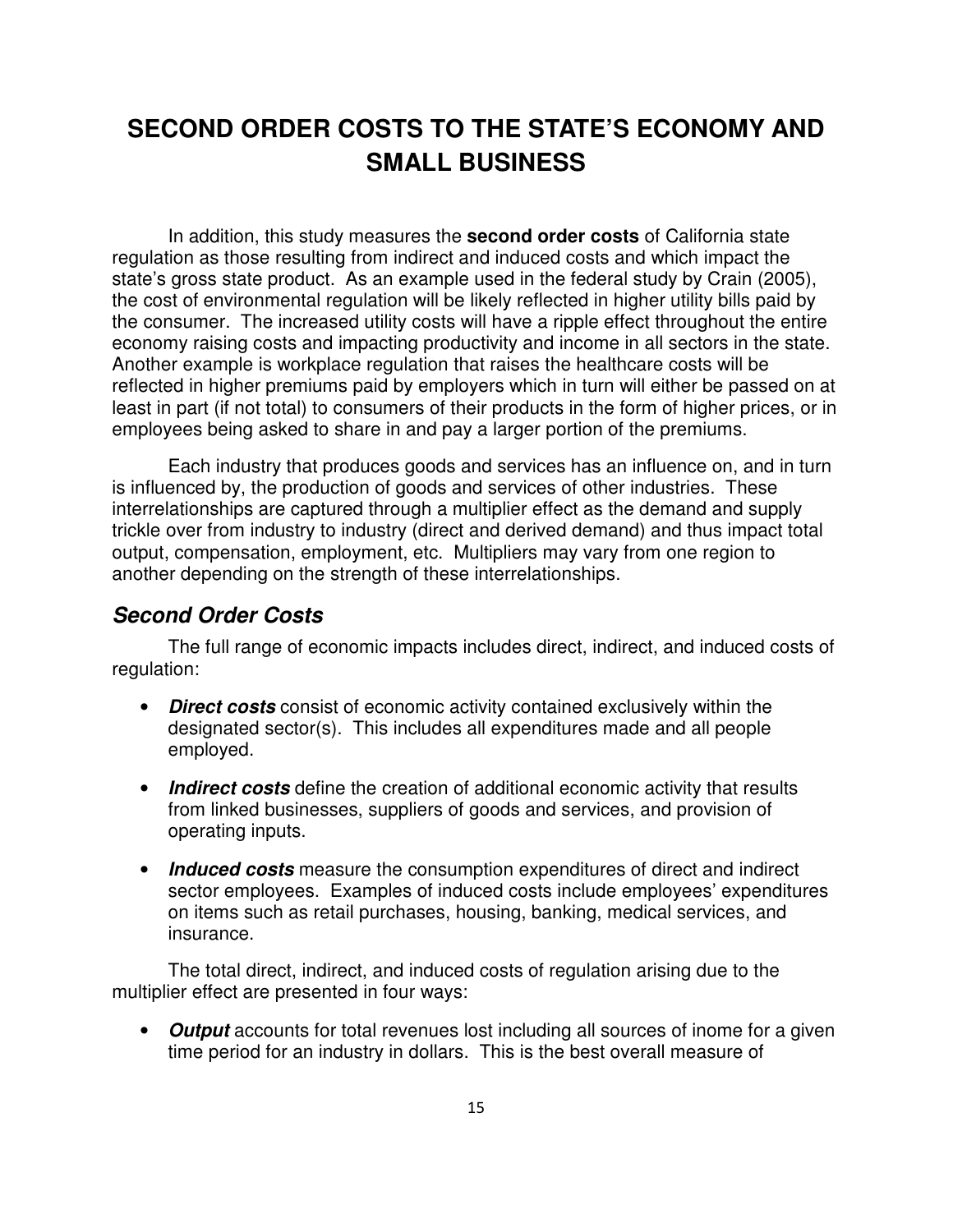business and economic activity lost because it is the measure most firms use to determine current activity levels.

- **Employment** demonstrates the number of jobs lost and is calculated in a fulltime equivalent employment value on an annual basis.
- **Indirect Business Taxes** consist of property taxes, excise taxes, fees, licenses, and sales taxes that would have been paid by businesses. While all taxes during the normal operation of businesses are included, taxes on profits or income are not included.
- **Labor Income** includes all forms of employee compensation that would have been paid by employers (e.g., total payroll costs including benefits, wages and salaries of workers, health and life insurance, retirement payments, non-cash compensation), and proprietary income (e.g., self employment income, income received by private business owners including doctors, lawyers).

### **Methodology to Derive Second Order Costs**

The primary model used for this analysis was IMPLAN. It provides modeling based on data and tools to assess economic impacts at the state, multi-county, and county levels. Widely recognized and used nationally and regionally, IMPLAN has more than 1,500 active users in the USA and internationally. These include clients in federal and state government, universities, and private sector consultants.

**Minnesota IMPLAN Group, Inc** (**MIG, Inc**) are the developers of the IMPLAN® economic impact modeling system. IMPLAN® is used to create complete, extremely detailed Social Accounting Matrices and Multiplier Models of local economies. MIG, Inc. provides software tools, region-specific data, and technical support to enable users to make in-depth examinations of state, multi-county, county or sub-county, and metropolitan regional economies.

The benefit of using input-output models, including IMPLAN, is that they help evaluate the effects of industries on each other based on the supposition that industries use the outputs of other industries as inputs. Some other models measuring economic activity examine only the total output or employment of an industry, and not the dual causality that may run both ways. The use of an input-output model provides a much more comprehensive view of the inter-related economic impacts. It examines economic relationships between businesses and between business and consumers. This impact analysis then measures changes in any one or several economic variables on an entire economy. IMPLAN data can be used to compute economic impact at the national, state, regional, and county levels. Of particular interest are industry output, employment, value added (as measured by employee compensation, proprietary income, other property type income, and indirect business taxes), and final demand of institutions (i.e., households, federal government, state and local governments, businesses).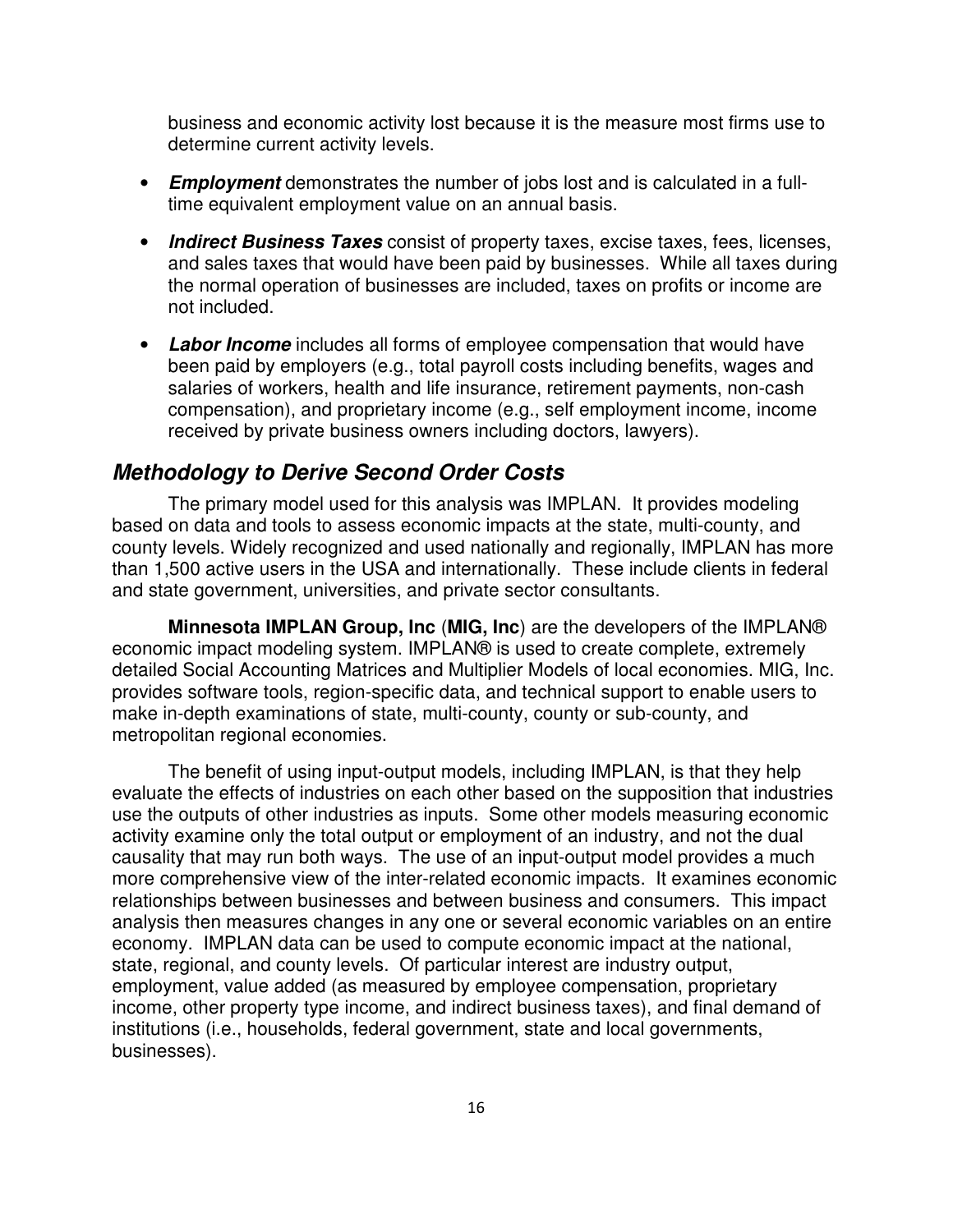The **multiplier effect** for sales and employment reflects the increased economic activity that comes from sales being generated, and expenses being incurred, by a business. When a business generates sales, it must use some of that money to purchase other goods and other services and to hire people to meet the demand for its products and services. Purchases made by the business represent sales to other firms who must then also purchase goods and services and hire people to meet their new demand. The additional hiring to meet demand means more people will have income which they will use to purchase goods and services for their households. All of this brings added sales to firms in the community. The net effect is that sales dollars are recycled in the community through this process of sales requiring additional purchases and employment, which results in sales for other firms who must use that money to make their own purchases and hire people.<sup>5</sup>

The IMPLAN model can be used to quantify the multiplier effect that occurs when new output or employment is added in the geographical area via the designated economic activities. The multiplier effect is generated when new output or employment is added in one sector, but generates additional output or employment in other sectors that supply goods and services (indirect impact) and consumer services to employees (induced impact).

The largest component of final demand is household consumption. It includes all payments made by households to all industries for personal consumption of goods and services. Part of total labor income may not be available for spending since it may be used to pay personal taxes, principal and interest on loans, credit card payments, etc. It is also expected that spending patterns will vary from one income level to another. For example at the lower income levels, higher proportional spending takes place on food, clothing, and shelter. At the higher income levels, disposable income is higher for luxury spending.

### **Findings of Second Order Costs**

l

The findings of the IMPLAN analyses are presented in Appendix 7. The study separates the impact into the four categories of output, employment, labor income, and indirect business taxes. It further separates the impact in each category into the major industrial sectors such as manufacturing, wholesaling, retailing, real estate, professional services, administrative, education, health, arts/entertainment/recreation, accommodations/food services, other, farming, federal, and state/local.

<sup>&</sup>lt;sup>5</sup> For example, assume Company A receives a new order for \$1,000 worth of its products, and the raw materials going into those products cost it \$700. In order to fill the order, Company A will have to purchase the \$700 in raw materials to make those goods from another company (Company B). That \$700 becomes new business for Company B, and it will have to purchase some amount from its supplier (Company C) so it can fill the order from Company A. Then, Company C will have to purchase materials from its supplier (Company D) to fill the order from Company B—and this cycle could continue on. Furthermore, Companies A, B, C, etc. may have to employ more people to fill the orders they receive (or have them work longer), and that results in additional wages for new/existing employees. These employees will now have more money to spend for their personal use, and their purchases create new orders for a variety of businesses within the area.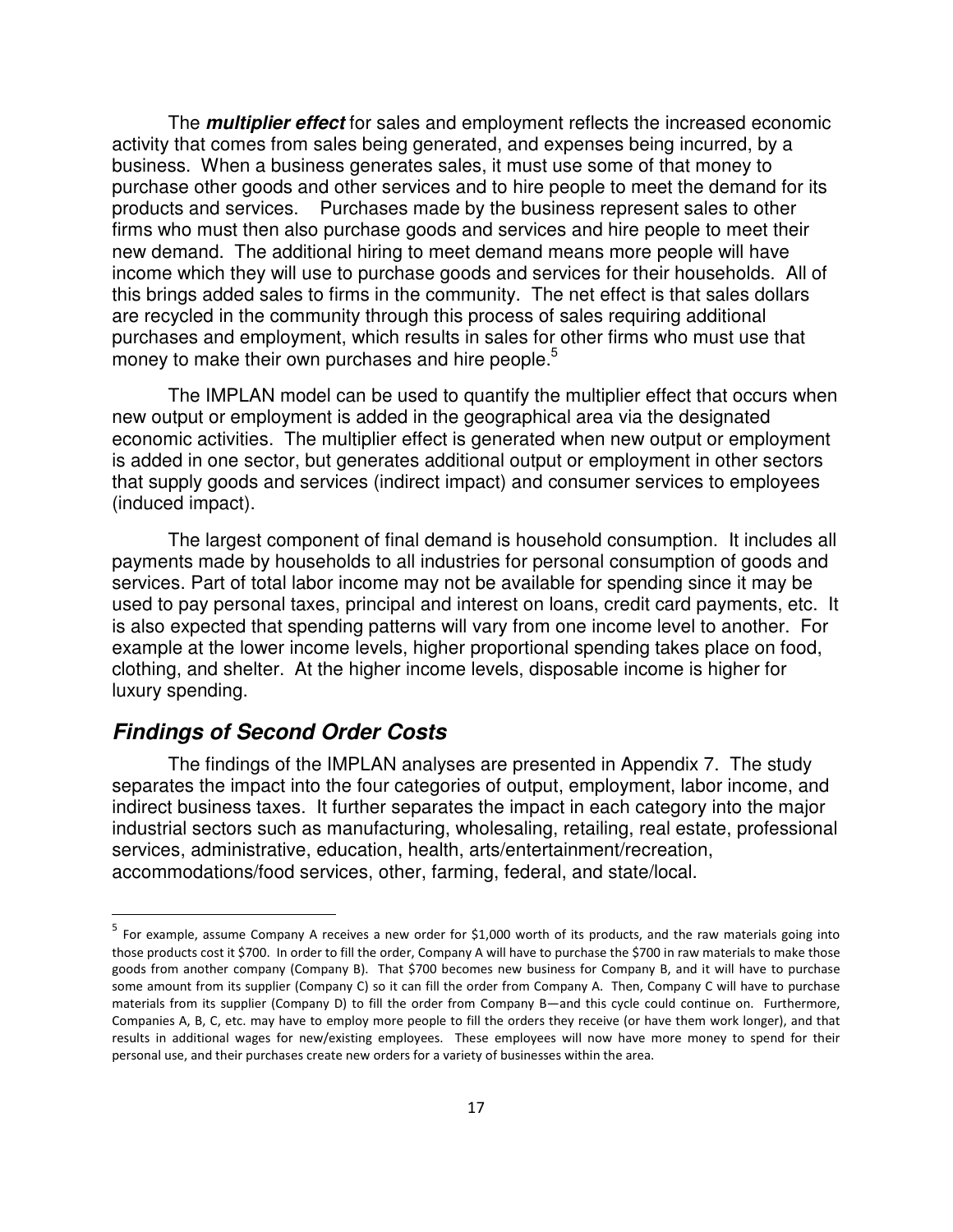The direct regulatory cost of \$176.966 billion results in a total loss of output of \$492.994 billion for the State of California (after including indirect and induced costs). The distribution of the output loss is the highest for the professional services sector. In terms of employment this output loss is equivalent to the loss of 3.8 million jobs for the state. A loss of 3.8 million jobs represents 10% of the total population of California. In terms of labor income, the total loss to the state from the regulatory cost is \$210.471 billion. Finally the indirect business taxes that would have been generated due to the output lost arising from the regulatory cost is \$16.024 billion.

### **Summary and Conclusions**

The total loss of gross state output for California (due to direct, indirect, and induced costs) of \$492.994 billion translates into a total cost per household of \$38,446.76 per household, or \$13,052.05 per resident (See Appendix 11). The total cost per household comes close to the median household income for California. The quality of life and living standards for every household could have been much higher were the output not lost due to the cost of regulation.

The study compares the total cost due to regulation in California to the various expenditures by the various state agencies and their budgets. Appendix 12 presents the general fund and special fund and measures the total cost of regulation in California in relation to the general fund.

The total general and special fund revenues to the state of California were\$108.545 billion for 2005-06 and \$120.132 billion for 2006-07. The total regulatory cost of \$492.994 billion in lost output is four to four and a half times the total budget for the state of California, and almost five to six times the general fund alone. Further, given the total gross state output of \$1.6 trillion for California in 2007, the total lost output from regulatory costs is almost a third.

Appendix 13 presents the general fund expenditures for various agencies and departments in the California government and then presents how the indirect business taxes totaling \$16.024 billion (that would have been generated from the lost output due to the regulatory cost) relate to these as a percentage. These indirect business taxes lost could have helped fund many of the state's departmental budgets. As an example, the indirect business taxes lost are 60 times the budget of the Office of Emergency Services, and would have paid for almost half the budget of the Department of Education.

Most importantly, it helps to understand what these costs mean to the small business in California. The total cost of regulation was \$134,122.48 per small business in California, indirect business taxes not generated or lost were \$4,359.55 per small business, labor income lost was \$57,260.15 per small business, and finally roughly one job lost per small business (See Appendix 14).

Finally, the study presents percentages of consumer spending that are part of the income before taxes and relate the labor income lost for each item of spending. This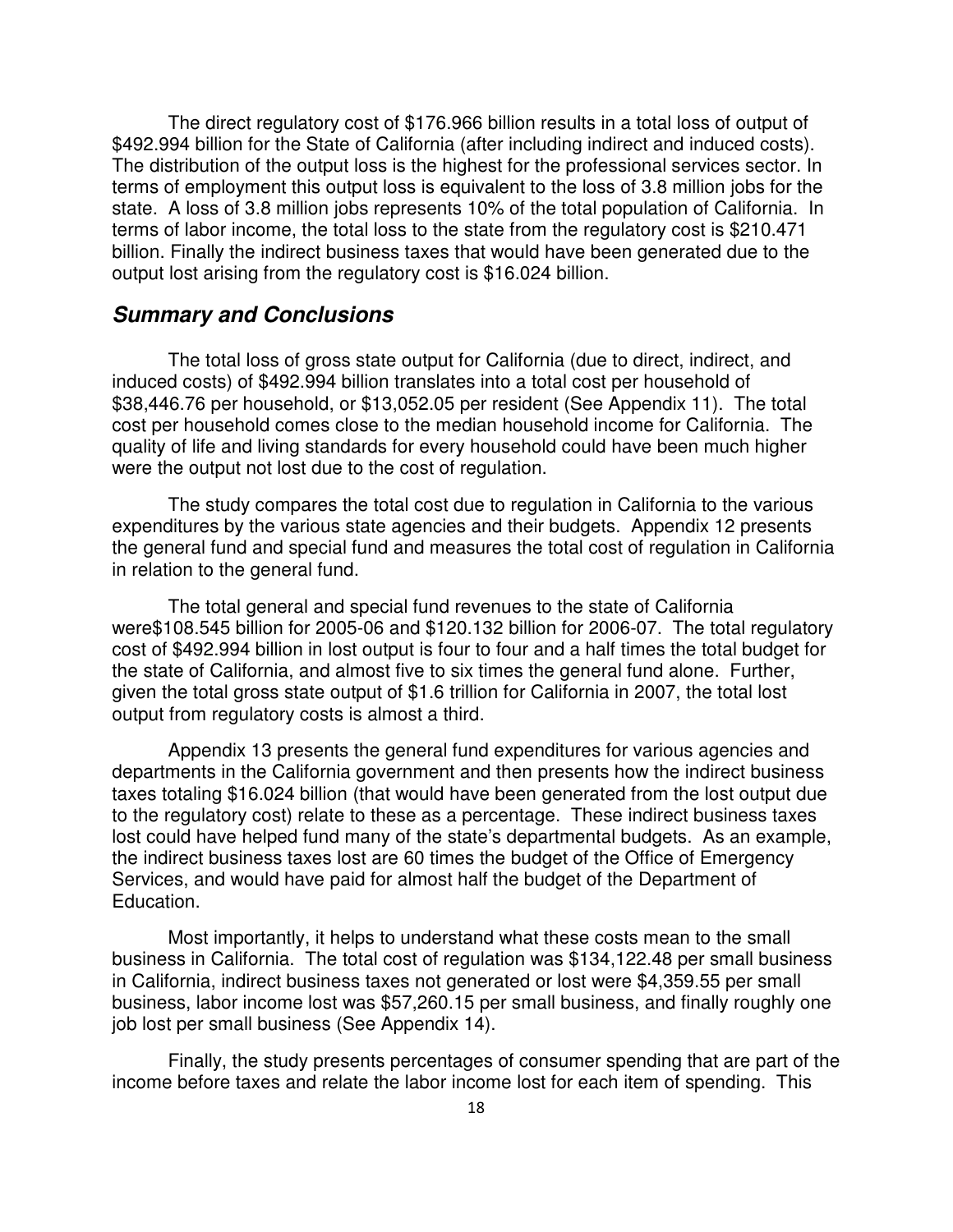labor income lost results in consumer spending foregone due to the regulatory cost. Ordinarily this labor income lost due to the cost of regulation would have been spent by the consumers on a wide variety of items such as food, clothes, entertainment, healthcare, etc. As an example, currently consumers spend 5.35% of their before tax income on food (see Appendix 15). The total labor income lost due to the regulatory cost is \$210.471 billion. Of this 5.35% which is \$11.258 billion would have likely been spent on food at home. Similarly how the labor income lost would have been spent on shelter, utilities, fuels, public services, household operations, medical supplies, transportation, entertainment etc. can be found in Appendix 15. The cost of regulation has a huge impact on the consumer spending in California. Lost spending on food totals \$20.3 billion, on drugs and medical supplies totals \$1.8 billion, on transportation \$32.1 billion, on entertainment \$9.4 billion, among other items of consumer spending.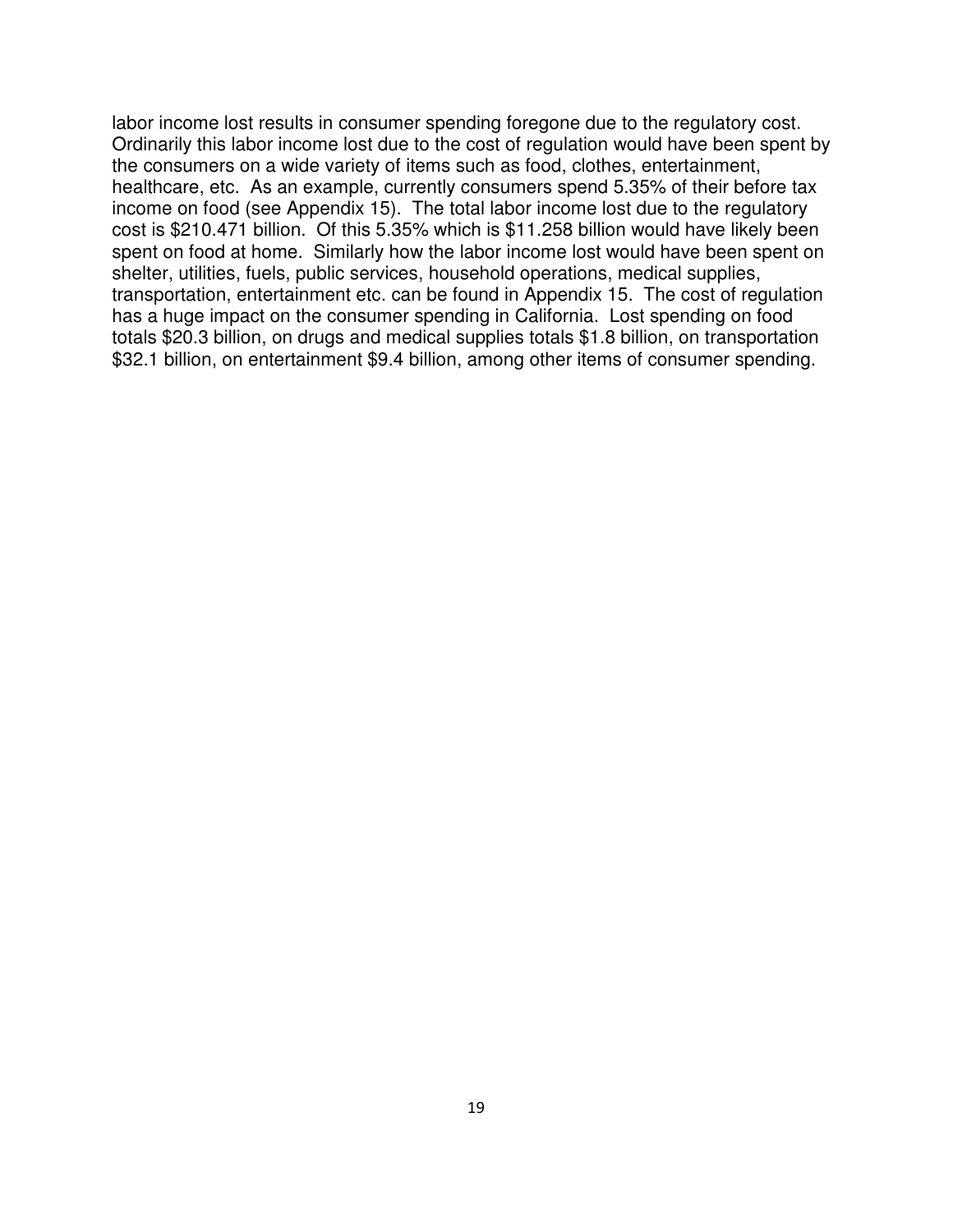## **PRIOR RESEARCH AND WORK**

Substantial research exists at both the federal and state levels that attempts to understand, measure, describe, and articulate the impact that regulation may have on small business and the resulting loss to the economy. Most studies are qualitative they describe the impact of regulation on small business, but do not quantify such an impact. This section presents a comprehensive review of all these studies and all prior work by grouping them into three categories based on the type of research they undertake: The Costs of Regulation, Cost of State Taxes and Compliance, and Ranking of States by Cost.

### **Studies on the Costs of Regulation**

Hazilla and Kopp (1990). They provide estimates of the indirect effects of environmental regulations as well as the dynamic consequences. Their evidence suggests that both of these costs are substantial.

Crain (2005). He measures the impact of federal regulatory costs on small business. Updating previous research by Hopkins (1995) and Crain and Hopkins (2001), Crain finds that the burden of federal regulation falls disproportionally on smaller firms relative to larger firms. The results are consistent with Hopkins (1995) and Crain and Hopkins (2001). The Hopkins (1995) study attempted to identify and document federal regulatory compliance costs using data until 1992 and made cost projections until 2000. Crain and Hopkins (2001) extended and updated the Hopkins (1995) study with actual estimates of the regulatory burden in 2000. Crain (2005) shows the cost of federal regulation to small business totals \$1.1 trillion in 2004 or 11% of national income. This cost was more than half of total U.S. federal government receipts that equaled 18% of the economy. Crain also shows that while the average cost per employee is \$5,633, such cost is \$7,647 per employee in firms smaller than 20 employees in contrast to \$5,282 per employee for large firms that have more than 500 employees. It is important to note that none of the studies that asses the cost of federal regulation make any attempts to measure the benefits of regulation and hence the net cost. See Appendix 5.

Crain first measures federal regulatory costs by allocating the total impact into those arising due to economic regulation, workplace regulation, environmental regulation, and finally tax compliance. Crain also distributes the impact of federal regulation into five major sectors of the US economy – manufacturing, trade (wholesale and retail), services, healthcare, and other (anything not included in the previous four). Finally Crain analyzes the results by firm size where small firms are those with fewer than 20 employees, medium sized firms with between 20-499 employees, and large firms with 500 or more employees.

The sector analysis reveals that small firms are burdened almost twice as much as medium and large sized firms for the manufacturing sector, but the burden is similar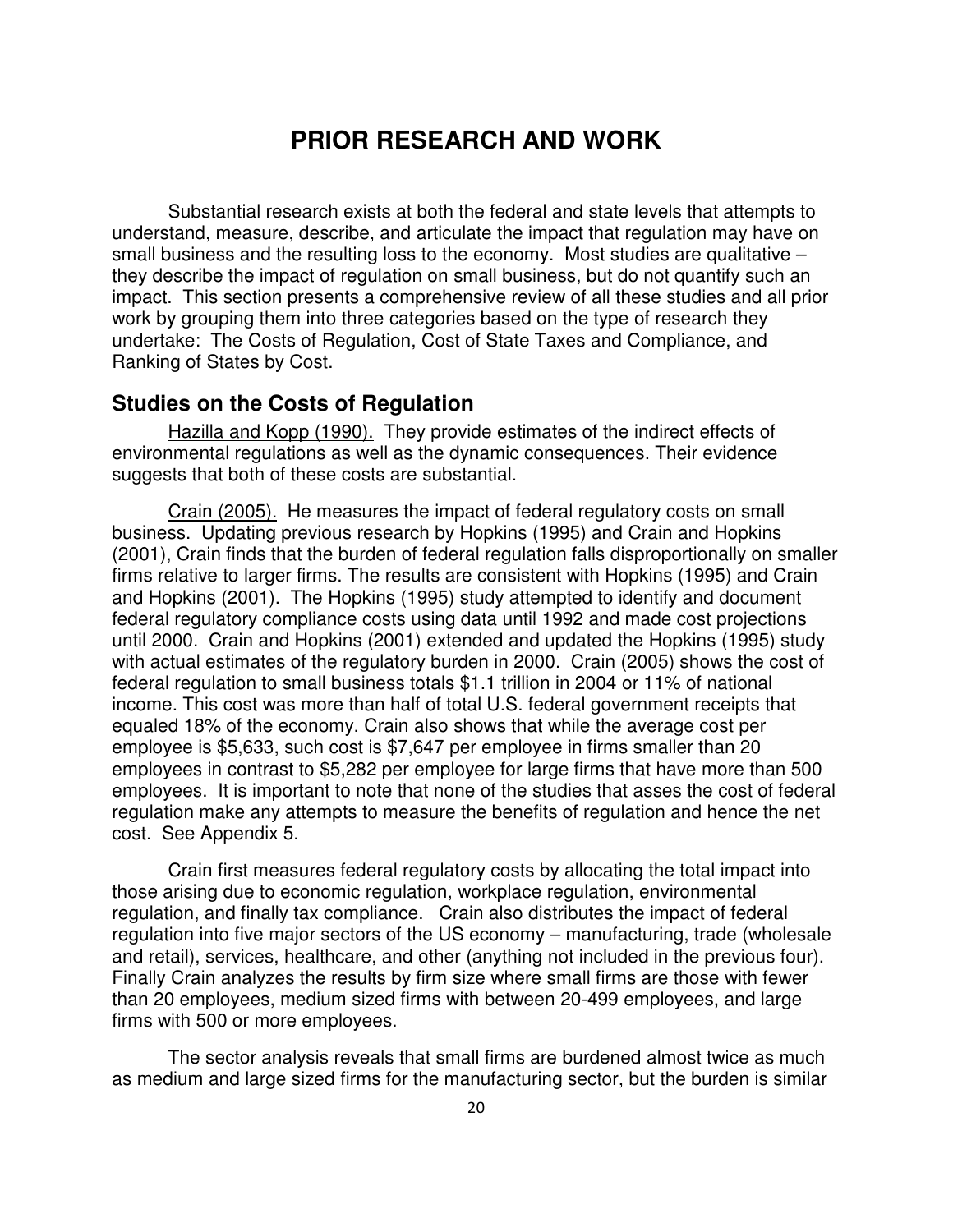for all firms in the services. Crain and Hopkins (2001) show that small firms in the manufacturing sector pay 60% more than their larger counterparts. Crain (2005) also shows that smaller firms pay disproportionally more for environmental regulations (364% more), and for tax compliance (67% more) than larger firms. The cost of economic regulation, however, is highest for large firms and increases with firm size. In contrast, the cost of workplace regulation falls most heavily on medium sized firms. Overall, small firms bear a disproportional cost of the federal regulatory burden. Small firms pay almost 45% more per employee.

The Crain (2005) study evaluates data from federal taxing and spending programs, the annual federal budget process, and the Budget of the USA. In contrast, we were unable to find anything to parallel the Executive Order 11821 in 1974, or the federal "Regulatory Right-to-Know Act" from 2000 that requires the Office of Management and Budget to make the costs and benefits of federal regulation widely available and transparent to the extent possible.

Crain points out that one must be careful to differentiate regulatory accounting from fiscal accounting. Government fiscal programs are transparent in that one can easily measure the cash flows tied to government tax receipts and agency expenditures. Regulatory costs and benefits, in contrast, are not that easy to identify or understand since these are not reflected in any governmental cash flow. While the resources employed by government agencies to collect tax receipts or other fees are explicit and constitute a cost easy to follow, the indirect cost borne by private enterprise and individuals due to such activities over and above the receipts is not easily followed. In this sense, this study does not attempt to measure the explicit cost of those regulating (e.g. the cost to payroll), but rather the cost to those being regulated – both explicit and implicit. This then leads to the cost estimates being conservative and understated relative to the total cost of state regulation incurred.

Previous studies exist that attempt to rank states based on their perceived regulatory burden. These include John D. Byars, Robert E. McCormick, and T. Bruce Yandle, Economic Freedom in America's 50 States: A 1999 Analysis, State Policy Network, 1999, and Ying Huang, Robert E. McCormick, and Lawrence McQuillen, U.S. Economic Freedom Index: 2004 Report, Pacific Research Institute, 2004 (see Appendix 2 for the rankings). None of the previous studies, however, identify any cost estimates.

### **Studies on the Cost of State Taxes and Compliance**

In 2001 the USA had a corporate tax rate of 39% which was the sixth highest among all Organization of Economic Co-operation and Development (OECD) countries. As other countries revised their corporate income tax rates downward, the USA did not. As a result, the USA has the highest corporate income tax rate in the world. Compounded with outsourcing of jobs due to lower labor costs overseas, US business are faced with greater burden.

Gupta and Mills (2003). They investigated the extent to which different state tax rules affect state revenue and inbound investment, how taxpayers respond to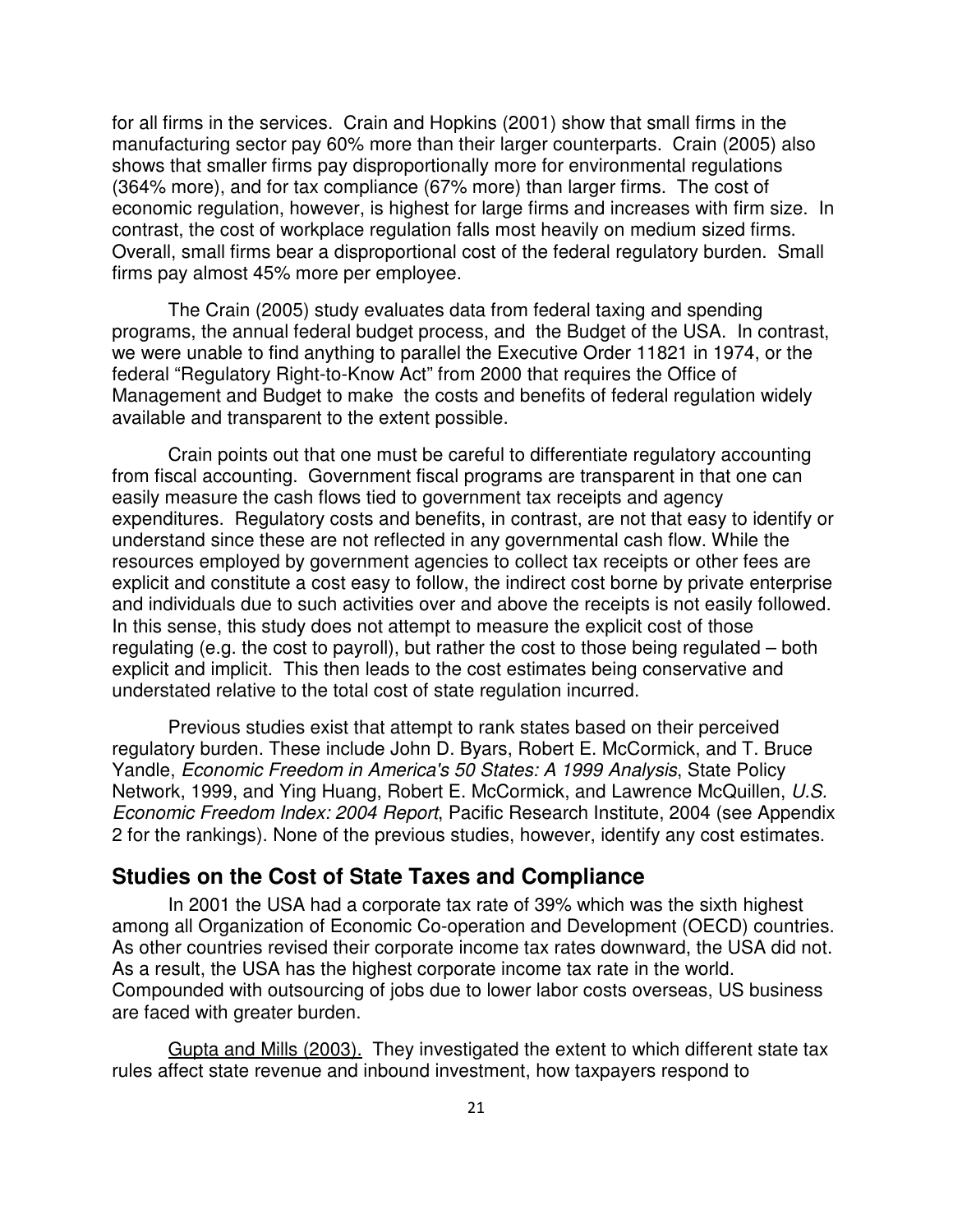differences in state tax rules, and how such differences affect the burden of complying with state taxes. They argue that different states adopt varying tax policies and practices to pursue strategies of economic growth and in-state investment, sometimes at the expense of other states.

The sample employed in their study shows that state tax compliance costs for the largest 1,000 public firms range from \$290 to \$335 million in the aggregate, compared with about \$900 to \$1,130 million for federal compliance costs. The authors note that on a relative basis, state compliance costs are about 2.9 percent of the current state income tax expense of these corporations, or about twice the relative federal compliance cost burden of 1.4 percent of current federal income tax expense. Consistent with expectations, the study finds that state compliance costs indeed increase in the number of states in which a firm files state income tax returns and in the number of entities, even after controlling for firm size and various firm-specific variables that serve as proxies for state tax complexity. The authors believe that these results provide evidence that the lack of conformity in state corporate tax regimes increases compliance cost burdens. These results, together with the recent evidence on the labor, investment, and revenue effects of state corporate income tax rules and the theoretical work on tax competition, further reinforce the notion that competition among the states, unlike competition among firms, is welfare-reducing rather than welfare-enhancing.

Gupta and Mills (2003) show that on average, the sample firms spend \$258,000 on state compliance costs and \$840,000 on federal compliance costs. When the tax directors of corporations were asked for suggestions for simplifying federal or state compliance, they most frequently suggested requiring conformity between the state and federal income tax systems, and uniformity among state systems. Nineteen respondents recommended a complete piggyback whereby the federal government should define and enforce taxable income and collect and remit tax to the states at each state's tax rate. Twenty-seven respondents recommended requiring uniformity of states' apportionment formula (Slemrod and Blumenthal, 1993, p. 10). These sentiments were repeated by respondents to Slemrod and Venkatesh's (2002) survey of large and midsized businesses.

Corroborating these concerns, the study finds that the lack of uniformity among the states indeed increases corporations' compliance cost burdens. First, in terms of magnitude, they estimate that income tax compliance for large firms is about twice as costly (as a percentage of their income tax expense) at the state level than at the federal level, which provides prima facie evidence that the lack of uniformity is costly. Second, in regression models they find that such costs increase in the number of states in which a firm does business and the number of entities. Alternatively, this result holds for the number of state tax returns filed. The model includes several firm-specific control variables including industry membership, asset composition, and operational characteristics that capture important sources of conformity among state tax regimes. They conclude from these results that state income tax compliance costs are largely driven by complexity and lack of conformity.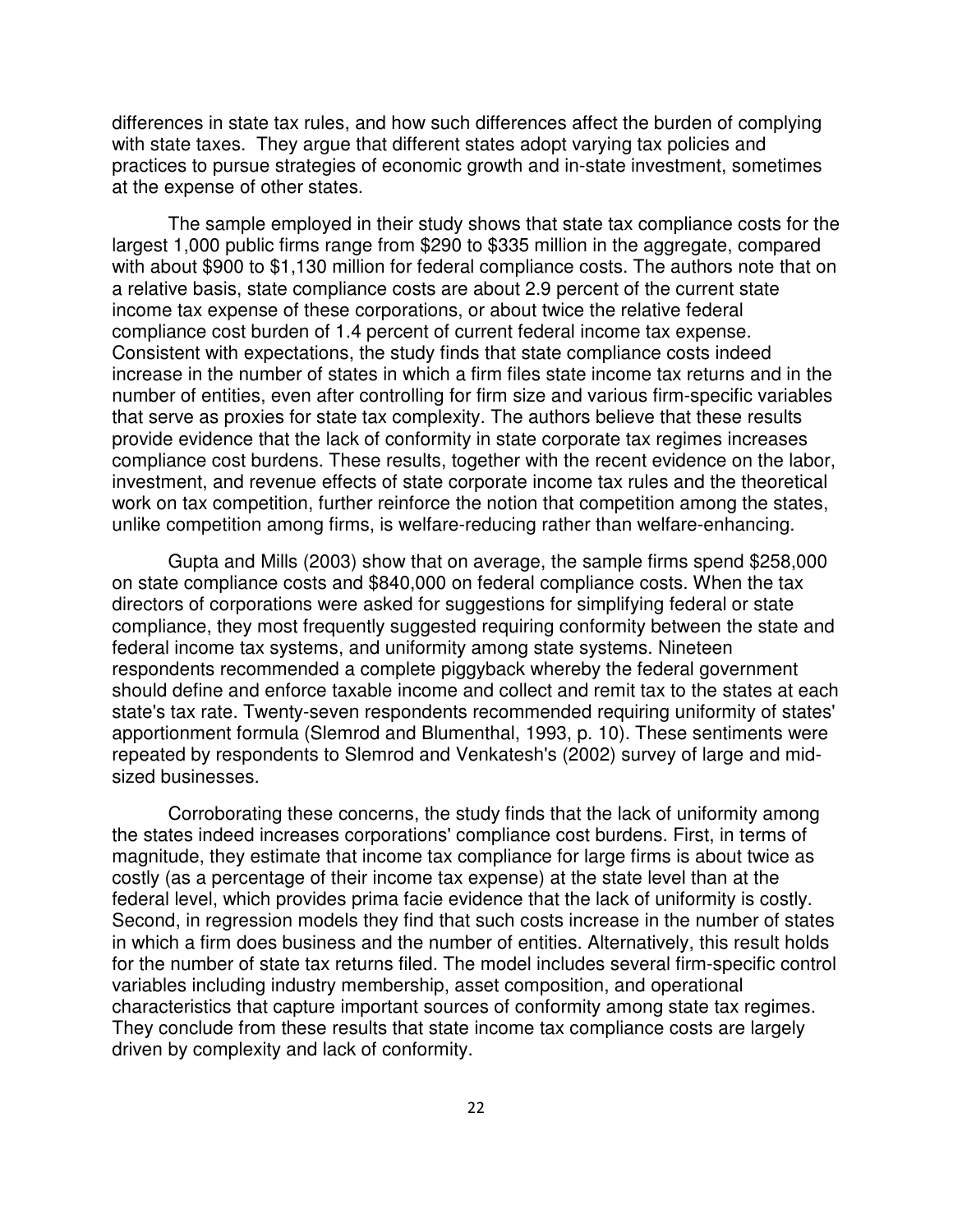This finding is consistent with corporate tax directors' suggestions that the most important simplification would be more uniformity. Combining their results with the recent evidence on the labor, investment, and revenue effects of state corporate income tax rules reinforces the notion that competition among the states, unlike competition among firms, is welfare-reducing rather than welfare-enhancing.

Bruce and Gurley (2005), They note: "We find convincing evidence that marginal tax rates have important effects on decisions to enter or remain in entrepreneurial activity." They studied the relative tax costs of wage earnings versus earnings from entrepreneurship, and concluded, "Taken together, our empirical results suggest that policies aimed at reducing the relative tax rates on entrepreneurs might lead to increases in entrepreneurial activity and better chances of survival. Additionally, our results indicate that equal-rate cuts in tax rates on both wage and entrepreneurship incomes could yield similar results. Conversely, equal-rate increases in tax rates on both sources of incomes would most likely result in reduced rates of entrepreneurship entry and increased rates of entrepreneurial exit." This implies to raise the level of entrepreneurship, it is best to reduce the cost of entrepreneurship.

Vedder (2003). Using an econometric model, he measured the net domestic migration (not counting international) across the USA since 1990 and documents that low tax states witnessed a net in-migration in contrast to a vast out-migration for high tax states. He concluded that high taxes discourage economic growth, reduce the quality of life, and promote out-migration. Vedder also noted that a 1995 report for the Joint Economic Committee of the US Congress shows that low tax states grew 33% faster than high tax states from 1960 to 1993 and that state and local taxes equivalent to 1% of personal income reduces personal income growth by 3.5%.

The Joint Economic Committee in Congress Report released on May 6, 2003, entitled "How the Top Individual Income Tax Rate Affects Small Business." This report argues:

- "Taxpayers in the highest income bracket are often entrepreneurs and small business owners, not just highly-paid executives or people living off their investments. Small business owners typically report their profits on their individual income tax returns, so the individual income tax is effectively the small business tax."
- "Small businesses generally pay their income taxes through the individual income tax systems, not the corporate tax system. Sole proprietorships, partnerships, and S-Corporations are the three main organizational forms chosen by small business owners."
- "Economists who have studied the effects of taxes on sole proprietorships have found that high marginal tax rates discourage entrepreneurs from investing in new capital equipment and, conversely, that reducing taxes encourages new investment."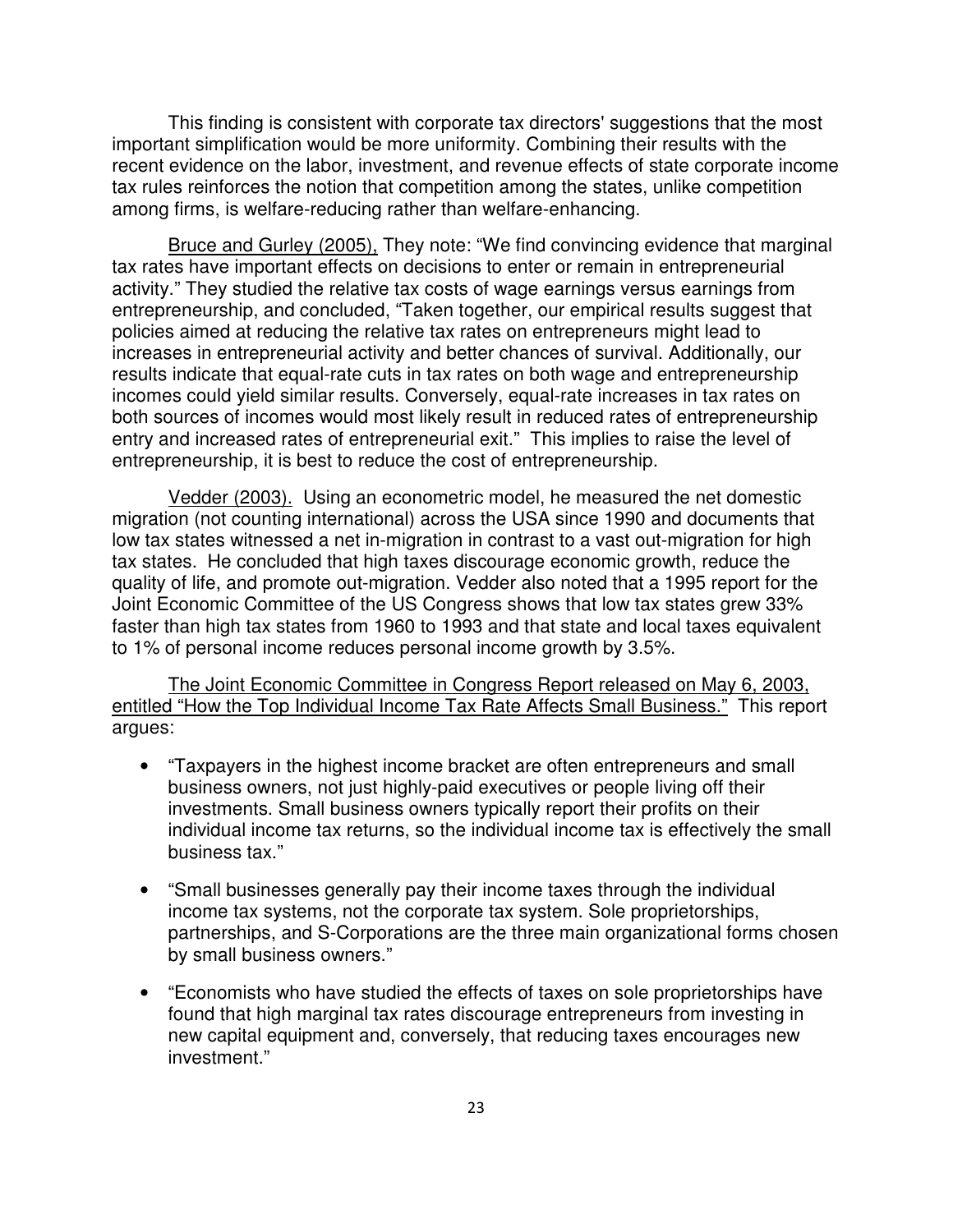- "At higher marginal tax rates, hiring employees can become a less attractive proposition as a higher fraction of any additional income that a new hire might generate for the business is taxed and diverted to the federal government."
- "Investment also promotes small business growth, since how much a worker can produce for a company depends on the amount and quality of the equipment that the worker has to work with. That is why when low marginal tax rates spur a business to make new capital investments in software, computers, or machinery, for example, that company's workers become more productive, causing the company to grow. One study has shown that when the marginal tax rate for small businesses is reduced by 10 percent, those businesses' gross receipts increase by over 8 percent."

The Tax Foundation Study (2005). The Tax Foundation, in a study, shows that 74% of the top 1% earners in the USA had business activity and that business owners bear the major share of the personal income tax burden. Specifically they estimated that 54.3% of all personal income taxes were paid by business owners in 2004. Becsi (1996) used data from 1960-1992 and showed that high marginal tax rates and high overall tax levels were negatively related to state economic growth.

In 2005, tax payers paid roughly \$1.2 trillion in federal income taxes. But America's tax burden is more than just the amount of tax paid. In the last century the cost of tax compliance has grown tremendously. This is due partly to the inherent difficulty of taxing income, but also because of growing non-economic demands lawmakers place on the tax code. In 2005 individuals, businesses and nonprofits will spend an estimated 6 billion hours complying with the federal income tax code, with an estimated compliance cost of over \$265.1 billion. Projections show that by 2015 the compliance cost will grow to \$482.7 billion.

The burden of tax compliance does not fall evenly on taxpayers. It varies by type of taxpayer, income level and state. In 2005, businesses paid the majority of tax compliance costs, totaling nearly \$148 billion or 56 percent of total compliance costs. The compliance costs for individuals totaled \$111 billion or 42 percent, and non-profits will bear nearly \$7 billion or 2.5 percent of the total. When examined by income level, compliance cost was found to be highly regressive, taking a larger toll on low-income taxpayers as a percentage of income than high-income taxpayers. On the low end, taxpayers with adjusted gross income (AGI) under \$20,000 incur a compliance cost equal to 5.9 percent of income while the compliance cost incurred by taxpayers with AGI over \$200,000 amounts to just 0.5 percent of income.

State-by-state estimates of the 2005 federal compliance cost also vary widely because state populations and economies differ so significantly. On a per capita basis, Wyoming (\$1,242), Delaware (\$1,181) and Colorado (\$1,167) face the highest compliance cost while Mississippi (\$658), West Virginia (\$689), and Tennessee (\$705) face the lowest. Measured per \$1,000 of income, Montana (\$38), Utah (\$37), and Wyoming (\$33) face the highest compliance cost while California (\$19), Connecticut (\$20) and Massachusetts (\$21) face the lowest. For more details see Appendix 3.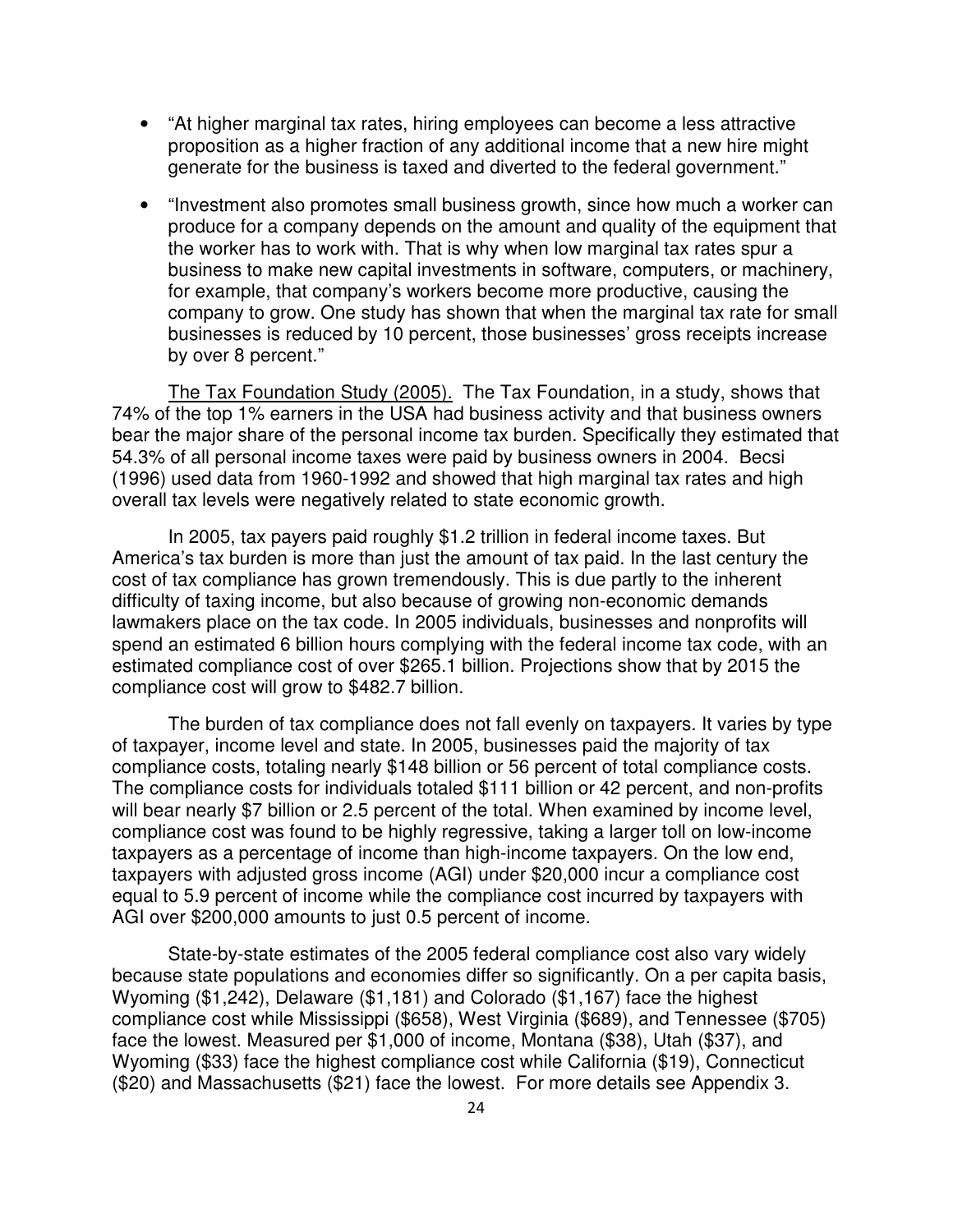### **Studies on State Rankings and Cost Concerns**

Small Business Survival Index 2007: Keating (2007). This study produced a small business survival index by ranking the policy environment for entrepreneurship across the USA (from the friendliest to the least friendly). Keating argued that relative to personal consumption expenditures, private investment and entrepreneurship have a much larger and more significant impact on output. In this sense economic risk taking drives innovation, invention, efficiency and productivity in the economy.

According to Keating the biggest impediments to investment and entrepreneurship are bad public policy, poor public policy environment, and government imposed costs directly and indirectly affecting small business and entrepreneurs. He constructed the small business survival index using 31 different government imposed and related costs that affect small business. These costs include those arising due to personal income taxes, individual capital gains taxes, corporate income taxes, corporate capital gains taxes, additional income taxes on S-Corporations, alternative minimum taxes for individuals, alternative minimum taxes for corporations, indexing of personal income tax rates, property taxes, sales/gross receipts/excise taxes, death taxes, unemployment tax rates, health savings accounts, healthcare regulation, electricity costs, worker compensation costs, total crime rate, right to work costs, number of government employees, tax limitation states, gas taxes, internet taxes, state minimum wage, state legal liability costs, regulatory flexibility, trend in state and local government spending, per capital state and local government spending, protecting private property, and highway cost efficiency.

### **State Rankings**

Across the nation, California ranked  $49<sup>th</sup>$  among all states ranked from the friendliest to the least friendly for entrepreneurship in the Small Business Survival Index for 2007 with a score of 77.985. This compared to first ranked South Dakota with a score of 25.914 and 50<sup>th</sup> ranked New Jersey with a score of 79.231. California ranked poorly among other categories as well (see Appendix 1) –

- the worst state ranking for Top Personal Income Tax Rates
- the worst state ranking for Top Capital Gains Tax Rates
- 42<sup>nd</sup> for State Rankings of Top Corporate Income Tax Rates
- 43<sup>rd</sup> for State Rankings of Top Corporate Capital Gains Tax Rates
- 13<sup>th</sup> for State Rankings of State and Local Property Taxes
- 29<sup>th</sup> for State Rankings of State and Local Sales
- 1<sup>st</sup> for State Rankings of Adjusted Unemployment Taxes
- 43<sup>rd</sup> for State Rankings of Number of Health Insurance Mandates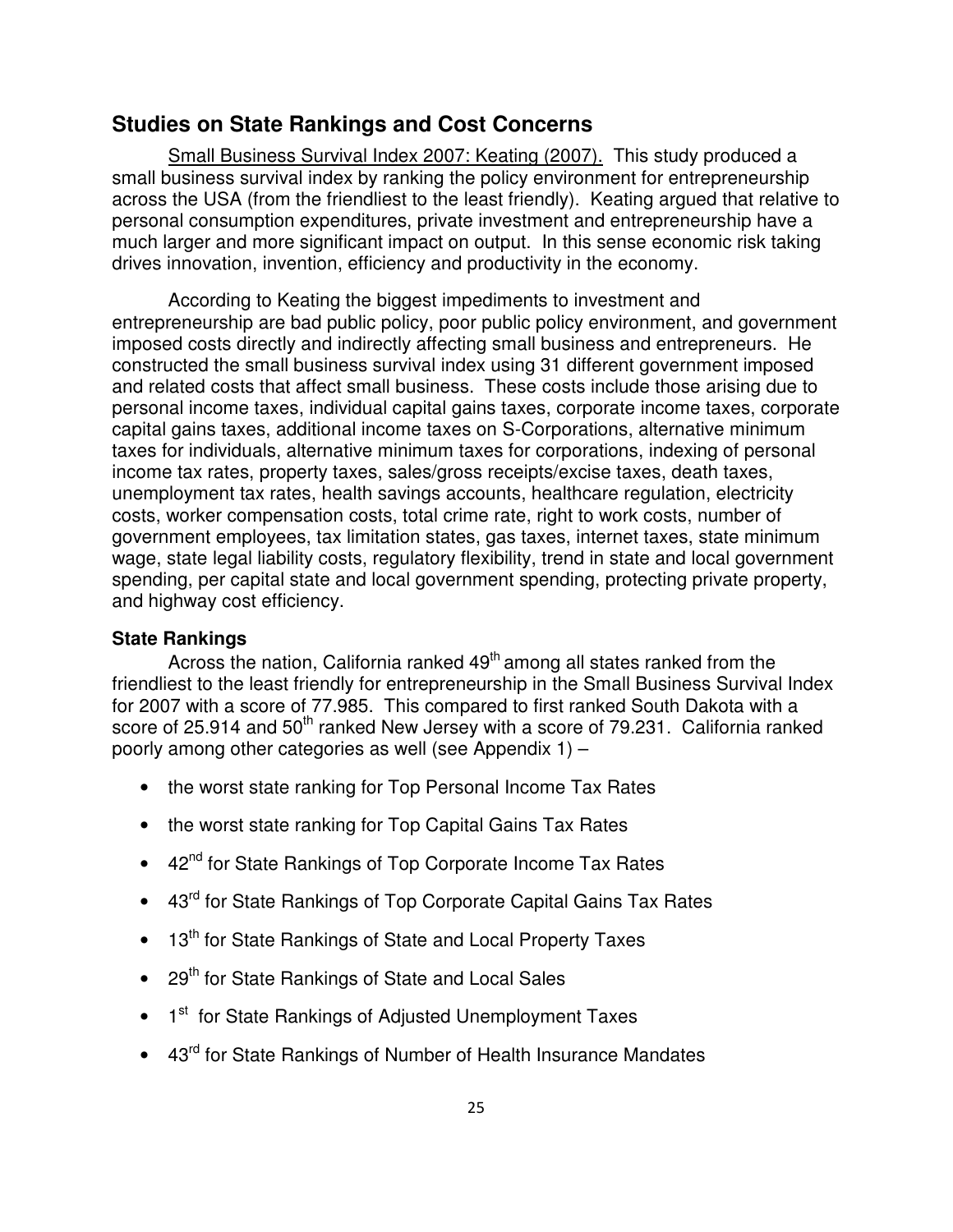- 45<sup>th</sup> for State Rankings of Electric Utility Costs
- 47<sup>th</sup> for State Rankings of Workers' Compensation Benefits Per \$100 of Covered Wages
- $\bullet$  27<sup>th</sup> for State Rankings of Crime Rate
- 9<sup>th</sup> for State Rankings of the Number of Government Employees
- worst state ranking for State Rankings of State Gas Taxes
- 45<sup>th</sup> for State Rankings of State and Local Government Five-Year Spending Trend (1999-2000 to 2004-2005)
- 47<sup>th</sup> for State Rankings of Per Capita State and Local Government Expenditures (2004-2005)
- 44<sup>th</sup> for State Rankings of Highway Cost Effectiveness, 2005.

### **Cost Concerns**

Small Business Survival Index 2007 – Keating (2007): On Health Care Regulations. The Council for Affordable Health Insurance reported in "Health Insurance Mandates in the States 2006" that "mandated benefits currently increase the cost of basic health coverage from a little less than 20% to more than 50%, depending on the state."

An econometric analysis released in 2006, written by William J. Congdon, Amanda Kowalski and Mark H. Showalter, was titled "State Health Insurance Regulations and the Price of High-Deductible Policies." The report looked at the impact of service and provider mandates, any-willing provider regulations, community rating, and guaranteed issue on family and individual policies with high deductibles in the nongroup market in 42 states. The findings included:

A strong statistical relationship exists between regulation and insurance prices. Specifically, "the presence of regulations tends to be associated with less generous insurance (higher coinsurance rates, higher deductibles, higher stoploss limits) as well as higher prices."

 Each mandate raises "the price of an individual policy by about 0.4 percent; for a family policy, it increases by about 0.5 percent."

 Community rating raises "the price of an individual policy by 20.3 percent. It raises the price of a family policy by 27.3 percent."

 Guaranteed issue raises "the price of an individual policy by 114.5 percent. For family policies, the price increase is 94.2 percent."

 The SBA Office of Advocacy's "Frequently Asked Questions" (August 2007) reported: "According to a National Federation of Independent Business membership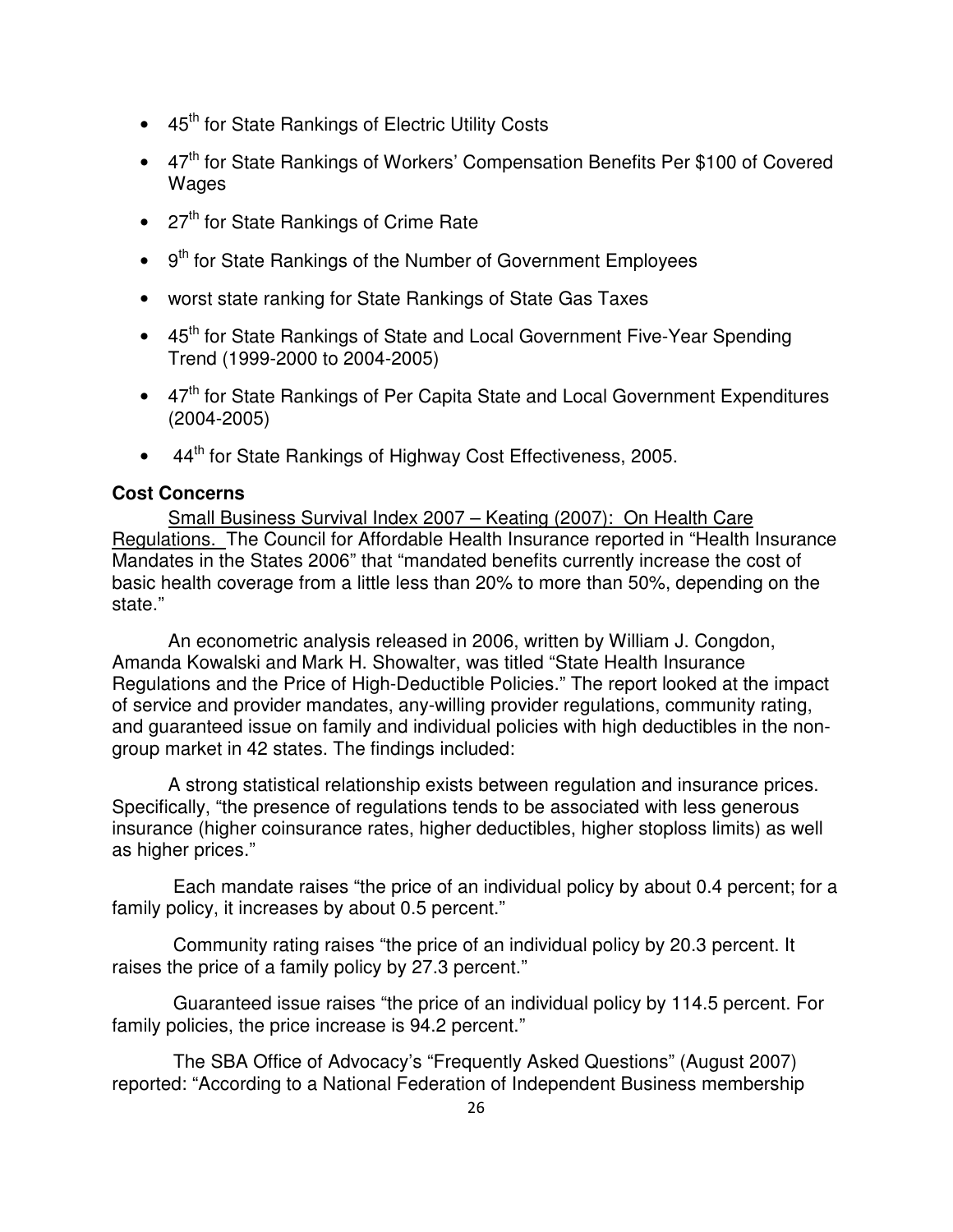survey, the cost and availability of health insurance are a top small business issue. Aspects of insurance that drive small business concern are premium increases and administrative costs. Advocacy research shows that: (1) insurers of small health plans have higher administrative expenses than those that insure larger group plans, and (2) employees at small firms are less likely to have coverage than the employees of larger entities."

Small Business Survival Index 2007 – Keating (2007): On the Minimum Wage. The Wall Street Journal ("Job Slayers," August 29, 2005), recently reported: "For decades economists have piled up studies concluding that a higher minimum wage destroys jobs for the most vulnerable population: uneducated and unskilled workers. The Journal of Economic Literature has established a rule of thumb that a 10% increase in the minimum wage leads to roughly a 2% hike in teen unemployment."

The Employment Policies Institute (EPI) released a May 2006 study by economist Joseph Sabia, University of Georgia, which was titled "The Effect of Minimum Wage Increases on Retail and Small Business Employment." This was a response to a study by the Fiscal Policy Institute (FPI) claiming that increases in the minimum wage at the state level do not have negative employment effects. The overview of the EPI study explained:

"While the FPI study has been frequently cited by supporters of increases in the minimum wage, the study is based on faulty statistical methods, and its results provide an inaccurate picture of the effect of state-level minimum wage increases. This paper, by Dr. Joseph Sabia of the University of Georgia, presents a more careful and methodologically rigorous analysis of state-level minimum wage increases. His results confirm the consensus economic opinion that increases in the minimum wage decrease employment, particularly for low-skilled and entry-level employees.

"Using government data from January 1979 to December 2004, the effect of minimum wage increases on retail and small business employment is estimated. Specifically, a 10 percent increase in the minimum wage is associated with a 0.9 to 1.1 percent decline in retail employment and a 0.8 to 1.2 percent reduction in small business employment.

"These employment effects grow even larger for the low-skilled employees most affected by minimum wage increases. A 10 percent increase in the minimum wage is associated with a 2.7 to 4.3 percent decline in teen employment in the retail sector, a 5 percent decline in average retail hours worked by all teenagers, and a 2.8 percent decline in retail hours worked by teenagers who remain employed in retail jobs.

"These results increase in magnitude when focusing on the effect on small businesses. A 10 percent increase in the minimum wage is associated with a 4.6 to 9.0 percent decline in teenage employment in small businesses and a 4.8 to 8.8 percent reduction in hours worked by teens in the retail sector."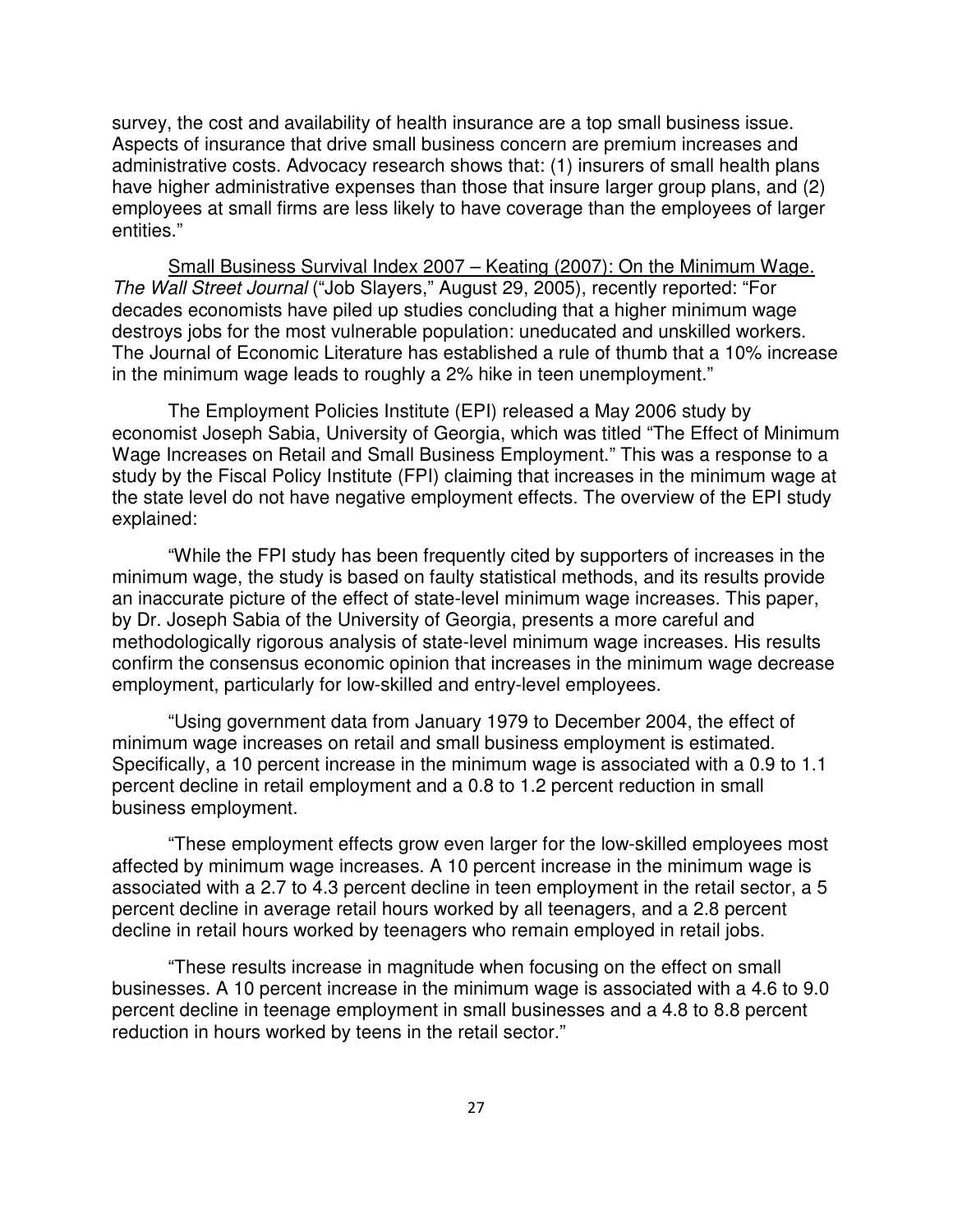SBSI On Workers' Compensation Costs. In a September 2006 report for the National Center for Policy Analysis titled "Workers' Compensation: Rx for Policy Reform," N. Michael Helvacian reported: "Though workplaces became much safer in the 20th century, and job-related injuries declined, the soaring claim costs of statemandated workers' compensation insurance has offset the decline in injuries. As a result, employers face increasingly higher insurance premiums and self-insurance costs, which reached nearly \$60 billion in 2000. Although the average cost of workers' compensation premiums nationwide is less than 3 percent of payroll, premiums vary widely by industry. In high-risk industries, workers' compensation costs are often greater than health insurance premiums or Social Security payroll taxes. Workers implicitly pay part of these costs through reduced wages. Costs are increasing because state systems provide incentives for employers, employees and others to behave in ways that cause costs to be higher and workplaces to be less safe than they otherwise could be."

As for small businesses, Helvacian noted: "Insurance premiums, especially for small employers, are not fully experience-rated; as a result, firms that improve workplace safety cannot reap the full rewards and others are not penalized for poor safety practices." In addition, he pointed out: "Workers' compensation premium rates are highly regulated in some states, and insurance markets are not as competitive as they could be; as a result, many small firms pay more than necessary for coverage. (For example, average premiums as a percentage of payroll are 50 percent higher for firms of less than 500 employees than for larger firms.)"

Inc.com reported the following on September 23, 2004: "According to a recent survey by the National Federation of Independent Business, workers' compensation ranks as the third biggest problem facing small firms today, with about a third of the respondents describing it as a critical problem… The issue tends to be localized, because each state governs workers' compensation premiums differently." The story noted later on: "The premiums charged are driven by the number of claims and the average claim size, which reflects the cost of medical treatment for job-related injuries, as well as litigation and administrative costs."

PRI's U.S. Economic Freedom Index 2004: Huang, McCormick, and McQuillan (2004) This study measured economic freedom across the U.S. states and some of its effects. They argued that economic freedom is the right of individuals to pursue their interests through voluntary exchange of private property under a rule of law. They argued that this freedom forms the foundation of market economies. Subject to a minimal level of government to provide safety and a stable legal foundation, legislative or judicial acts that inhibit this right reduce economic freedom. In their paper, they expected economic freedom to be positively linked, on average, to state annual income per capita.

Economic freedom expands the opportunities for individuals to use their knowledge and resources to their best advantage and to keep the fruits of their labor for personal consumption and future productive investment. More economic freedom is associated with higher income per capita across the U.S. states. The results are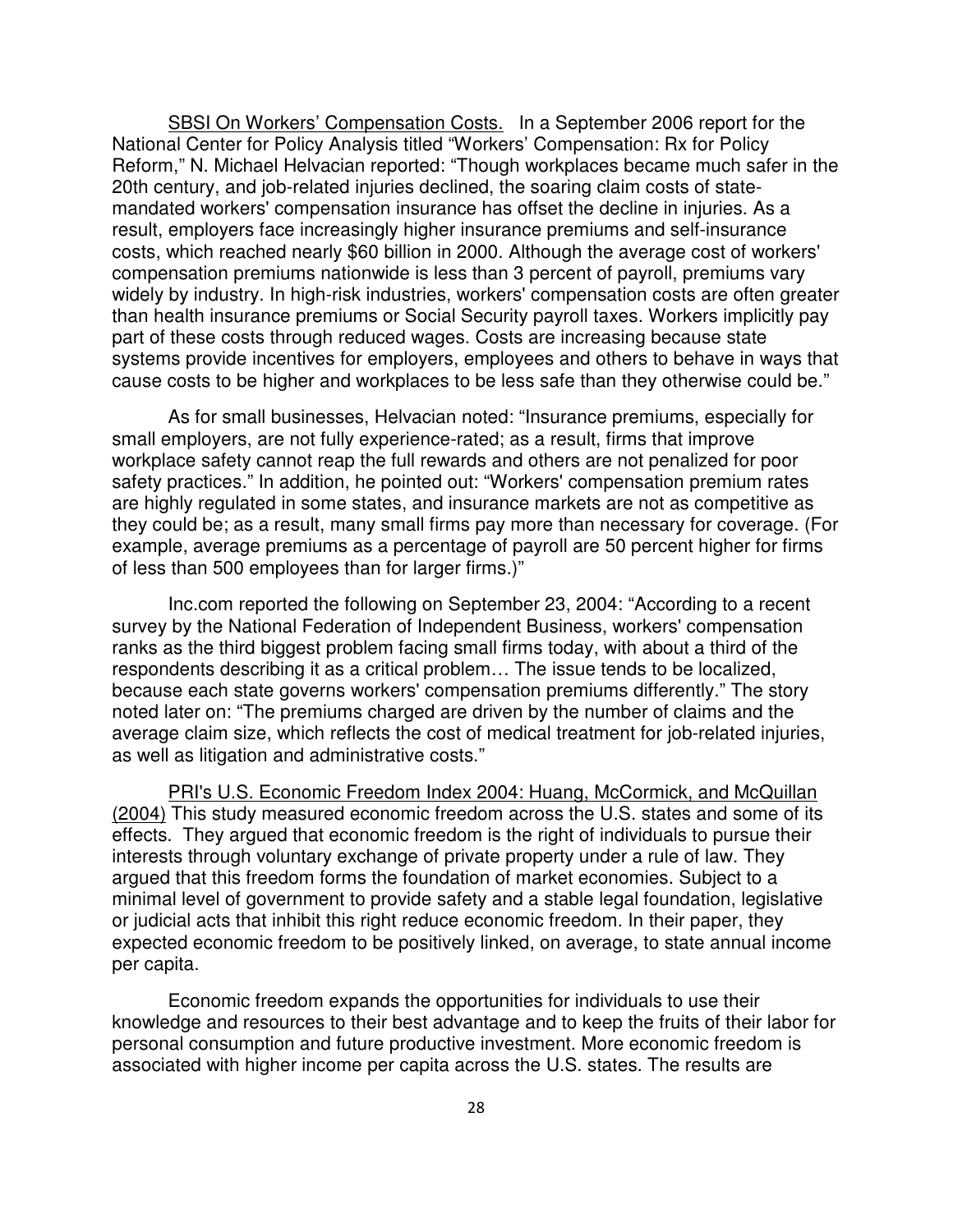virtually identical if economic freedom rankings are substituted for economic freedom scores. The statistical analysis shows that a 10-percent improvement in a state's economic freedom score yields, on average, about a half-percent increase in annual income per capita.

The authors gathered data on 143 variables per state from 1995 to 2003 that include tax rates, state spending, occupational licensing, environmental regulations, income redistribution, right-to-work and prevailing-wage laws, tort reform, and the number of government agencies, among others. From these they derived five data sets with calculated sector scores for each state by putting put each variable into one of five sectors: fiscal (51 variables), regulatory (53), welfare spending (10), government size (7), and judicial (22). Each state's sector scores were calculated by ranking each variable within a sector from 1 (most free) to 50 (least free).

In their study California ranked at the very bottom -  $49<sup>th</sup>$  out of 50 states with an economic freedom score of 38.75 (New York ranked the lowest with 39.5, Kansas ranked the highest with 18.18, and Colorado, Virginia, Idaho and Utah rounded off the top five). Byars, McCormick, and Yandle (1999) perform a similar analysis and their study ranks California 44<sup>th</sup> out of 50 states with an economic freedom index score of 6.39. Interestingly, the study finds that the Great Plains and Rocky Mountain states have the most economic freedom. Virginia ranks high as it does also in the Forbes rankings as one of the best states for business. As the study noted, many of the nation's most densely populated states are also some of the least economically free. This is consistent with leading economic theories of the determinants of regulation. California ranks as the next to worst. See Appendix 2.

Next, the authors constructed an economic model that equates the level of state annual income per capita in 2000 as a function of the following state-level variables: education level (a proxy for human capital as measured by the proportion of the population with a high-school education or more); average temperature (a proxy for the work/leisure tradeoff); population density (a proxy for the size of the market and level of transaction costs as measured by the number of residents per square mile); stock of wealth (endowments as measured by annual income per capita in 1990); average age of the population (a proxy for the earnings life-cycle); church membership rate (a proxy for the work ethic); and the institutional environment as measured by the state's economic freedom score.

The regression results, robust across specifications, showed that more economic freedom is associated with higher income per capita across the U.S. states. The results were virtually identical if economic freedom rankings are substituted for economic freedom scores. The statistical analysis showed that a 10-percent improvement in a state's economic freedom score yields, on average, about a half-percent increase in annual income per capita.

Relative to the freest state, Rhode Island residents suffered the largest reduction in annual income per capita due to their loss of economic freedom, \$3,607, followed by Hawaii at \$2,963, and New York and New Jersey at around \$2,400 each (see table 7).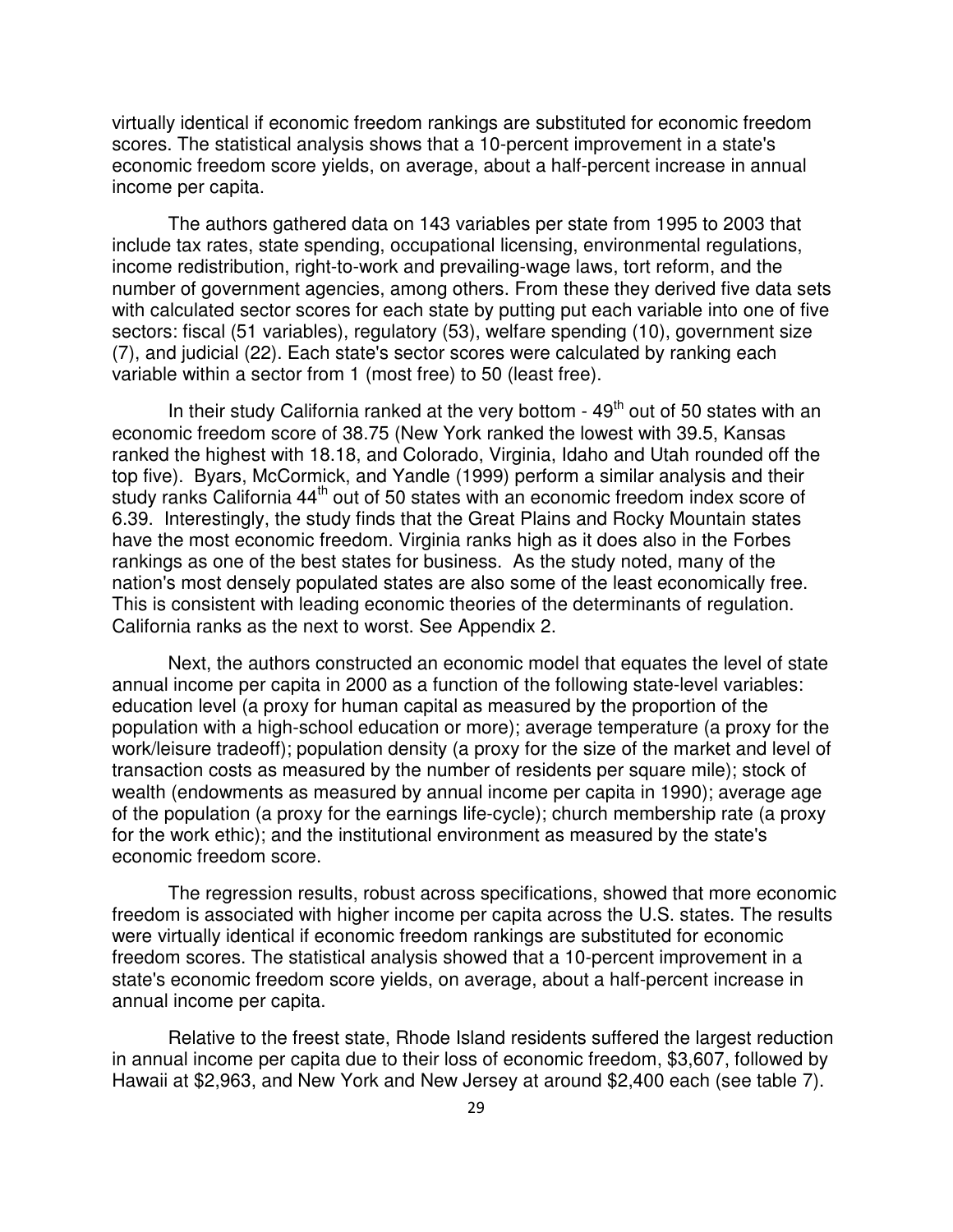The national average was \$1,161. This might not sound like much, but over a 40-year working life at a conservative 3 percent interest rate, this translates into \$87,541 that would have otherwise gone into the pocket of an average working American.

Rhode Island also had the highest effective "oppression tax," 13.17 percent, followed by Hawaii at 11.36 percent, Maine at 7.61 percent, and New York at 7.45 percent. The national average was 4.42 percent of income. State institutions had a substantial impact on income levels across the U.S. states. Economic freedom mattered significantly.

This study is very useful in understanding how lack of economic freedom especially due to government interference and bad legislation can adversely impact the per capita income of the residents in that state. California, in this sense, ranks very poorly – the second least free state in the USA.

The Wall Street Journal Online. A recent article in the Wall Street Journal Online reported that according to the latest Census Bureau data in 2005, 239,416 more nativeborn Americans left the state than moved into the state of California. In the article the author pointed out that a big part of the story is a tax and regulatory culture that treats the most productive businesses and workers as if they were ATMs and that the worst growth killer may well be California's tax system. The business tax rate of 8.8% is the highest in the West, and its steeply "progressive" personal income tax has an effective top marginal rate of 10.3%, or second highest in the nation. Cal Tax, the state's taxpayer advocacy group, reports that the richest 10% of earners pay almost 75% of the entire income-tax revenue in the state, and most of these are small-business owners, i.e., the people who create jobs. State finance department office data indicate that the number of Californians reporting million-dollar incomes fell to 25,000 in 2003 from 44,000 in 2000. That decline has cost the state \$9 billion a year in uncollected tax revenues. California continues to account for about one-sixth of the overall U.S. economy, and its competitive decline will inevitably hurt everyone.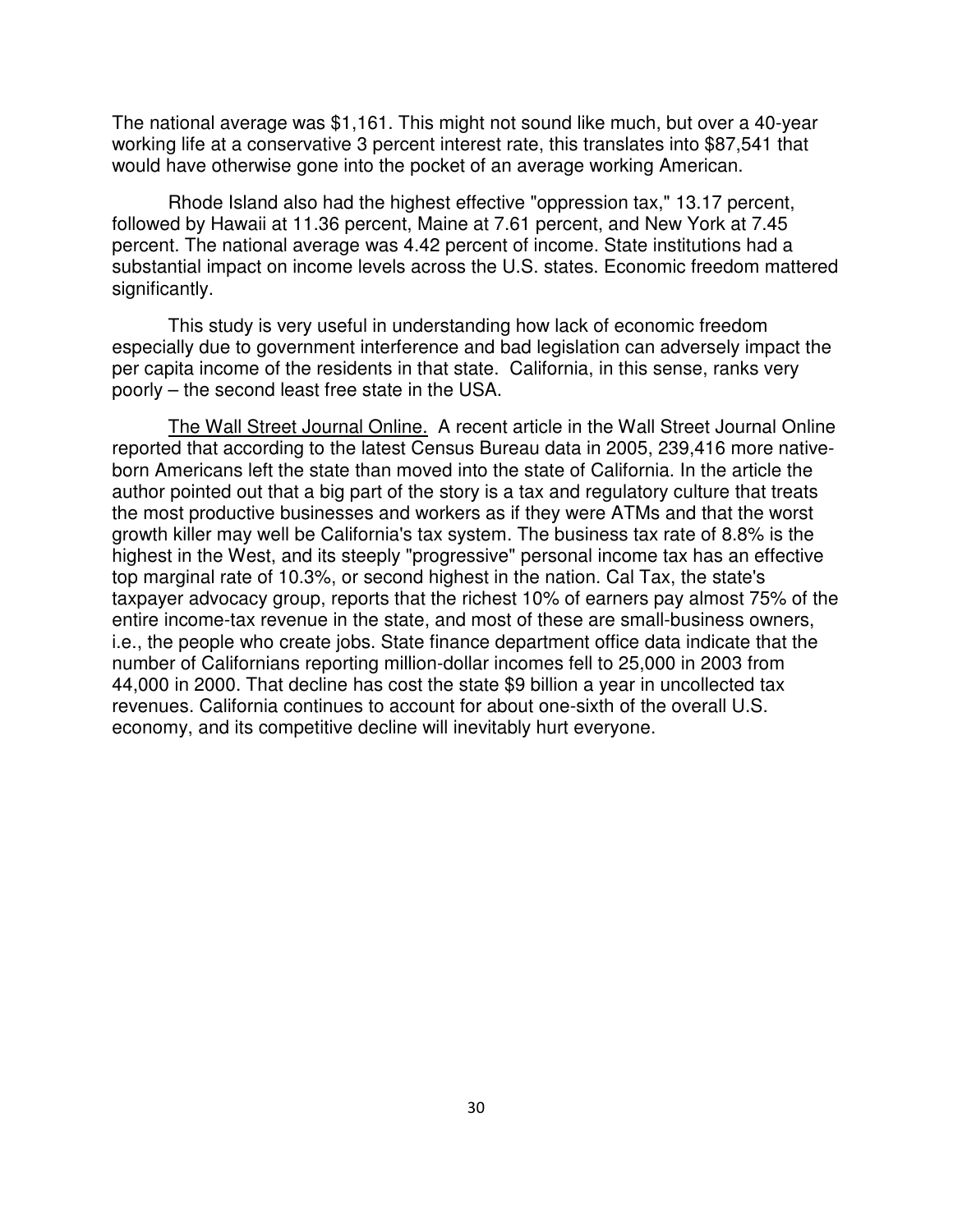## **GENERAL CONCLUSIONS AND RECOMMENDATIONS**

This study measures and reports the cost of regulation to small business in the State of California. It employs an original and unique approach using a general equilibrium framework to identify and measure the cost of regulation as measured by the loss of economic output to the State's gross product, after controlling for variables known to influence output. It also measures second order costs resulting from regulatory activity by studying the total impact – direct, indirect, and induced. The study finds that the total cost of regulation to the State of California is \$492.994 billion which is almost five times the State's general fund budget, and almost a third of the State's gross product. The total cost of regulation results in an employment loss of 3.8 million jobs which is a tenth of the State's population. Since small business constitute 99.2% of all employer businesses in California, and all of non-employer business, the regulatory cost is borne almost completely by small business. The general equilibrium framework yields the following results:

- The direct cost of the regulatory environment in California is \$176.966 billion in lost gross state output each year. The direct cost does not account for second order costs.
- The total loss of gross state output for California each year due to direct, indirect, and induced impact of the regulatory cost is \$492.994 billion.
- In terms of employment this total output loss is equivalent to the loss of 3.8 million jobs for the state each year. A loss of 3.8 million jobs represents 10% of the total population of California. In terms of labor income, the total loss to the state from the regulatory cost is \$210.471 billion. Finally the indirect business taxes that would have been generated due to the output lost arising from the regulatory cost is \$16.024 billion.
- The total regulatory cost of \$492.994 billion is four to four and a half times the total budget for the state of California, and almost five to six times the general fund alone. Further, given the total gross state output of \$1.6 trillion for California in 2007, the lost output from regulatory costs is almost a third of the gross state output.
- The indirect business taxes lost could have helped fund many of the state's departmental budgets. As an example, the indirect business taxes lost are 60 times the budget of the Office of Emergency Services, and would have paid for almost half the budget of the Department of Education.
- The total cost of regulation was \$134,122.48 per small business in California in 2007, labor income not created or lost was \$57,260.15 per small business,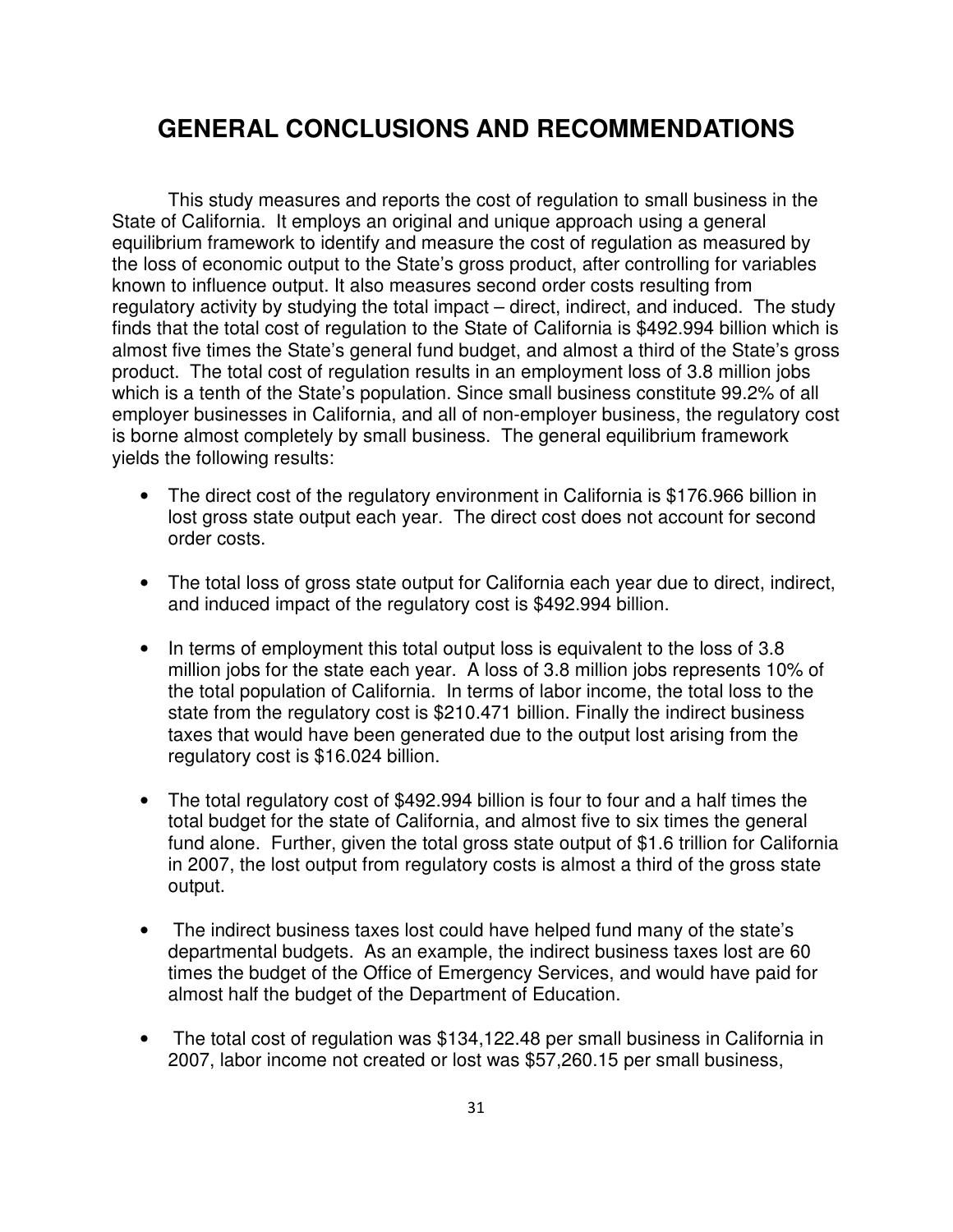indirect business taxes not generated or lost were \$4,359.55 per small business, and finally roughly one job lost per small business.

• The total regulatory cost of \$492.994 billion translates into a total cost per household of \$38,446.76 per household, or \$13,052.05 per resident. The total cost per household comes close to the median household income for California.

This study provides the most comprehensive and complete analysis of the total regulatory burden in California. The study and findings have implications for policymakers and those in charge of the regulatory environment. The results also suggest that future research should attempt to understand how to minimize the intended and unintended costs of regulation. Since small businesses are the lifeblood of California's economy constituting 99.2% of all employer businesses, efforts to make the regulatory environment more attractive will make California a more attractive state for doing business. This in turn will improve the state's output, employment, labor income, indirect business taxes, economic climate, quality of life, living standards, and growth prospects.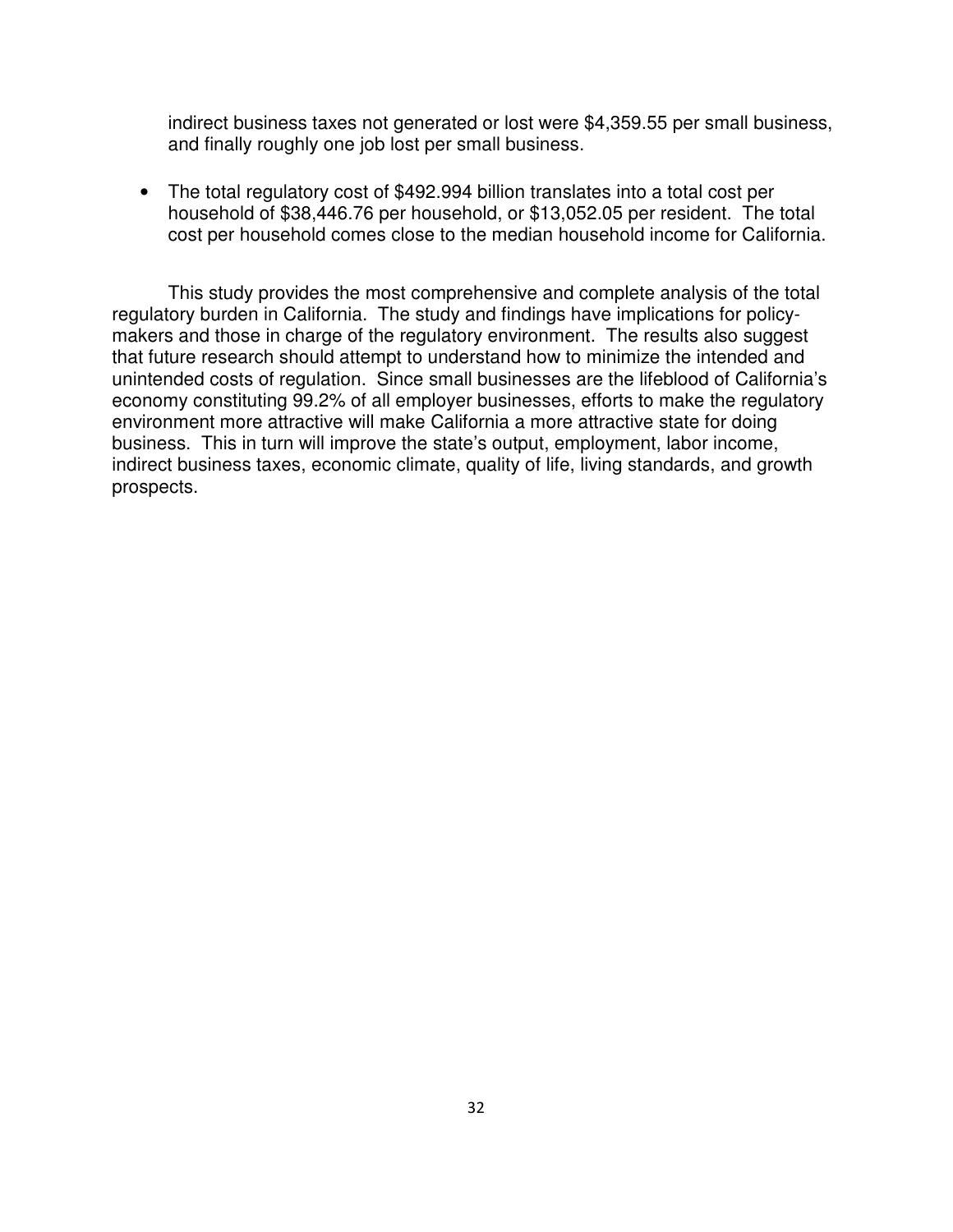## **REFERENCES**

Beale, Henry B.R. and King Lin, Impacts of Federal Regulations, Paperwork, and Tax Requirements on Small Business, SBAHQ-95-C-0023; Microeconomic Applications, Inc., prepared for the Office of Advocacy, U.S. Small Business Administration, September, 1998;

Becsi, Zsolt, "Do State and Local Taxes Affect Relative State Economic Growth?" Economic Review, Federal Reserve bank of Atlanta, March-April 1996

Brock, William A. and David S. Evans, The Economics of Small Businesses: Their Role and Regulation in the U.S. Economy, Holmes & Meier, New York, NY, 1986, especially chapters 4 and 5.

Bradford, Stevens C., "Does Size Matter? An Economic Analysis of Small Business Exemptions from Regulation," The Journal of Small and Emerging Business Law, 8 (1), 2004, pp. 1-37.

Bruce, Donald and Tami Gurley, "Taxes and Entrepreneurial Activity: An Empirical Investigation Using Longitudinal Tax Return Data," Small Business Administration Office of Advocacy, March 2005.

Byars, John D., Robert E. McCormick, and T. Bruce Yandle, Economic Freedom in America's 50 States: A 1999 Analysis, State Policy Network, 1999.

Cole, Roland J. and Paul Sommers, Costs of Compliance in Small and Moderate-sized Businesses, SBA-79-2668, Battelle Human Affairs Research Centers, Seattle, WA, February, 1980; Improving Economic Analysis of Government Regulations on Small Business, SBA-2648-OA-79, JACA Corporation, Fort Washington, PA, January, 1981;

Crain, Mark, The Impact of Regulatory Costs on Small Firms, Small Business Research Summary, 2005.

Crain, Mark and Thomas Hopkins, The Impact of Regulatory Costs on Small Firms, U.S. Small Business Administration, 2001.

Dean, Thomas J., "Pollution Regulations as a Barrier to the Formation of Small Manufacturing Establishments: A Longitudinal Analysis," Office of Advocacy, U.S. Small Business Administration: Washington, D.C., 1994;

 Dean, Thomas J., et al., "Environmental Regulation as a Barrier to the Formation of Small Manufacturing Establishments: A Longitudinal Analysis," Journal of Environmental Economics and Management 40, 2000, pp. 56-75.

Gaston, Robert J. and Sidney L. Carroll, State and Local Regulatory Restrictions as Fixed Cost Barriers to Small Business Enterprise, SBA-7167-AER-83, Applied Economics Group, Inc., Knoxville, TN, April, 1984; and, Economies of Scale in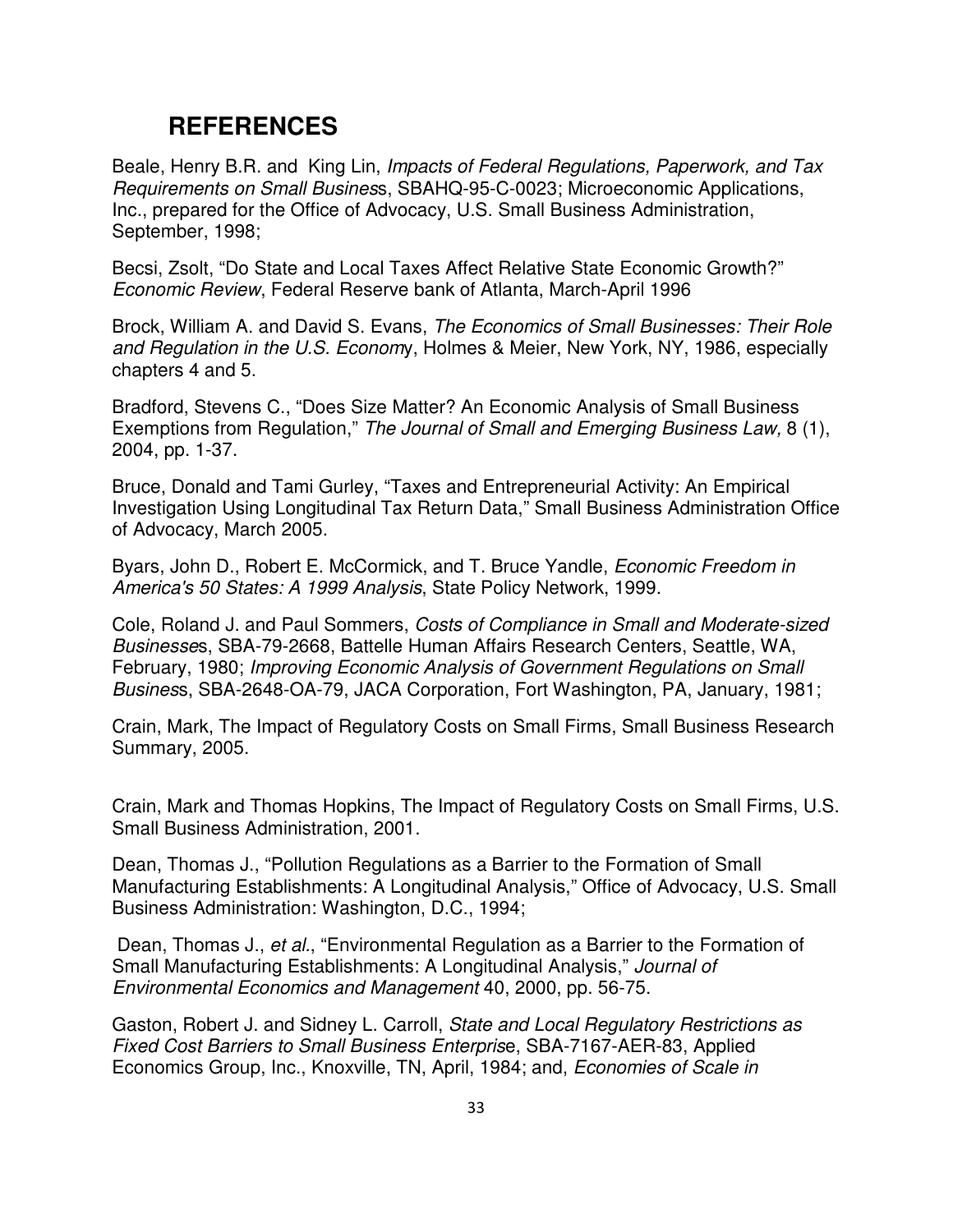Regulatory Compliance: Evidence of the Differential Impacts of Regulation by Firm Size, SBA-7188-OA-83, Jack Faucett Associates, Chevy Chase, MD, December, 1984.

Gupta, Sanjay and Lillian Mills, Does Disconformity in State Corporate Income Tax Systems Affect Compliance Cost Burdens? National Tax Journal, June 2003.

Hopkins, Thomas, Profiles of Regulatory Costs. Report to the U.S. Small Business Administration, U.S. Department of Commerce, National Technical Information Service, #PB 96128038. November 1995.

Huang, Ying, Robert E. McCormick, and Lawrence McQuillen, U.S. Economic Freedom Index: 2004 Report, Pacific Research Institute, 2004. However, no estimates of the costs of state regulations are available.

Hazilla, Michael and Raymond Kopp, "The Social Cost of Environmental Quality Regulations: A General Equilibrium Analysis," Journal of Political Economy, Vol. 98 (4), 1990.

Keating, Raymond J., Small Business Survival Index 2007: Ranking the Policy Environment for Entrepreneurship Across the Nation, Small Business Entrepreneurship Council, November 2007.

Moody, Scott, Wendy Warcholik, and Scott Hodge, "The Rising Cost of Complying with the Federal Income Tax," The Tax Foundation, December 2005.

Staley, Samuel et al., Giving A Leg Up to Bootstrap Entrepreneurship: Expanding Economic Opportunity in America's Urban Centers, Los Angeles: Reason Public Policy Institute, 2001.

The Wall Street Journal Online, Meathead Economics, Hollywood liberals drive productive Californians to leave the state, Tuesday, February 28, 2006 12:01 a.m. EST

U.S. Office of Management and Budget, Office of Information and Regulatory Affairs (2005), Draft Report to Congress on the Costs and Benefits of Federal Regulations.

Vedder, Richard, "Taxation and Migration," The Taxpayers Network, June 2003.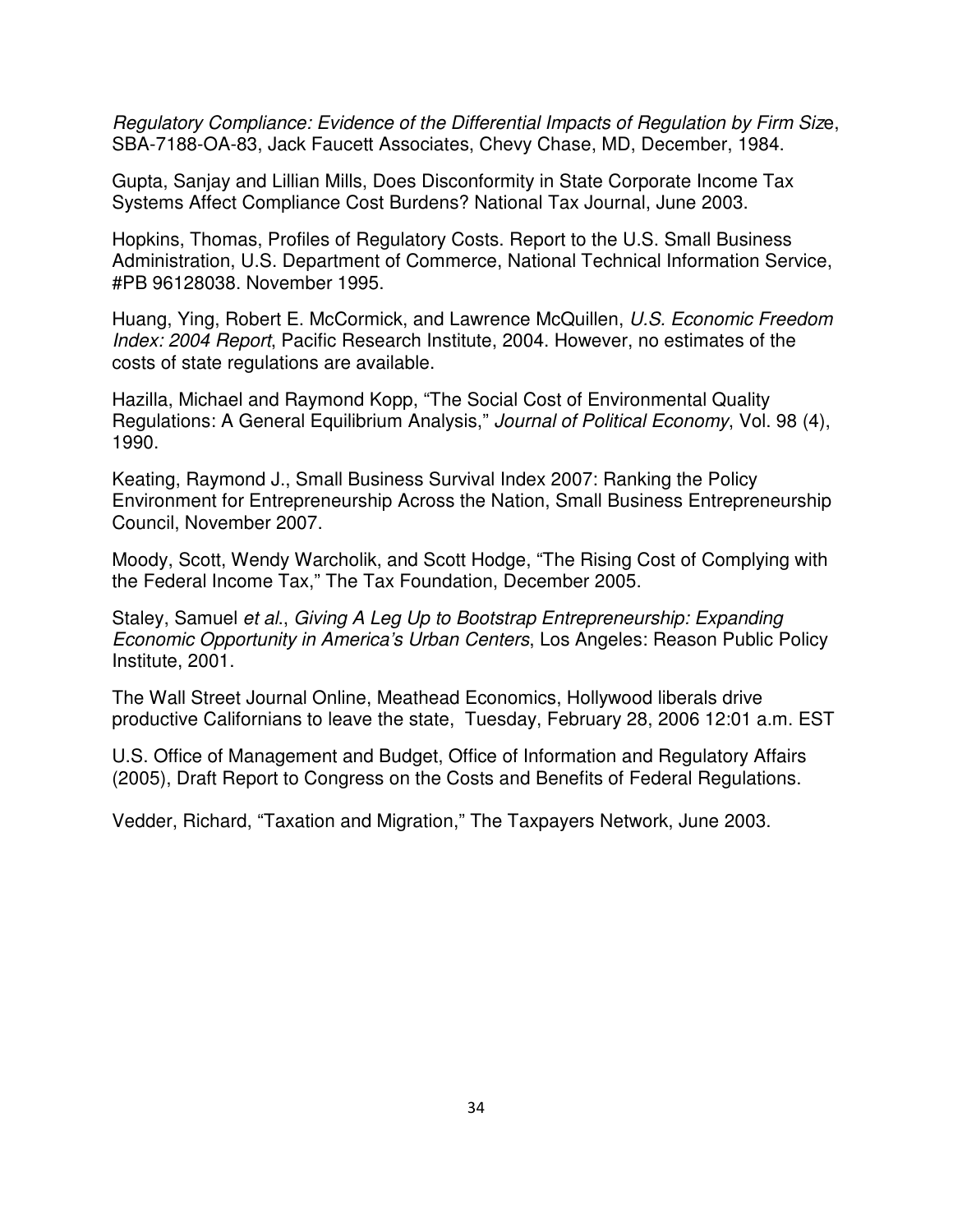# **Appendix 1. Small Business Survival Index 2007**

### **Table A-1 State Rankings**

| Rank           | State                 | <b>SBSI</b> |
|----------------|-----------------------|-------------|
| 1              | <b>South Dakota</b>   | 25.914      |
| $\overline{2}$ | <b>Nevada</b>         | 31.574      |
| 3              | Wyoming               | 37.986      |
| 4              | Washington            | 42.832      |
| 5              | Florida               | 45.485      |
| 6              | Michigan              | 46.073      |
| 7              | Texas                 | 47.968      |
| 8              | <b>South Carolina</b> | 49.544      |
| 9              | Virginia              | 49.996      |
| 10             | Alabama               | 50.534      |
| 11             | Colorado              | 51.934      |
| 12             | Georgia               | 52.734      |
| 13             | <b>Tennessee</b>      | 53.121      |
| 14             | Indiana               | 53.288      |
| 15             | Arizona               | 53.277      |
| 16             | <b>Mississippi</b>    | 53.820      |
| 17             | Alaska                | 54.356      |
| 18             | Utah                  | 54.435      |
| 19             | <b>Missouri</b>       | 54.681      |
| 20             | <b>North Dakota</b>   | 54.795      |
| 21             | Oklahoma              | 56.295      |
| 22             | Kentucky              | 56.458      |
| 23             | <b>New Hampshire</b>  | 56.502      |
| 24             | Pennsylvania          | 57.343      |
| 25             | <b>New Mexico</b>     | 57.978      |
| 26             | <b>Illinois</b>       | 58.375      |
| 27             | <b>Arkansas</b>       | 59.197      |
| 28             | <b>Maryland</b>       | 59.337      |
| 29             | Ohio                  | 59.341      |
| 30             | <b>Kansas</b>         | 59.853      |
| 31             | Louisiana             | 60.066      |
| 32             | <b>Delaware</b>       | 60.086      |
| 33             | <b>Wisconsin</b>      | 60.183      |
| 34             | Oregon                | 60.891      |
| 35             | <b>Montana</b>        | 61.552      |
| 36             | Idaho                 | 51.817      |
| 37             | Nebraska              | 63.145      |
| 38             | <b>Connecticut</b>    | 64.879      |
| 39             | <b>North Carolina</b> | 65.570      |
| 40             | <b>West Virginia</b>  | 66.516      |
| 41             | lowa                  | 69.161      |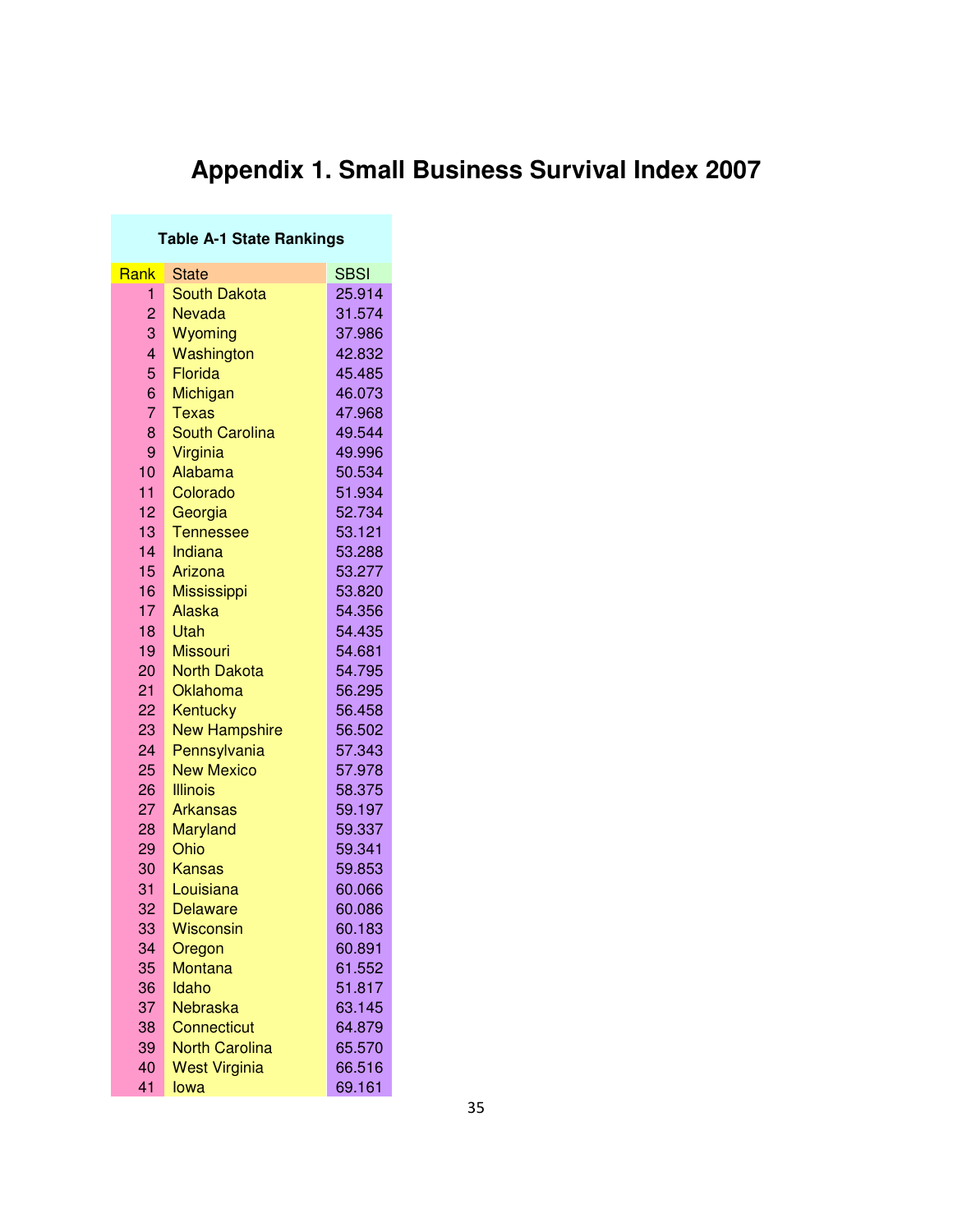| 42 | Hawaii               | 70.416 |
|----|----------------------|--------|
| 43 | Vermont              | 71.370 |
| 44 | <b>Massachusetts</b> | 72.055 |
| 45 | Minnesota            | 72.096 |
| 46 | New York             | 73.189 |
| 47 | Maine                | 74.222 |
| 48 | Rhode Island         | 75.604 |
| 49 | California           | 77.985 |
| 50 | <b>New Jersey</b>    | 79.231 |
| 51 | Dist. Of Columbia    | 81.905 |

### **Table A-2. State Rankings of Top Personal Income Tax Rates**

|                |                      | <b>Top PIT</b> |
|----------------|----------------------|----------------|
| Rank           | <b>State</b>         | Rate           |
| 1              | Alaska               | 0              |
| 1              | Florida              | $\overline{0}$ |
| 1              | Nevada               | $\overline{0}$ |
| 1              | <b>New Hampshire</b> | $\overline{0}$ |
| $\overline{1}$ | <b>South Dakota</b>  | 0              |
| 1              | <b>Tennessee</b>     | 0              |
| 1              | <b>Texas</b>         | $\overline{0}$ |
| 1              | Washington           | $\overline{0}$ |
| 1              | Wyoming              | $\overline{0}$ |
| 10             | <b>Illinois</b>      | 3              |
| 11             | Pennsylvania         | 3.07           |
| 12             | Alabama              | 3.25           |
| 13             | Indiana              | 3.4            |
| 14<br>15       | Louisiana            | 3.9<br>4.35    |
| 16             | Michigan<br>Arizona  | 4.540          |
| 17             | Colorado             | 4.63           |
| 18             | <b>Maryland</b>      | 4.75           |
| 19             | <b>Mississippi</b>   | 5              |
| 19             | <b>Connecticut</b>   | 5              |
| 21             | <b>New Mexico</b>    | 5.3            |
| 21             | <b>Massachusetts</b> | 5.3            |
| 23             | <b>North Dakota</b>  | 5.54           |
| 24             | Oklahoma             | 5.65           |
| 25             | Virginia             | 5.75           |
| 26             | Utah                 | 5.76           |
| 27             | lowa                 | 5.837          |
| 28             | <b>Delaware</b>      | 5.95           |
| 29             | Georgia              | 6              |
| 29             | <b>Missouri</b>      | 6              |
| 29             | Kentucky             | 6              |
| 32             | Kansas               | 6.45           |
| 33             | <b>West Virginia</b> | 6.5            |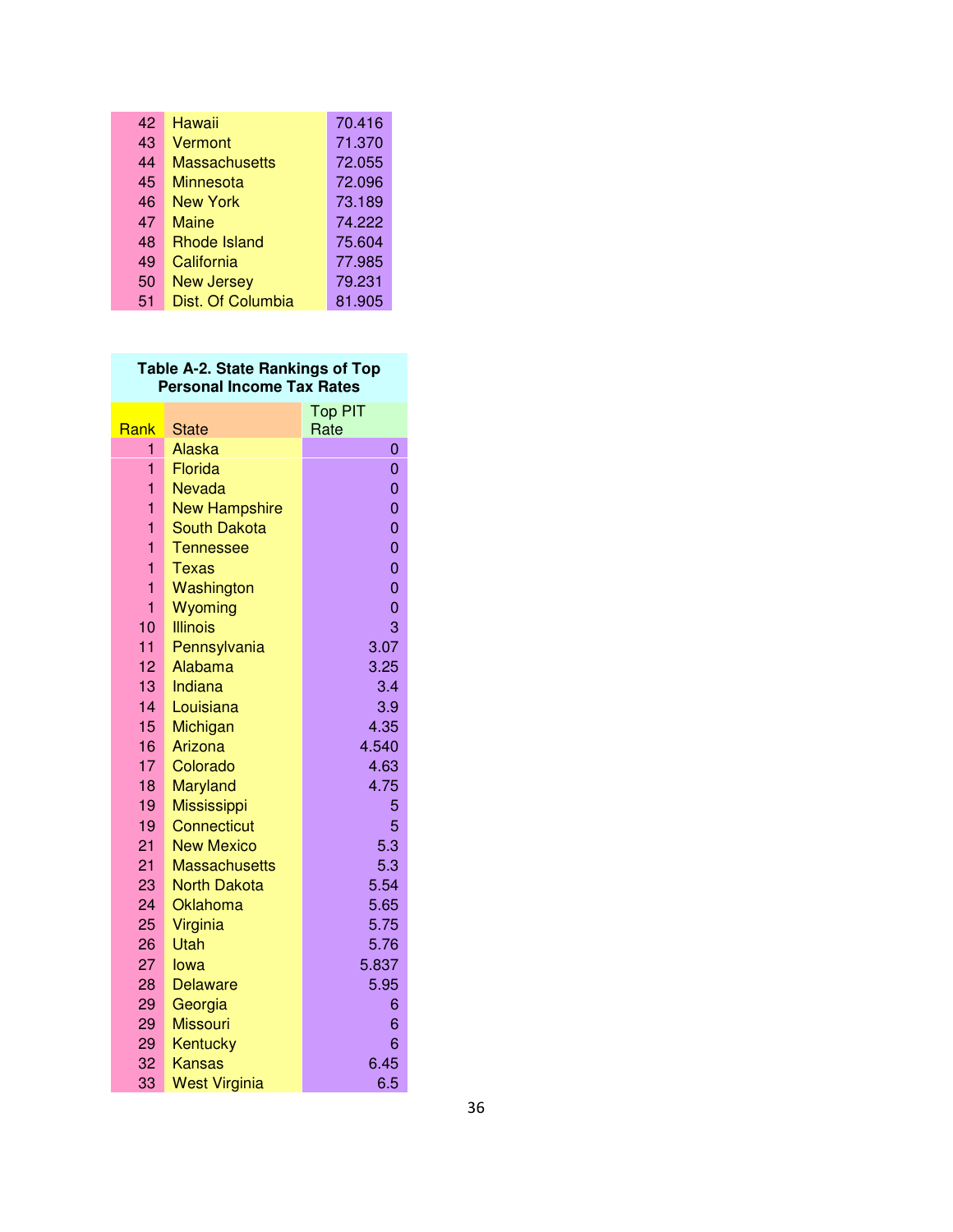| 34 | Ohio            | 6.555 |
|----|-----------------|-------|
| 35 | Wisconsin       | 6.75  |
| 36 | Nebraska        | 6.84  |
| 37 | New York        | 6.85  |
| 38 | Montana         | 6.9   |
| 39 | South Carolina  | 7.000 |
| 39 | <b>Arkansas</b> | 7     |
| 41 | Idaho           | 7.8   |
| 42 | Minnesota       | 7.85  |
| 43 | North Carolina  | 8.000 |
| 44 | Hawaii          | 8.25  |
| 45 | Maine           | 8.5   |
|    | Dist. Of        |       |
| 45 | Columbia        | 8.5   |
| 47 | New Jersey      | 8.96  |
| 48 | Oregon          | 9     |
| 49 | Vermont         | 9.5   |
| 50 | Rhode Island    | 9.9   |
| 51 | California      | 10.3  |

## **Table A-3. State Rankings of Top Capital Gains Tax Rates**

| Rank            | State                 | <b>CG Rate</b> |
|-----------------|-----------------------|----------------|
| 1               | Alaska                | 0              |
| 1               | Florida               | 0              |
| 1               | Nevada                | $\overline{0}$ |
| 1               | <b>New Hampshire</b>  | $\overline{0}$ |
| 1               | <b>South Dakota</b>   | $\overline{0}$ |
| 1               | <b>Tennessee</b>      | 0              |
| 1               | Texas                 | 0              |
| 1               | Washington            | $\overline{0}$ |
| 1               | Wyoming               | 0              |
| 10              | <b>New Mexico</b>     | 2.65           |
| 11              | <b>Wisconsin</b>      | 2.7            |
| 12              | <b>Illinois</b>       | 3              |
| 13 <sup>°</sup> | Pennsylvania          | 3.07           |
| 14              | Indiana               | 3.4            |
| 15              | <b>South Carolina</b> | 3.92           |
| 16              | Alabama               | 4.250          |
| 17              | Michigan              | 4.35           |
| 18              | Arizona               | 4.54           |
| 19              | Colorado              | 4.63           |
| 20              | <b>Maryland</b>       | 4.75           |
| 21              | <b>Arkansas</b>       | 4.9            |
| 22              | Connecticut           | 5              |
| 22              | <b>Mississippi</b>    | 5              |
| 22              | <b>Rhode Island</b>   | 5              |
| 25              | Louisiana             | 5.1            |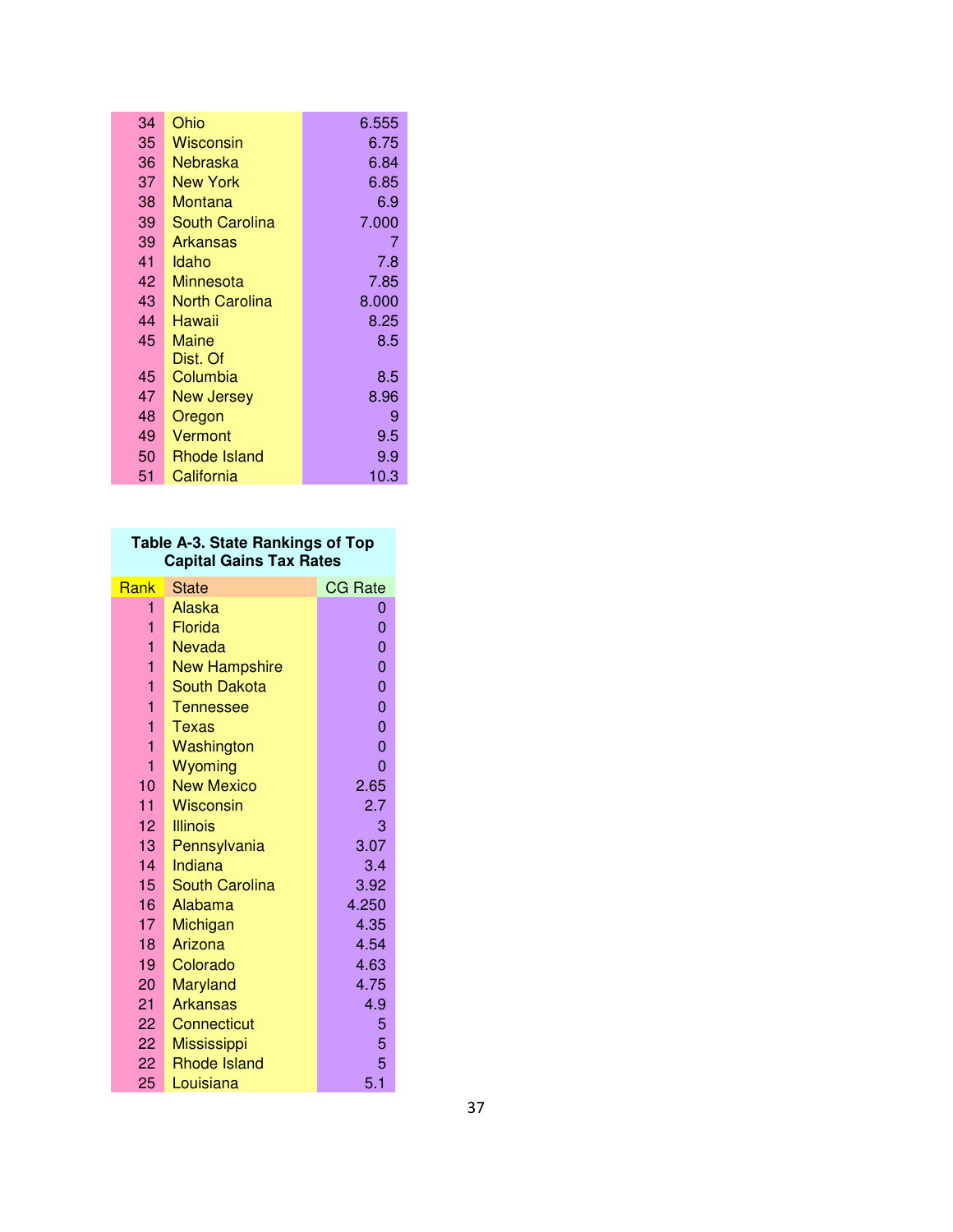| 26 | <b>Massachusetts</b>  | 5.3   |
|----|-----------------------|-------|
| 27 | <b>North Dakota</b>   | 5.54  |
| 28 | Oklahoma              | 5.65  |
| 29 | Vermont               | 5.7   |
| 30 | Virginia              | 5.75  |
| 31 | <b>Delaware</b>       | 5.95  |
| 32 | Georgia               | 6     |
| 32 | Kentucky              | 6     |
| 32 | <b>Missouri</b>       | 6     |
| 35 | Kansas                | 6.45  |
| 36 | Utah                  | 6.46  |
| 37 | <b>West Virginia</b>  | 6.5   |
| 38 | Ohio                  | 6.555 |
| 39 | <b>Nebraska</b>       | 6.840 |
| 40 | <b>New York</b>       | 6.85  |
| 41 | <b>Montana</b>        | 6.9   |
| 42 | Hawaii                | 7.25  |
| 43 | lowa                  | 7.633 |
| 44 | Idaho                 | 7.8   |
| 45 | <b>Minnesota</b>      | 7.85  |
| 46 | <b>North Carolina</b> | 8     |
| 47 | Dist. Of Columbia     | 8.5   |
| 48 | <b>Maine</b>          | 8.5   |
| 49 | <b>New Jersey</b>     | 8.97  |
| 50 | Oregon                | 9     |
| 51 | California            | 10.3  |

### **Table A-4. State Rankings of Top Corporate Income Tax Rates**

| Rank | State                 | <b>Top CIT Rate</b> |
|------|-----------------------|---------------------|
| 1    | Nevada                | 0                   |
| 1    | South Dakota          | 0                   |
| 1    | Washington            | 0                   |
| 1    | Wyoming               | 0                   |
| 5    | Michigan              | 1.9                 |
| 6    | Alabama               | 4.225               |
| 7    | Texas                 | 4.5                 |
| 8    | Colorado              | 4.63                |
| 9    | <b>Mississippi</b>    | 5                   |
| 9    | <b>South Carolina</b> | 5                   |
| 9    | Utah                  | 5                   |
| 12   | Ohio                  | 5.1                 |
| 13   | <b>Missouri</b>       | 5.156               |
| 14   | Louisiana             | 5.2                 |
| 15   | Florida               | 5.5                 |
| 16   | Georgia               | 6.000               |
| 16   | Kentucky              | 6                   |
| 16   | Oklahoma              | 6                   |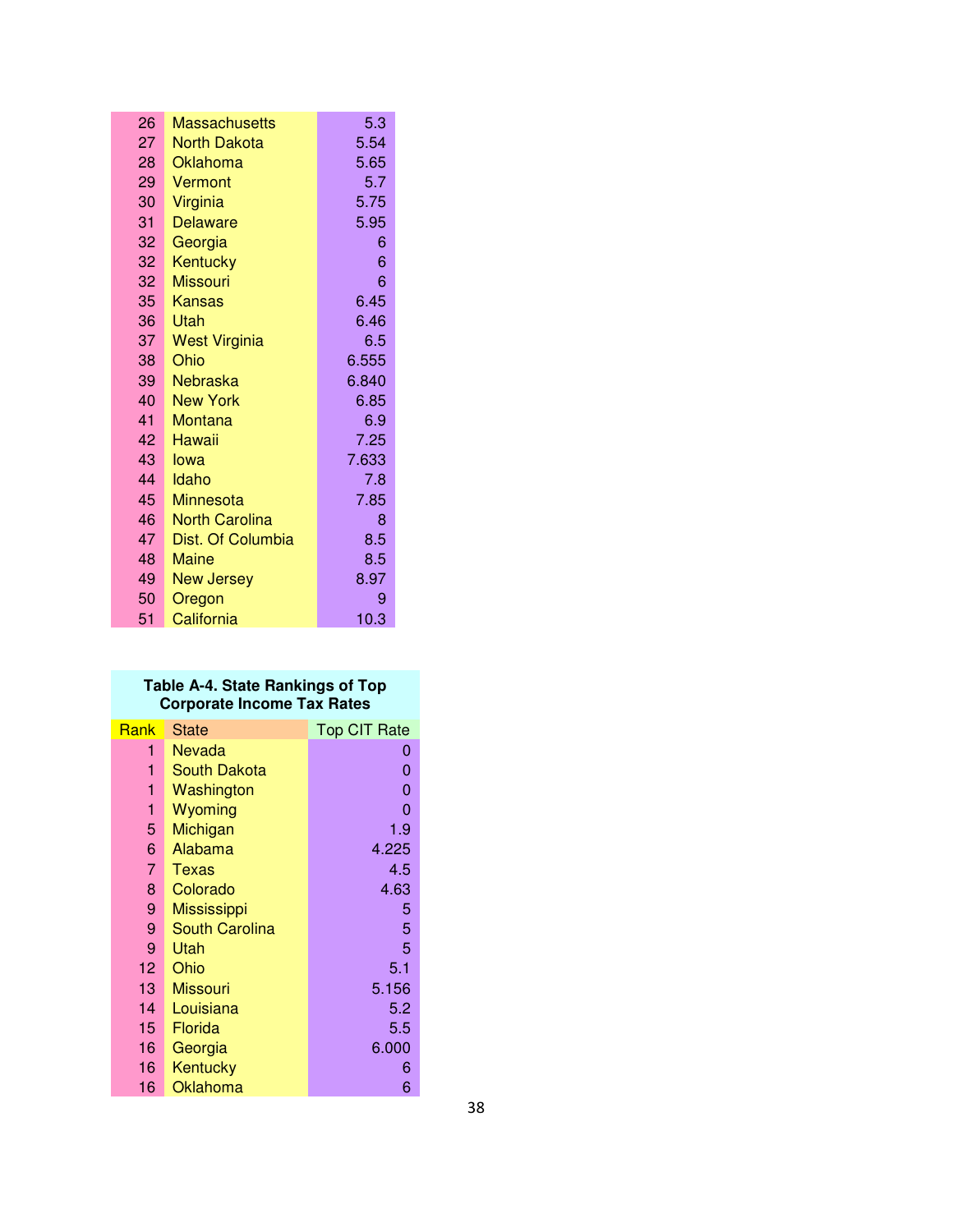| 16              | Virginia              | 6     |
|-----------------|-----------------------|-------|
| 20              | Hawaii                | 6.4   |
| 21              | <b>Arkansas</b>       | 6.5   |
| 21              | <b>Tennessee</b>      | 6.5   |
| 23              | Oregon                | 6.6   |
| 24              | <b>Montana</b>        | 6.75  |
| 25              | <b>North Carolina</b> | 6.9   |
| 26              | Arizona               | 6.968 |
| 27              | <b>Maryland</b>       | 7     |
| 27              | <b>North Dakota</b>   | 7     |
| 29              | <b>Illinois</b>       | 7.3   |
| 30              | Kansas                | 7.35  |
| 31              | Connecticut           | 7.5   |
| 32              | Idaho                 | 7.6   |
| 32              | <b>New Mexico</b>     | 7.6   |
| 34              | Nebraska              | 7.81  |
| 35 <sup>2</sup> | <b>Wisconsin</b>      | 7.9   |
| 36              | Indiana               | 8.5   |
| 36              | <b>New Hampshire</b>  | 8.5   |
| 36              | Vermont               | 8.5   |
| 39              | <b>Delaware</b>       | 8.700 |
| 40              | <b>West Virginia</b>  | 8.75  |
| 41              | <b>New York</b>       | 8.775 |
| 42              | California            | 8.84  |
| 43              | <b>Maine</b>          | 8.930 |
| 44              | <b>Rhode Island</b>   | 9     |
| 45              | <b>New Jersey</b>     | 9.36  |
| 46              | <b>Alaska</b>         | 9.4   |
| 47              | <b>Massachusetts</b>  | 9.5   |
| 48              | <b>Minnesota</b>      | 9.8   |
| 49              | lowa                  | 9.9   |
| 50              | Dist. Of Columbia     | 9.975 |
| 51              | Pennsylvania          | 9.99  |

### **Table A-5. State Rankings of Top Corporate Capital Gains Tax Rates**

| Rank | <b>State</b>       | <b>Corp CG Rate</b> |
|------|--------------------|---------------------|
| 1    | Nevada             | O                   |
| 1    | South Dakota       |                     |
| 1    | Washington         | 0                   |
| 1    | Wyoming            | 0                   |
| 5    | Michigan           | 1.9                 |
| 6    | Hawaii             | 4                   |
| 7    | Alabama            | 4.225               |
| 8    | Alaska             | 4.5                 |
| 8    | Texas              | 4.5                 |
| 10   | Colorado           | 4.63                |
| 11   | <b>Mississippi</b> | 5                   |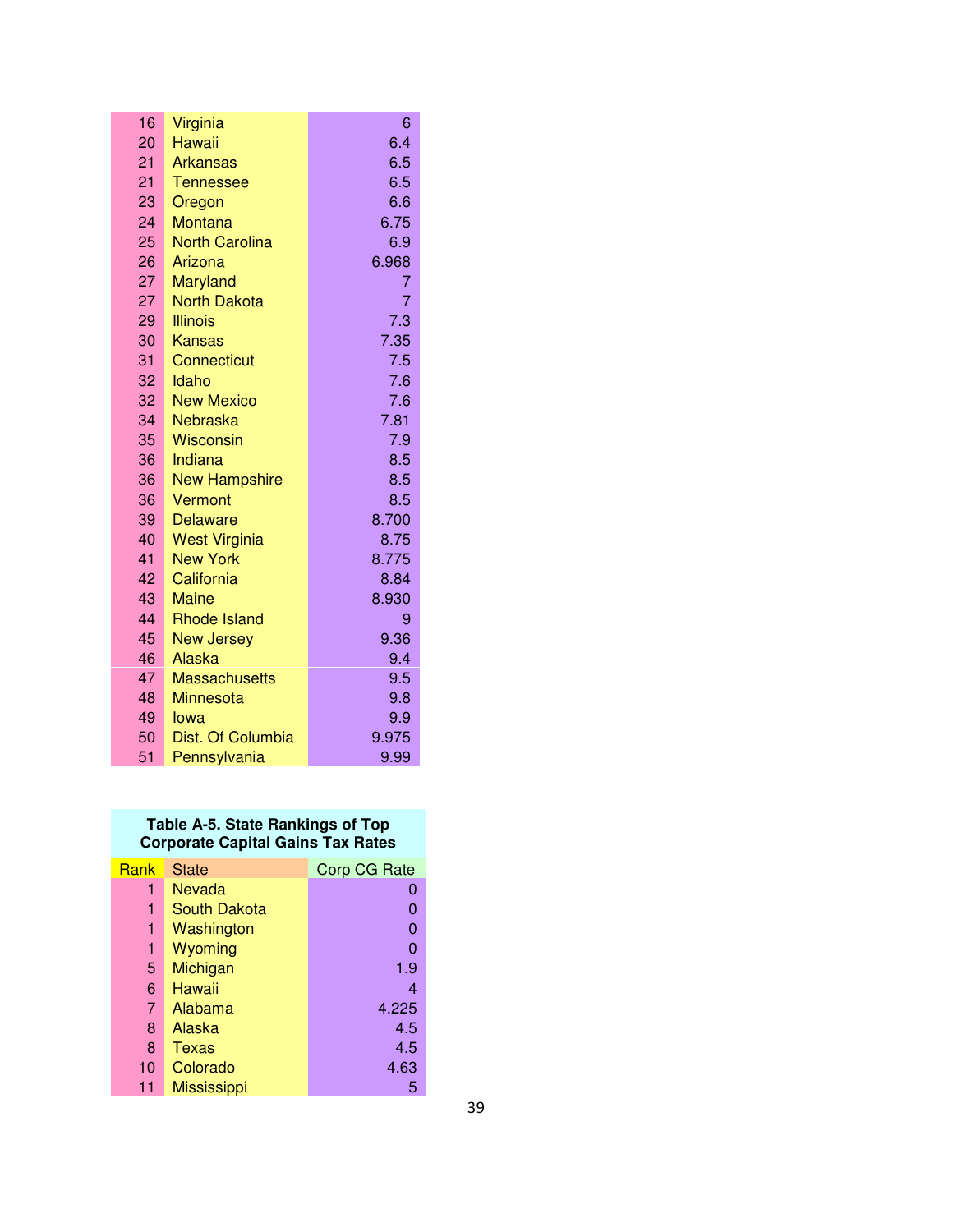| 11              | <b>South Carolina</b>        | 5          |
|-----------------|------------------------------|------------|
| $\overline{11}$ | Utah                         | 5          |
| 14              | Ohio                         | 5.1        |
| 15              | <b>Missouri</b>              | 5.156      |
| 16              | Louisiana                    | 5.200      |
| 17              | Florida                      | 5.5        |
| 18              | Georgia                      | 6          |
| 18              | Kentucky                     | 6          |
| 18              | Oklahoma                     | 6          |
| 18              | Virginia                     | 6          |
| 22              | Arkansas                     | 6.5        |
| 22              | Tennessee                    | 6.5        |
| 24              | Oregon                       | 6.6        |
| 25              | Montana                      | 6.75       |
| 26              | <b>North Carolina</b>        | 6.9        |
| 27              | Arizona                      | 6.968      |
| 28              | Maryland                     | 7          |
| 28              | <b>North Dakota</b>          | 7          |
| 30              | <b>Illinois</b>              | 7.3        |
| 31              | Kansas                       | 7.35       |
| 32              | <b>Connecticut</b>           | 7.5        |
| 33              | Idaho                        | 7.6        |
| 33              | <b>New Mexico</b>            | 7.6        |
| 35<br>36        | <b>Nebraska</b><br>Wisconsin | 7.81       |
| 37              | Indiana                      | 7.9<br>8.5 |
| 37              | <b>New Hampshire</b>         | 8.5        |
| 37              | Vermont                      | 8.500      |
| 40              | <b>Delaware</b>              | 8.7        |
| 41              | <b>West Virginia</b>         | 8.75       |
| 42              | <b>New York</b>              | 8.775      |
| 43              | California                   | 8.840      |
| 44              | Maine                        | 8.93       |
| 45              | <b>Rhode Island</b>          | 9          |
| 46              | <b>New Jersey</b>            | 9.36       |
| 47              | <b>Massachusetts</b>         | 9.5        |
| 48              | <b>Minnesota</b>             | 9.8        |
| 49              | lowa                         | 9.9        |
| 50              | Dist. Of Columbia            | 9.975      |
| 51              | Pennsylvania                 | 9.99       |

| Table A-6. State Rankings of State and |
|----------------------------------------|
| <b>Local Property Taxes</b>            |

| <b>Rank</b> State |                   | Prop. Taxes |
|-------------------|-------------------|-------------|
|                   | 1 Alabama         | 1.33        |
|                   | 2 Delaware        | 1.56        |
|                   | 3 Arkansas        | 1.58        |
| 4                 | <b>New Mexico</b> | 1.61        |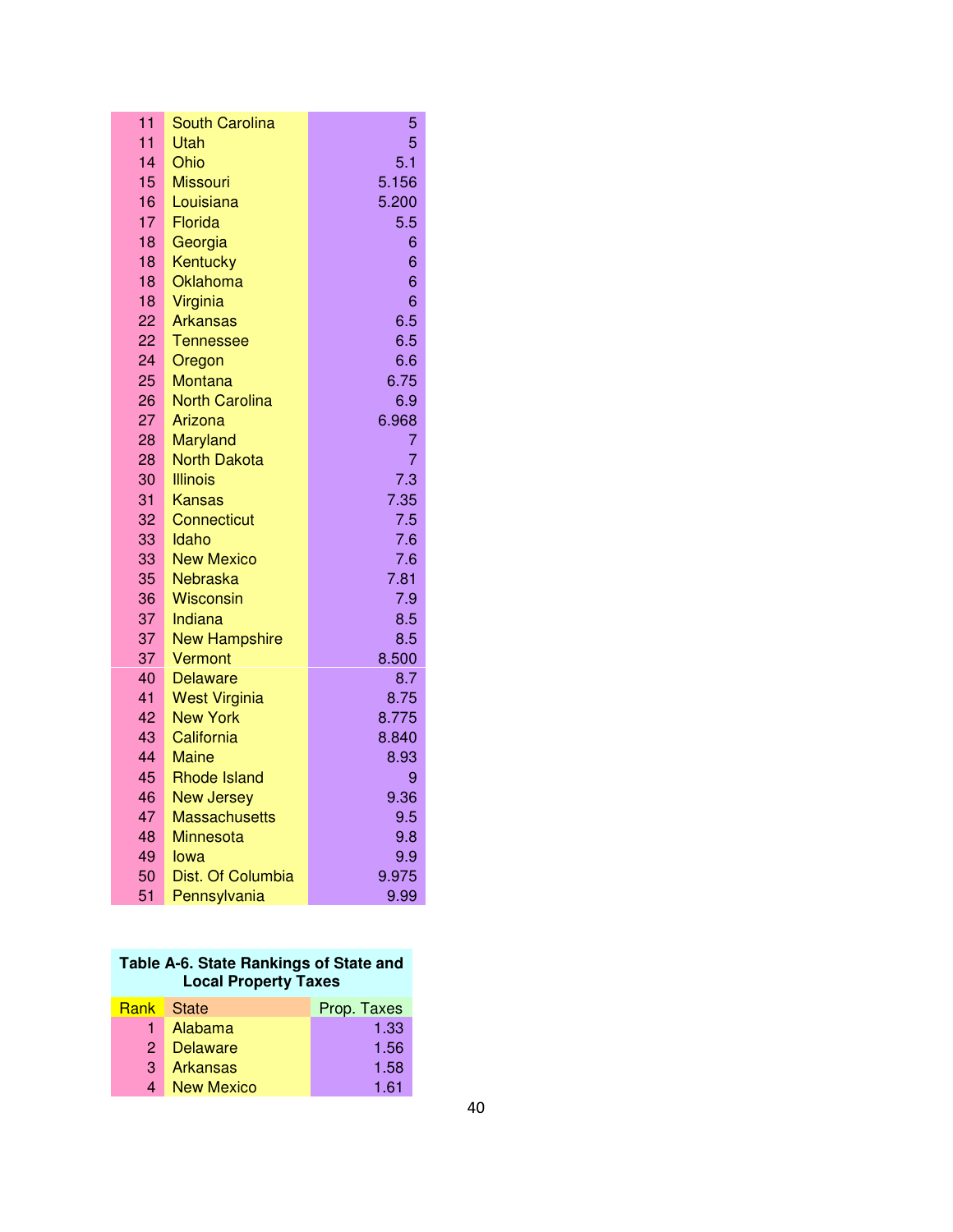| 5               | Oklahoma              | 1.62         |
|-----------------|-----------------------|--------------|
| 6               | Hawaii                | 1.86         |
| 7               | Kentucky              | 1.9          |
| 8               | <b>West Virginia</b>  | 2.1          |
| 9               | <b>Tennessee</b>      | 2.11         |
| 10              | Louisiana             | 2.19         |
| 11              | <b>Maryland</b>       | 2.38         |
| 12              | <b>North Carolina</b> | 2.4          |
| 13              | California            | 2.55         |
| 14              | <b>Missouri</b>       | 2.59         |
| 15              | Utah                  | 2.63         |
| 16              | <b>Nevada</b>         | 2.690        |
| 17              | <b>Mississippi</b>    | 2.7          |
| 18              | <b>Minnesota</b>      | 2.75         |
| 19              | Colorado              | 2.82         |
| 20              | Idaho                 | 2.83         |
| 21              | Arizona               | 2.87         |
| 22 <sub>2</sub> | <b>South Dakota</b>   | 2.9          |
| 23              | Georgia               | 2.91         |
| 24              | Virginia              | 2.96         |
| 25              | Washington            | 2.97         |
| 26              | Oregon                | 3.03         |
| 27              | Pennsylvania          | 3.09         |
| 28              | <b>South Carolina</b> | 3.11         |
| 29              | <b>North Dakota</b>   | 3.12         |
| 30              | Ohio                  | 3.28         |
| 31              | Florida               | 3.37         |
| 32<br>33        | <b>Kansas</b>         | 3.42         |
| 34              | lowa<br>Nebraska      | 3.52         |
| 35              | Montana               | 3.63<br>3.68 |
| 36              | Dist. Of Columbia     | 3.69         |
| 37              | <b>Massachusetts</b>  | 3.7          |
| 38              | Alaska                | 3.78         |
| 39              | Michigan              | 3.900        |
| 40              | Indiana               | 3.91         |
| 41              | <b>Illinois</b>       | 4.04         |
| 42              | <b>Texas</b>          | 4.07         |
| 43              | <b>Wisconsin</b>      | 4.240        |
| 44              | <b>Connecticut</b>    | 4.31         |
| 45              | <b>New York</b>       | 4.42         |
| 46              | Wyoming               | 4.69         |
| 47              | <b>Rhode Island</b>   | 4.8          |
| 48              | <b>New Jersey</b>     | 5.03         |
| 49              | Vermont               | 5.19         |
| 50              | <b>Maine</b>          | 5.3          |
| 51              | <b>New Hampshire</b>  | 5.37         |
|                 |                       |              |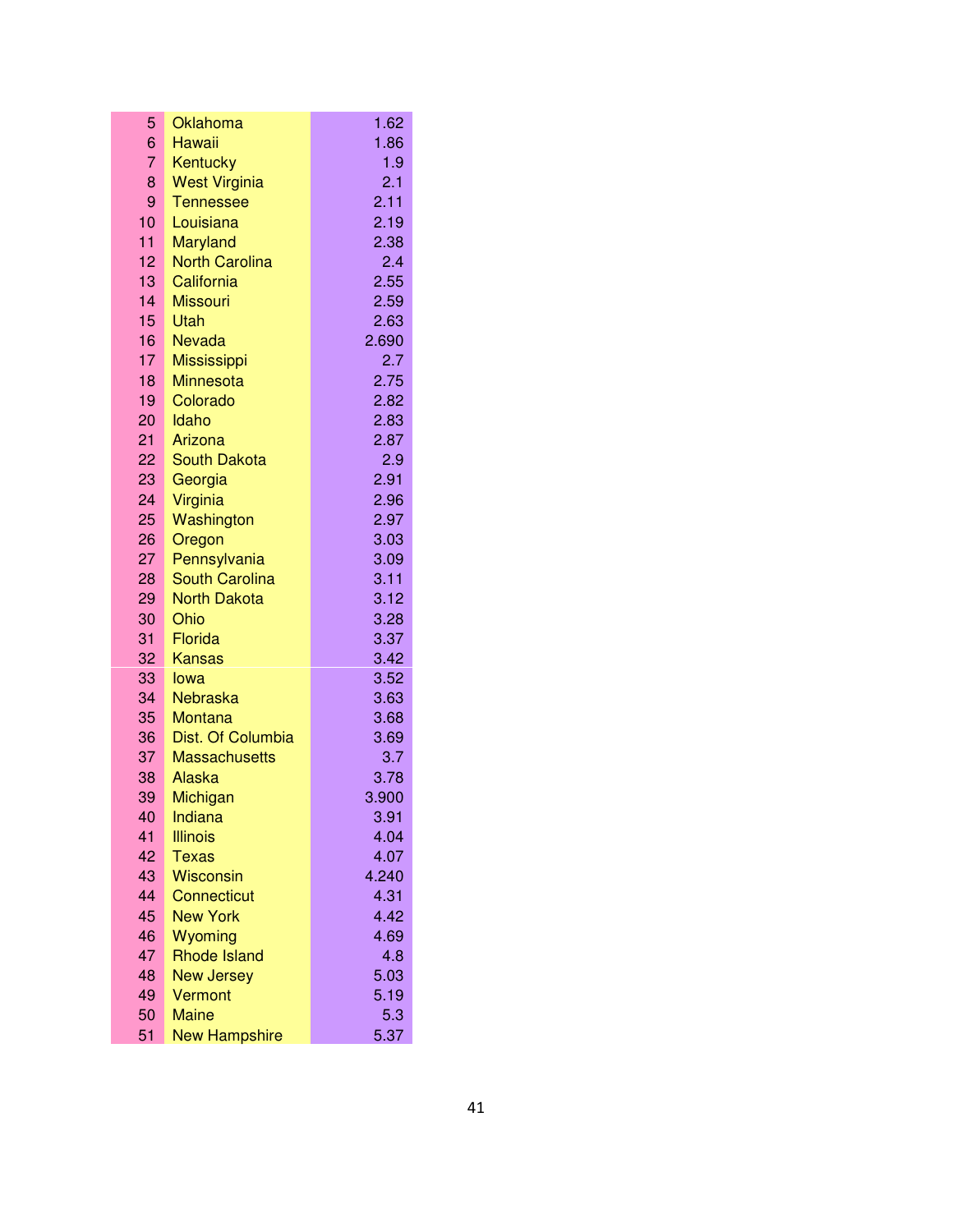| Table A-7. State Rankings of State and |
|----------------------------------------|
| <b>Local Sales, Gross Receipts and</b> |
| <b>Excise Taxes</b>                    |

| Rank                  | <b>State</b>             | <b>SGRE Taxes</b> |
|-----------------------|--------------------------|-------------------|
| 1                     | Oregon                   | 0.5               |
| 2                     | <b>Delaware</b>          | 0.93              |
| 3                     | <b>Montana</b>           | 0.99              |
| 4                     | <b>New Hampshire</b>     | 1.16              |
| 5                     | Alaska                   | 1.53              |
| 6                     | <b>Massachusetts</b>     | 1.87              |
| $\overline{7}$        | Maryland                 | 2.13              |
| 8                     | Virginia                 | 2.37              |
| 9                     | <b>New Jersey</b>        | 2.55              |
| 10                    | Pennsylvania             | 2.71              |
| 11                    | <b>Maine</b>             | 2.79              |
| 12                    | <b>Wisconsin</b>         | 2.8               |
| 12 <sup>2</sup>       | Connecticut              | 2.8               |
| 14                    | lowa                     | 2.89              |
| 15                    | Colorado                 | 2.92              |
| 16                    | <b>North Carolina</b>    | 3.000             |
| 17                    | Ohio                     | 3.03              |
| 18                    | <b>South Carolina</b>    | 3.12              |
| 19                    | Idaho                    | 3.2               |
| 20                    | Michigan                 | 3.23              |
| 20                    | <b>Minnesota</b>         | 3.23              |
| 22                    | <b>Illinois</b>          | 3.26              |
| 22                    | Georgia                  | 3.26              |
| 24                    | Oklahoma                 | 3.28              |
| 25                    | <b>Rhode Island</b>      | 3.31              |
| 25                    | Indiana                  | 3.31              |
| 27                    | Kansas                   | 3.36              |
| 28                    | <b>North Dakota</b>      | 3.37              |
| 29                    | California               | 3.42              |
| 30                    | Vermont                  | 3.44              |
| 31                    | <b>Missouri</b>          | 3.47              |
| $\overline{31}$<br>33 | Nebraska                 | 3.47<br>3.52      |
| 34                    | Kentucky                 | 3.55              |
| 35                    | <b>New York</b><br>Texas | 3.79              |
| 36                    | Alabama                  | 3.8               |
| 37                    | Utah                     | 3.92              |
| 38                    | <b>West Virginia</b>     | 3.95              |
| 39                    | Wyoming                  | 3.960             |
| 39                    | <b>South Dakota</b>      | 3.96              |
| 41                    | Dist. Of Columbia        | 4.06              |
| 42                    | <b>Mississippi</b>       | 4.32              |
| 43                    | Florida                  | 4.470             |
| 44                    | Arizona                  | 4.5               |
| 45                    | <b>Tennessee</b>         | 4.63              |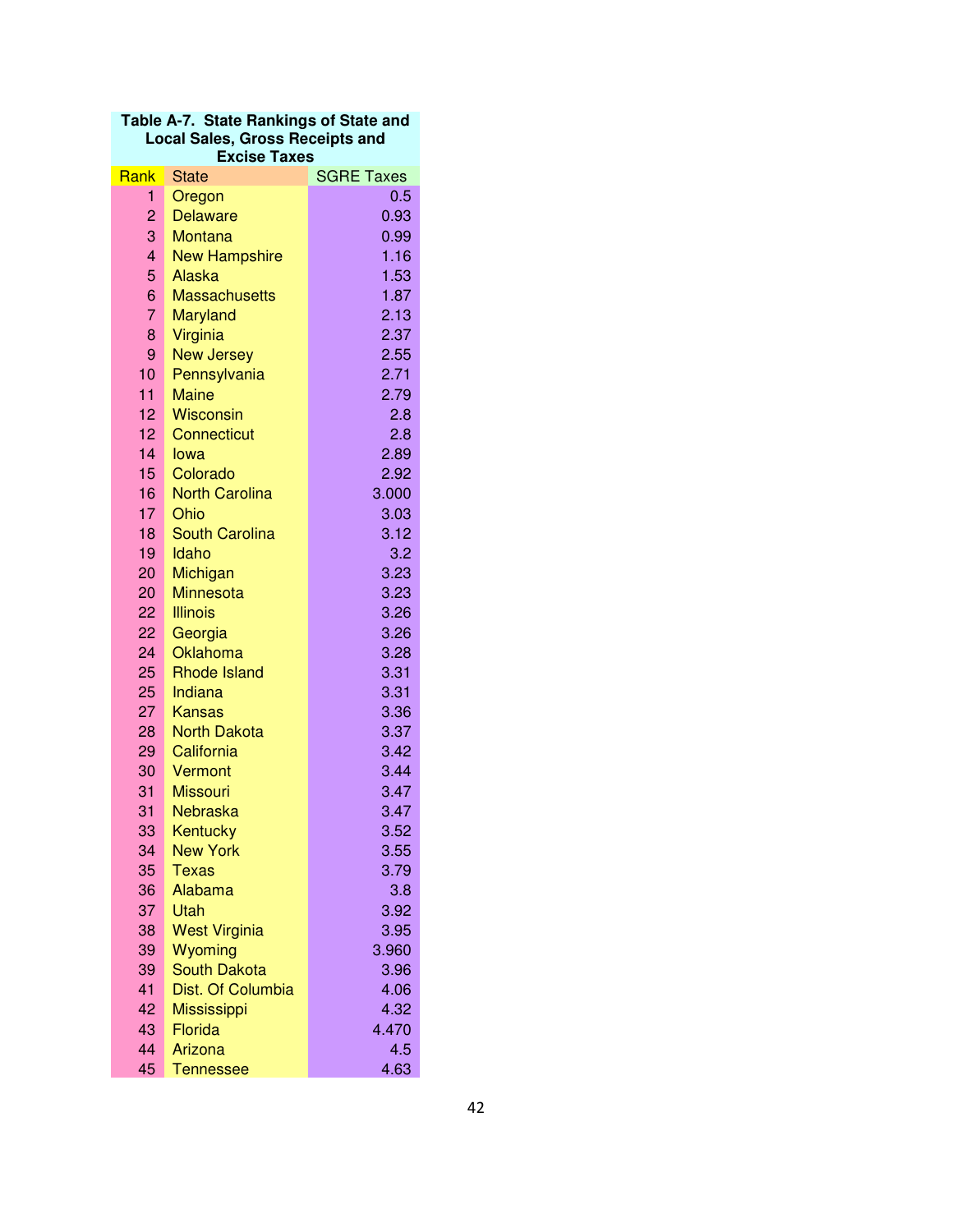| 46 | <b>New Mexico</b> | 4.9  |
|----|-------------------|------|
| 47 | Arkansas          | 5.24 |
| 48 | <b>Nevada</b>     | 5.66 |
| 49 | Washington        | 5.78 |
| 50 | Hawaii            | 6.23 |
| 51 | Louisiana         | 6.36 |

### **Table A-8. State Rankings of Adjusted Unemployment Taxes**

| Rank           | State                               | Unemp. Tax   |
|----------------|-------------------------------------|--------------|
| 1.             | California                          | 0.86         |
| 2              | Dist. Of Columbia                   | 0.97         |
| 3              | Arizona                             | 1.04         |
| $\overline{4}$ | Florida                             | 1.06         |
| 5              | Indiana                             | 1.11         |
| 6              | Virginia                            | 1.2          |
| $\overline{7}$ | Georgia                             | 1.24         |
| $\overline{7}$ | <b>Mississippi</b>                  | 1.24         |
| 9              | <b>South Carolina</b>               | 1.28         |
| 10             | Colorado                            | 1.3          |
| 11             | Louisiana                           | 1.32         |
| 11             | <b>New Hampshire</b>                | 1.32         |
| 13             | Nebraska                            | 1.42         |
| 14             | Vermont                             | 1.43         |
| 15             | Alabama                             | 1.44         |
| 16             | Maryland                            | 1.450        |
| 17             | <b>New York</b>                     | 1.58         |
| 18             | <b>Delaware</b>                     | 1.67         |
| 19             | <b>Kansas</b>                       | 1.69         |
| 20             | Connecticut                         | 1.76         |
| 21             | Maine                               | 1.84         |
| 22             | Missouri                            | 1.85         |
| 23<br>24       | Texas                               | 1.89<br>1.91 |
| 25             | <b>West Virginia</b>                | 1.95         |
| 26             | <b>South Dakota</b><br>Pennsylvania | 1.96         |
| 27             | <b>Tennessee</b>                    | 2.04         |
| 28             | Illinois                            | 2.08         |
| 29             | Ohio                                | 2.17         |
| 30             | Michigan                            | 2.25         |
| 31             | Kentucky                            | 2.27         |
| 32             | Oklahoma                            | 2.35         |
| 33             | Wisconsin                           | 2.54         |
| 34             | <b>North Carolina</b>               | 2.86         |
| 35             | <b>New Mexico</b>                   | 2.96         |
| 36             | <b>New Jersey</b>                   | 3.16         |
| 37             | <b>Arkansas</b>                     | 3.23         |
| 38             | Massachusetts                       | 3.24         |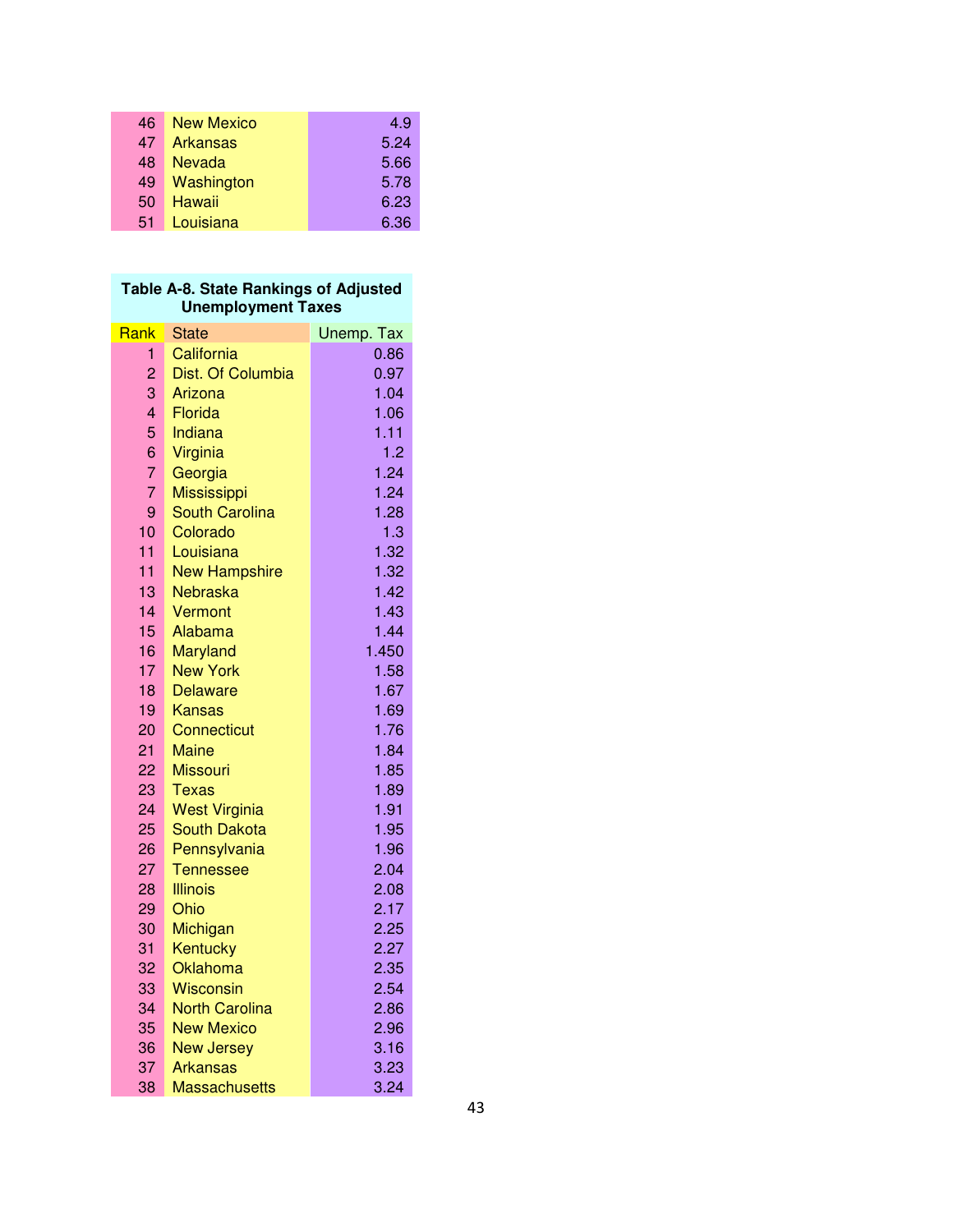| 39 | <b>Rhode Island</b> | 3.380 |
|----|---------------------|-------|
| 40 | Nevada              | 3.69  |
| 41 | Alaska              | 3.71  |
| 42 | Oregon              | 4.06  |
| 43 | Washington          | 4.480 |
| 44 | Idaho               | 4.68  |
| 45 | Montana             | 4.72  |
| 46 | Wyoming             | 4.73  |
| 47 | Hawaii              | 4.93  |
| 48 | lowa                | 5.29  |
| 49 | North Dakota        | 5.31  |
| 50 | Minnesota           | 5.6   |
| 51 | Utah                | 6.65  |

## **Table A-9. State Rankings of Number of Health Insurance**

| <b>Mandates</b> |                      |              |
|-----------------|----------------------|--------------|
| Rank            | <b>State</b>         | Hith<br>Mand |
| 1               | Idaho                | 0.7          |
| $\overline{c}$  | Dist. Of Columbia    | 0.85         |
| 3               | Alabama              | 0.9          |
| $\overline{4}$  | Hawaii               | 1.1          |
| $\overline{4}$  | Utah                 | 1.1          |
| 6               | lowa                 | 1.15         |
| $\overline{7}$  | <b>Delaware</b>      | 1.2          |
| 8               | Michigan             | 1.3          |
| 8               | Ohio                 | 1.3          |
| 8               | Vermont              | 1.3          |
| 11              | Alaska               | 1.4          |
| 11              | South Carolina       | 1.4          |
| 13              | Arizona              | 1.45         |
| 13              | <b>Mississippi</b>   | 1.45         |
| 15              | <b>South Dakota</b>  | 1.5          |
| 16              | Nebraska             | 1.550        |
| 16              | <b>Wisconsin</b>     | 1.55         |
| 18              | Oregon               | 1.6          |
| 18              | Wyoming              | 1.6          |
| 20              | Kentucky             | 1.65         |
| 20              | <b>North Dakota</b>  | 1.65         |
| 22              | Indiana              | 1.7          |
| 23              | Oklahoma             | 1.8          |
| 23              | <b>West Virginia</b> | 1.8          |
| 25              | <b>Kansas</b>        | 1.85         |
| 26              | <b>New Hampshire</b> | 1.9          |
| 26              | Pennsylvania         | 1.9          |
| 28              | Georgia              | 1.95         |
| 28              | <b>Illinois</b>      | 1.95         |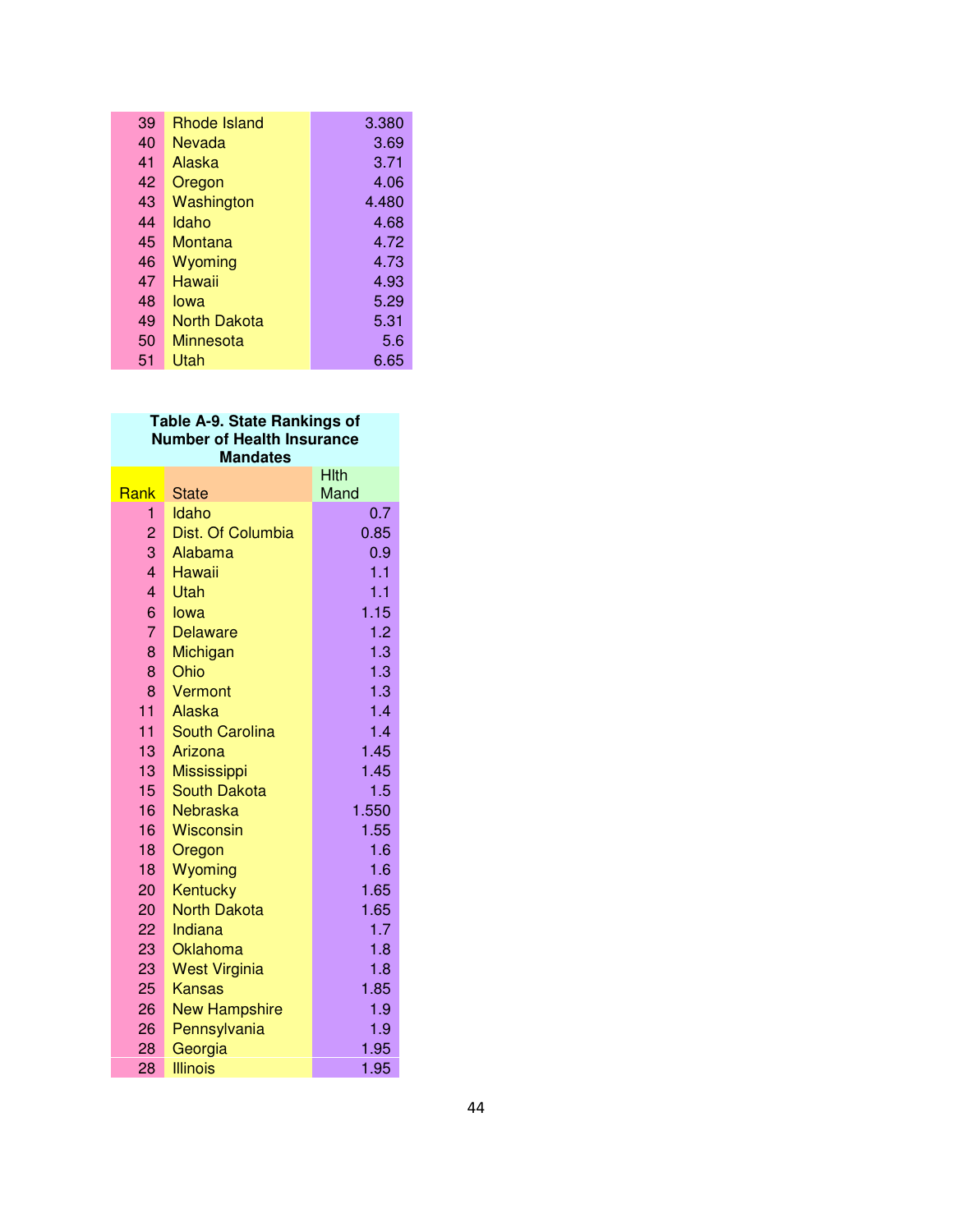| 28 | <b>Missouri</b>       | 1.95  |
|----|-----------------------|-------|
| 28 | Montana               | 1.95  |
| 32 | <b>Arkansas</b>       | 2     |
| 32 | <b>Tennessee</b>      | 2     |
| 34 | <b>New Jersey</b>     | 2.05  |
| 35 | Louisiana             | 2.15  |
| 35 | Massachusetts         | 2.15  |
| 35 | <b>Rhode Island</b>   | 2.15  |
| 38 | New Mexico            | 2.25  |
| 39 | Colorado              | 2.300 |
| 39 | Florida               | 2.3   |
| 39 | Maine                 | 2.3   |
| 39 | <b>North Carolina</b> | 2.3   |
| 43 | California            | 2.450 |
| 43 | Nevada                | 2.45  |
| 43 | <b>New York</b>       | 2.45  |
| 43 | Washington            | 2.45  |
| 47 | Connecticut           | 2.5   |
| 48 | Texas                 | 2.6   |
| 49 | Virginia              | 2.75  |
| 50 | <b>Maryland</b>       | 3     |
| 51 | <b>Minnesota</b>      | 3.15  |

## **Table A-10. State Rankings of Electric Utility Costs**

| <b>Rank</b>             | <b>State</b>          | Elec. Costs |
|-------------------------|-----------------------|-------------|
| 1                       | <b>West Virginia</b>  | 0.54        |
| 1                       | Idaho                 | 0.54        |
| 3                       | Wyoming               | 0.56        |
| $\overline{\mathbf{4}}$ | Washington            | 0.66        |
| 5                       | Kentucky              | 0.67        |
| 6                       | Indiana               | 0.69        |
| 6                       | North Dakota          | 0.69        |
| 8                       | Arkansas              | 0.71        |
| 8                       | Nebraska              | 0.71        |
| 10                      | Oregon                | 0.73        |
| 11                      | Utah                  | 0.74        |
| 11.                     | South Dakota          | 0.74        |
| 13 <sup>°</sup>         | Tennessee             | 0.76        |
| 13 <sup>2</sup>         | lowa                  | 0.76        |
| 13.                     | <b>South Carolina</b> | 0.76        |
| 16                      | Virginia              | 0.770       |
| 17                      | <b>New Mexico</b>     | 0.8         |
| 17                      | Oklahoma              | 0.8         |
| 17                      | Kansas                | 0.8         |
| 17                      | Montana               | 0.8         |
| 21                      | <b>North Carolina</b> | 0.81        |
| 21                      | <b>Missouri</b>       | 0.81        |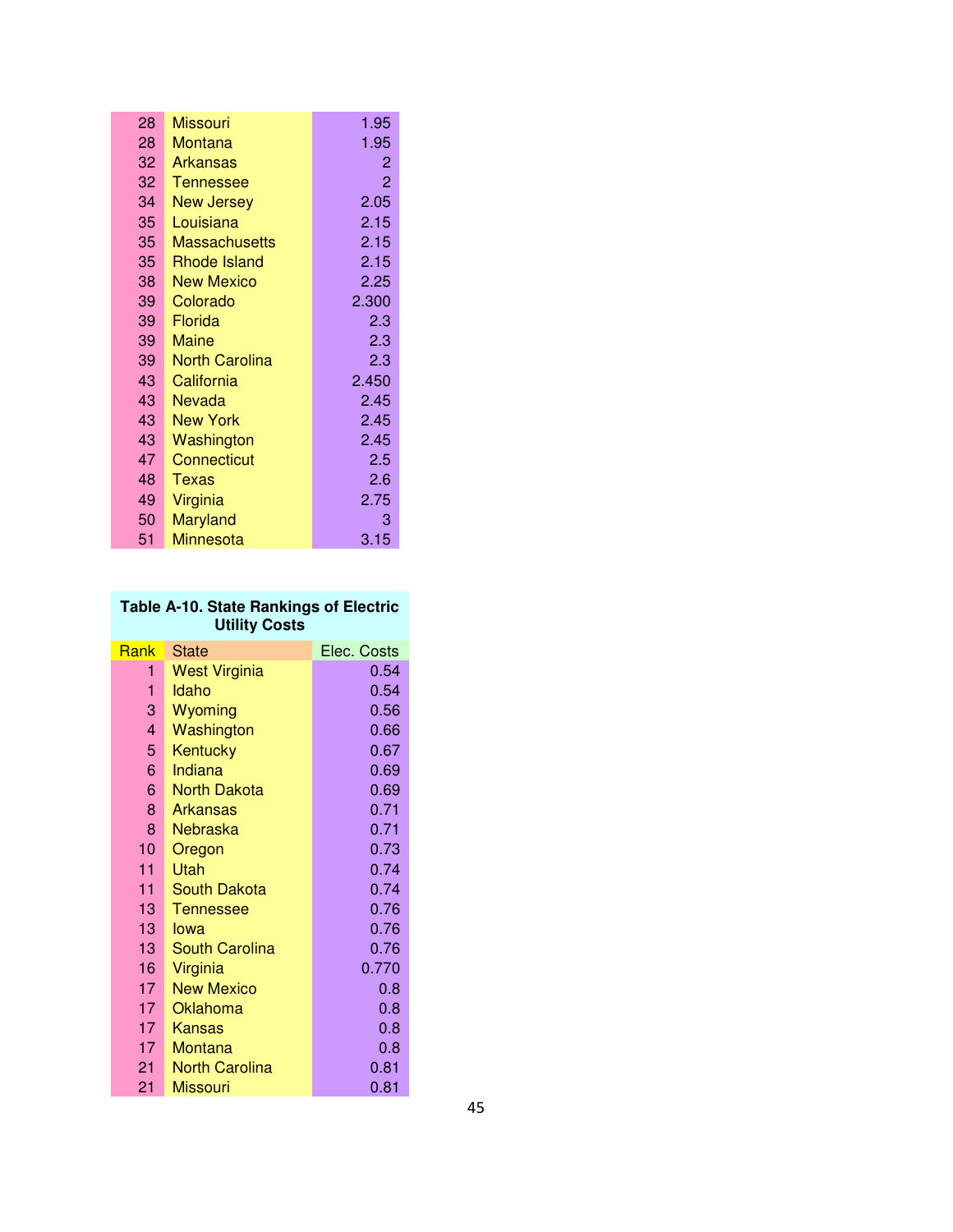| 23              | Alabama              | 0.83  |
|-----------------|----------------------|-------|
| 24              | Ohio                 | 0.86  |
| 24              | Colorado             | 0.86  |
| 24              | Minnesota            | 0.86  |
| 24              | <b>Mississippi</b>   | 0.86  |
| 28              | Georgia              | 0.88  |
| 29 <sup>°</sup> | Louisiana            | 0.89  |
| 30              | Arizona              | 0.93  |
| 30              | <b>Wisconsin</b>     | 0.93  |
| 32              | <b>Illinois</b>      | 0.94  |
| 32              | Michigan             | 0.94  |
| 34              | Pennsylvania         | 0.99  |
| 35              | Nevada               | 1.06  |
| 36              | Florida              | 1.08  |
| 37              | Texas                | 1.11  |
| 38              | <b>Delaware</b>      | 1.21  |
| 39              | Vermont              | 1.270 |
| 40              | Dist. Of Columbia    | 1.29  |
| 41              | <b>Maryland</b>      | 1.3   |
| 42              | Alaska               | 1.35  |
| 43              | <b>Maine</b>         | 1.360 |
| 44              | <b>Rhode Island</b>  | 1.4   |
| 45              | <b>New Hampshire</b> | 1.43  |
| 46              | California           | 1.43  |
| 47              | <b>New Jersey</b>    | 1.57  |
| 48              | <b>Massachusetts</b> | 1.6   |
| 49              | <b>New York</b>      | 1.7   |
| 50              | Connecticut          | 1.71  |
| 51              | Hawaii               | 2.2   |

## **Table A-11. State Rankings of Workers' Compensation Benefits Per \$100 of Covered Wages**

|      | ಲ                    |                  |
|------|----------------------|------------------|
| Rank | <b>State</b>         | <b>Work Comp</b> |
| 1    | Dist. Of Columbia    | 0.31             |
| 2    | Texas                | 0.55             |
| 3    | Arizona              | 0.58             |
| 3    | <b>Massachusetts</b> | 0.58             |
| 5    | Indiana              | 0.61             |
| 6    | Arkansas             | 0.62             |
| 6    | Virginia             | 0.62             |
| 8    | <b>New York</b>      | 0.68             |
| 8    | Utah                 | 0.68             |
| 10   | Maryland             | 0.76             |
| 11   | Rhode Island         | 0.8              |
| 12   | Connecticut          | 0.83             |
| 12   | Georgia              | 0.83             |
| 12   | <b>South Dakota</b>  | 0.83             |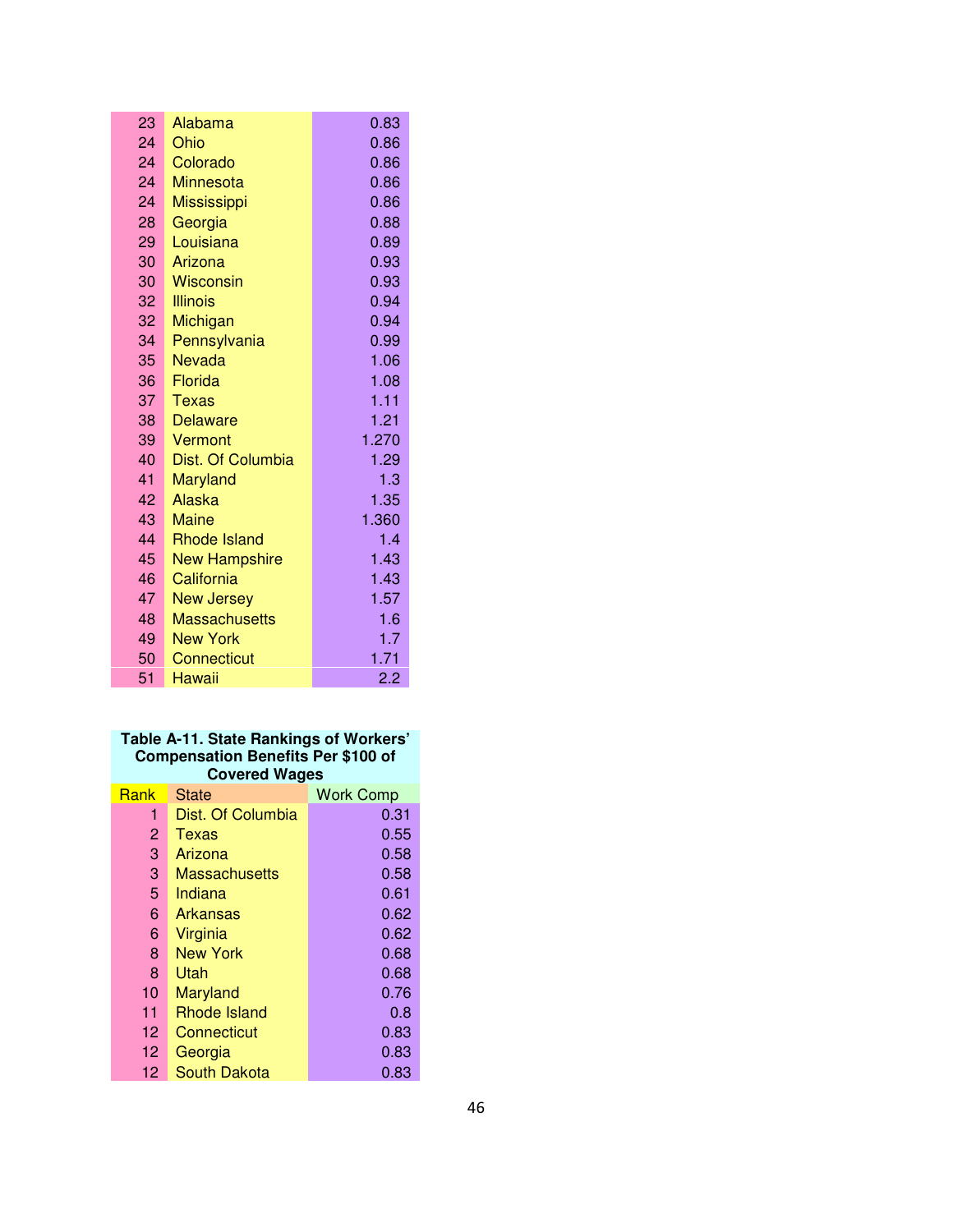| 15       | <b>New Jersey</b>     | 0.85          |
|----------|-----------------------|---------------|
| 16       | Nevada                | 0.860         |
| 17       | Michigan              | 0.87          |
| 18       | <b>New Hampshire</b>  | 0.88          |
| 18       | <b>North Dakota</b>   | 0.88          |
| 20       | <b>Minnesota</b>      | 0.89          |
| 21       | <b>Kansas</b>         | 0.9           |
| 22       | <b>Delaware</b>       | 0.92          |
| 23       | Oregon                | 0.94          |
| 24       | <b>Illinois</b>       | 0.98          |
| 24       | <b>Tennessee</b>      | 0.98          |
| 26       | lowa                  | 1.01          |
| 26       | <b>New Mexico</b>     | 1.01          |
| 28       | Alabama               | 1.02          |
| 29       | Colorado              | 1.03          |
| 30       | <b>Mississippi</b>    | 1.04          |
| 31       | Nebraska              | 1.06          |
| 31       | <b>North Carolina</b> | 1.06          |
| 33       | Florida               | 1.09          |
| 34       | Louisiana             | 1.11          |
| 35       | <b>Missouri</b>       | 1.18          |
| 36       | Kentucky              | 1.22          |
| 37       | Vermont               | 1.23          |
| 38       | Hawaii                | 1.24          |
| 39       | Pennsylvania          | 1.250         |
| 40       | Ohio                  | 1.26          |
| 41<br>42 | <b>Wisconsin</b>      | 1.27          |
| 43       | Idaho<br>Oklahoma     | 1.33<br>1.340 |
| 44       | <b>South Carolina</b> | 1.37          |
| 45       | <b>Maine</b>          | 1.44          |
| 45       | Wyoming               | 1.44          |
| 47       | California            | 1.59          |
| 48       | Alaska                | 1.7           |
| 49       | Washington            | 1.72          |
| 50       | Montana               | 2.11          |
| 51       | <b>West Virginia</b>  | 3.39          |
|          |                       |               |

| <b>Table A-12. State Rankings of Crime</b><br>Rate |                      |                   |
|----------------------------------------------------|----------------------|-------------------|
| <b>Rank</b>                                        | <b>State</b>         | <b>Crime Rate</b> |
| 1                                                  | <b>New Hampshire</b> | 1.93              |
| 2                                                  | <b>South Dakota</b>  | 1.95              |
| 3                                                  | North Dakota         | 2.08              |
| $\overline{4}$                                     | Vermont              | 24                |
| 5                                                  | Maine                | 2.53              |
| 6                                                  | New York             | 2.55              |
| 7                                                  | <b>New Jersey</b>    | 2.69              |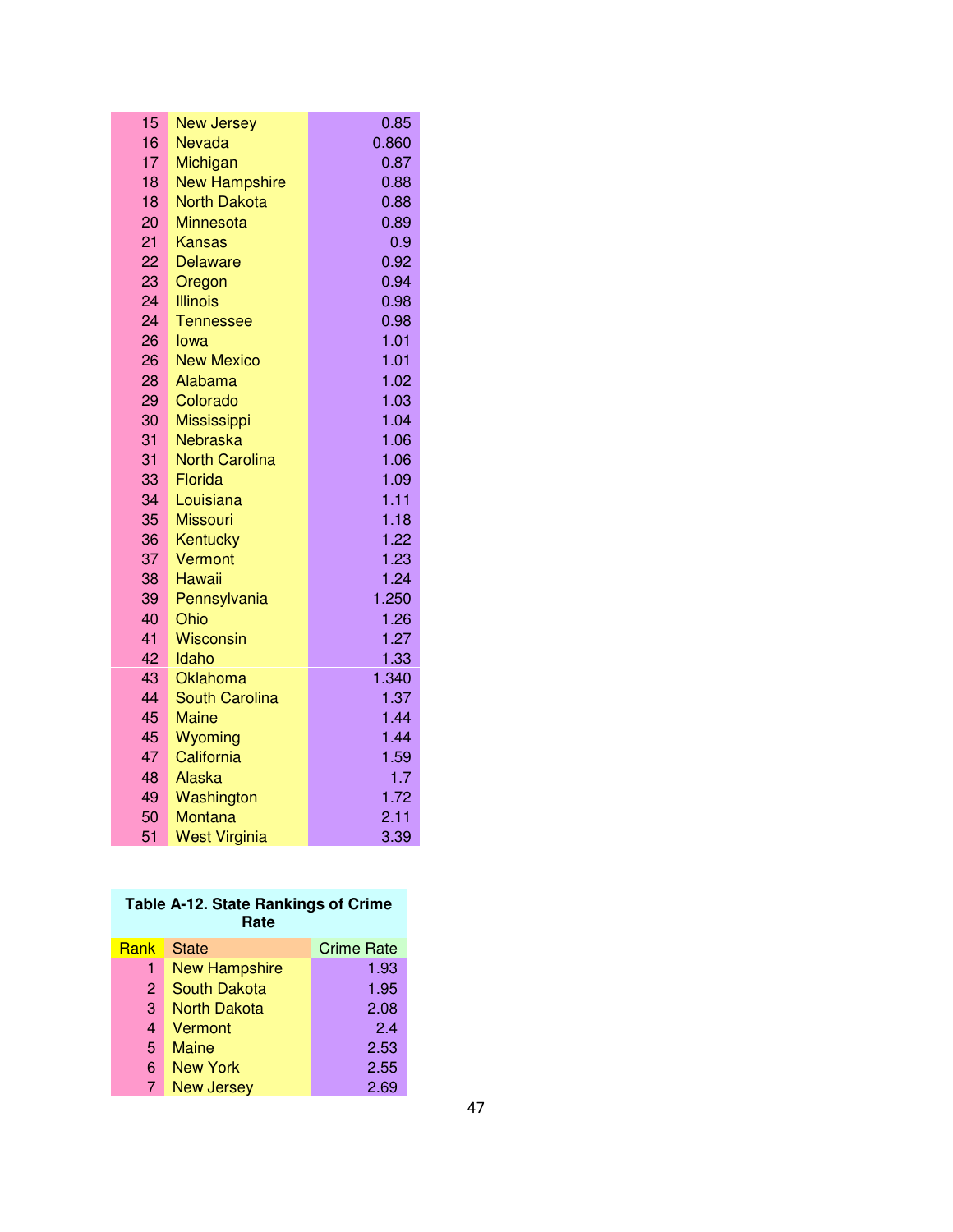| 8        | Kentucky                    | 2.8           |
|----------|-----------------------------|---------------|
| 9        | <b>Massachusetts</b>        | 2.82          |
| 10       | Connecticut                 | 2.83          |
| 11       | Pennsylvania                | 2.84          |
| 12       | <b>West Virginia</b>        | 2.9           |
| 12       | Wisconsin                   | 2.9           |
| 14       | Virginia                    | 2.92          |
| 15       | Idaho                       | 2.95          |
| 16       | <b>Rhode Island</b>         | 2.970         |
| 17       | lowa                        | 3.13          |
| 18       | <b>Minnesota</b>            | 3.38          |
| 19       | Wyoming                     | 3.39          |
| 20       | Montana                     | 3.42          |
| 21       | <b>Mississippi</b>          | 3.54          |
| 22       | <b>Illinois</b>             | 3.63          |
| 23       | Michigan                    | 3.64          |
| 24       | Nebraska                    | 3.71          |
| 25       | <b>Delaware</b>             | 3.74          |
| 26       | Indiana                     | 3.78          |
| 27       | California                  | 3.85          |
| 28       | Ohio                        | 4.01          |
| 29       | Utah                        | 4.1           |
| 30       | <b>Kansas</b>               | 4.17          |
| 31       | Alaska                      | 4.24          |
| 32       | <b>Maryland</b>             | 4.25          |
| 33       | Louisiana                   | 4.28          |
| 34       | Alabama                     | 4.32          |
| 35       | Colorado                    | 4.44          |
| 36       | <b>Missouri</b>             | 4.45          |
| 37       | <b>North Carolina</b>       | 4.54          |
| 38<br>39 | Oklahoma<br><b>Arkansas</b> | 4.55<br>4.590 |
| 40       | Georgia                     | 4.62          |
| 41       | Oregon                      | 4.69          |
| 42       | Florida                     | 4.72          |
| 43       | Nevada                      | 4.850         |
| 43       | <b>New Mexico</b>           | 4.85          |
| 45       | <b>Texas</b>                | 4.86          |
| 46       | <b>Tennessee</b>            | 5.03          |
| 47       | Hawaii                      | 5.05          |
| 48       | <b>South Carolina</b>       | 5.1           |
| 49       | Washington                  | 5.24          |
| 50       | Arizona                     | 5.35          |
| 51       | Dist. Of Columbia           | 6.21          |

### **Table A-13. State Rankings of the Number of Government Employees**

| <b>Rank</b> State<br><b>Govt Employ</b> |  |
|-----------------------------------------|--|
|-----------------------------------------|--|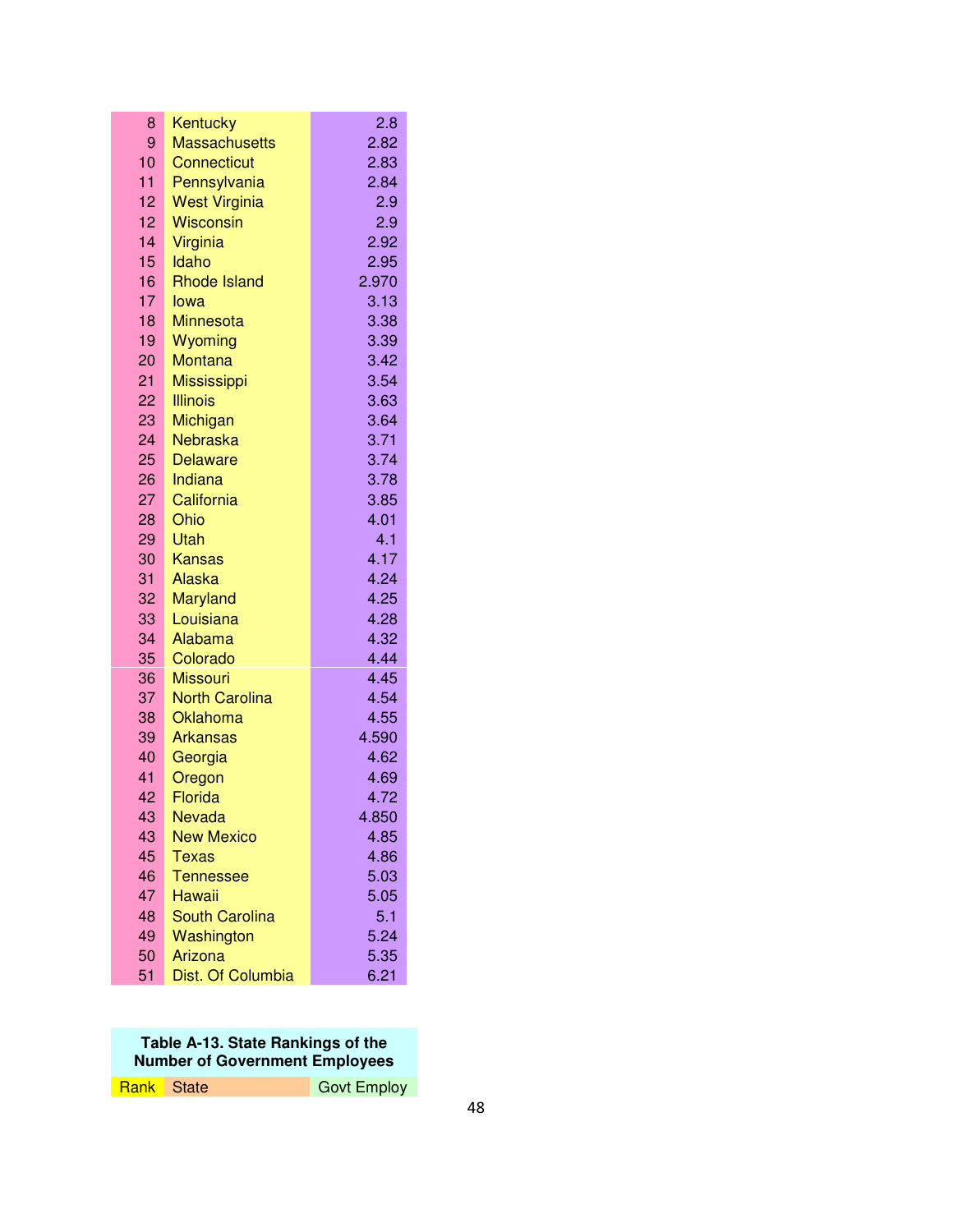| 1               | Nevada                    | 4.14         |
|-----------------|---------------------------|--------------|
| 2               | Pennsylvania              | 4.57         |
| 3               | Arizona                   | 4.62         |
| 4               | Florida                   | 4.79         |
| 5               | <b>Rhode Island</b>       | 4.8          |
| 6               | Michigan                  | 4.82         |
| 7               | Oregon                    | 4.91         |
| 8               | <b>Illinois</b>           | 4.95         |
| 9               | California                | 4.99         |
| 10              | Utah                      | 5.05         |
| 11              | <b>Massachusetts</b>      | 5.16         |
| 12 <sub>2</sub> | <b>Maryland</b>           | 5.18         |
| 12 <sup>2</sup> | <b>Wisconsin</b>          | 5.18         |
| 14              | Washington                | 5.21         |
| 15              | <b>Minnesota</b>          | 5.27         |
| 15              | Indiana                   | 5.270        |
| 17              | <b>New Hampshire</b>      | 5.31         |
| 18              | <b>West Virginia</b>      | 5.36         |
| 18              | <b>Tennessee</b>          | 5.36         |
| 20              | Connecticut               | 5.37         |
| 20              | Ohio                      | 5.37         |
| 22              | Georgia                   | 5.4          |
| 23              | <b>Hawaii</b>             | 5.41         |
| 24              | Idaho                     | 5.42         |
| 25              | <b>Missouri</b>           | 5.48         |
| 26              | <b>Texas</b>              | 5.59         |
| 27              | Virginia                  | 5.63         |
| 28              | <b>Montana</b>            | 5.74         |
| 29              | <b>Arkansas</b>           | 5.76         |
| 29              | <b>South Carolina</b>     | 5.76         |
| 31              | <b>North Carolina</b>     | 5.77         |
| 32              | <b>South Dakota</b>       | 5.78         |
| 33              | Kentucky                  | 5.8          |
| 33              | <b>Delaware</b>           | 5.8          |
| 35              | <b>New Jersey</b>         | 5.87         |
| 35              | Maine                     | 5.87         |
| 37              | Alabama                   | 5.93         |
| 38              | Oklahoma                  | 5.99         |
| 39              | <b>New York</b>           | 6.170        |
| 40              | lowa                      | 6.23         |
| 41              | Louisiana                 | 6.43         |
| 41              | Vermont                   | 6.43         |
| 43              | <b>North Dakota</b>       | 6.480        |
| 44              | Mississippi               | 6.49         |
| 45<br>46        | <b>New Mexico</b>         | 6.55         |
| 47              | Nebraska                  | 6.64         |
|                 | <b>Kansas</b><br>Colorado | 6.69<br>7.28 |
| 48<br>49        |                           |              |
|                 | <b>Alaska</b>             | 7.85         |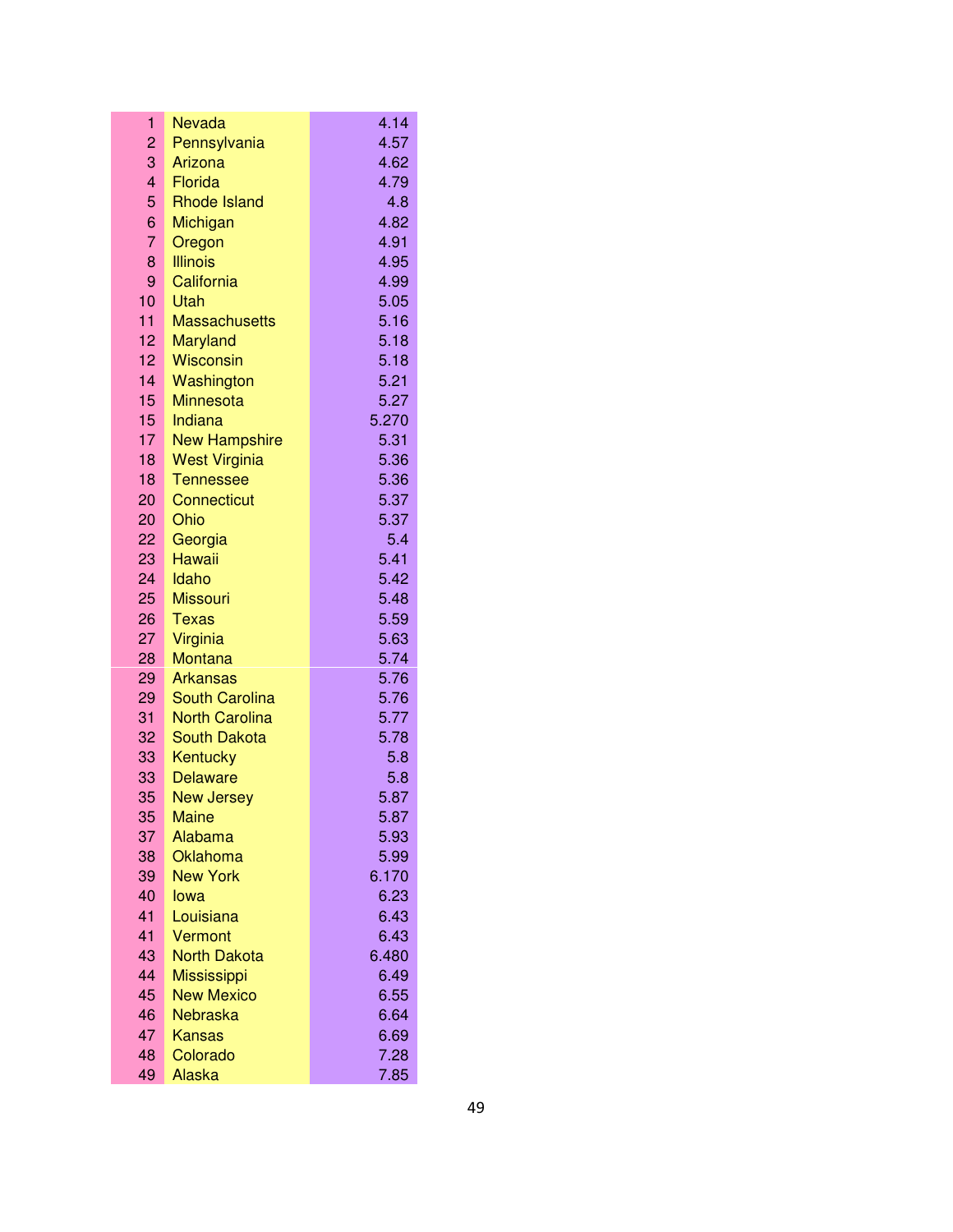| 50 Dist. Of Columbia | 8.02 |
|----------------------|------|
| 51 Wyoming           | 8.89 |

## **Table A-14. State Rankings of State Gas Taxes**  Rank State Gas Tax 1 Alaska 0.8 2 Wyoming 1.14 3 New Jersey 0.145 4 South Carolina 0.168 5 Oklahoma 0.17 6 Missouri 0.176 7 New Mexico 0.18 8 Kentucky 0.185 9 Mississippi 0.188 10 Arizona 0.19 11 New Hampshire 0.196 11 Virginia **0.196** 13 Dist. Of Columbia **0.2** 13 Louisiana 13 Minnesota 13 Texas 13 Vermont 18 Alabama 19 Tennessee

| 13 | Louisiana            | 0.2   |  |
|----|----------------------|-------|--|
| 13 | Minnesota            | 0.2   |  |
| 13 | Texas                | 0.200 |  |
| 13 | Vermont              | 0.2   |  |
| 18 | Alabama              | 0.202 |  |
| 19 | <b>Tennessee</b>     | 0.214 |  |
| 20 | lowa                 | 0.217 |  |
| 21 | <b>Arkansas</b>      | 0.218 |  |
| 22 | Colorado             | 0.22  |  |
| 23 | <b>Delaware</b>      | 0.23  |  |
| 23 | <b>North Dakota</b>  | 0.23  |  |
| 25 | Maryland             | 0.235 |  |
| 25 | <b>Massachusetts</b> | 0.235 |  |
| 27 | South Dakota         | 0.24  |  |
| 28 | Utah                 | 0.245 |  |
| 29 | Idaho                | 0.25  |  |
| 29 | <b>Kansas</b>        | 0.25  |  |
| 29 | Oregon               | 0.25  |  |
| 32 | Georgia              | 0.265 |  |
| 33 | Montana              | 0.278 |  |
| 34 | Nebraska             | 0.279 |  |
| 35 | Ohio                 | 0.28  |  |
|    |                      |       |  |

| 34 | <b>Nebraska</b>       | 0.279 |
|----|-----------------------|-------|
| 35 | Ohio                  | 0.28  |
| 36 | <b>Maine</b>          | 0.291 |
| 37 | <b>North Carolina</b> | 0.3   |
| 38 | <b>Rhode Island</b>   | 0.31  |
| 39 | <b>West Virginia</b>  | 0.315 |
| 40 | Indiana               | 0.316 |

41 Pennsylvania 0.323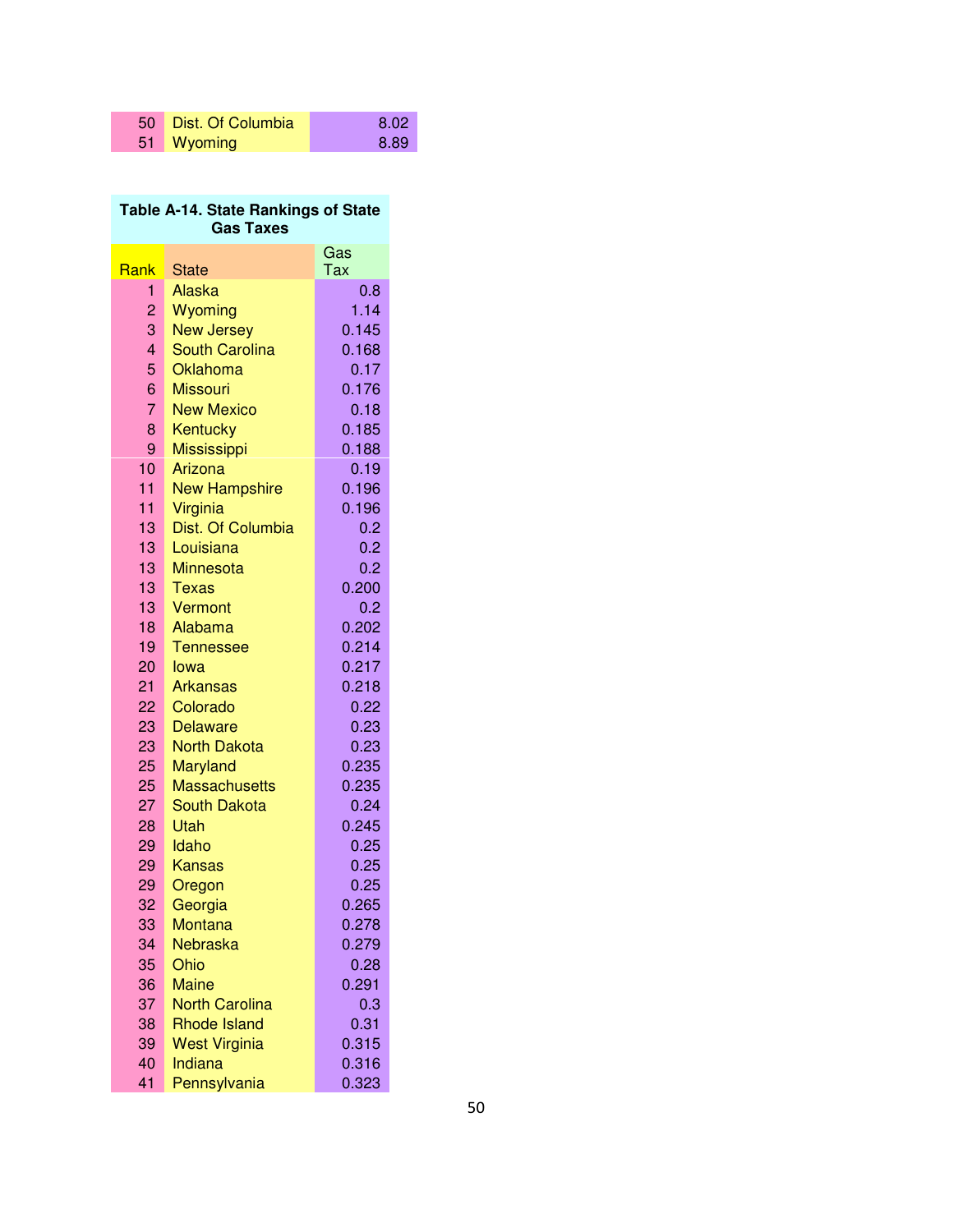| 42 | <b>Nevada</b>   | 0.325 |
|----|-----------------|-------|
| 43 | <b>Florida</b>  | 0.326 |
| 43 | Hawaii          | 0.326 |
| 45 | Wisconsin       | 0.329 |
| 46 | Washington      | 0.36  |
| 47 | Michigan        | 0.362 |
| 48 | Illinois        | 0.406 |
| 49 | <b>New York</b> | 0.409 |
| 50 | Connecticut     | 0.439 |
| 51 | California      | 0.444 |

## **Table A-15. State Rankings of State and Local Government Five-Year Spending Trends, 1999-00 to 2004-05**

| Rank            | <b>State</b>           | <b>Spend Trend</b> |
|-----------------|------------------------|--------------------|
| 1.              | Alaska                 | 0.34               |
| $\overline{2}$  | Oregon                 | 0.47               |
| 3               | <b>Minnesota</b>       | 0.62               |
| $\overline{4}$  | Utah                   | 0.65               |
| 5               | <b>North Dakota</b>    | 0.7                |
| 6               | <b>Wisconsin</b>       | 0.73               |
| $\overline{7}$  | Connecticut            | 0.74               |
| $\overline{7}$  | Georgia                | 0.74               |
| $\overline{7}$  | Hawaii                 | 0.74               |
| 10              | Kentucky               | 0.75               |
| 11              | <b>North Carolina</b>  | 0.77               |
| 11              | <b>West Virginia</b>   | 0.77               |
| 13              | Michigan               | 0.78               |
| 14              | Colorado               | 0.82               |
| 15              | Arizona                | 0.83               |
| 15              | <b>Montana</b>         | 0.830              |
| 17              | lowa                   | 0.84               |
| 18              | Idaho                  | 0.9                |
| 18<br>18        | Texas                  | 0.9                |
| 21              | Washington<br>Virginia | 0.9<br>0.93        |
| 22 <sub>2</sub> | <b>Mississippi</b>     | 0.95               |
| 23              | <b>Illinois</b>        | 0.96               |
| 23              | <b>Maryland</b>        | 0.96               |
| 25              | <b>Tennessee</b>       | 0.97               |
| 26              | Alabama                | 0.98               |
| 26              | Kansas                 | 0.98               |
| 26              | <b>Missouri</b>        | 0.98               |
| 26              | Nebraska               | 0.98               |
| 26              | <b>Nevada</b>          | 0.98               |
| 26              | <b>South Dakota</b>    | 0.98               |
| 32              | Louisiana              | 1.01               |
| 32              | <b>Maine</b>           | 1.01               |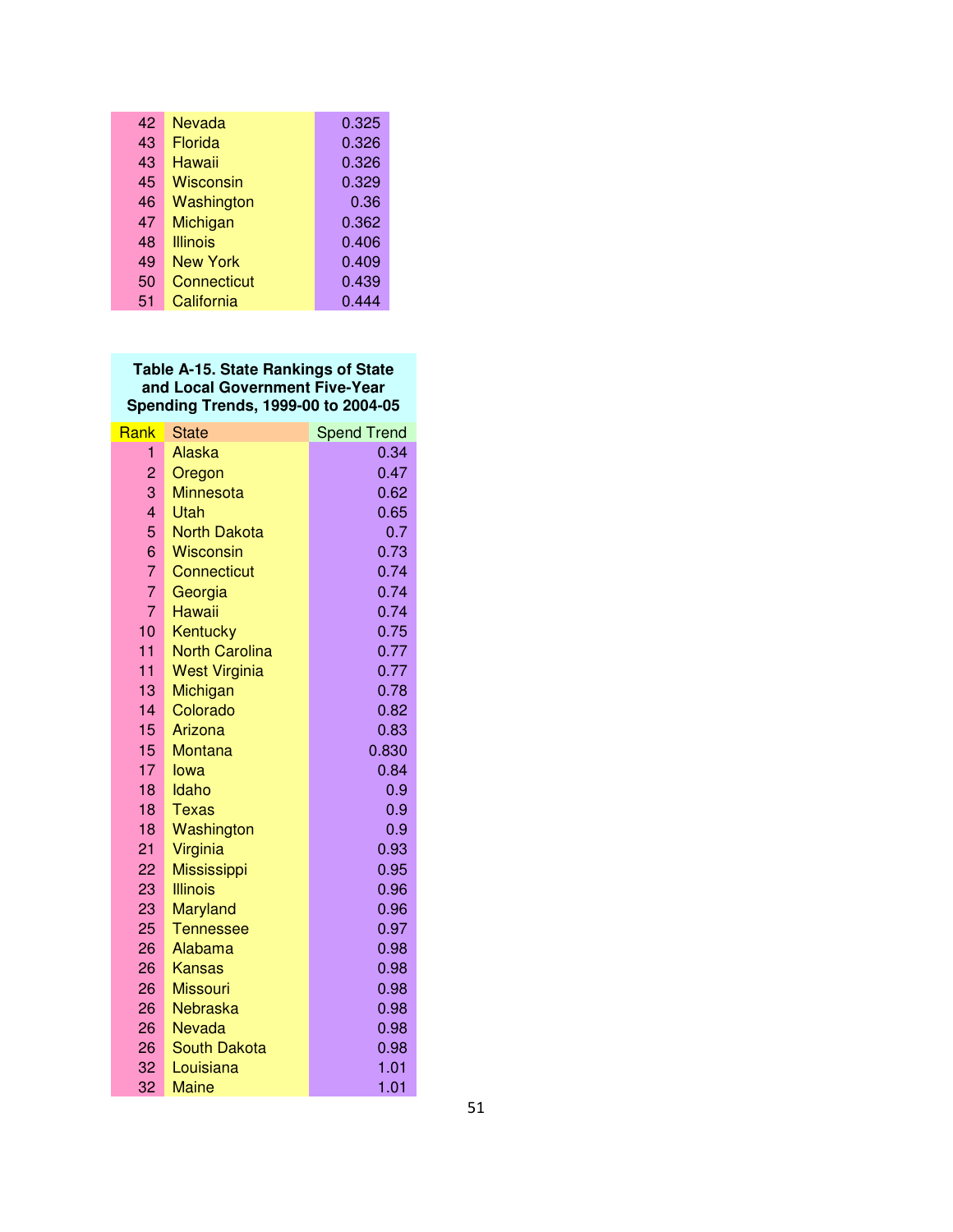| 34 | New York              | 1.05  |
|----|-----------------------|-------|
| 35 | Indiana               | 1.06  |
| 36 | <b>Massachusetts</b>  | 1.09  |
| 36 | New Mexico            | 1.09  |
| 36 | Pennsylvania          | 1.09  |
| 39 | <b>New Hampshire</b>  | 1.100 |
| 40 | Ohio                  | 1.14  |
| 41 | <b>South Carolina</b> | 1.15  |
| 42 | Oklahoma              | 1.19  |
| 43 | Vermont               | 1.200 |
| 44 | Arkansas              | 1.24  |
| 45 | California            | 1.25  |
| 46 | Delaware              | 1.28  |
| 46 | Dist. Of Columbia     | 1.28  |
| 48 | <b>New Jersey</b>     | 1.29  |
| 49 | Florida               | 1.35  |
| 50 | Rhode Island          | 1.47  |
| 51 | Wyoming               | 1.61  |

## **Table A-16. State Rankings of Per Capita State and Local Government Expenditures, 2004-05**

| Rank            | State                 | Spend vs Avg |
|-----------------|-----------------------|--------------|
| 1               | <b>Arkansas</b>       | 0.78         |
| 1               | Idaho                 | 0.78         |
| 1               | Oklahoma              | 0.78         |
| 4               | <b>Missouri</b>       | 0.8          |
| 4               | <b>South Dakota</b>   | 0.8          |
| 6               | Georgia               | 0.81         |
| 6               | Kentucky              | 0.81         |
| 8               | Arizona               | 0.82         |
| 9               | <b>New Hampshire</b>  | 0.83         |
| 9               | Texas                 | 0.83         |
| 11              | Indiana               | 0.84         |
| 12              | Virginia              | 0.85         |
| 12 <sup>2</sup> | <b>West Virginia</b>  | 0.85         |
| 14              | <b>Kansas</b>         | 0.86         |
| 14              | <b>Mississippi</b>    | 0.86         |
| 14              | <b>Montana</b>        | 0.860        |
| 17              | Utah                  | 0.87         |
| 18              | <b>North Carolina</b> | 0.88         |
| 19              | Louisiana             | 0.9          |
| 19              | Nevada                | 0.9          |
| 19              | <b>Tennessee</b>      | 0.9          |
| 22              | Alabama               | 0.91         |
| 23              | Florida               | 0.92         |
| 23              | lowa                  | 0.92         |
| 23              | Maryland              | 0.92         |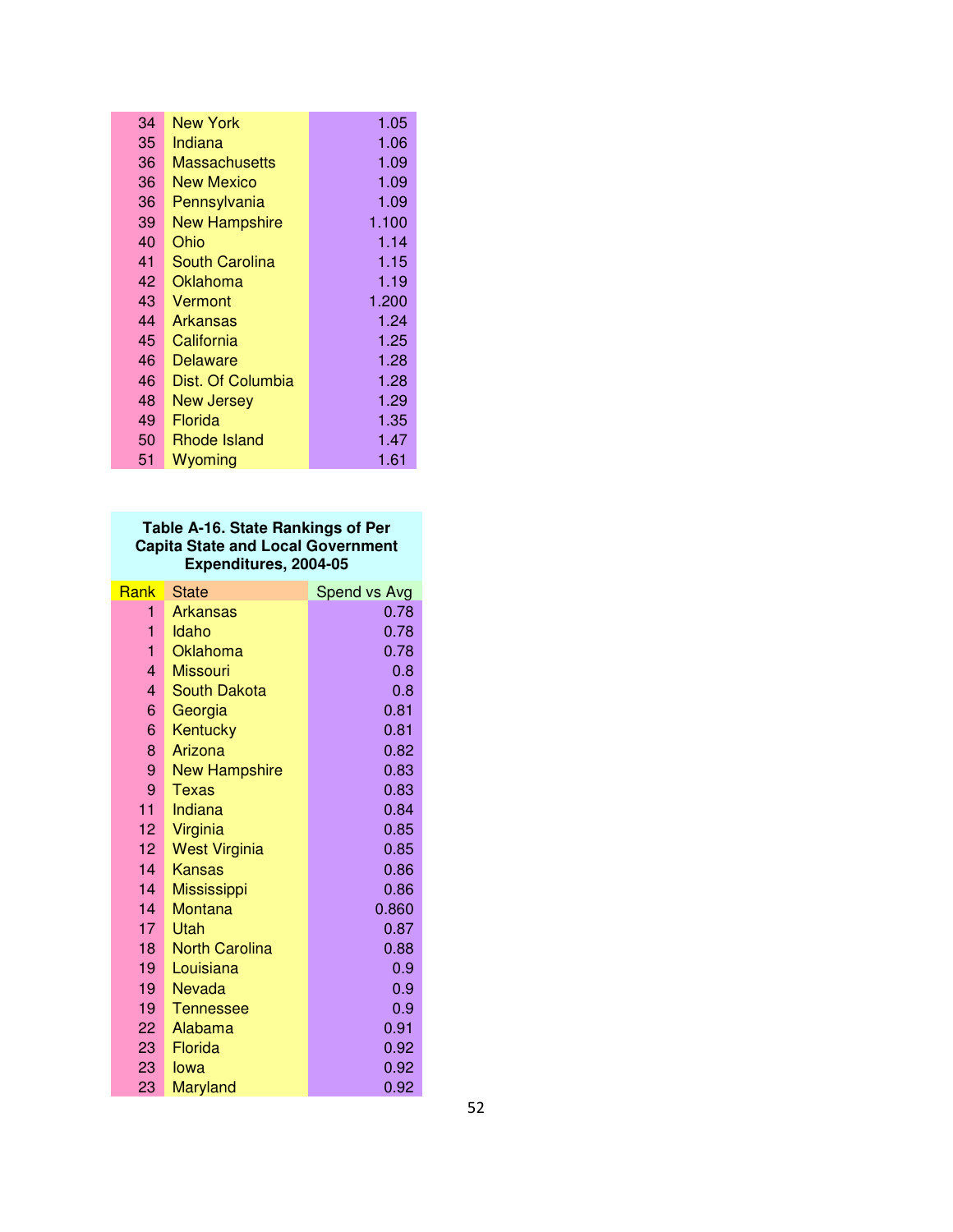| 26              | Colorado              | 0.94  |
|-----------------|-----------------------|-------|
| 26              | <b>North Dakota</b>   | 0.94  |
| 28              | Michigan              | 0.95  |
| 29              | <b>Illinois</b>       | 0.96  |
| 30              | <b>Maine</b>          | 0.97  |
| 30              | <b>South Carolina</b> | 0.97  |
| 32              | <b>Wisconsin</b>      | 0.98  |
| 33              | Ohio                  | 1     |
| 33              | Oregon                | 1     |
| 35 <sub>2</sub> | Nebraska              | 1.01  |
| 35 <sup>2</sup> | <b>New Mexico</b>     | 1.01  |
| 35 <sub>1</sub> | Pennsylvania          | 1.01  |
| 38              | Hawaii                | 1.03  |
| 39              | Vermont               | 1.040 |
| 40              | <b>Minnesota</b>      | 1.06  |
| 41              | Connecticut           | 1.07  |
| 42              | <b>Rhode Island</b>   | 1.09  |
| 43              | <b>New Jersey</b>     | 1.110 |
| 44              | <b>Delaware</b>       | 1.12  |
| 44              | Washington            | 1.12  |
| 46              | <b>Massachusetts</b>  | 1.15  |
| 47              | California            | 1.19  |
| 48              | Wyoming               | 1.39  |
| 49              | <b>New York</b>       | 1.48  |
| 50              | Alaska                | 1.89  |
| 51              | Dist. Of Columbia     | 1.95  |

### **Table A-17. State Rankings of Highway Cost Effectiveness, 2005**

| Rank | State                 | <b>Hgwy Cost Eff</b> |
|------|-----------------------|----------------------|
| 1    | North Dakota          | 0.05                 |
| 2    | <b>South Carolina</b> | 0.1                  |
| 3    | Kansas                | 0.15                 |
| 4    | New Mexico            | 0.2                  |
| 5    | Montana               | 0.25                 |
| 6    | Georgia               | 0.3                  |
| 7    | Wyoming               | 0.35                 |
| 8    | Oregon                | 0.4                  |
| 9    | Nevada                | 0.45                 |
| 10   | Idaho                 | 0.5                  |
| 11   | South Dakota          | 0.55                 |
| 12   | Kentucky              | 0.6                  |
| 13   | Minnesota             | 0.65                 |
| 14   | Indiana               | 0.7                  |
| 15   | Texas                 | 0.75                 |
| 16   | Ohio                  | 0.800                |
| 17   | Missouri              | 0.85                 |
| 18   | Virginia              | 0.9                  |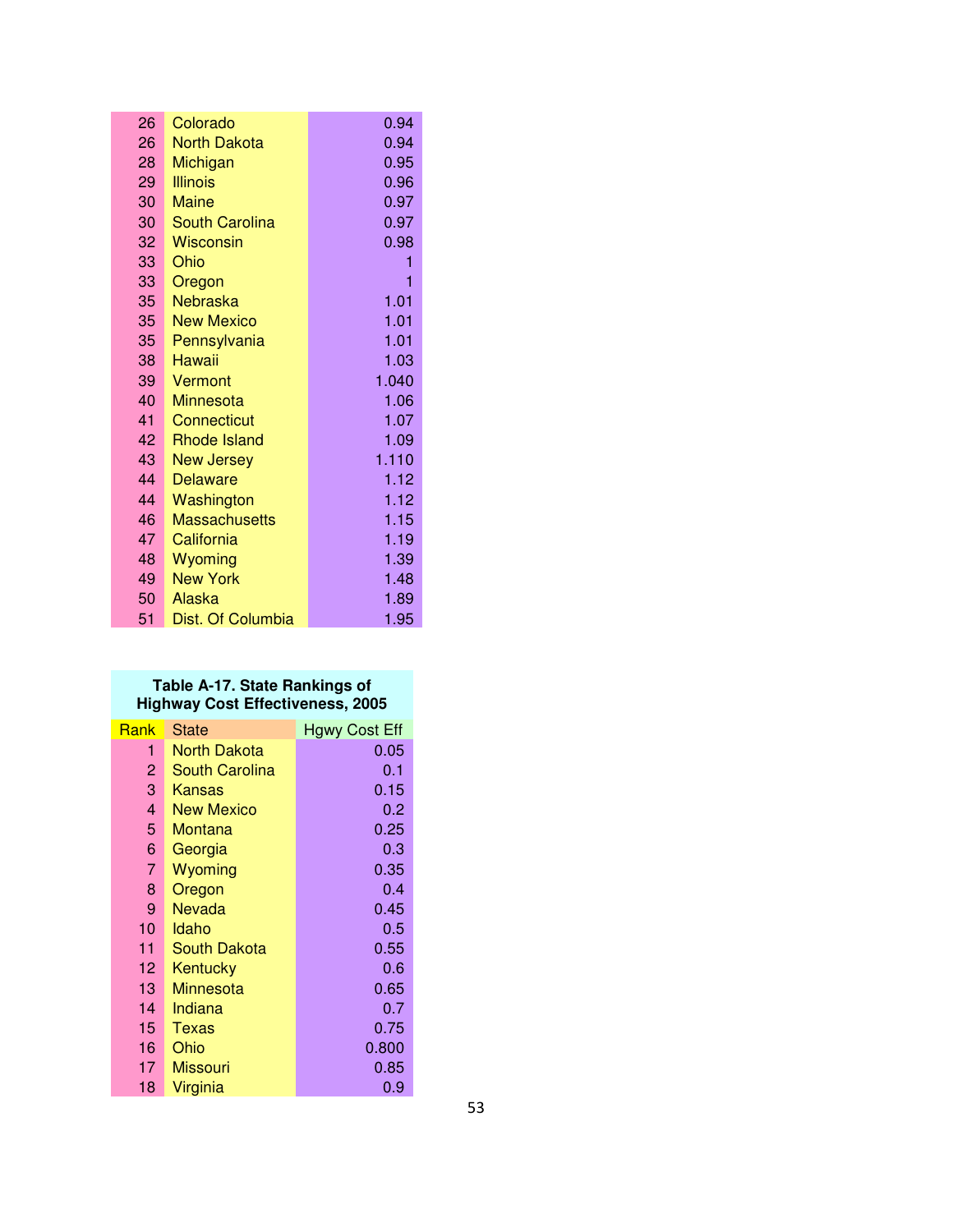| 19              | Nebraska              | 0.95  |
|-----------------|-----------------------|-------|
| 20              | <b>Tennessee</b>      | 1     |
| 21              | Utah                  | 1.05  |
| 22              | <b>Wisconsin</b>      | 1.1   |
| 23              | <b>Maine</b>          | 1.15  |
| 24              | Oklahoma              | 1.2   |
| 25 <sub>2</sub> | <b>Mississippi</b>    | 1.25  |
| 26              | <b>West Virginia</b>  | 1.3   |
| 27              | Arizona               | 1.35  |
| 28 <sup>2</sup> | <b>Arkansas</b>       | 1.4   |
| 29              | Colorado              | 1.45  |
| 30              | Louisiana             | 1.5   |
| 31              | <b>North Carolina</b> | 1.55  |
| 32              | Washington            | 1.6   |
| 33              | <b>Illinois</b>       | 1.65  |
| 34              | <b>New Hampshire</b>  | 1.7   |
| 35              | lowa                  | 1.75  |
| 36              | Pennsylvania          | 1.8   |
| 37              | Vermont               | 1.85  |
| 38              | <b>Maryland</b>       | 1.9   |
| 39              | <b>Connecticut</b>    | 1.950 |
| 40              | <b>Delaware</b>       | 2     |
| 41              | Florida               | 2.05  |
| 42              | Michigan              | 2.1   |
| 43              | Alabama               | 2.150 |
| 44              | California            | 2.2   |
| 45              | <b>Massachusetts</b>  | 2.25  |
| 46              | <b>Hawaii</b>         | 2.3   |
| 47              | <b>Rhode Island</b>   | 2.35  |
| 48              | <b>New York</b>       | 2.4   |
| 49              | Alaska                | 2.45  |
| 50              | <b>New Jersey</b>     | 2.5   |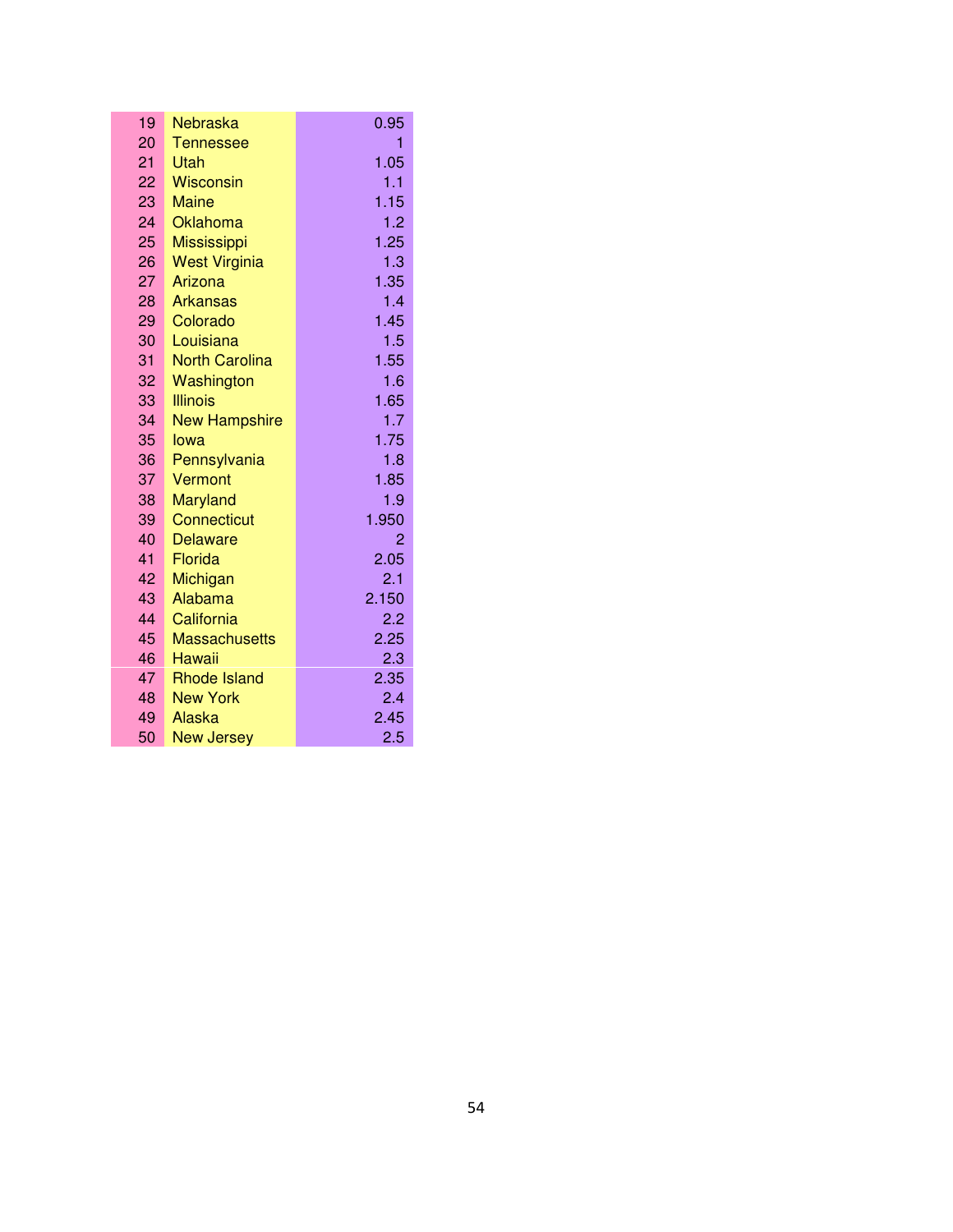# **Appendix 2. U.S. Economic Freedom Index**

| Table B-1. U.S. Economic<br>Freedom Index 2004 |                |  |  |  |  |
|------------------------------------------------|----------------|--|--|--|--|
| <b>State</b>                                   | Rank           |  |  |  |  |
| Alabama                                        | 25             |  |  |  |  |
| Alaska                                         | 33             |  |  |  |  |
| Arizona                                        | 11             |  |  |  |  |
| <b>Arkansas</b>                                | 23             |  |  |  |  |
| California                                     | 49             |  |  |  |  |
| Colorado                                       | $\overline{c}$ |  |  |  |  |
| Connecticut                                    | 48             |  |  |  |  |
| <b>Delaware</b>                                | 8              |  |  |  |  |
| Florida                                        | 22             |  |  |  |  |
| Georgia                                        | 19             |  |  |  |  |
| Hawaii                                         | 35             |  |  |  |  |
| Idaho                                          | $\overline{4}$ |  |  |  |  |
| <b>Illinois</b>                                | 46             |  |  |  |  |
| Indiana                                        | 14             |  |  |  |  |
| lowa                                           | 16             |  |  |  |  |
| Kansas                                         | 1              |  |  |  |  |
| Kentucky                                       | 39             |  |  |  |  |
| Louisiana                                      | 40             |  |  |  |  |
| Maine                                          | 30             |  |  |  |  |
| Maryland                                       | 27             |  |  |  |  |
| <b>Massachusetts</b>                           | 41             |  |  |  |  |
| Michigan                                       | 34             |  |  |  |  |
| Minnesota                                      | 44             |  |  |  |  |
| <b>Mississippi</b>                             | 28             |  |  |  |  |
| Missouri                                       | 10             |  |  |  |  |
| Montana                                        | 21             |  |  |  |  |
| Nebraska                                       | 20             |  |  |  |  |
| Nevada                                         | 12             |  |  |  |  |
| <b>New Hampshire</b>                           | 7              |  |  |  |  |
| New Jersey                                     | 42             |  |  |  |  |
| <b>New Mexico</b>                              | 37             |  |  |  |  |
| <b>New York</b>                                | 50             |  |  |  |  |
| <b>North Carolina</b>                          | 24             |  |  |  |  |
| <b>North Dakota</b>                            | 18             |  |  |  |  |
| Ohio                                           | 43             |  |  |  |  |
| Oklahoma                                       | 6              |  |  |  |  |
| Oregon                                         | 29             |  |  |  |  |
| Pennsylvania                                   | 45             |  |  |  |  |
| <b>Rhode Island</b>                            | 47             |  |  |  |  |
| <b>South Carolina</b>                          | 13             |  |  |  |  |
| <b>South Dakota</b>                            | 15             |  |  |  |  |
| Tennessee                                      | 26             |  |  |  |  |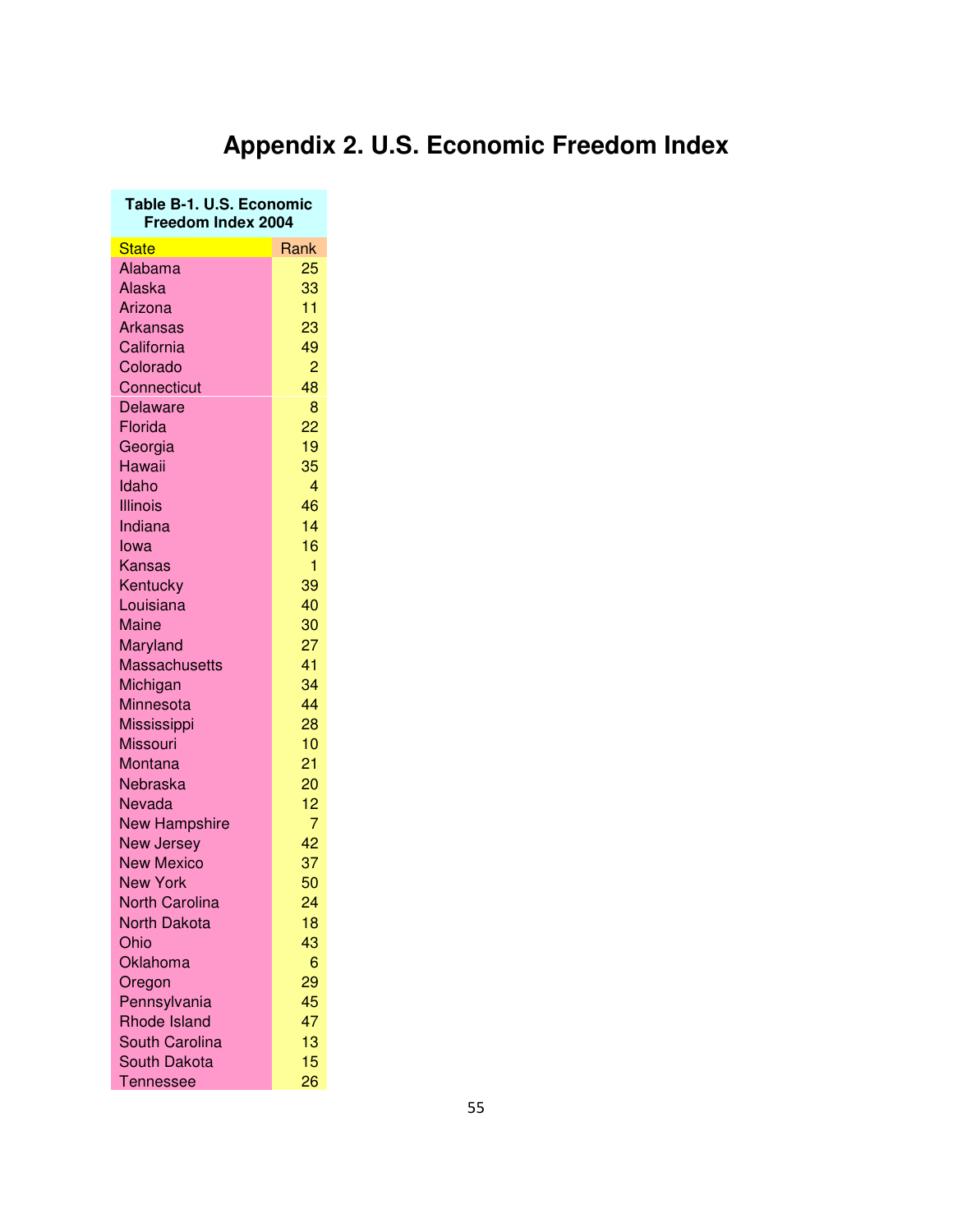| Texas                | 17 |
|----------------------|----|
| Utah                 | 5  |
| Vermont              | 36 |
| Virginia             | 3  |
| Washington           | 31 |
| <b>West Virginia</b> | 32 |
| Wisconsin            | 38 |
| Wyoming              | 9  |

| <b>State</b>                                 | <b>Score</b> | Rank           | <b>Score</b> | Rank           | Score    | Rank           | Score          | Rank           | Score    | Rank           |
|----------------------------------------------|--------------|----------------|--------------|----------------|----------|----------------|----------------|----------------|----------|----------------|
| Alabama                                      | 17           | 1              | 28           | 30             | 18       | 6              | 34             | 46             | 28       | 31             |
| Alaska                                       | 21           | 9              | 26           | 17             | 33       | 42             | 35             | 47             | 36       | 47             |
| Arizona                                      | 21           | 5              | 28           | 28             | 28       | 26             | 17             | 6              | 20       | 13             |
| <b>Arkansas</b>                              | 22           | 10             | 27           | 19             | 29       | 29             | 27             | 26             | 28       | 32             |
| California                                   | 35           | 48             | 36           | 50             | 16       | 3              | 25             | 21             | 40       | 48             |
| Colorado                                     | 22           | 12             | 20           | $\overline{2}$ | 24       | 19             | 20             | 10             | 16       | $\overline{7}$ |
| Connecticut                                  | 37           | 50             | 36           | 49             | 35       | 47             | 16             | 3              | 36       | 46             |
| <b>Delaware</b>                              | 26           | 34             | 20           | 3              | 35       | 46             | 17             | $\overline{7}$ | 22       | 17             |
| Florida                                      | 23           | 20             | 31           | 41             | 22       | 12             | 22             | 15             | 21       | 15             |
| Georgia                                      | 21           | 6              | 30           | 39             | 14       | $\overline{2}$ | 18             | 8              | 18       | 9              |
| Hawaii                                       | 25           | 31             | 29           | 35             | 32       | 36             | 28             | 30             | 30       | 37             |
| Idaho                                        | 23           | 22             | 25           | 14             | 23       | 16             | 25             | 23             | 9        | 1              |
| <b>Illinois</b>                              | 29           | 39             | 34           | 48             | 16       | $\overline{4}$ | 20             | 11             | 31       | 39             |
| Indiana                                      | 22           | 11             | 30           | 36             | 32       | 37             | 22             | 13             | 20       | 14             |
| lowa                                         | 25           | 29             | 26           | 18             | 28       | 25             | 32             | 41             | 20       | 11             |
| <b>Kansas</b>                                | 22           | 13             | 21           | $\overline{4}$ | 22       | 13             | 25             | 22             | 12       | $\overline{2}$ |
| Kentucky                                     | 24           | 27             | 32           | 44             | 31       | 33             | 27             | 25             | 32       | 44             |
| Louisiana                                    | 24           | 23             | 31           | 40             | 26       | 20             | 29             | 35             | 32       | 45             |
| Maine                                        | 30           | 41             | 28           | 27             | 33       | 39             | 28             | 31             | 25       | 22             |
| Maryland                                     | 28           | 37             | 28           | 26             | 27       | 22             | 17             | 4              | 25       | 25             |
| <b>Massachusetts</b>                         | 31           | 43             | 28           | 25             | 29       | 30             | 17             | 5              | 32       | 43             |
| Michigan                                     | 29           | 38             | 25           | 10             | 12       | 1              | 28             | 29             | 25       | 21             |
| Minnesota                                    | 34           | 46             | 28           | 24             | 20       | 10             | 27             | 27             | 29       | 33             |
| Mississippi                                  | 22           | 15             | 25           | 13             | 22       | 15             | 33             | 43             | 29       | 34             |
| <b>Missouri</b>                              | 18           | $\overline{2}$ | 27           | 21             | 30       | 32             | 23             | 20             | 23       | 19             |
| Montana                                      | 24           | 26             | 25           | 12             | 31       | 34             | 34             | 45             | 25       | 24             |
| Nebraska                                     | 24           | 28             | 24           | 6              | 31       | 35             | 33             | 44             | 25       | 23             |
| Nevada                                       | 23           | 18             | 25           | 11             | 19       | $\overline{7}$ | 11             | $\overline{2}$ | 20       | 10             |
| <b>New</b>                                   |              |                |              |                |          |                |                |                |          |                |
| Hampshire                                    | 24           | 24             | 27           | 20             | 40       | 50             | $\overline{7}$ | 1              | 20       | 12             |
| <b>New Jersey</b>                            | 35           | 49             | 29           | 33             | 28       | 23             | 22             | 16             | 27       | 29             |
| <b>New Mexico</b><br><b>New York</b>         | 25           | 30             | 34           | 47             | 33       | 41             | 36             | 48             | 27       | 28             |
|                                              | 34           | 47<br>21       | 31           | 42             | 20<br>24 | 8              | 37             | 50             | 46<br>26 | 50<br>26       |
| <b>North Carolina</b><br><b>North Dakota</b> | 23<br>23     | 17             | 27<br>19     | 22<br>1        | 29       | 18             | 23<br>37       | 18<br>49       | 29       | 35             |
|                                              | 26           | 33             | 32           | 45             | 20       | 28<br>9        | 25             | 24             | 32       | 42             |
| Ohio                                         |              |                |              |                |          |                |                |                |          |                |

## **Table B-2. Sector Scores and Rankings, 2004**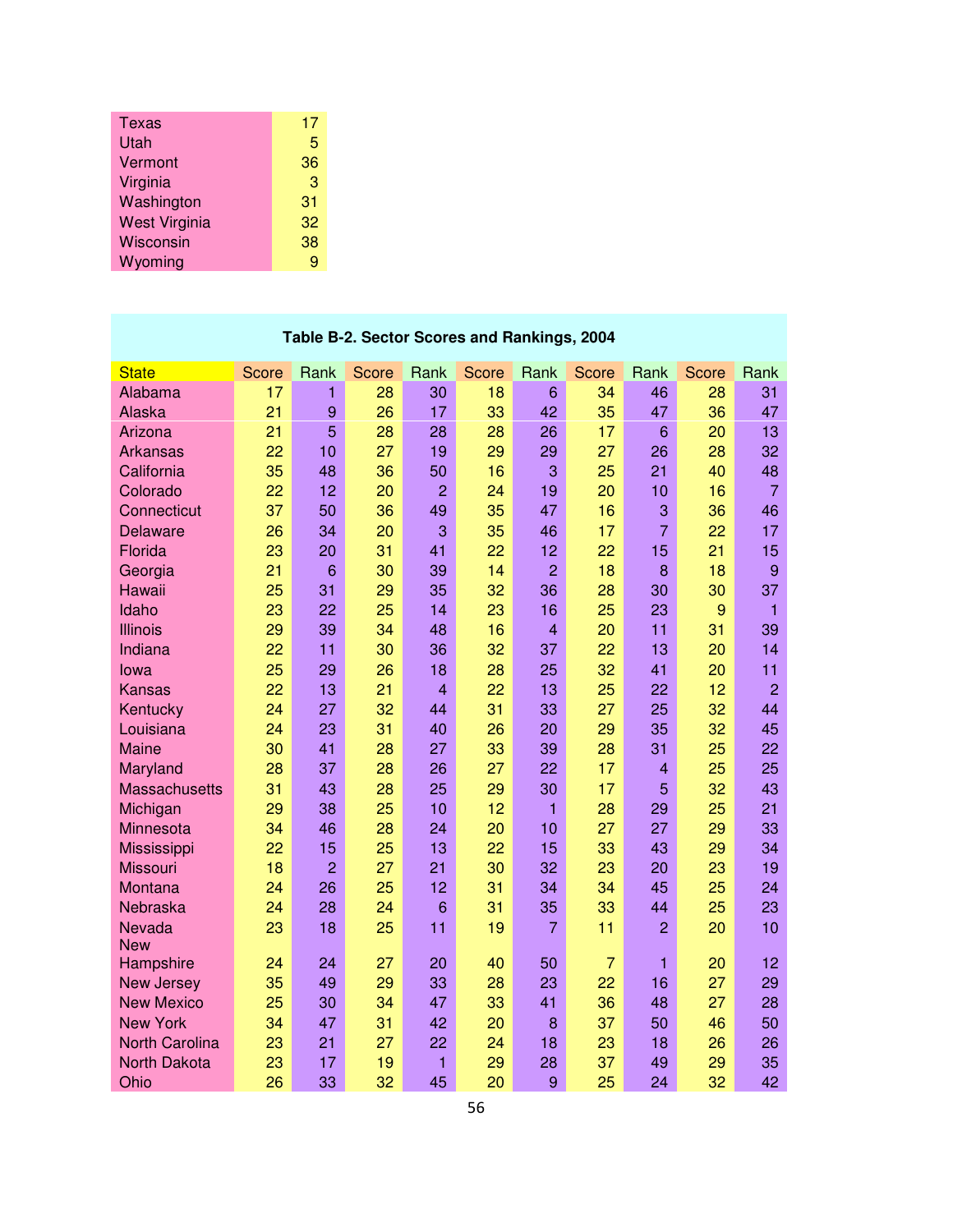| Oklahoma             | 23 | 19             | 24 | 8  | 30 | 31 | 28 | 34 | 14 | 5  |
|----------------------|----|----------------|----|----|----|----|----|----|----|----|
| Oregon               | 26 | 32             | 33 | 46 | 28 | 24 | 30 | 36 | 22 | 16 |
| Pennsylvania         | 30 | 42             | 32 | 43 | 21 | 11 | 27 | 28 | 30 | 36 |
| Rhodelsland          | 32 | 44             | 29 | 31 | 34 | 45 | 22 | 17 | 41 | 49 |
| South Carolina       | 19 | 4              | 23 | 5  | 34 | 43 | 32 | 42 | 27 | 30 |
| South Dakota         | 21 | $\overline{7}$ | 28 | 29 | 32 | 38 | 21 | 12 | 25 | 20 |
| Tennessee            | 19 | 3              | 30 | 37 | 26 | 21 | 22 | 14 | 31 | 38 |
| Texas                | 22 | 14             | 30 | 38 | 22 | 14 | 23 | 19 | 18 | 8  |
| Utah                 | 23 | 16             | 25 | 9  | 35 | 48 | 30 | 38 | 15 | 6  |
| Vermont              | 30 | 40             | 24 | 7  | 34 | 44 | 30 | 37 | 32 | 41 |
| Virginia             | 21 | 8              | 25 | 15 | 28 | 27 | 19 | 9  | 14 | 4  |
| Washington           | 28 | 36             | 26 | 16 | 23 | 17 | 31 | 40 | 26 | 27 |
| <b>West Virginia</b> | 24 | 25             | 29 | 34 | 33 | 40 | 31 | 39 | 31 | 40 |
| Wisconsin            | 32 | 45             | 28 | 23 | 16 | 5  | 28 | 33 | 23 | 18 |
| Wyoming              | 27 | 35             | 29 | 32 | 39 | 49 | 28 | 32 | 14 | 3  |

## **Table B-3. The Effect of Annual Income Per Capita of Becoming the Freest State and the Oppression Tax**

| Rank           | <b>State</b>          | Annual Income Hike (\$) | Oppression Tax (%) |
|----------------|-----------------------|-------------------------|--------------------|
| 1              | <b>Kansas</b>         |                         |                    |
| $\overline{c}$ | Colorado              | 245                     | 0.81               |
| 3              | Virginia              | 75                      | 0.25               |
| 4              | Idaho                 | 1185                    | 5.35               |
| 5              | <b>Utah</b>           | 556                     | 2.52               |
| 6              | <b>Oklahoma</b>       | 1062                    | 4.69               |
| $\overline{7}$ | <b>New Hampshire</b>  | 35                      | 0.11               |
| 8              | <b>Delaware</b>       | 1150                    | 3.92               |
| 9              | Wyoming               | 706                     | 2.68               |
| 10             | <b>Missouri</b>       | 1433                    | 5.6                |
| 11             | Arizona               | 633                     | 2.72               |
| 12             | <b>Nevada</b>         | 2001                    | 7.34               |
| 13             | <b>South Carolina</b> | 1292                    | 5.75               |
| 14             | Indiana               | 1482                    | 5.9                |
| 15             | <b>South Dakota</b>   | 896                     | 3.73               |
| 16             | lowa                  | 1285.000                | 5.16               |
| 17             | <b>Texas</b>          | 261                     | 1                  |
| 18             | <b>North Dakota</b>   | 1432                    | 6.14               |
| 19             | Georgia               | 942                     | 3.63               |
| 20             | <b>Nebraska</b>       | 920                     | 3.53               |
| 21             | Montana               | 1172                    | 5.45               |
| 22             | Florida               | 1226                    | 4.71               |
| 23             | <b>Arkansas</b>       | 702                     | 3.36               |
| 24             | <b>North Carolina</b> | 376                     | 1.5                |
| 25             | Alabama               | 798                     | 3.58               |
| 26             | <b>Tennessee</b>      | 276                     | 1.13               |
| 27             | Maryland              | 1823                    | 5.71               |
| 28             | <b>Mississippi</b>    | 787                     | 3.98               |
| 29             | Oregon                | 1080                    | 4.22               |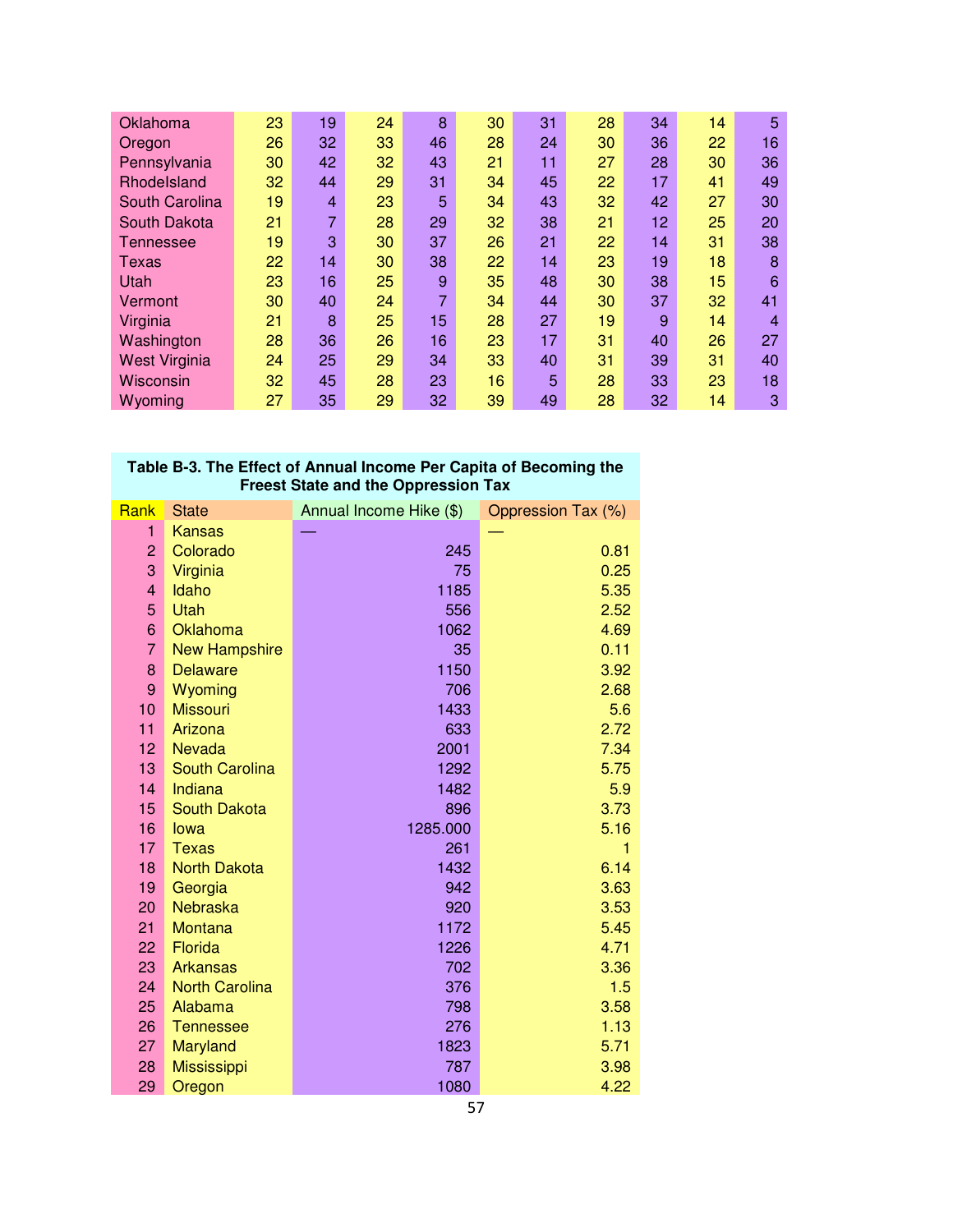| 30 | Maine                | 1833     | 7.61  |
|----|----------------------|----------|-------|
| 31 | Washington           | 62       | 0.22  |
| 32 | <b>West Virginia</b> | 697      | 3.36  |
| 33 | Alaska               | 2025     | 7.15  |
| 34 | Michigan             | 1899     | 7.04  |
| 35 | Hawaii               | 2963     | 11.36 |
| 36 | Vermont              | 1538     | 6.02  |
| 37 | <b>New Mexico</b>    | 1095     | 5.18  |
| 38 | Wisconsin            | 1601     | 6.06  |
| 39 | Kentucky             | 618.000  | 2.7   |
| 40 | Louisiana            | 750      | 3.41  |
| 41 | <b>Massachusetts</b> | 1637     | 4.62  |
| 42 | <b>New Jersey</b>    | 2392     | 6.87  |
| 43 | Ohio                 | 1457.000 | 5.58  |
| 44 | <b>Minnesota</b>     | 915      | 3.06  |
| 45 | Pennsylvania         | 988      | 3.53  |
| 46 | <b>Illinois</b>      | 2188     | 7.32  |
| 47 | Rhode Island         | 3607     | 13.17 |
| 48 | Connecticut          | 336      | 0.88  |
| 49 | California           | 1180     | 3.95  |
| 50 | <b>New York</b>      | 2441     | 7.45  |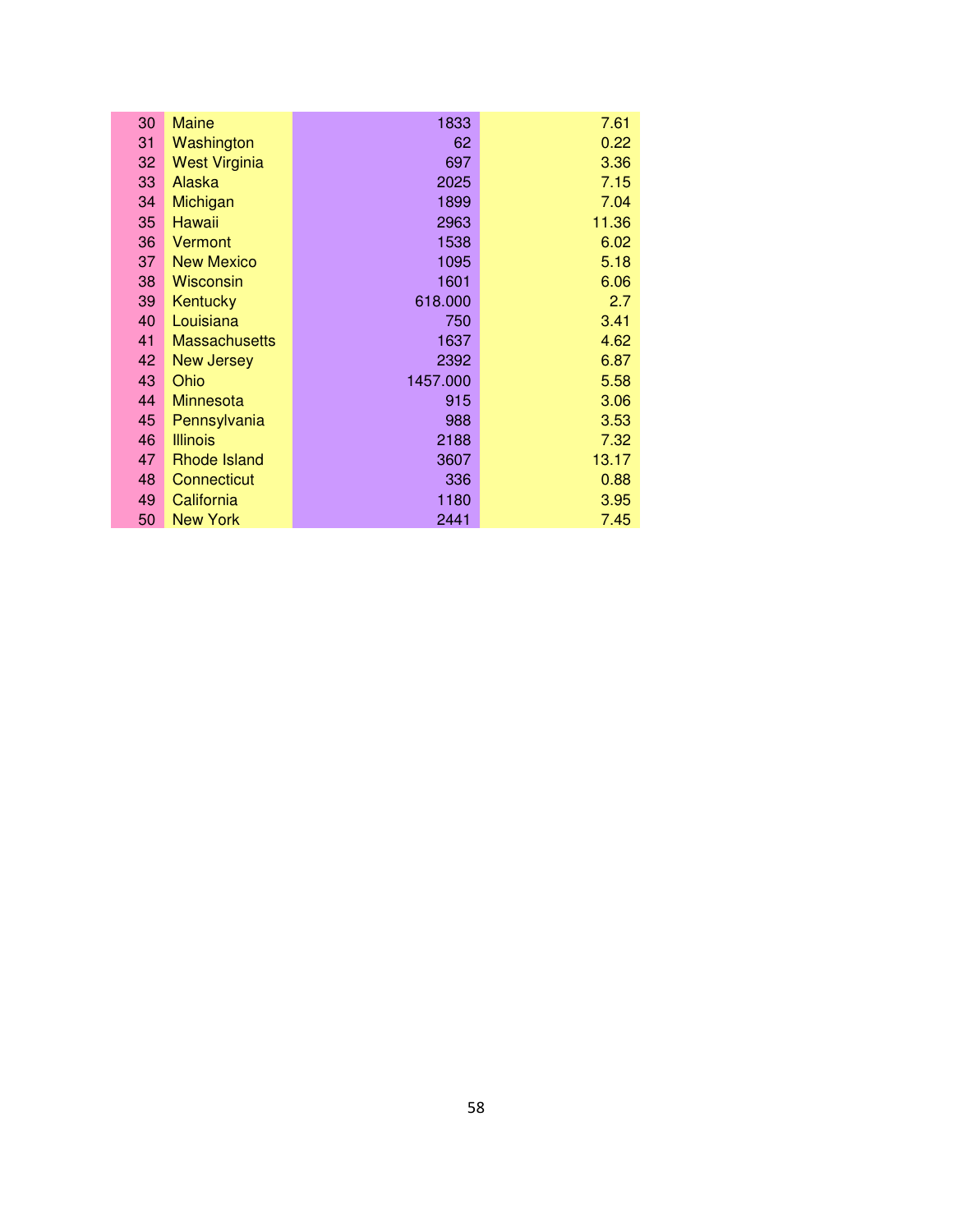| Table C-1. Federal Income Tax Compliance Costs by State Per Capita and Per \$1000 of<br><b>Personal Income and Corresponding Ranks</b> |                                   |                                    |                                       |                                                    |                                  |                          |                                                              |  |  |  |  |
|----------------------------------------------------------------------------------------------------------------------------------------|-----------------------------------|------------------------------------|---------------------------------------|----------------------------------------------------|----------------------------------|--------------------------|--------------------------------------------------------------|--|--|--|--|
|                                                                                                                                        |                                   |                                    |                                       |                                                    |                                  | Rank                     |                                                              |  |  |  |  |
|                                                                                                                                        | <b>Total</b><br>(\$Thousand<br>s) | Percenta<br>ge of Tax<br>Liability | Per<br><b>Capit</b><br>$\overline{a}$ | Per \$1000<br>of Net<br><b>National</b><br>Product | Percentage<br>of Tax<br>Liablity | Per<br><b>Capit</b><br>a | Per<br>\$1000 of<br><b>Net</b><br><b>National</b><br>Product |  |  |  |  |
| All States (a)                                                                                                                         | 265076056                         | 0.222                              | 897                                   | 24.29                                              |                                  |                          |                                                              |  |  |  |  |
| Alabama                                                                                                                                | 3219941                           | 0.267                              | 711                                   | 23.28                                              | 24                               | 47                       | 38                                                           |  |  |  |  |
| Alaska                                                                                                                                 | 553629                            | 20.5                               | 837                                   | 21.98                                              | 39                               | 35                       | 43                                                           |  |  |  |  |
| Arizona                                                                                                                                | 4507259                           | 24.1                               | 768                                   | 25.19                                              | 31                               | 44                       | 25                                                           |  |  |  |  |
| <b>Arkansas</b>                                                                                                                        | 2197035                           | 32.5                               | 791                                   | 28.11                                              | $\overline{7}$                   | 40                       | 15                                                           |  |  |  |  |
| California                                                                                                                             | 27475735                          | 16.2                               | 762                                   | 19.26                                              | 48                               | 45                       | 50                                                           |  |  |  |  |
| Colorado                                                                                                                               | 5388835                           | 0.25                               | 1167                                  | 29.48                                              | 27                               | 3                        | 10                                                           |  |  |  |  |
| Connecticut                                                                                                                            | 3549749                           | 12.6                               | 1013                                  | 19.73                                              | 50                               | 12                       | 49                                                           |  |  |  |  |
| Delaware                                                                                                                               | 988048                            | 28.1                               | 1181                                  | 30.68                                              | 18                               | $\overline{c}$           | $\overline{5}$                                               |  |  |  |  |
| Florida                                                                                                                                | 18755867                          | 23.9                               | 1071                                  | 30.65                                              | 33                               | $9$                      | $6\phantom{1}6$                                              |  |  |  |  |
| eorgia                                                                                                                                 | 7319114                           | 24                                 | 820                                   | 24.04                                              | 32                               | 36                       | 33                                                           |  |  |  |  |
| Hawaii                                                                                                                                 | 1106040                           | 0.242                              | 866                                   | 24.11                                              | 30                               | 31                       | 32                                                           |  |  |  |  |
| Idaho                                                                                                                                  | 1253011                           | 32.6                               | 891                                   | 29.85                                              | 6                                | 25                       | $\bf 8$                                                      |  |  |  |  |
| <b>Illinois</b>                                                                                                                        | 11889942                          | 20.1                               | 936                                   | 23.38                                              | 41                               | 19                       | 36                                                           |  |  |  |  |
| Indiana                                                                                                                                | 5099098                           | 26.1                               | 816                                   | 23.99                                              | 26                               | 37                       | 34                                                           |  |  |  |  |
| lowa                                                                                                                                   | 2674188                           | 32.000                             | 899                                   | 26.05                                              | 8.000                            | 23                       | 18                                                           |  |  |  |  |
| <b>Kansas</b>                                                                                                                          | 2411895                           | 0.271                              | 877                                   | 25.17                                              | 23                               | 28                       | 26                                                           |  |  |  |  |
| Kentucky                                                                                                                               | 3208358                           | 30.2                               | 771                                   | 24.86                                              | 12                               | 43                       | 28                                                           |  |  |  |  |
| Louisiana                                                                                                                              | 3522208                           | 31.9                               | 777                                   | 25.28                                              | $\overline{9}$                   | 42                       | 22                                                           |  |  |  |  |
| Maine                                                                                                                                  | 1259019                           | 29.7                               | 955                                   | 28.35                                              | 15                               | 17                       | 14                                                           |  |  |  |  |
| Maryland                                                                                                                               | 5290059                           | 19.5                               | 945                                   | 21.82                                              | 43                               | 18                       | 45                                                           |  |  |  |  |
| <b>Massachusetts</b>                                                                                                                   | 6413657                           | 0.157                              | 984                                   | 21.07                                              | 49                               | 14                       | 48                                                           |  |  |  |  |
| Michigan                                                                                                                               | 8580129                           | 24.6                               | 841                                   | 23.33                                              | 28                               | 34                       | 37                                                           |  |  |  |  |
| Minnesota                                                                                                                              | 4662462                           | 21.2                               | 901                                   | 22.18                                              | 38                               | 22                       | 41                                                           |  |  |  |  |
| Mississippi                                                                                                                            | 1918420                           | 31.8                               | 658                                   | 24.14                                              | 10                               | 50                       | 31                                                           |  |  |  |  |
| <b>Missouri</b>                                                                                                                        | 5051342                           | 27.9                               | 876                                   | 25.26                                              | 20                               | 29                       | 23                                                           |  |  |  |  |
| Montana                                                                                                                                | 1077950                           | 0.387                              | 1155                                  | 38.4                                               | 1                                | 4                        | $\mathbf{1}$                                                 |  |  |  |  |
| Nebraska                                                                                                                               | 1731409                           | 31.1                               | 993                                   | 27.06                                              | 11                               | 13                       | 16                                                           |  |  |  |  |
| Nevada                                                                                                                                 | 2564021                           | 20.2                               | 1090                                  | 30.82                                              | 40                               | 7                        | 4                                                            |  |  |  |  |
| <b>New</b>                                                                                                                             |                                   |                                    |                                       |                                                    |                                  |                          |                                                              |  |  |  |  |
| Hampshire                                                                                                                              | 1212655                           | 18.5                               | 922                                   | 22.56                                              | 47                               | 21                       | 40                                                           |  |  |  |  |
| <b>New Jersey</b>                                                                                                                      | 9596512                           | 18.6                               | 1097                                  | 23.06                                              | 46                               | 6                        | 39                                                           |  |  |  |  |
| <b>New Mexico</b>                                                                                                                      | 1418602                           | 0.302                              | 746                                   | 25.73                                              | 13                               | 46                       | 20                                                           |  |  |  |  |
| <b>New York</b>                                                                                                                        | 20945020                          | 19.7                               | 1088                                  | 25.21                                              | 42                               | 8                        | 24                                                           |  |  |  |  |
| <b>North Carolina</b>                                                                                                                  | 7079188                           | 27.2                               | 813                                   | 25.3                                               | 22                               | 38                       | 21                                                           |  |  |  |  |

# **Appendix 3. Tax Foundation Study**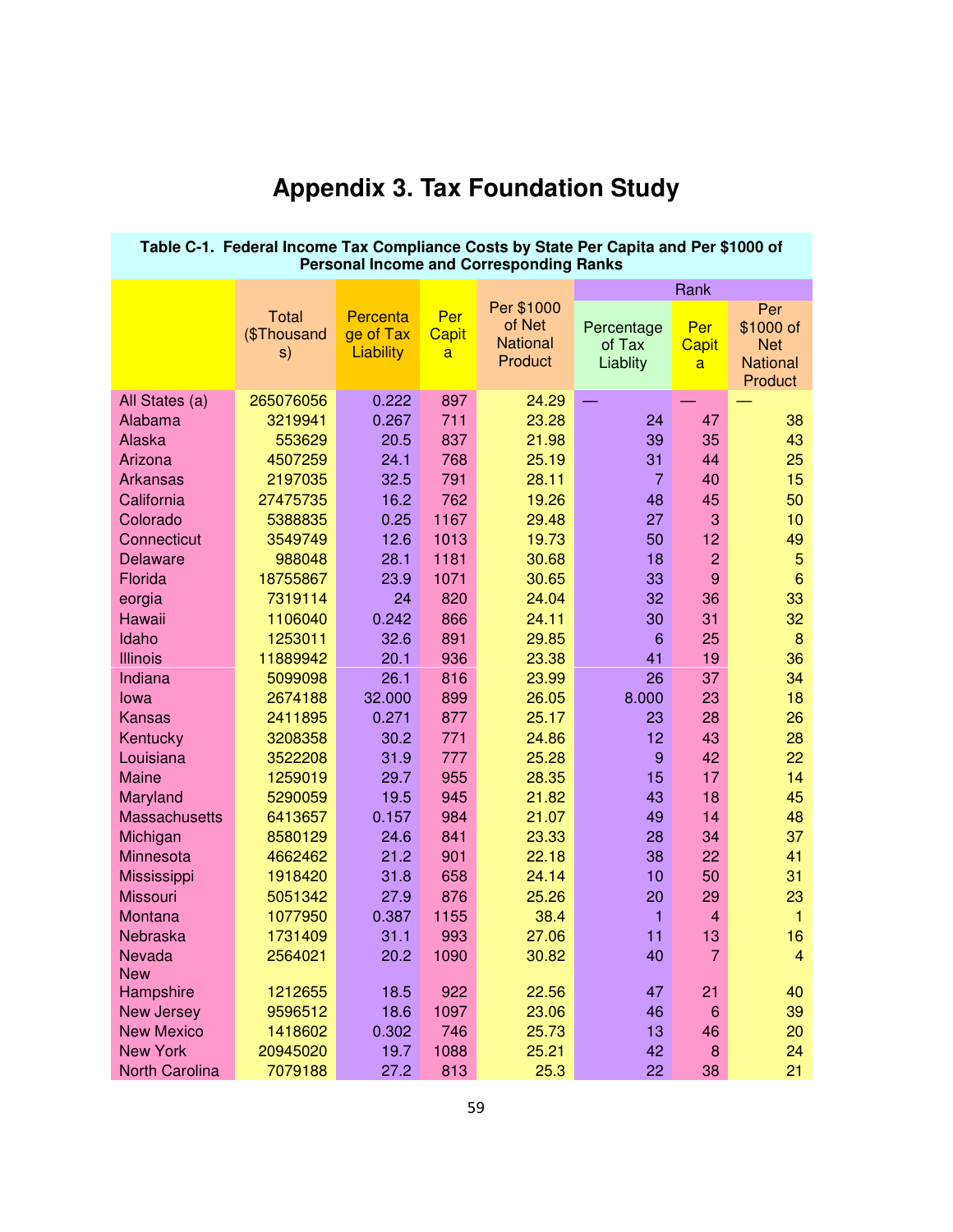| <b>North Dakota</b>  | 619054   | 33.3   | 974  | 28.91  | 5              | 16 | 12             |
|----------------------|----------|--------|------|--------|----------------|----|----------------|
| Ohio                 | 10131002 | 28     | 883  | 24.97  | 19             | 27 | 27             |
| Oklahoma             | 3262950  | 0.356  | 927  | 30.33  | 3              | 20 | 7              |
| Oregon               | 3216470  | 26.4   | 894  | 26.17  | 25             | 24 | 17             |
| Pennsylvania         | 10483154 | 22.200 | 844  | 21.94  | 36.000         | 32 | 44             |
| Rhode Island         | 1222267  | 27.5   | 1125 | 29.8   | 21             | 5  | 9              |
| South Carolina       | 3295212  | 29.6   | 777  | 25.74  | 16             | 41 | 19             |
| South Dakota         | 753053   | 0.299  | 976  | 28.86  | 14             | 15 | 13             |
| Tennessee            | 4206418  | 21.700 | 705  | 21.57  | 37.000         | 48 | 47             |
| Texas                | 18151157 | 22.3   | 797  | 23.81  | 35             | 39 | 35             |
| Utah                 | 2529996  | 38.5   | 1046 | 36.79  | $\overline{2}$ | 10 | $\overline{2}$ |
| Vermont              | 649762   | 29     | 1030 | 28.94  | 17             | 11 | 11             |
| Virginia             | 6354535  | 0.187  | 841  | 21.65  | 45             | 33 | 46             |
| Washington           | 5432102  | 18.8   | 875  | 22     | 44             | 30 | 42             |
| <b>West Virginia</b> | 1254098  | 33.3   | 689  | 24.3   | 4              | 49 | 30             |
| Wisconsin            | 4924727  | 24.4   | 887  | 24.59  | 29             | 26 | 29             |
| Wyoming              | 629920   | 22.8   | 1242 | 33.27  | 34             | 1  | 3              |
| Dist of              |          |        |      |        |                |    |                |
| Columbia             | 3017969  | 0.761  | 5476 | 100.85 |                |    |                |

## **Table C-2. Federal Income Tax Compliance Costs by Type of Filer by State Calendar Year 2005 \$ Thousands**

|                      | Total     | Individual | <b>Business</b> | <b>Non-Profit</b> |
|----------------------|-----------|------------|-----------------|-------------------|
| All States (a)       | 265076056 | 110668347  | 147648311       | 6759399           |
| Alabama              | 3219941   | 1432185    | 1712680         | 75076             |
| Alaska               | 553629    | 247410     | 277609          | 28610             |
| Arizona              | 4507259   | 1640739    | 2777771         | 88749             |
| <b>Arkansas</b>      | 2197035   | 868421     | 1278145         | 50470             |
| California           | 27475735  | 11826059   | 14931660        | 718016            |
| Colorado             | 5388835   | 1820842    | 3440136         | 127857            |
| Connecticut          | 3549749   | 1410219    | 2021643         | 117887            |
| <b>Delaware</b>      | 988048    | 377344     | 586206          | 24498             |
| Florida              | 18755867  | 6472362    | 11990886        | 292618            |
| Georgia              | 7319114   | 2811077    | 4361151         | 146886            |
| Hawaii               | 1106040   | 500796     | 572120          | 33124             |
| Idaho                | 1253011   | 426756     | 798792          | 27463             |
| <b>Illinois</b>      | 11889942  | 5208953    | 6376240         | 304749            |
| Indiana              | 5099098   | 2240684    | 2700037         | 158377            |
| lowa                 | 2674188   | 1172893    | 1406308         | 94987             |
| <b>Kansas</b>        | 2411895   | 1018715    | 1322168         | 71012             |
| Kentucky             | 3208358   | 1374291    | 1757070         | 76997             |
| Louisiana            | 3522208   | 1230745    | 2215189         | 76275             |
| Maine                | 1259019   | 557666     | 654479          | 46874             |
| Maryland             | 5290059   | 2265594    | 2879702         | 144763            |
| <b>Massachusetts</b> | 6413657   | 2948390    | 3237789         | 227478            |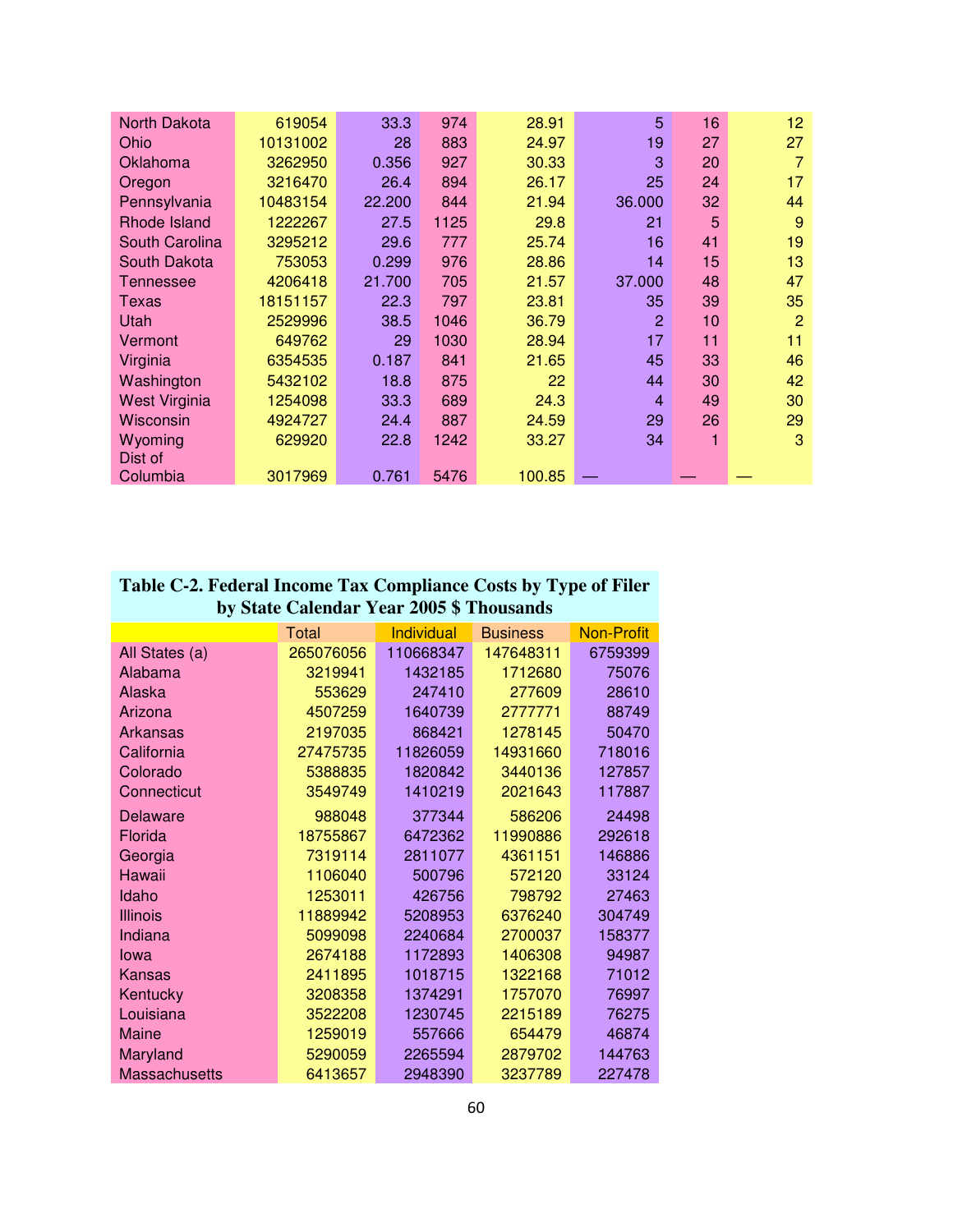| Michigan                    | 8580129  | 3464278 | 4907878  | 207973 |
|-----------------------------|----------|---------|----------|--------|
| Minnesota                   | 4662462  | 1738501 | 2747499  | 176462 |
| Mississippi                 | 1918420  | 854252  | 1017166  | 47002  |
| <b>Missouri</b>             | 5051342  | 2352563 | 2556643  | 142136 |
| Montana                     | 1077950  | 338595  | 703498   | 35858  |
| Nebraska                    | 1731409  | 677272  | 1001109  | 53028  |
| Nevada                      | 2564021  | 819620  | 1711443  | 32958  |
| <b>New Hampshire</b>        | 1212655  | 509403  | 659293   | 43959  |
| <b>New Jersey</b>           | 9596512  | 3424417 | 5953136  | 218959 |
| <b>New Mexico</b>           | 1418602  | 629639  | 746198   | 42765  |
| <b>New York</b>             | 20945020 | 7829188 | 12539246 | 576586 |
| <b>North Carolina</b>       | 7079188  | 2962209 | 3916769  | 200211 |
| <b>North Dakota</b>         | 619054   | 236688  | 358684   | 23682  |
| Ohio                        | 10131002 | 4863542 | 4955894  | 311566 |
| Oklahoma                    | 3262950  | 1520866 | 1668853  | 73231  |
| Oregon                      | 3216470  | 1275268 | 1838640  | 102562 |
| Pennsylvania                | 10483154 | 5014860 | 5094842  | 373452 |
| <b>Rhode Island</b>         | 1222267  | 565547  | 597316   | 59405  |
| <b>South Carolina</b>       | 3295212  | 1371097 | 1858168  | 65947  |
| South Dakota                | 753053   | 294134  | 432989   | 25929  |
| <b>Tennessee</b>            | 4206418  | 1989919 | 2112177  | 104322 |
| <b>Texas</b>                | 18151157 | 7514136 | 10250072 | 386949 |
| Utah                        | 2529996  | 758595  | 1732893  | 38508  |
| Vermont                     | 649762   | 256507  | 358651   | 34604  |
| Virginia                    | 6354535  | 2630501 | 3541535  | 182499 |
| Washington                  | 5432102  | 2264688 | 3010551  | 156863 |
| <b>West Virginia</b>        | 1254098  | 652160  | 558040   | 43898  |
| Wisconsin                   | 4924727  | 2272859 | 2492299  | 159569 |
| Wyoming                     | 629920   | 194035  | 416399   | 19486  |
| <b>District of Columbia</b> | 3017969  | 2622579 | 314167   | 81222  |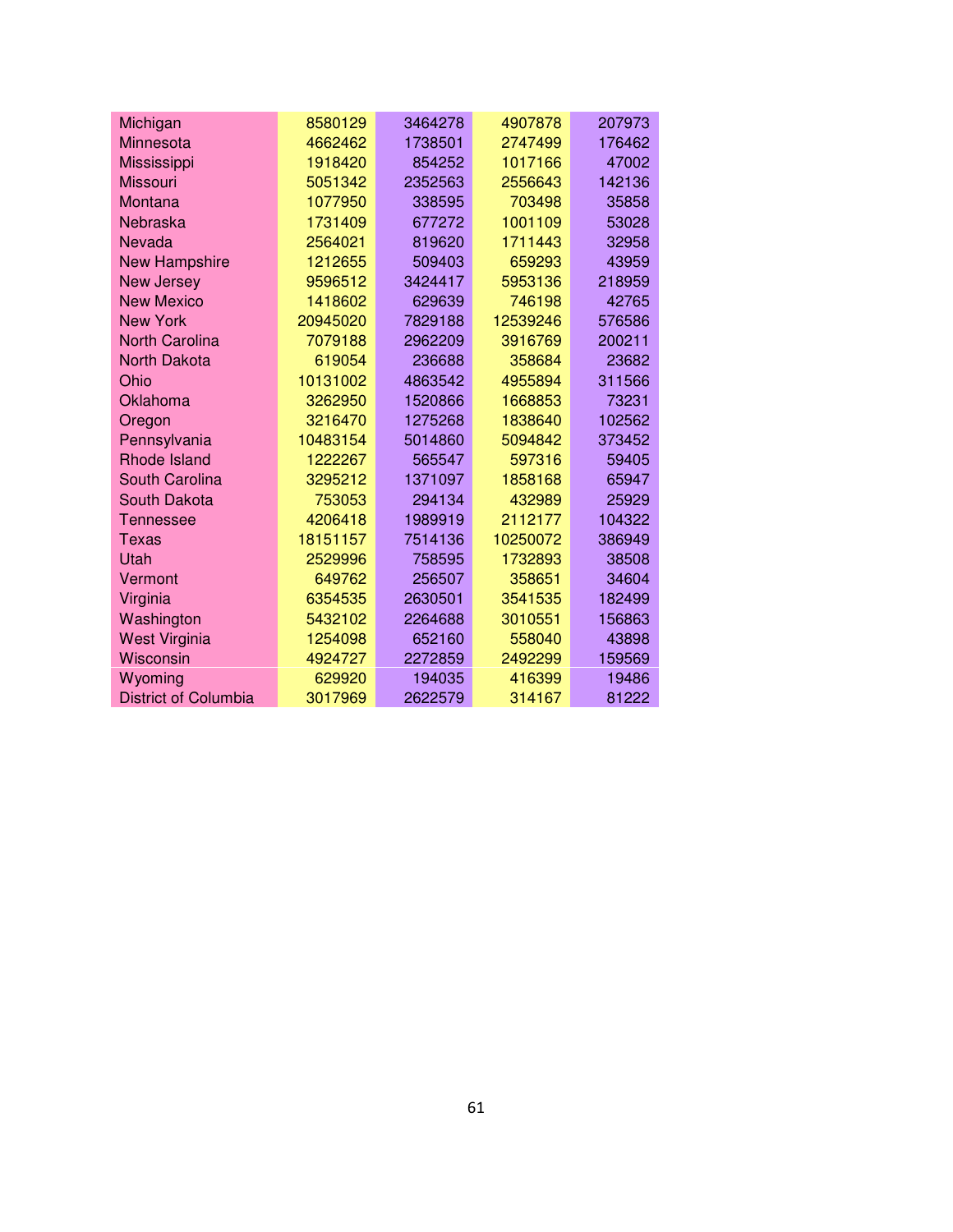# **Appendix 4. The Best States For Business (Forbes Ranking)**

| Ladie D-1. 2000 Foldes Ratiking - The Dest States Fol Dustitess |                       |                                 |                 |                           |                            |                            |                    |  |  |  |  |
|-----------------------------------------------------------------|-----------------------|---------------------------------|-----------------|---------------------------|----------------------------|----------------------------|--------------------|--|--|--|--|
| Rank                                                            | Name                  | <b>Business</b><br><b>Costs</b> | Labor           | Regulatory<br>Environment | Economic<br><b>Climate</b> | Growth<br><b>Prospects</b> | Quality<br>Of Life |  |  |  |  |
| 1                                                               | Virginia              | 10                              | $\overline{4}$  | 1                         | 8                          | 10                         | 5                  |  |  |  |  |
| $\overline{c}$                                                  | <b>Texas</b>          | 22                              | 25              | $6\phantom{1}6$           | $\overline{7}$             | $\overline{2}$             | 23                 |  |  |  |  |
| 3                                                               | <b>North Carolina</b> | $\overline{4}$                  | 26              | 3                         | 30                         | $\overline{4}$             | 26                 |  |  |  |  |
| $\overline{\mathbf{4}}$                                         | Utah                  | 19                              | 9               | 18                        | 17                         | 11                         | 17                 |  |  |  |  |
|                                                                 |                       |                                 |                 |                           |                            |                            |                    |  |  |  |  |
| 5                                                               | Colorado              | 31                              | $\overline{2}$  | 8                         | 35                         | $\mathbf{1}$               | 19                 |  |  |  |  |
| 6                                                               | Idaho                 | 13                              | 16              | 34                        | $\overline{c}$             | 22                         | 20                 |  |  |  |  |
| $\overline{7}$                                                  | Nebraska              | $\boldsymbol{9}$                | 29              | 14                        | 27                         | 30                         | $\overline{9}$     |  |  |  |  |
| 8                                                               | <b>Delaware</b>       | $6\phantom{1}6$                 | $6\phantom{1}6$ | 27                        | 37                         | 25                         | 25                 |  |  |  |  |
| 9                                                               | Florida               | 35                              | 13              | 16                        | $\overline{4}$             | 3                          | 42                 |  |  |  |  |
| 10                                                              | Georgia               | 18                              | 18              | $\overline{4}$            | 38                         | 19                         | 29                 |  |  |  |  |
| 11                                                              | Maryland              | 42                              | 3               | 15                        | $\overline{9}$             | 17                         | 31                 |  |  |  |  |
| 12                                                              | Washington            | 37                              | 5               | 5                         | 26                         | 5                          | 41                 |  |  |  |  |
| 13                                                              | <b>North Dakota</b>   | 3                               | 41              | 17                        | 19                         | 34                         | 13                 |  |  |  |  |
| 14                                                              | <b>Minnesota</b>      | 30                              | 14              | 20                        | 25                         | 31                         | 3                  |  |  |  |  |
| 15                                                              | Arizona               | 24                              | $\overline{7}$  | 36                        | 1                          | 13                         | 43                 |  |  |  |  |
| 16                                                              | <b>New Jersey</b>     | 46                              | 15              | 23                        | 18                         | $6\phantom{1}6$            | 11                 |  |  |  |  |
| 17                                                              | <b>South Dakota</b>   | $\overline{c}$                  | 32              | 35                        | 11                         | 39                         | 18                 |  |  |  |  |
| 18                                                              | <b>New Hampshire</b>  | 44                              | $\mathbf{1}$    | 44                        | 16                         | 18                         | $\overline{2}$     |  |  |  |  |
| 19                                                              | Oklahoma              | 16                              | 40              | 13                        | 13                         | 26                         | 32                 |  |  |  |  |
| 20                                                              | <b>Tennessee</b>      | 15                              | 37              | 12                        | 20                         | 24                         | 34                 |  |  |  |  |
| 21                                                              | <b>Kansas</b>         | 28                              | 21              | 10                        | 48                         | 20                         | 15                 |  |  |  |  |
| 22                                                              | <b>Missouri</b>       | 21                              | 22              | 9                         | 47                         | 35                         | 16                 |  |  |  |  |
| 23                                                              | Wyoming               | 1                               | 39              | 45                        | 3                          | 29                         | 27                 |  |  |  |  |
| 24                                                              | <b>Arkansas</b>       | 11                              | 44              | 25                        | 13                         | 12                         | 40                 |  |  |  |  |
| 25                                                              | lowa                  | 8                               | 47              | 30                        | 31                         | 41                         | $\mathbf{1}$       |  |  |  |  |
| 26                                                              | <b>Nevada</b>         | 26                              | 24              | 31                        | $6\phantom{1}6$            | 14                         | 49                 |  |  |  |  |
| 27                                                              | <b>South Carolina</b> | 17                              | 28              | $\overline{7}$            | 46                         | 21                         | 46                 |  |  |  |  |
| 28                                                              | Connecticut           | 43                              | 8               | 43                        | 28                         | 23                         | $\overline{4}$     |  |  |  |  |
| 29                                                              | <b>New Mexico</b>     | $\overline{7}$                  | 38              | 40                        | 10                         | 8                          | 50                 |  |  |  |  |
| 30                                                              | Vermont               | 40                              | 10              | 46                        | 12                         | 42                         | $\boldsymbol{8}$   |  |  |  |  |
| 31                                                              | Oregon                | 34                              | 12              | 33                        | 40                         | 7                          | 35                 |  |  |  |  |
| 32                                                              | Indiana               | 12                              | 46              | 22                        | 42                         | 43                         | 10                 |  |  |  |  |
| 33                                                              | Kentucky              | $\sqrt{5}$                      | 42              | 32                        | 43                         | 32                         | 22                 |  |  |  |  |
| 34                                                              | Ohio                  | 32                              | 33              | 11                        | 45                         | 47                         | 14                 |  |  |  |  |
| 35                                                              | <b>New York</b>       | 47                              | 35              | 21                        | 24                         | 14                         | 24                 |  |  |  |  |
| 36                                                              |                       | 48                              | 17              | 41                        | 22                         | $9$                        |                    |  |  |  |  |
|                                                                 | California            |                                 |                 |                           |                            |                            | 28                 |  |  |  |  |
| 37                                                              | <b>Massachusetts</b>  | 49                              | 19              | 37                        | 33                         | 27                         | $\overline{7}$     |  |  |  |  |
| 38                                                              | <b>Montana</b>        | 14                              | 20              | 48                        | 23                         | 45                         | 38                 |  |  |  |  |
| 39                                                              | <b>Wisconsin</b>      | 27                              | 30              | 42                        | 39                         | 38                         | $6\phantom{1}$     |  |  |  |  |

## **Table D-1. 2006 Forbes Ranking - The Best States For Business**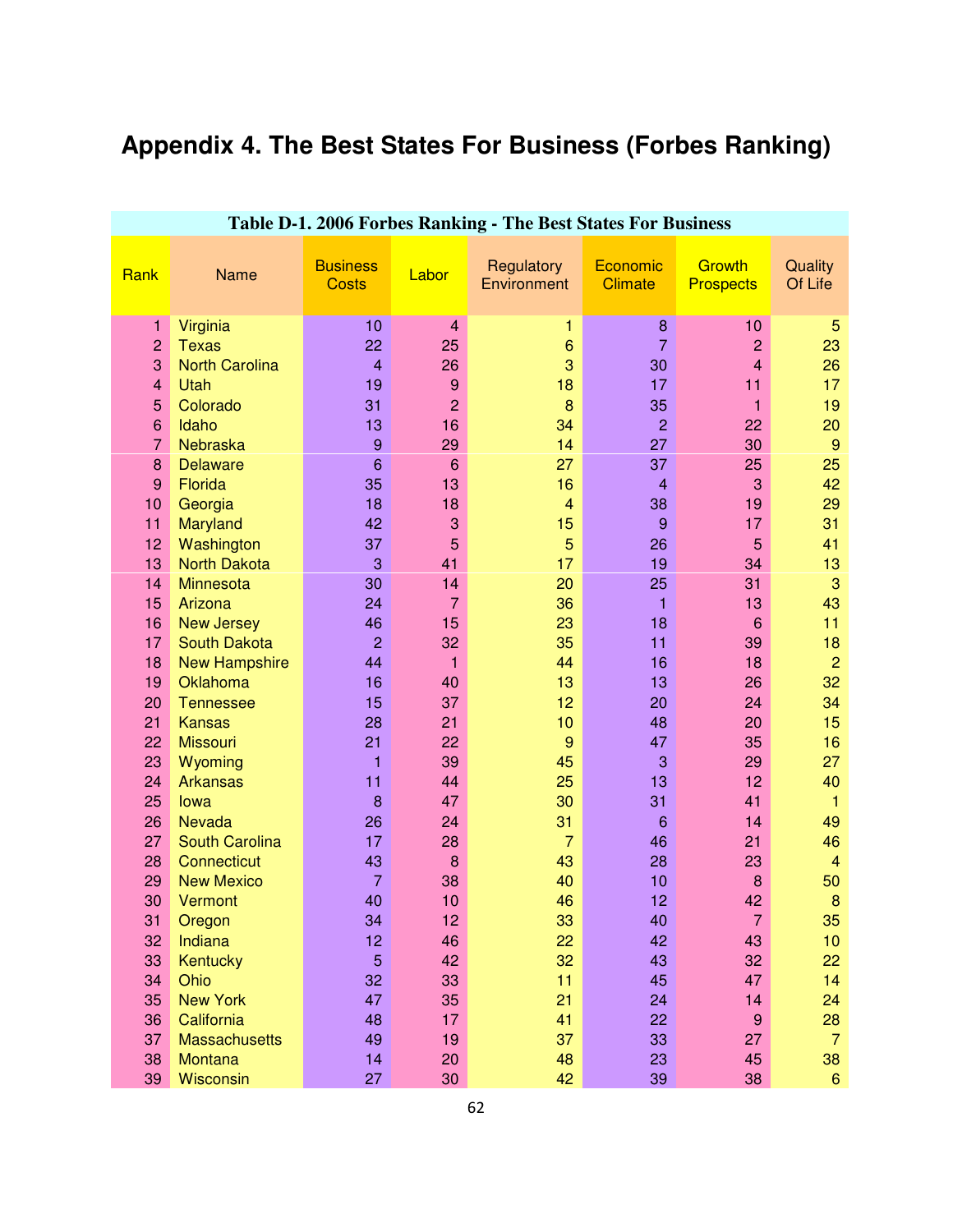| 40 | Alabama              | 29 | 43 | 19 | 36 | 16 | 39 |
|----|----------------------|----|----|----|----|----|----|
| 41 | Pennsylvania         | 38 | 34 | 29 | 32 | 44 | 12 |
| 42 | Hawaii               | 50 | 11 | 38 | 5  | 37 | 44 |
| 43 | Rhode Island         | 33 | 23 | 50 | 15 | 36 | 33 |
| 44 | <b>Illinois</b>      | 39 | 31 | 28 | 43 | 28 | 30 |
| 45 | Michigan             | 41 | 45 | 2  | 49 | 49 | 37 |
| 46 | <b>Maine</b>         | 45 | 26 | 49 | 21 | 48 | 21 |
| 47 | Alaska               | 25 | 36 | 39 | 34 | 32 | 48 |
| 48 | <b>Mississippi</b>   | 20 | 49 | 24 | 50 | 40 | 45 |
| 49 | <b>West Virginia</b> | 23 | 48 | 47 | 29 | 50 | 36 |
| 50 | Louisiana            | 36 | 50 | 26 | 41 | 46 | 47 |

| Table D-2. 2007 Forbes Ranking - The Best States For Business |                                      |                                |                                                    |                                  |                                               |                                        |                                 |                                                  |                                        |                                                          |  |
|---------------------------------------------------------------|--------------------------------------|--------------------------------|----------------------------------------------------|----------------------------------|-----------------------------------------------|----------------------------------------|---------------------------------|--------------------------------------------------|----------------------------------------|----------------------------------------------------------|--|
| Over<br>all<br>rank                                           | 200<br>$6^{\circ}$<br>ran<br>$\sf k$ | <b>State</b>                   | <b>Busine</b><br><b>SS</b><br><b>Costs</b><br>Rank | Lab<br>or<br>Ran<br>$\mathsf{k}$ | <b>Regulator</b><br>y<br>Environm<br>ent Rank | Econo<br>mic<br><b>Climate</b><br>Rank | Growth<br>Prospe<br>cts<br>Rank | Quali<br>ty of<br>Life<br>Rank<br>$6\phantom{a}$ | Populati<br>on                         | <b>Gross</b><br><b>State</b><br>Produ<br>ct<br>$(5$ bil) |  |
| $\mathbf{1}$                                                  | $\mathbf{1}$                         | Virginia                       | 17                                                 | $\overline{5}$                   | $\mathbf{1}$                                  | 11                                     | $\bf{8}$                        | $6\phantom{1}$                                   | 7,644,23<br>$\mathbf 0$<br>2,514,20    | 335                                                      |  |
| $\overline{2}$                                                | $\overline{4}$                       | Utah                           | 12                                                 | 11                               | 17                                            | $\overline{9}$                         | 16                              | 12 <sub>2</sub>                                  | $\mathbf 0$                            | 81                                                       |  |
| 3                                                             | 3                                    | <b>North</b><br>Carolina       | $6\phantom{1}6$                                    | 22                               | $\overline{2}$                                | 27                                     | 5                               | 30                                               | 8,783,55<br>$\mathbf 0$<br>23,261,0    | 336                                                      |  |
| $\overline{4}$                                                | $\overline{2}$                       | <b>Texas</b>                   | 21                                                 | 26                               | $\overline{7}$                                | 10                                     | $\overline{2}$                  | 28                                               | 60                                     | 888                                                      |  |
| $\overline{5}$                                                | 12                                   | Washington                     | 33                                                 | $\overline{\mathbf{4}}$          | 5                                             | 16                                     | $\overline{\mathbf{4}}$         | 32                                               | 6,369,30<br>$\overline{0}$<br>1,462,79 | 256                                                      |  |
| $6\phantom{1}$                                                | $6\phantom{1}6$                      | Idaho                          | 11                                                 | 10                               | 30                                            | 3                                      | 23                              | 27                                               | $\Omega$                               | 45                                                       |  |
| $\overline{7}$                                                | 9                                    | Florida                        | 31                                                 | 15                               | 12                                            | $\mathbf{1}$                           | 3                               | 35                                               | 18,138,1<br>40<br>4,736,63             | 616                                                      |  |
| 8                                                             | 5                                    | Colorado<br><b>North</b>       | 35                                                 | $\overline{2}$                   | 15                                            | 33                                     | 1                               | 23                                               | $\Omega$                               | 206                                                      |  |
| $\overline{9}$                                                | 13                                   | <b>Dakota</b>                  | 5                                                  | 37                               | 16                                            | 11                                     | 42                              | 14                                               | 636,480                                | 22                                                       |  |
| 10                                                            | 14                                   | Minnesota                      | 32                                                 | 13                               | 19                                            | 23                                     | 26                              | $\mathbf{1}$                                     | 5,171,89<br>$\mathbf{0}$               | 224                                                      |  |
| 11                                                            | 8                                    | Delaware                       | $\overline{7}$                                     | 14                               | 32                                            | 39                                     | 14                              | 15                                               | 854,950<br>5,642,14                    | 52                                                       |  |
| 12                                                            | 11                                   | Maryland                       | 41                                                 | 3                                | 24                                            | 8                                      | 15                              | 21                                               | $\mathbf{0}$                           | 228                                                      |  |
| 13                                                            | 20                                   | <b>Tennessee</b><br><b>New</b> | 3                                                  | 39                               | 13                                            | 15                                     | 21                              | 37                                               | 6,011,44<br>$\Omega$<br>1,320,83       | 215                                                      |  |
| 14                                                            | 18                                   | Hampshire                      | 39                                                 | 1                                | 42                                            | 14                                     | 13                              | 5                                                | $\Omega$                               | 54                                                       |  |
| 15                                                            | 10                                   | Georgia                        | 23                                                 | 25                               | $\overline{4}$                                | 34                                     | 17                              | 29                                               | 9,228,23<br>$\mathbf 0$<br>5,831,01    | 345                                                      |  |
| 16                                                            | 22                                   | Missouri                       | 14                                                 | 20                               | 8                                             | 44                                     | 37                              | 17                                               | $\mathbf{0}$                           | 199                                                      |  |
| 17                                                            | $\overline{7}$                       | Nebraska                       | 15                                                 | 36                               | 11                                            | 30                                     | 38                              | 13                                               | 1,767,36<br>$\mathbf{0}$               | 66                                                       |  |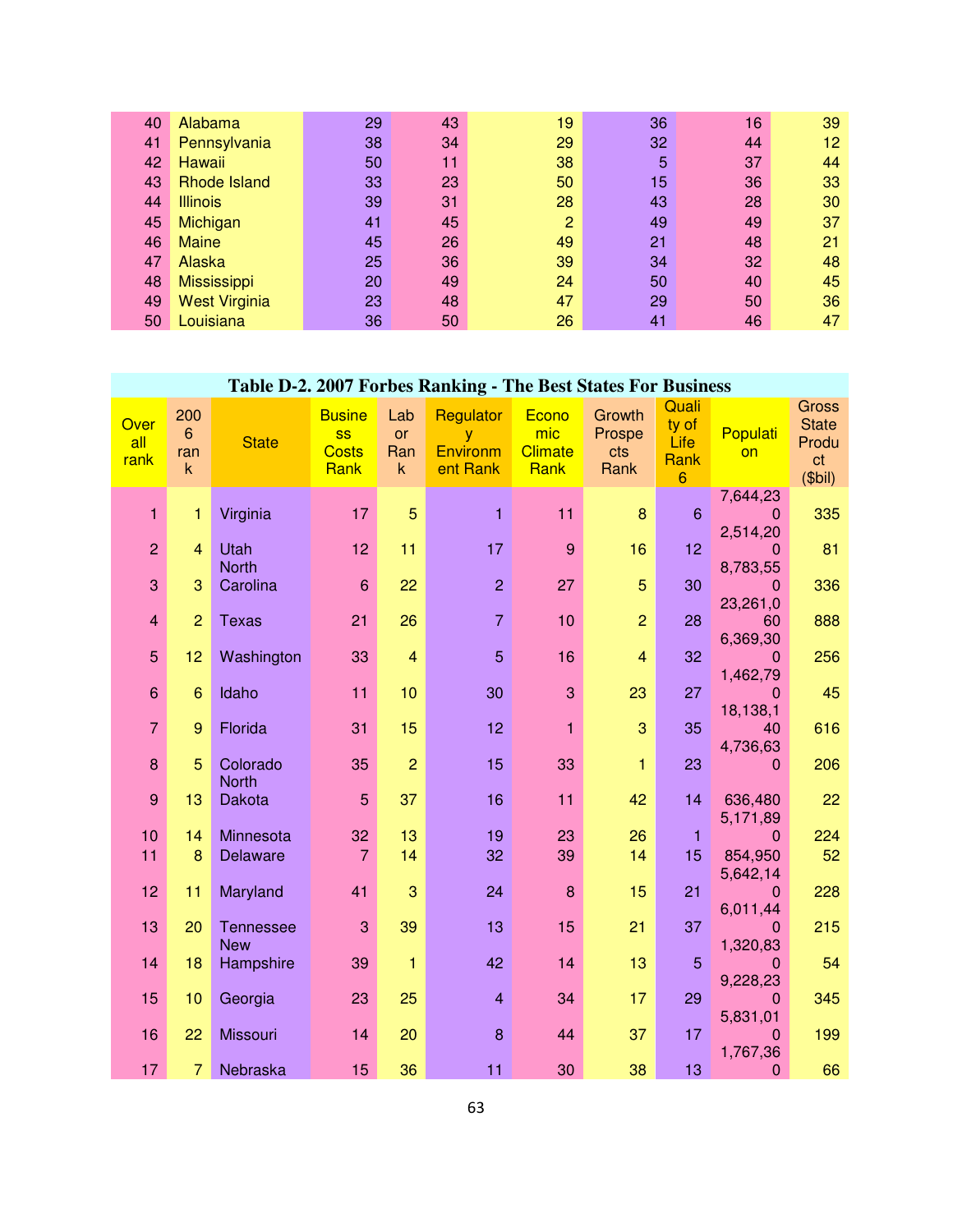|    |    |                        |                |                 |                |                 |                |                | 6,118,13                 |       |
|----|----|------------------------|----------------|-----------------|----------------|-----------------|----------------|----------------|--------------------------|-------|
| 18 | 15 | Arizona                | 30             | 6               | 37             | 6               | 11             | 40             | $\mathbf 0$              | 212   |
| 19 | 16 | New Jersey             | 46             | 9               | 33             | 25              | $\overline{7}$ | 3              | 8,770,91<br>0            | 425   |
|    |    |                        |                |                 |                |                 |                |                | 2,750,08                 |       |
| 20 | 21 | <b>Kansas</b>          | 29             | 18              | $\bf{8}$       | 49              | 22             | 18             | 0                        | 99    |
| 21 | 24 | Arkansas               | $\overline{9}$ | 40              | 22             | 17              | $\overline{9}$ | 45             | 2,805,84<br>0            | 80    |
|    |    |                        |                |                 |                |                 |                |                | 2,483,12                 |       |
| 22 | 26 | Nevada                 | 19             | 24              | 31             | $6\phantom{1}6$ | 10             | 48             | 0                        | 106   |
| 23 | 27 | South<br>Carolina      | 20             | 28              | $6\phantom{1}$ | 36              | 17             | 43             | 4,296,16<br>$\mathbf{0}$ | 133   |
|    |    |                        |                |                 |                |                 |                |                | 2,978,92                 |       |
| 24 | 25 | lowa                   | 8              | 43              | 26             | 22              | 44             | 11             | 0                        | 111   |
| 25 | 17 | South<br><b>Dakota</b> | 1              | 31              | 45             | 17              | 35             | 24             | 778,410                  | 29    |
|    |    | <b>New</b>             |                |                 |                |                 |                |                | 1,952,65                 |       |
| 26 | 29 | Mexico                 | 10             | 34              | 43             | $\overline{5}$  | 6              | 50             | 0                        | 62    |
| 27 | 32 | Indiana                | $\overline{4}$ | 46              | 18             | 40              | 39             | 20             | 6,298,14<br>0            | 226   |
|    |    |                        |                |                 |                |                 |                |                | 3,684,49                 |       |
| 28 | 31 | Oregon                 | 26             | $\overline{7}$  | 34             | 32              | 19             | 38             | 0                        | 134   |
| 29 | 23 | Wyoming                | $\overline{2}$ | 35              | 48             | $\overline{4}$  | 36             | 39             | 512,830                  | 23    |
| 30 | 19 | Oklahoma               | 18             | 47              | 14             | 20              | 30             | 36             | 3,564,57<br>0            | 104   |
|    |    |                        |                |                 |                |                 |                |                | 3,528,26                 |       |
| 31 | 28 | Connecticut            | 44             | $\bf{8}$        | 40             | 37              | 24             | $\overline{4}$ | 0                        | 189   |
| 32 | 30 | Vermont                | 45             | 12 <sub>2</sub> | 35             | 26              | 40             | 10             | 624,680                  | 22    |
| 33 | 35 | <b>New York</b>        | 48             | 33              | 20             | 21              | 26             | 19             | 19,261,5<br>20           | 947   |
|    |    |                        |                |                 |                |                 |                |                | 36,460,7                 |       |
| 34 | 36 | California             | 50             | 17              | 39             | 17              | 12             | 26             | 40                       | 1,606 |
| 35 | 40 | Alabama                | 27             | 45              | 23             | 23              | 20             | 41             | 4,599,26<br>$\mathbf{0}$ | 140   |
|    |    | <b>Massachus</b>       |                |                 |                |                 |                |                | 6,403,12                 |       |
| 36 | 37 | etts                   | 49             | 19              | 29             | 47              | 29             | $\overline{2}$ | 0                        | 322   |
| 36 | 42 | Hawaii                 | 47             | 16              | 38             | $\overline{c}$  | 40             | 33             | 1,279,10<br>0            | 49    |
|    |    |                        |                |                 |                |                 |                |                | 11,489,7                 |       |
| 38 | 34 | Ohio                   | 36             | 42              | 8              | 45              | 49             | 9              | 10                       | 416   |
| 39 | 41 | Pennsylvan<br>ia       | 38             | 31              | 27             | 35              | 46             | $\overline{7}$ | 12,466,5<br>70           | 458   |
|    |    |                        |                |                 |                |                 |                |                | 12,819,0                 |       |
| 40 | 44 | <b>Illinois</b>        | 37             | 30              | 20             | 46              | 31             | 22             | 60                       | 523   |
| 41 | 33 | Kentucky               | 16             | 41              | 28             | 48              | 25             | 34             | 4,201,73<br>$\mathbf 0$  | 133   |
| 42 | 38 | Montana                | 24             | 21              | 47             | 13              | 48             | 42             | 942,050                  | 27    |
|    |    |                        |                |                 |                |                 |                |                | 2,935,35                 |       |
| 43 | 48 | Mississippi            | 13             | 48              | 25             | 40              | 34             | 47             | $\overline{0}$           | 71    |
| 44 | 39 | Wisconsin              | 34             | 38              | 44             | 38              | 33             | 8              | 5,563,38<br>0            | 209   |
|    |    | Rhode                  |                |                 |                |                 |                |                | 1,079,59                 |       |
| 45 | 43 | Island                 | 42             | 23              | 49             | 28              | 28             | 25             | 0                        | 40    |
| 46 | 45 | Michigan               | 40             | 44              | 3              | 50              | 47             | 31             | 10,139,1                 | 365   |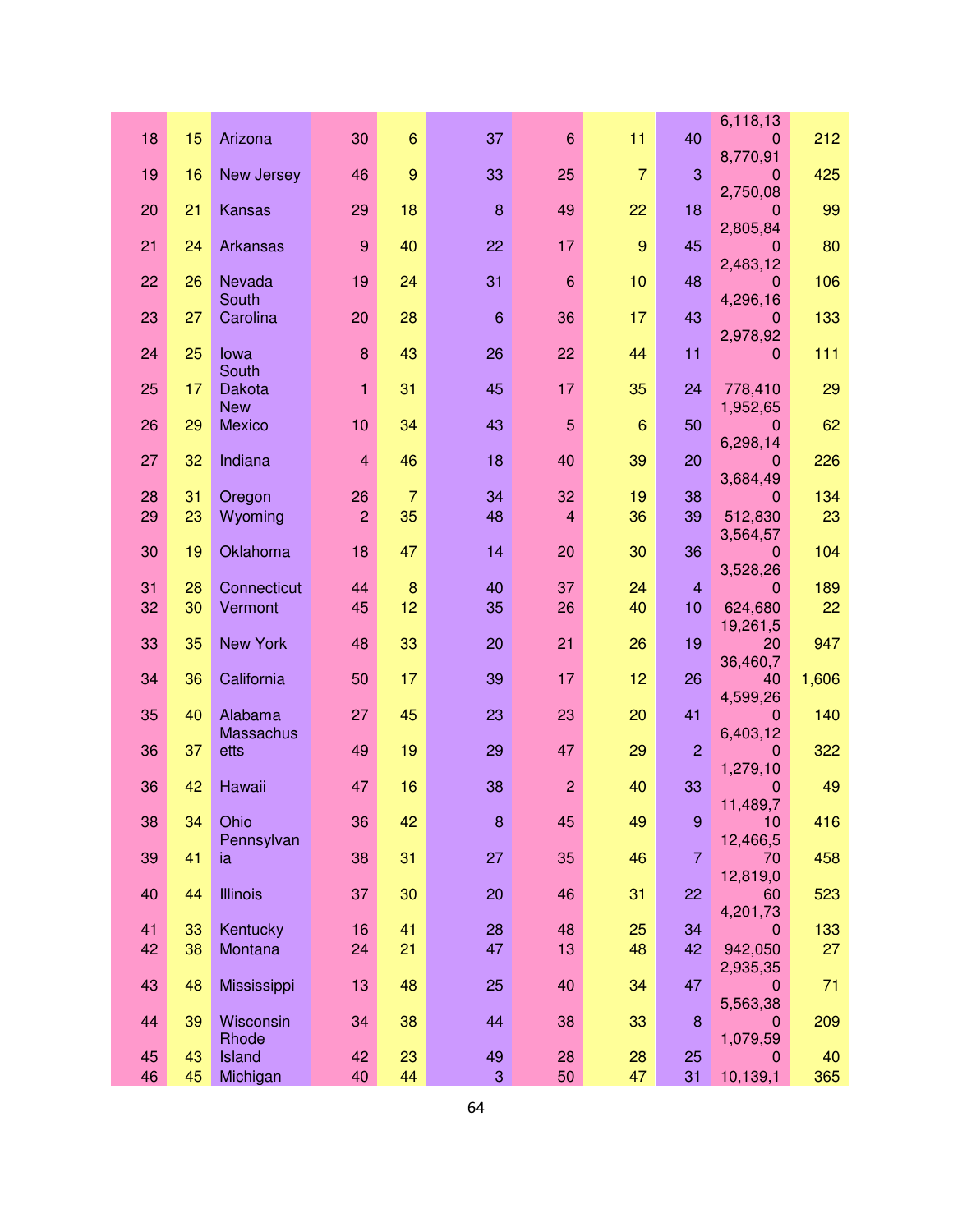|    |    |           |    |    |    |    |    |    | 50       |     |
|----|----|-----------|----|----|----|----|----|----|----------|-----|
| 47 | 47 | Alaska    | 28 | 29 | 36 | 42 | 32 | 44 | 669,140  | 32  |
|    |    |           |    |    |    |    |    |    | 1,327,75 |     |
| 48 | 46 | Maine     | 43 | 27 | 46 | 30 | 42 | 16 | 0        | 42  |
|    |    |           |    |    |    |    |    |    | 4,467,12 |     |
| 49 | 50 | Louisiana | 22 | 50 | 41 | 43 | 45 | 49 | 0        | 126 |
|    |    | West      |    |    |    |    |    |    | 1,820,74 |     |
| 50 | 49 | Virginia  | 25 | 49 | 50 | 29 | 50 | 46 | 0        | 46  |

## **Table D-3. 2008 Forbes Ranking - The Best States For Business**

| Over<br>all<br>rank | 2007<br>rank         | <b>State</b>             | <b>Busine</b><br><b>SS</b><br><b>Costs</b><br>Rank | Labor<br>Rank        | Regula<br>tory<br><b>Environ</b><br>ment<br>Rank | Econo<br>mic<br><b>Climate</b><br>Rank | Growth<br>Prospe<br>cts<br>Rank | Quali<br>ty of<br>Life<br>Rank<br>6 | Population          | <b>Gross</b><br><b>State</b><br>Produc<br>$t$ (\$bil) |
|---------------------|----------------------|--------------------------|----------------------------------------------------|----------------------|--------------------------------------------------|----------------------------------------|---------------------------------|-------------------------------------|---------------------|-------------------------------------------------------|
| 1                   | 1                    | Virginia                 | 20                                                 | $\overline{7}$       | 1                                                | 6                                      | 26                              | $\,6$                               | 7747500             | 326                                                   |
| 2                   | $\overline{c}$       | Utah                     | 11                                                 | 10                   | 19                                               | 9                                      | 12                              | 8                                   | 2665300             | 87                                                    |
| 3                   | 5                    | Washington               | 28                                                 | $\overline{2}$       | $\boldsymbol{6}$                                 | $\overline{7}$                         | $\overline{2}$                  | 25                                  | 6509100             | 261                                                   |
|                     |                      | <b>North</b>             |                                                    |                      |                                                  |                                        |                                 |                                     |                     |                                                       |
| 4                   | 3                    | Carolina                 | 4                                                  | 14                   | $\overline{c}$                                   | 21                                     | 11                              | 34                                  | 9162300             | 333                                                   |
| 5                   | 15                   | Georgia                  | 23                                                 | $6\phantom{1}$       | $\overline{5}$                                   | 10                                     | 6                               | 31                                  | 9652200             | 343                                                   |
| 6                   | $\boldsymbol{8}$     | Colorado                 | 35                                                 | 1                    | 22                                               | 14                                     | $\mathbf{1}$                    | 12                                  | 4901400             | 204                                                   |
| $\overline{7}$<br>8 | 6<br>$\overline{7}$  | Idaho<br>Florida         | 10<br>34                                           | 15<br>5              | 29<br>18                                         | 5                                      | 27<br>5                         | 15                                  | 1511400             | 46                                                    |
| 9                   |                      |                          | 25                                                 |                      | 13                                               | $\mathbf{1}$                           |                                 | 33                                  | 18321700            | 625                                                   |
|                     | $\overline{4}$<br>17 | <b>Texas</b><br>Nebraska | 13                                                 | 24                   | 12                                               | 11<br>25                               | $\overline{4}$                  | 27                                  | 24064400<br>1780600 | 894<br>66                                             |
| 10<br>11            | 10                   | Minnesota                | 31                                                 | 28<br>$\overline{7}$ | 20                                               | 35                                     | 23<br>21                        | 9<br>$\overline{\mathbf{4}}$        | 5218800             | 218                                                   |
| 12                  | 11                   | Delaware                 | 3                                                  | 17                   | 27                                               | 33                                     | 24                              | 29                                  | 870400              | 52                                                    |
| 13                  | 9                    | North Dakota             | 8                                                  | 30                   | 13                                               | 22                                     | 36                              | 26                                  | 641400              | 22                                                    |
| 14                  | 12                   | Maryland                 | 40                                                 | $\overline{9}$       | 26                                               | 16                                     | 15                              | 14                                  | 5635500             | 226                                                   |
| 15                  | 26                   | <b>New Mexico</b>        | 9                                                  | 21                   | 30                                               | 18                                     | 10                              | 50                                  | 1986000             | 65                                                    |
| 16                  | 28                   | Oregon                   | 24                                                 | 3                    | 41                                               | 17                                     | 13                              | 36                                  | 3774100             | 144                                                   |
| 17                  | 13                   | <b>Tennessee</b>         | 5                                                  | 36                   | 11                                               | 29                                     | 38                              | 39                                  | 6189500             | 212                                                   |
| 18                  | 18                   | Arizona                  | 32                                                 | 22                   | 38                                               | 3                                      | 3                               | 41                                  | 6408200             | 213                                                   |
| 19                  | 22                   | Nevada                   | 26                                                 | 29                   | 34                                               | $\overline{2}$                         | 8                               | 47                                  | 2598500             | 102                                                   |
|                     |                      | <b>New</b>               |                                                    |                      |                                                  |                                        |                                 |                                     |                     |                                                       |
| 20                  | 14                   | Hampshire                | 41                                                 | $\overline{4}$       | 44                                               | 36                                     | 9                               | $\overline{5}$                      | 1317300             | 50                                                    |
| 21                  | 20                   | <b>Kansas</b>            | 30                                                 | 19                   | $\boldsymbol{9}$                                 | 43                                     | 31                              | 24                                  | 2790200             | 97                                                    |
| 22                  | 24                   | lowa                     | 12                                                 | 39                   | 22                                               | 23                                     | 48                              | 13                                  | 2995900             | 108                                                   |
| 23                  | 25                   | South Dakota             | $\mathbf{1}$                                       | 32                   | 46                                               | 15                                     | 41                              | 22                                  | 798900              | 29                                                    |
| 24                  | 42                   | Montana                  | 21                                                 | 18                   | 47                                               | 8                                      | 19                              | 40                                  | 964600              | 27                                                    |
| 25                  | 27                   | Indiana                  | 6                                                  | 43                   | 15                                               | 40                                     | 39                              | 23                                  | 6367800             | 220                                                   |
| 26                  | 30                   | Oklahoma                 | 19                                                 | 40                   | 8                                                | 28                                     | 33                              | 37                                  | 3629900             | 108                                                   |
| 27                  | 37                   | Hawaii                   | 47                                                 | 10                   | 36                                               | $\overline{4}$                         | 22                              | 30                                  | 1285200             | 51                                                    |
| 28                  | 35                   | Alabama                  | 22                                                 | 42                   | 17                                               | 31                                     | $\overline{7}$                  | 42                                  | 4647600             | 141                                                   |
| 29                  | 23                   | South                    | 27                                                 | 33                   | 3                                                | 41                                     | 20                              | 43                                  | 4434800             | 131                                                   |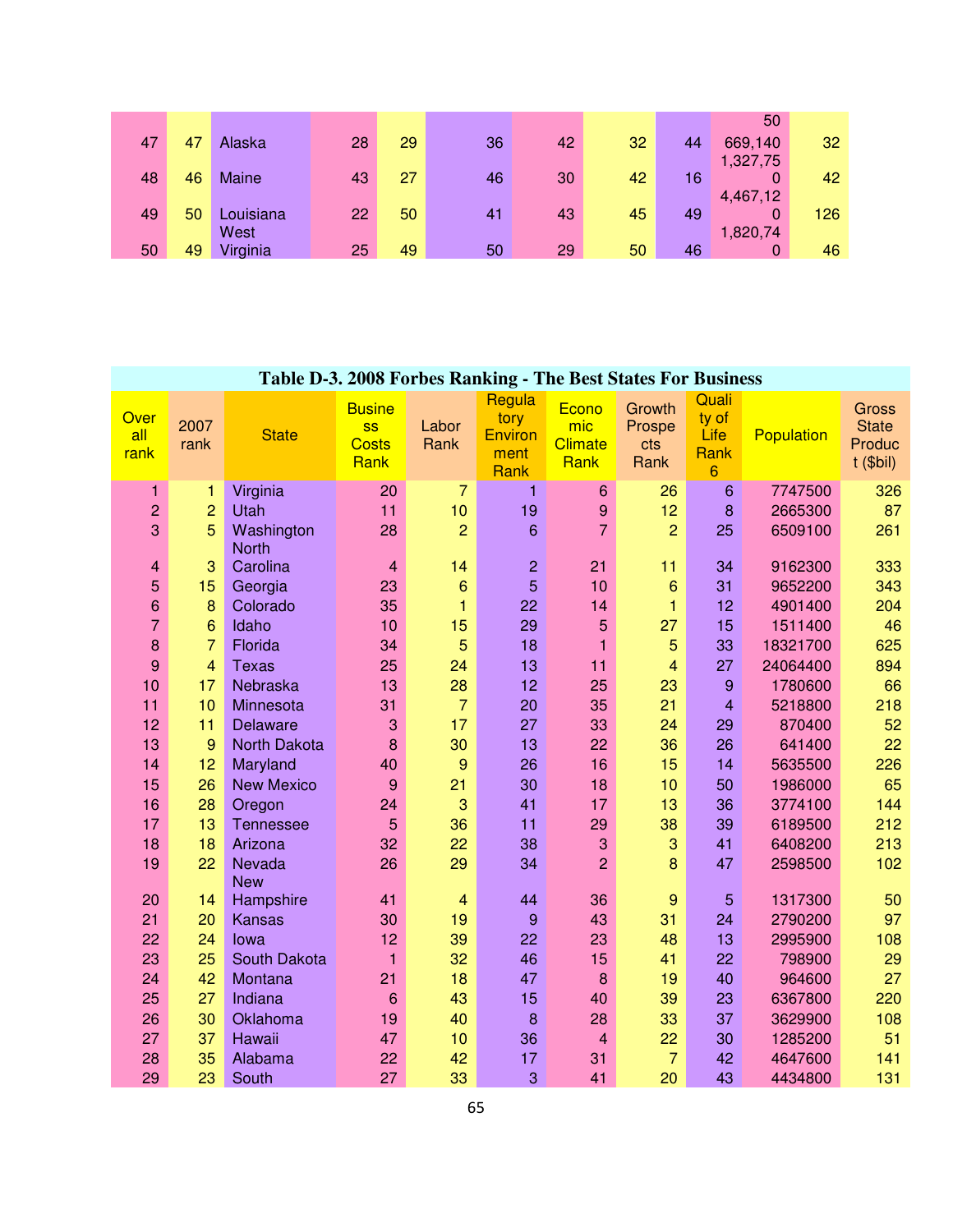|    |    | Carolina             |                |    |                 |    |    |                 |          |      |
|----|----|----------------------|----------------|----|-----------------|----|----|-----------------|----------|------|
| 30 | 16 | <b>Missouri</b>      | 15             | 41 | $6\phantom{1}6$ | 44 | 45 | 21              | 5894400  | 199  |
| 31 | 29 | Wyoming              | $\overline{c}$ | 38 | 48              | 12 | 27 | 38              | 526300   | 20   |
| 32 | 21 | Arkansas             | $\overline{7}$ | 45 | 25              | 27 | 18 | 48              | 2844800  | 80   |
| 33 | 31 | Connecticut          | 45             | 13 | 41              | 24 | 29 | 3               | 3504500  | 181  |
| 34 | 19 | New Jersey           | 48             | 20 | 40              | 20 | 32 | 1               | 8699000  | 397  |
| 35 | 40 | <b>Illinois</b>      | 36             | 27 | 28              | 37 | 25 | 18              | 12893500 | 521  |
|    |    | Massachuset          |                |    |                 |    |    |                 |          |      |
| 36 | 36 | ts                   | 46             | 16 | 24              | 45 | 40 | $\overline{2}$  | 6457600  | 307  |
| 36 | 32 | Vermont              | 43             | 12 | 33              | 31 | 44 | 10 <sub>1</sub> | 621600   | 22   |
| 38 | 33 | <b>New York</b>      | 49             | 31 | 21              | 19 | 37 | 17              | 19314800 | 917  |
| 39 | 38 | Ohio                 | 29             | 47 | 10              | 47 | 47 | 11              | 11470100 | 403  |
| 40 | 34 | California           | 50             | 25 | 45              | 12 | 14 | 28              | 36736500 | 1557 |
| 41 | 39 | Pennsylvania         | 38             | 34 | 31              | 34 | 42 | $\overline{7}$  | 12450500 | 443  |
| 42 | 43 | Mississippi          | 16             | 48 | 16              | 49 | 35 | 46              | 2926500  | 72   |
| 43 | 44 | Wisconsin            | 37             | 37 | 37              | 26 | 46 | 16              | 5612800  | 200  |
| 44 | 41 | Kentucky             | 17             | 46 | 35              | 42 | 33 | 35              | 4261100  | 129  |
| 45 | 45 | Rhode Island         | 42             | 35 | 49              | 30 | 16 | 20              | 1056700  | 39   |
| 46 | 48 | Maine                | 44             | 26 | 32              | 39 | 43 | 19              | 1319800  | 41   |
| 47 | 46 | Michigan             | 39             | 44 | $\overline{4}$  | 46 | 49 | 32              | 10057100 | 341  |
| 48 | 47 | Alaska               | 33             | 23 | 39              | 47 | 30 | 44              | 686900   | 30   |
| 49 | 49 | Louisiana            | 18             | 50 | 43              | 50 | 17 | 49              | 4308500  | 145  |
| 50 | 50 | <b>West Virginia</b> | 14             | 49 | 50              | 38 | 50 | 45              | 1813800  | 46   |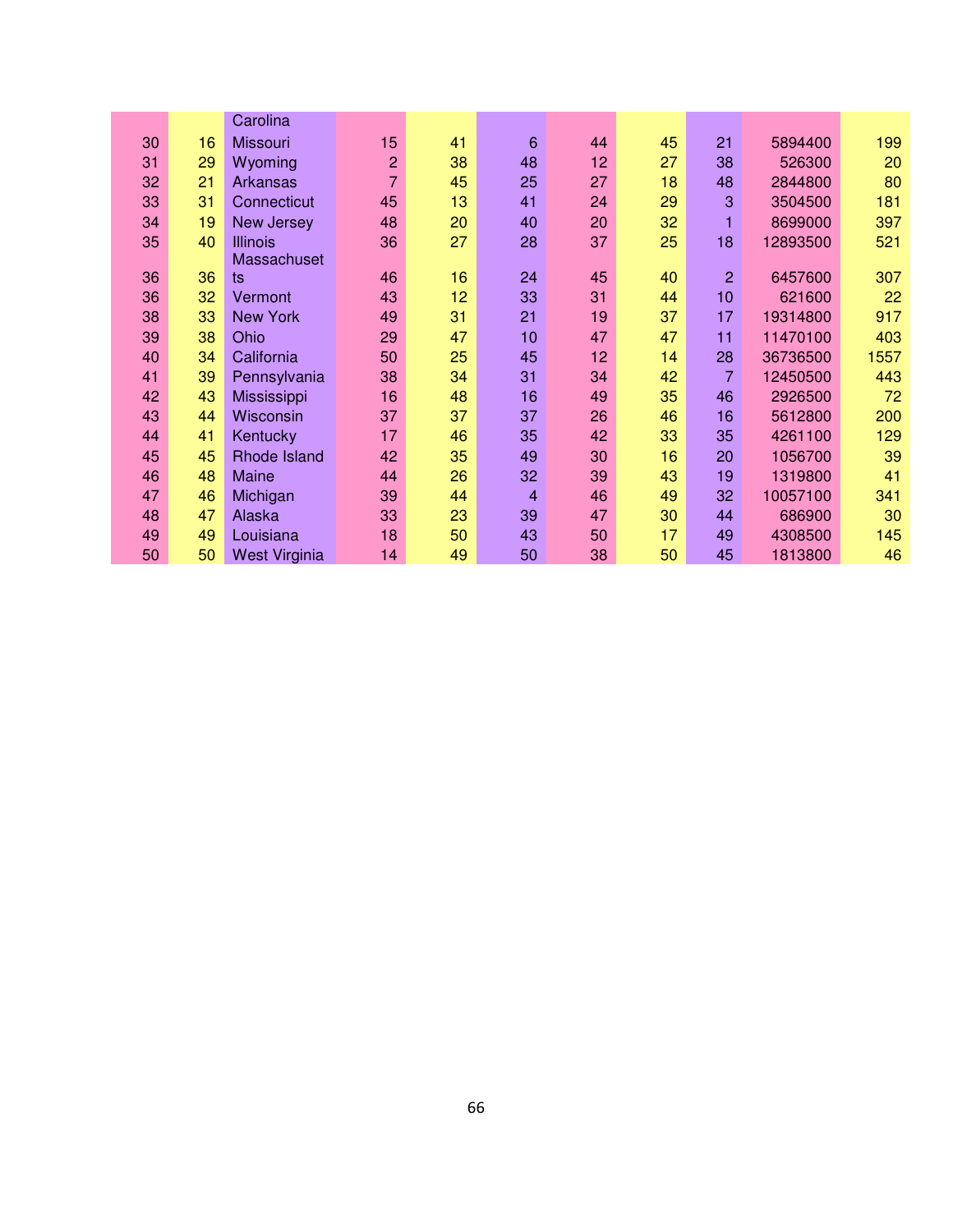# **Appendix 5. The Impact of Regulatory Costs on Small Firms: Crain (2005)**

| Table F. Annual Incidence of Federal Regulations by Firm Size in |              |                  |                                   |                  |  |  |  |  |  |  |  |
|------------------------------------------------------------------|--------------|------------------|-----------------------------------|------------------|--|--|--|--|--|--|--|
| $2004$ (Dollars)*                                                |              |                  |                                   |                  |  |  |  |  |  |  |  |
|                                                                  |              |                  | Cost per Employee for Firms with: |                  |  |  |  |  |  |  |  |
|                                                                  | All          | $~<$ 20          | 20-499                            | $500+$           |  |  |  |  |  |  |  |
| <b>Type of Regulation</b>                                        | <b>Firms</b> | <b>Employees</b> | <b>Employees</b>                  | <b>Employees</b> |  |  |  |  |  |  |  |
| <b>All Federal</b><br>Regulations                                | 5633         | 7647             | 5411                              | 5282             |  |  |  |  |  |  |  |
| Economic                                                         | 2567         | 2127             | 2372                              | 2952             |  |  |  |  |  |  |  |
| Workplace                                                        | 922          | 920              | 1051                              | 841              |  |  |  |  |  |  |  |
| Environmental                                                    | 1249         | 3296             | 1040                              | 710              |  |  |  |  |  |  |  |
| <b>Tax Compliance</b>                                            | 894          | 1304             | 948                               | 780              |  |  |  |  |  |  |  |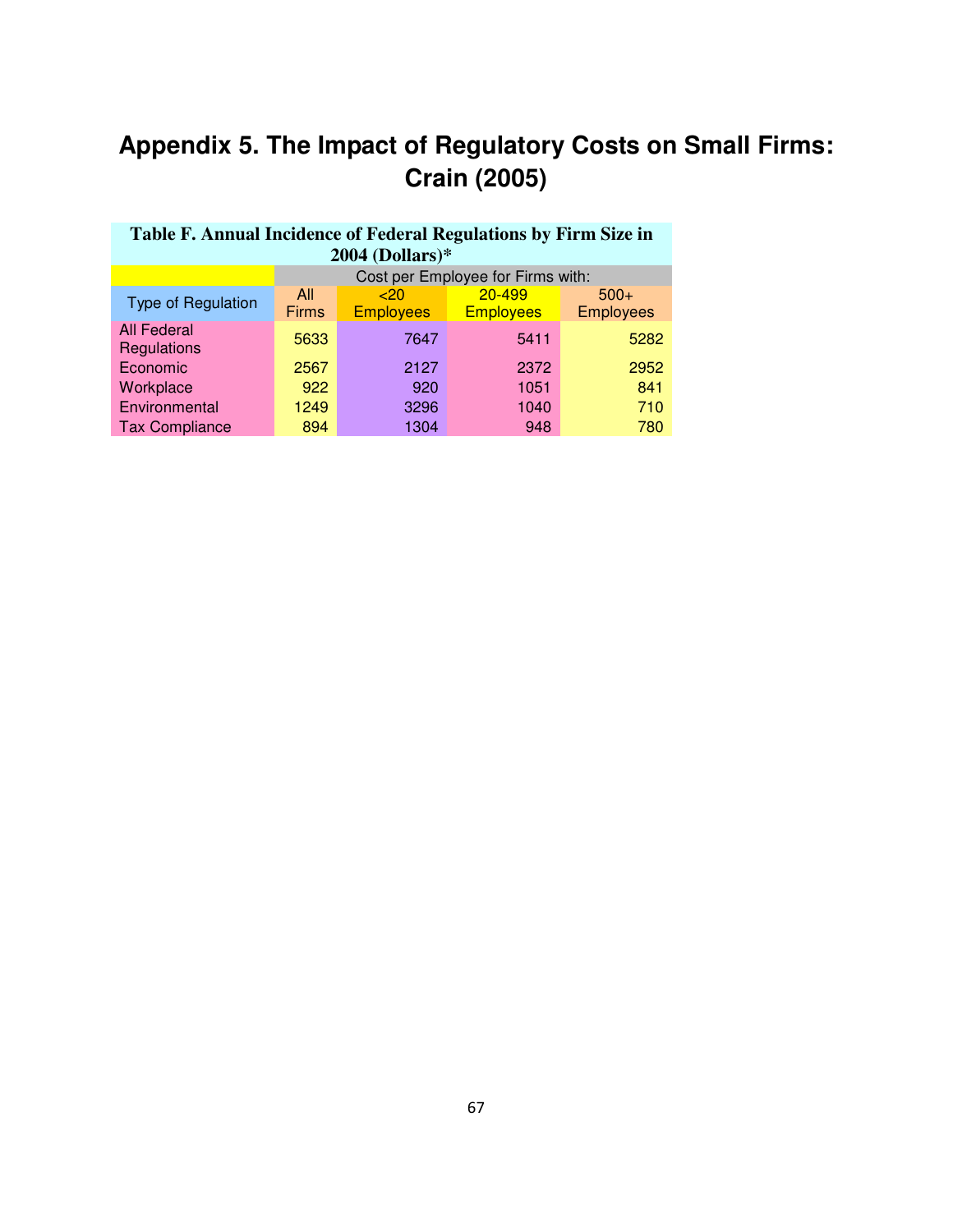## Appendix 6. Panel Data Regression to Measure Direct Costs of Regulatory Environment to Economic Output

The results of the panel data regression that pools both time series and crosssectional data from both 2006 and 2007 based on the model below are presented in this section.

Multiple Panel Data Regression - GSP

Dependent variable: GSP Independent variables:

> Business Cost Economic Climate Growth Prospects Labor Quality of Life Regulatory Environment

| <b>Parameter</b>        | <b>Estimate</b> | <b>Standard</b><br>Error | <b>Statistic</b> | P-Value |
|-------------------------|-----------------|--------------------------|------------------|---------|
| <b>CONSTANT</b>         | 240566.         | 103213.                  | 2.33076          | 0.0219  |
| <b>Business Cost</b>    | 12726.0         | 2058.92                  | 6.1809           | 0.0000  |
| Economic Climate        | $-3105.26$      | 2157.7                   | $-1.43915$       | 0.1535  |
| <b>Growth Prospects</b> | $-10803.1$      | 2555.83                  | $-4.22684$       | 0.0001  |
| Labor                   | 10712.6         | 2652.1                   | 4.03929          | 0.0001  |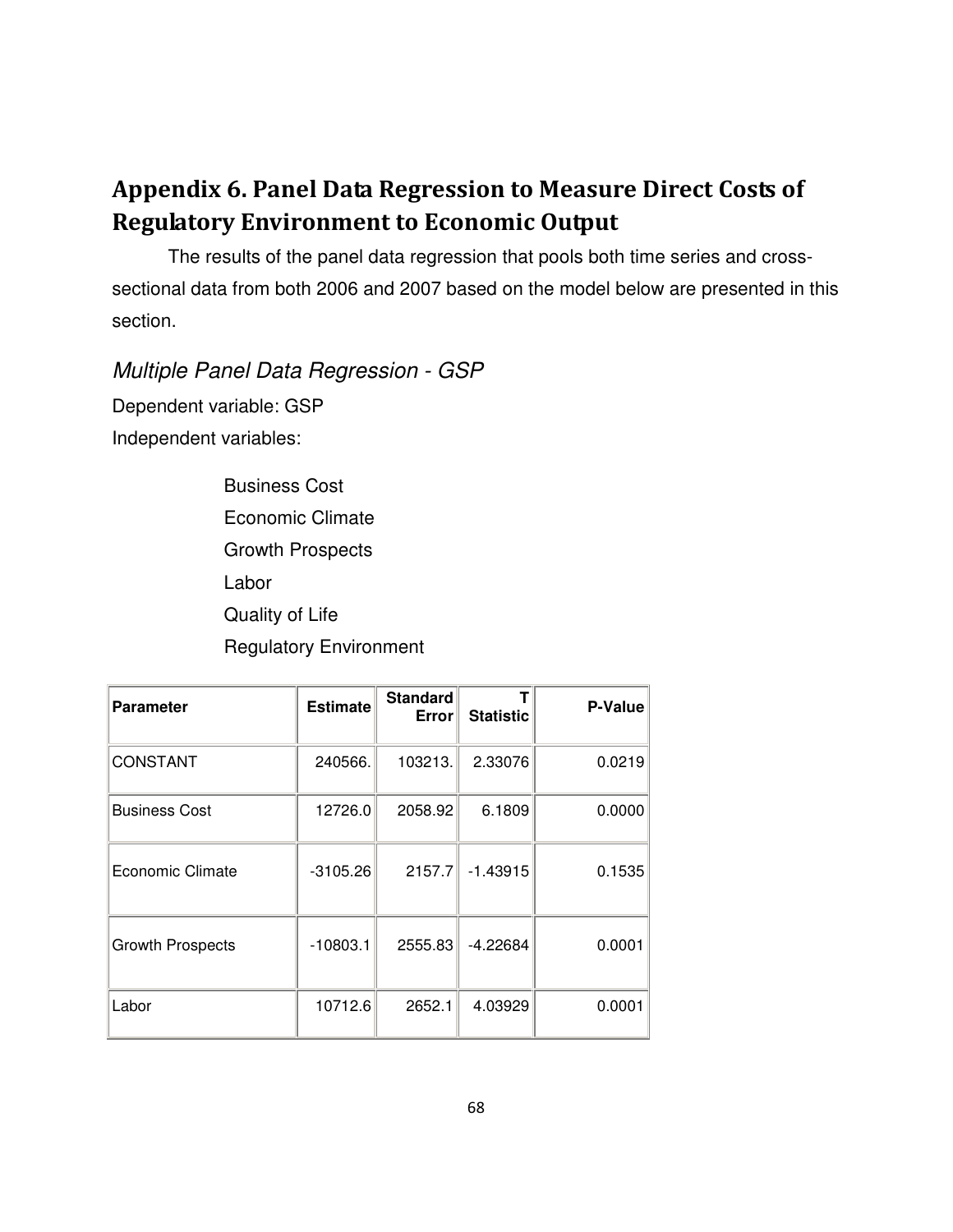| Quality of Life        | $-4113.06$ | 2042.61 | $-2.01363$ | 0.0469 |
|------------------------|------------|---------|------------|--------|
| Regulatory Environment | $-4424.16$ | 2098.95 | $-2.1078$  | 0.0377 |

## Analysis of Variance

| <b>Source</b> | Sum of<br><b>Squares</b> | Df | Mean<br><b>Square</b> | <b>F-Ratio</b> | P-Value |
|---------------|--------------------------|----|-----------------------|----------------|---------|
| Model         | 4.08312E12               | 6  | 6.8052E11             | 10.34          | 0.0000  |
| Residual      | 6.12232E12               | 93 | 6.58314E10            |                |         |
| Total (Corr.) | 1.02054E13               | 99 |                       |                |         |

 $R$ -squared = 40.0093 percent R-squared (adjusted for  $d.f.$ ) = 36.1389 percent Standard Error of Est. = 256576. Mean absolute error = 172497. Durbin-Watson statistic =  $2.29381$  (P=0.9261) Lag 1 residual autocorrelation =  $-0.161074$ 

Since the P-value in the ANOVA table is less than 0.05, there is a statistically significant relationship between the variables at the 95% confidence level.

The R-Squared statistic indicates that the model as fitted explains 40.0093% of the variability in GSP. The adjusted R-squared statistic, which is more suitable for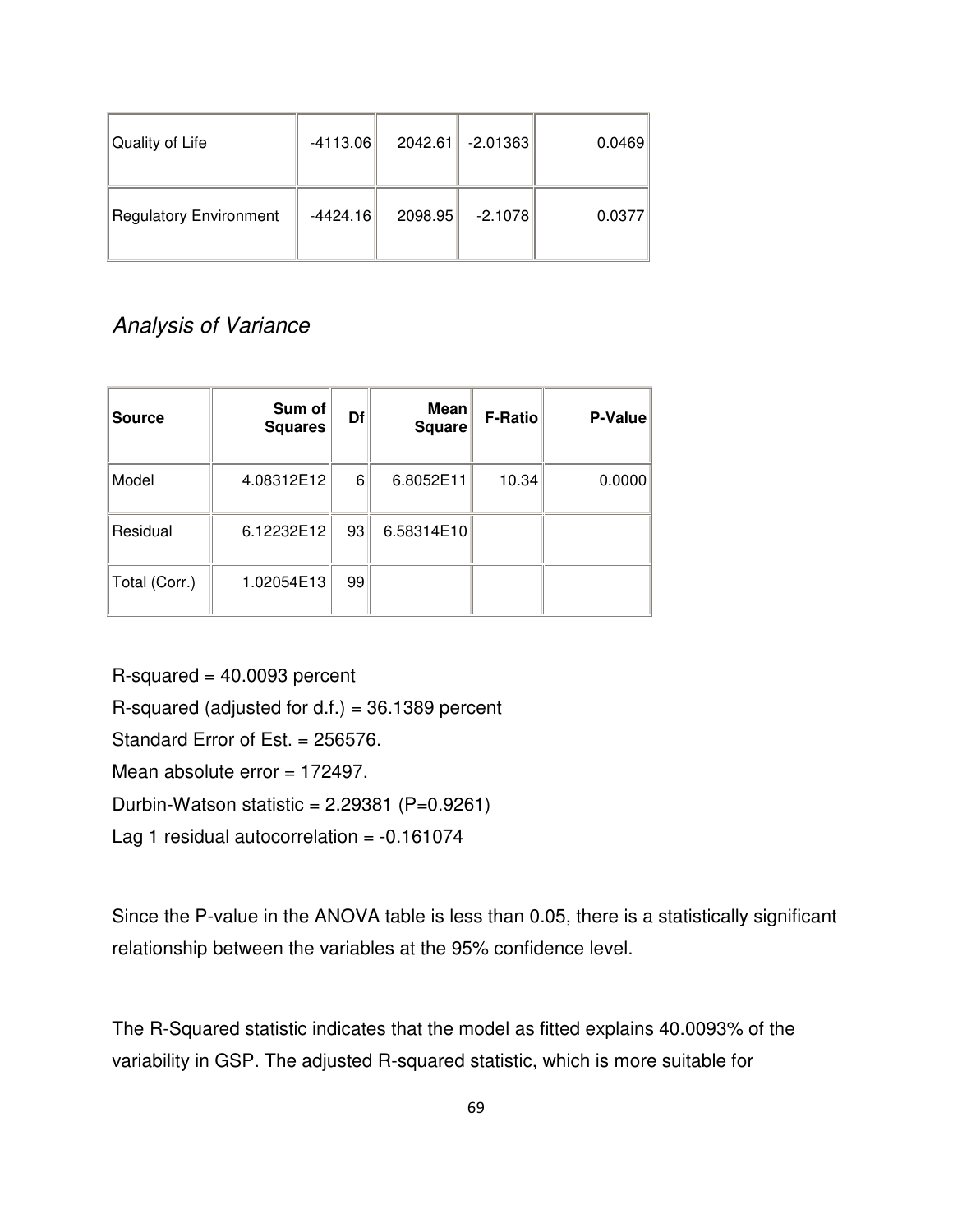comparing models with different numbers of independent variables, is 36.1389%. The standard error of the estimate shows the standard deviation of the residuals to be 256576.0. This value can be used to construct prediction limits for new observations by selecting the Reports option from the text menu. The mean absolute error (MAE) of 172497 is the average value of the residuals. The Durbin-Watson (DW) statistic tests the residuals to determine if there is any significant correlation based on the order in which they occur in your data file. Since the P-value is greater than 0.05, there is no indication of serial autocorrelation in the residuals at the 95% confidence level.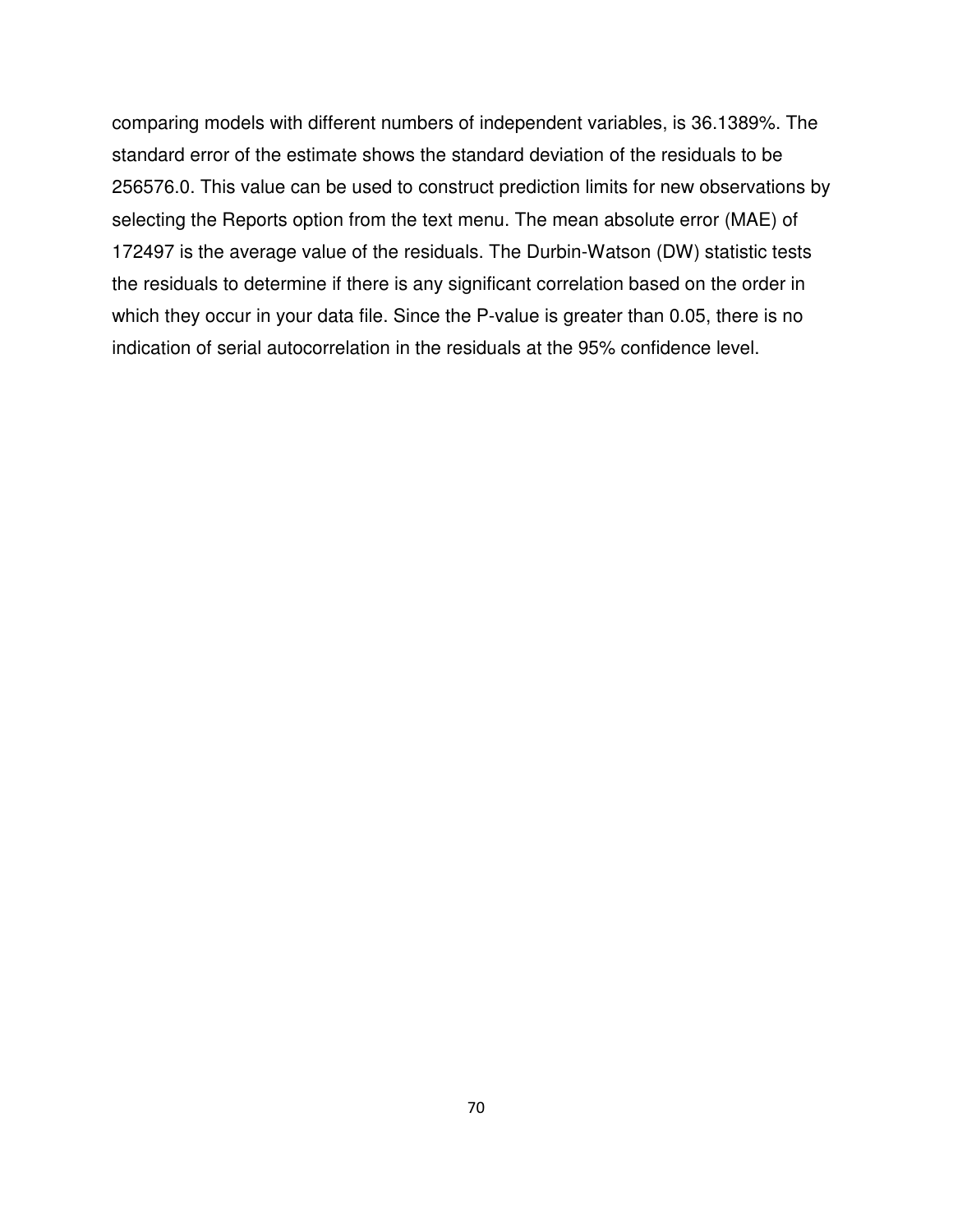## Appendix 7. Results from IMPLAN Analysis

## **Output**

Direct Impact: loss of \$176,966,402,048

|                                    | Indirect*        | Induced*          | Total*            |
|------------------------------------|------------------|-------------------|-------------------|
| Manufacturing                      | \$7,575,818,445  | \$36,220,089,352  | \$43,795,907,797  |
| Wholesaling                        | \$1,447,455,872  | \$10,958,849,024  | \$12,406,304,896  |
| Retailing                          | \$6,276,022,815  | \$22,992,639,200  | \$29,268,662,015  |
| <b>Real Estate</b>                 | \$12,490,080,128 | \$50,651,317,344  | \$63,141,397,472  |
| <b>Professional Services</b>       | \$31,060,473,101 | \$44,380,293,176  | \$252,407,168,325 |
| Administrative                     | \$1,524,238,592  | \$3,615,473,880   | \$5,139,712,472   |
| Education                          | \$18,280,974     | \$2,496,545,024   | \$2,514,825,998   |
| Health                             | \$1,169,334      | \$18,970,450,236  | \$18,971,619,570  |
| Arts, entertainment,<br>recreation | \$5,346,622,918  | \$4,499,461,512   | \$9,846,084,430   |
| Accommodations, food<br>services   | \$515,818,909    | \$12,903,529,840  | \$13,419,348,749  |
| Other                              | \$3,264,105,145  | \$11,114,991,769  | \$14,379,096,914  |
| Farming                            | \$63,345,767     | \$4,074,800,142   | \$4,138,145,909   |
| Federal                            | \$1,004,715,074  | \$13,497,007,692  | \$14,501,722,766  |
| State and local                    | \$607,866,188    | \$8,456,593,440   | \$9,064,459,628   |
|                                    |                  |                   |                   |
| Total                              | \$71,196,013,262 | \$244,832,041,631 | \$492,994,456,941 |

## **Employment**

Direct Impact: loss of 1,085,927 FTE jobs

|               | Indirect* | Induced* | Total*  |
|---------------|-----------|----------|---------|
| Manufacturing | 61,973    | 274,302  | 336,275 |
| Wholesaling   |           | 43       | 43      |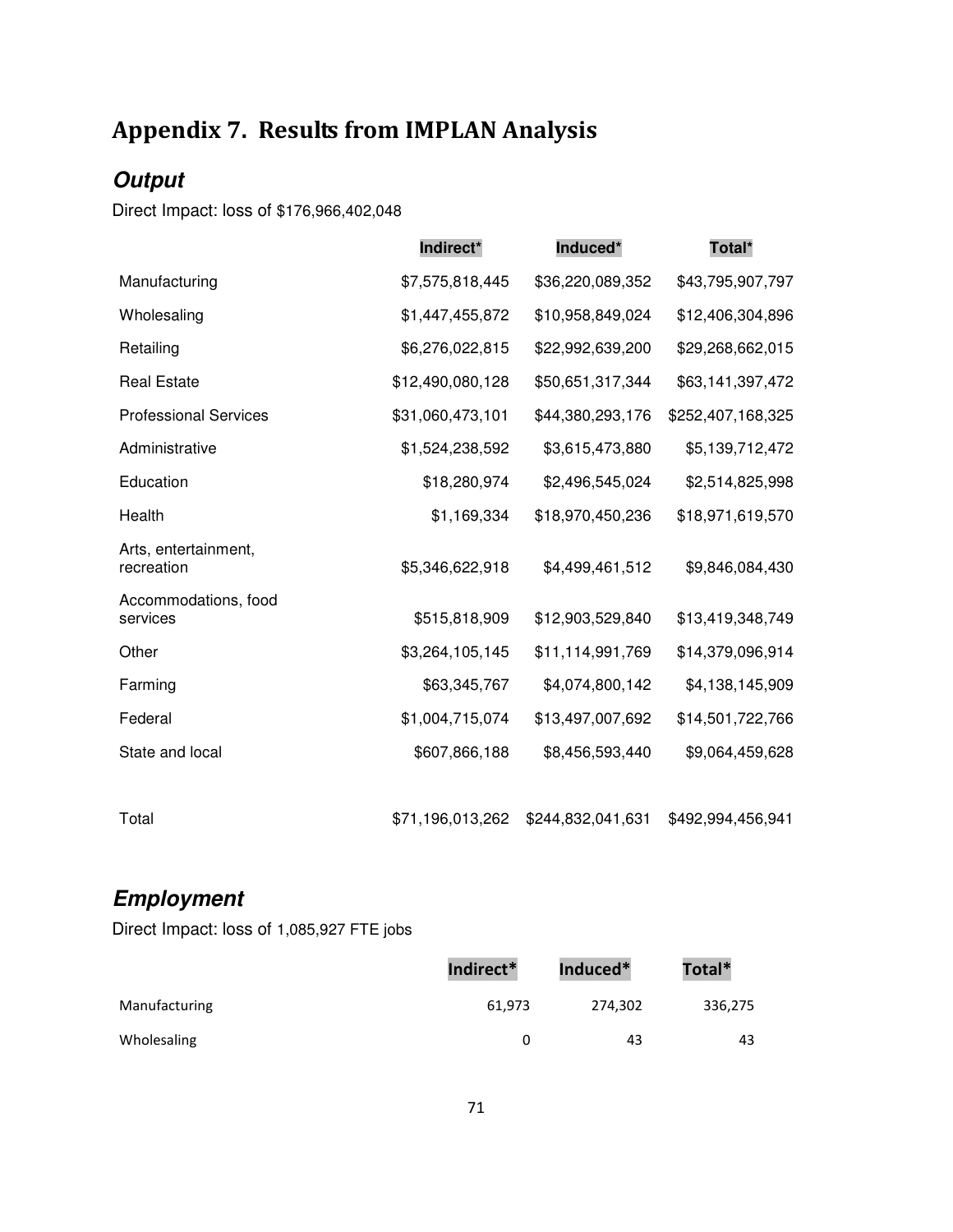| Retailing                          | 1,508     | 15,871    | 17,379    |
|------------------------------------|-----------|-----------|-----------|
| Real Estate                        | 1,395     | 6,198     | 7,594     |
| <b>Professional Services</b>       | 79,441    | 423,843   | 503,284   |
| Administrative                     | 15,195    | 63,842    | 79,037    |
| Education                          | 52,182    | 68,149    | 120,331   |
| Health                             | 92,902    | 46,374    | 139,275   |
| Arts, entertainment,<br>recreation | 92,070    | 115,698   | 207,768   |
| Accommodations, food<br>services   | 5,118     | 25,296    | 1,116,342 |
| Other                              | 85,903    | 682,289   | 768,192   |
| Farming                            | 7,762     | 131,333   | 139,096   |
| Federal                            | $\pmb{0}$ | 357,705   | 357,705   |
|                                    |           |           |           |
| Total                              | 495,450   | 2,210,942 | 3,792,319 |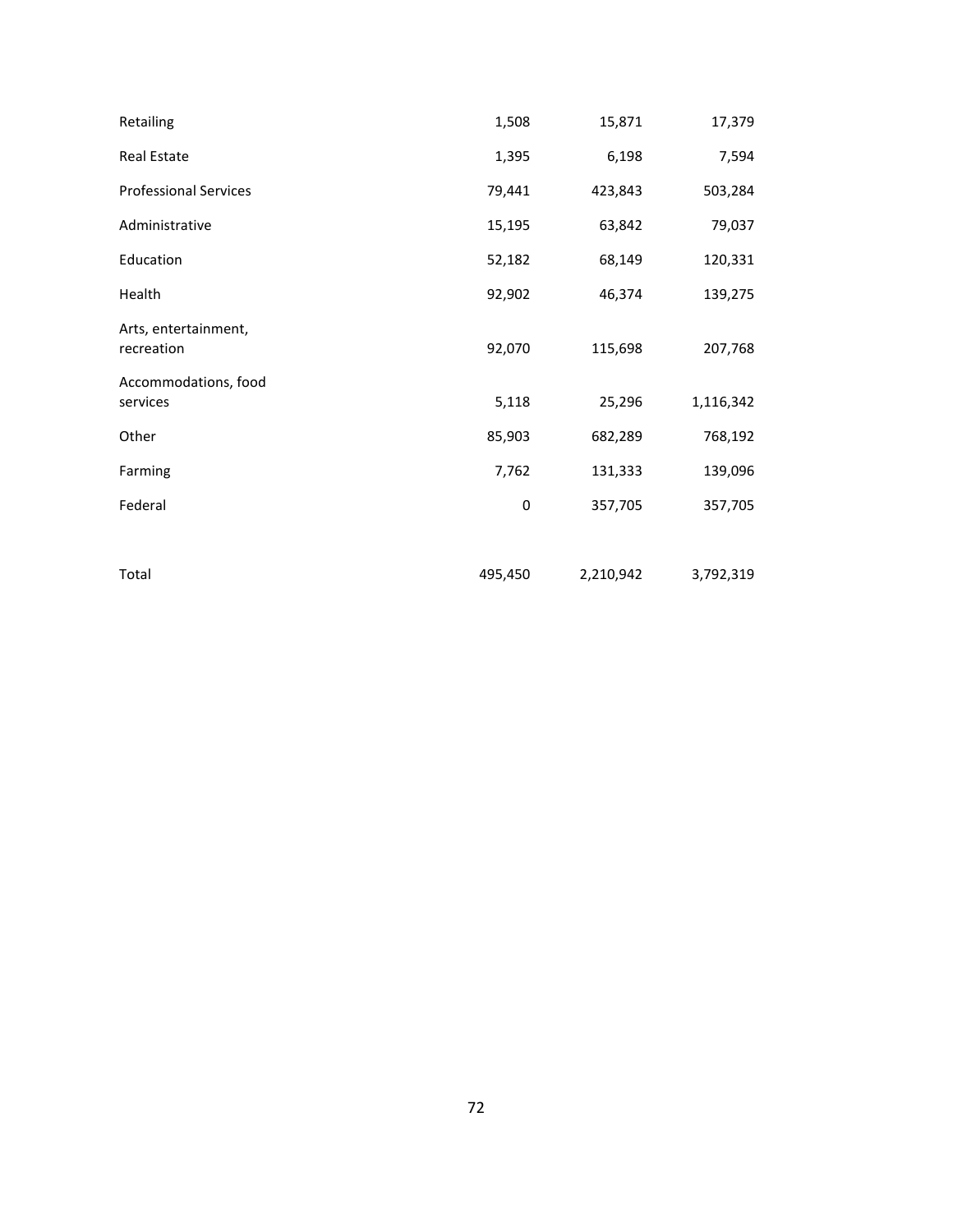#### **Labor Income**

Direct Impact: loss of \$81,815,281,664

|                                    | Indirect*        | Induced*         | Total*            |
|------------------------------------|------------------|------------------|-------------------|
| Manufacturing                      | \$2,651,533,633  | \$8,073,559,567  | \$10,725,093,200  |
| Wholesaling                        | \$616,426,496    | \$4,667,033,600  | \$5,283,460,096   |
| Retailing                          | \$2,435,808,207  | \$10,057,065,892 | \$12,492,874,099  |
| <b>Real Estate</b>                 | \$3,060,682,621  | \$11,310,201,260 | \$14,370,883,881  |
| <b>Professional Services</b>       | \$14,073,823,686 | \$20,803,991,504 | \$116,693,096,854 |
| Administrative                     | \$799,880,327    | \$1,933,492,780  | \$2,733,373,107   |
| Education                          | \$10,203,844     | \$1,435,994,912  | \$1,446,198,756   |
| Health                             | \$461,700        | \$10,908,965,204 | \$10,909,426,904  |
| Arts, entertainment,<br>recreation | \$1,839,529,521  | \$1,526,487,056  | \$3,366,016,577   |
| Accommodations, food<br>services   | \$196,730,318    | \$4,907,992,312  | \$5,104,722,630   |
| Other                              | \$1,019,510,848  | \$4,504,314,868  | \$5,523,825,716   |
| Farming                            | \$15,553,770     | \$2,977,130,327  | \$2,992,684,097   |
| Federal                            | \$361,336,425    | \$11,271,629,036 | \$11,632,965,461  |
| State and local                    | \$142,494,096    | \$7,054,005,584  | \$7,196,499,680   |
|                                    |                  |                  |                   |

Total \$27,223,975,492 \$101,431,863,902 \$210,471,121,058

#### **Indirect Business Taxes**

Direct Impact: loss of \$1,759,132,416

|                    | Indirect*       | Induced*        | Total*          |
|--------------------|-----------------|-----------------|-----------------|
| Manufacturing      | \$77,837,229    | \$304,508,739   | \$382,345,968   |
| Wholesaling        | \$238,227,248   | \$1,803,644,928 | \$2,041,872,176 |
| Retailing          | \$246,616,518   | \$2,728,862,839 | \$2,975,479,357 |
| <b>Real Estate</b> | \$1,155,526,179 | \$3,744,067,922 | \$4,899,594,101 |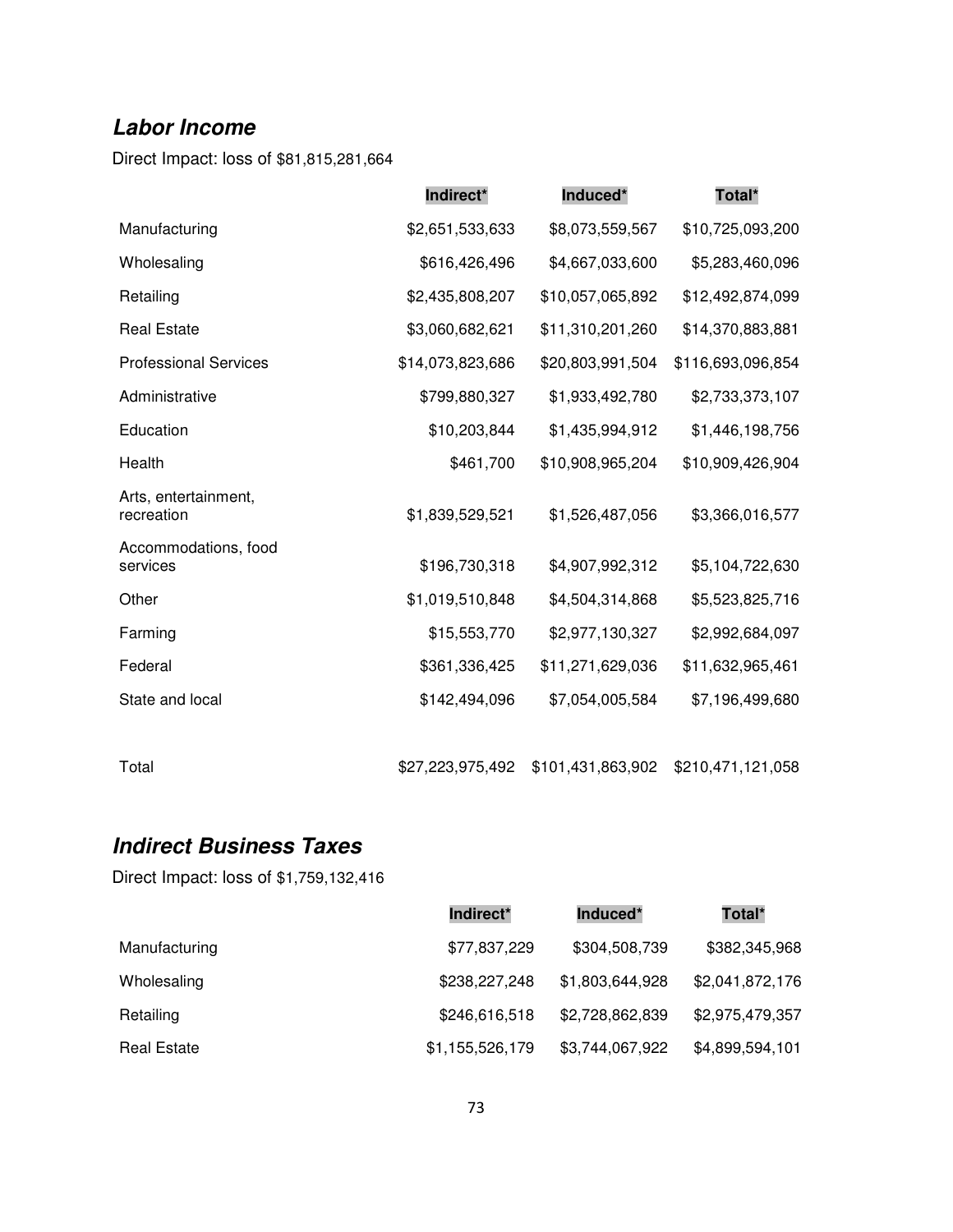|                                    | Indirect*       | Induced*         | Total*           |
|------------------------------------|-----------------|------------------|------------------|
| <b>Professional Services</b>       | \$727,929,931   | \$964,262,317    | \$3,451,324,664  |
| Administrative                     | \$29,143,827    | \$58,982,706     | \$88,126,533     |
| Education                          | \$84,885        | \$20,294,468     | \$20,379,353     |
| Health                             | \$8,825         | \$137,704,454    | \$137,713,279    |
| Arts, entertainment,<br>recreation | \$90,205,980    | \$210,654,874    | \$300,860,854    |
| Accommodations, food<br>services   | \$39,394,705    | \$962,681,460    | \$1,002,076,165  |
| Other                              | \$226,633,007   | \$460,610,938    | \$687,243,945    |
| Farming                            | \$960,209       | \$29,860,064     | \$30,820,273     |
| Federal                            | \$246,520       | \$497,009        | \$743,529        |
| State and local                    | \$2,526,304     | \$3,305,828      | \$5,832,132      |
|                                    |                 |                  |                  |
| Total                              | \$2,835,341,367 | \$11,429,938,546 | \$16,024,412,329 |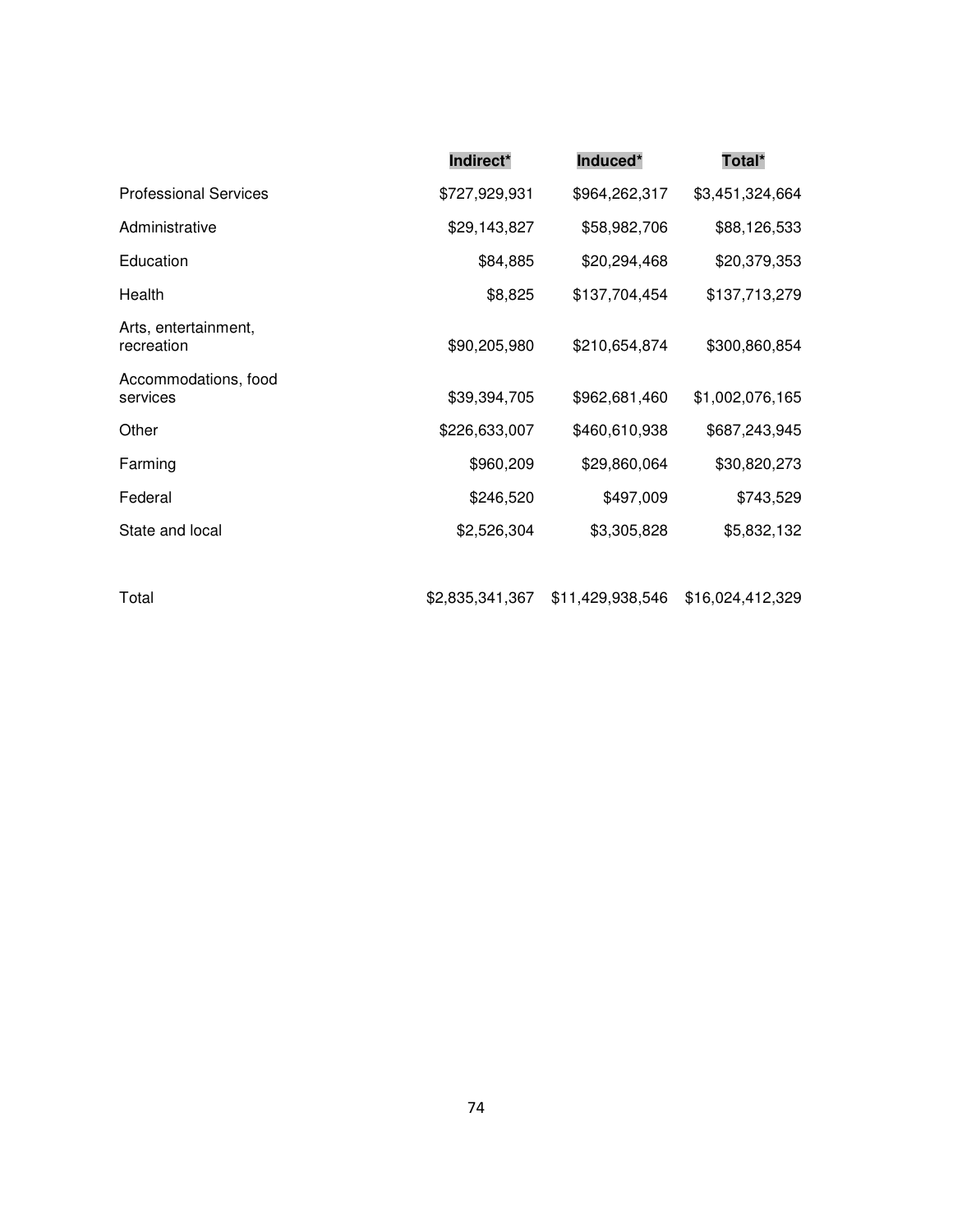## **Appendix 8. Direct Costs to Households and Residents of California State**

| <b>DIRECT IMPACT PER HOUSEHOLD</b>     | 2006 pop.         | 2007 pop.         |
|----------------------------------------|-------------------|-------------------|
| Adverse Regulatory Cost--Direct Impact | \$176,966,400,000 | \$176,966,400,000 |
| Number of Households in California     | 12,664,075        | 12,822,784        |
| Cost per Household                     | \$13,973.89       | \$13,800.93       |
| Population                             | 37,332,976        | 37,771,431        |
| Cost per Resident of State             | \$4,740.22        | \$4,685.19        |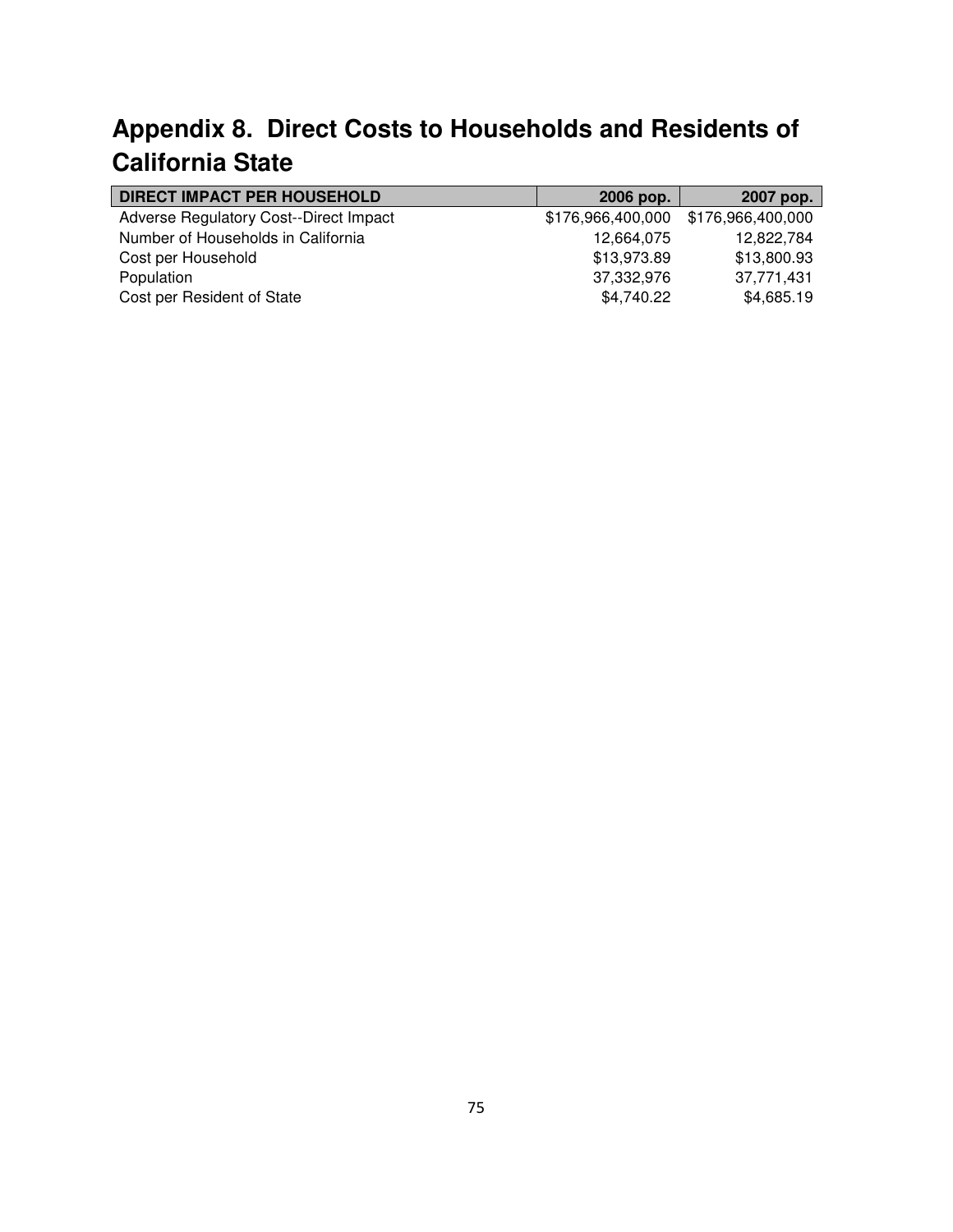### **Appendix 9. State Revenues from Regulatory Taxes and Licenses**

|                               | 2006-7 Revenues   |
|-------------------------------|-------------------|
| <b>ALL HEADINGS</b>           |                   |
| Major Taxes and Licenses      | \$109,359,764,000 |
| Regulatory Taxes and Licenses | \$5,484,317,000   |
| Revenue From Local Agencies   | \$1,097,764,000   |
| Services to the Public        | \$455,158,000     |
| Use of Property and Money     | \$1,555,597,000   |
| <b>Miscellaneous</b>          | \$2,180,102,000   |
| Total                         | \$120,132,702,000 |

|             |                                            | 2006-7 Revenues |
|-------------|--------------------------------------------|-----------------|
|             | <b>REGULATORY TAXES AND LICENSES</b>       |                 |
| Economic    | General Fish & Game taxes                  | \$1,061,000     |
| Environment | Energy resource surcharge                  | \$600,518,000   |
| Economic    | Quarterly Public Utility Commission Fees   | \$86,646,000    |
| Workplace   | Hwy Carrier Uniform business license tax   | \$255,000       |
| Economic    | Off-highway vehicle fees                   | \$11,541,000    |
| Economic    | Liquor license fees                        | \$48,881,000    |
| Environment | Genetic disease testing fee                | \$97,982,000    |
| Economic    | New motor vehicle dealer fees              | \$1,841,000     |
| Economic    | General Fish & Game license tag permits    | \$89,272,000    |
| Workplace   | Elevator and Boiler inspection fees        | \$16,626,000    |
| Workplace   | Industrial homework fees                   | \$1,000         |
| Economic    | Employment agency license fees             | \$5,674,000     |
| Economic    | Employment agency filing fees              | \$79,000        |
| Economic    | Teacher credential fees                    | \$14,385,000    |
| Economic    | Teacher examination fees                   | \$4,257,000     |
| Economic    | Insurance company license fees & penalties | \$38,087,000    |
| Economic    | Insurance company examination fees         | \$19,042,000    |
| Economic    | Real estate examination fees               | \$8,570,000     |
| Economic    | Real estate license fees                   | \$22,575,000    |
| Economic    | Subdivision filing fees                    | \$9,358,000     |
| Economic    | Building construction filing fees          | \$4,278,000     |
| Economic    | Domestic corporation fees                  | \$12,697,000    |
| Economic    | Foreign corporation fees                   | \$1,086,000     |
| Economic    | Notary public license fees                 | \$1,869,000     |
| Environment | Beverage container redemption fees         | \$934,042,000   |
| Environment | Explosive permit fees                      | \$1,000         |
| Environment | Environmental and hazardous waste fees     | \$66,449,000    |
| Economic    | Private rail car tax                       | \$6,703,000     |
| Economic    | Insurance department fees, Prop 103        | \$29,563,000    |
| Economic    | Insurance department fees, general         | \$20,668,000    |
| Economic    | Insurance fraud assessment, workers comp   | \$40,479,000    |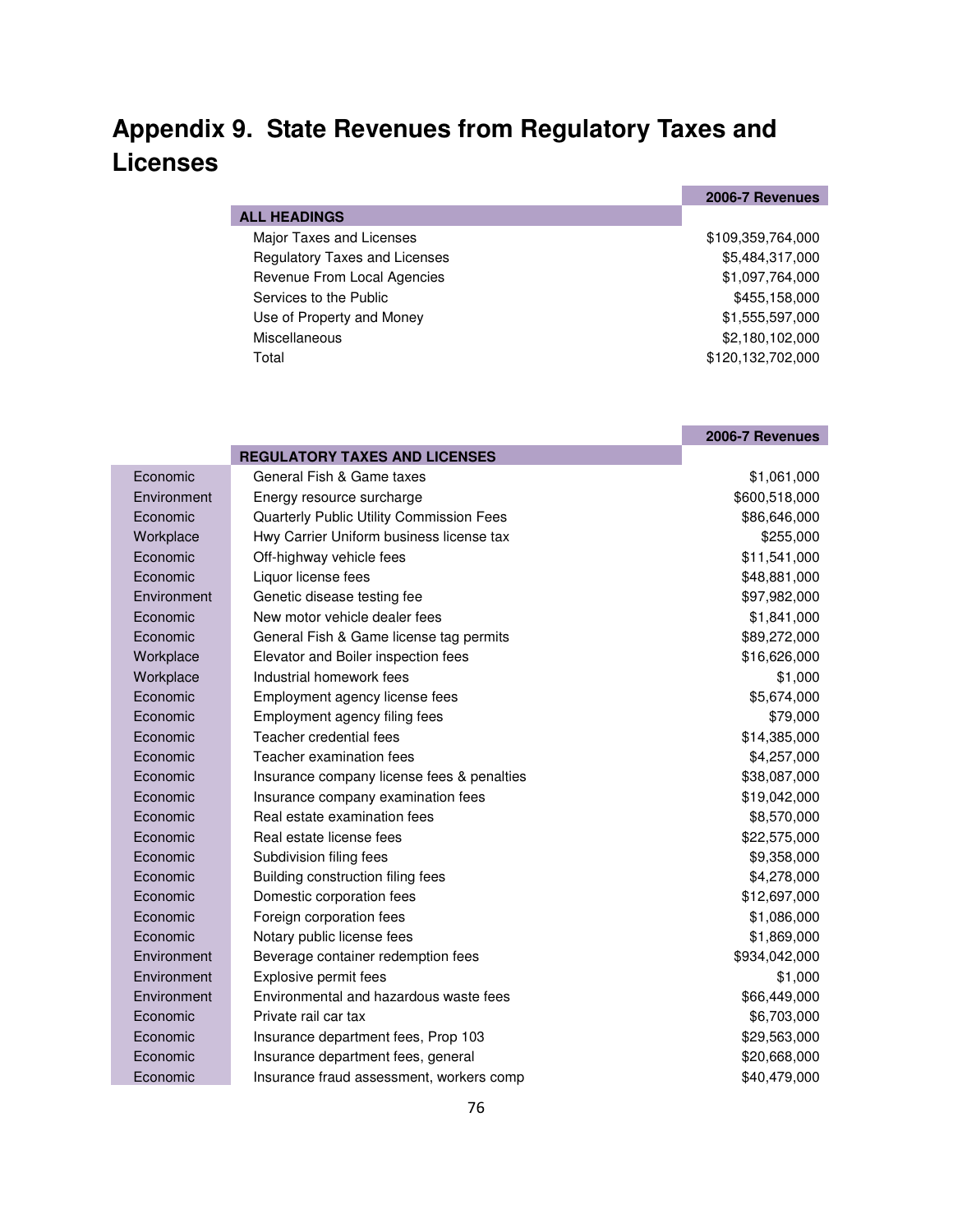| Economic | Insurance fraud assessment, auto      | \$43,691,000    |
|----------|---------------------------------------|-----------------|
| Economic | Insurance fraud assessment, general   | \$5,140,000     |
| Economic | Other regulatory taxes                | \$2,571,214,000 |
| Economic | Other regulatory licenses and permits | \$485,210,000   |
|          | Subtotal                              | \$5,299,741,000 |
|          | Other                                 | \$184,576,000   |
|          | Total                                 | \$5,484,317,000 |
|          |                                       |                 |
|          |                                       |                 |
|          |                                       |                 |
|          |                                       | 2006-7 Revenues |

|           | <b>MAJOR TAXES AND LICENSES</b>    |                 |
|-----------|------------------------------------|-----------------|
| Economic  | Alcoholic beverage taxes and fees  | \$333,789,000   |
| Economic  | Horse racing license fees          | \$37,527,000    |
| Economic  | Insurance gross premiums tax       | \$2,178,336,000 |
|           | Total                              |                 |
|           |                                    |                 |
|           | <b>REVENUE FROM LOCAL AGENCIES</b> |                 |
| Workplace | Architecture public building fees  | \$48,507,000    |
|           |                                    |                 |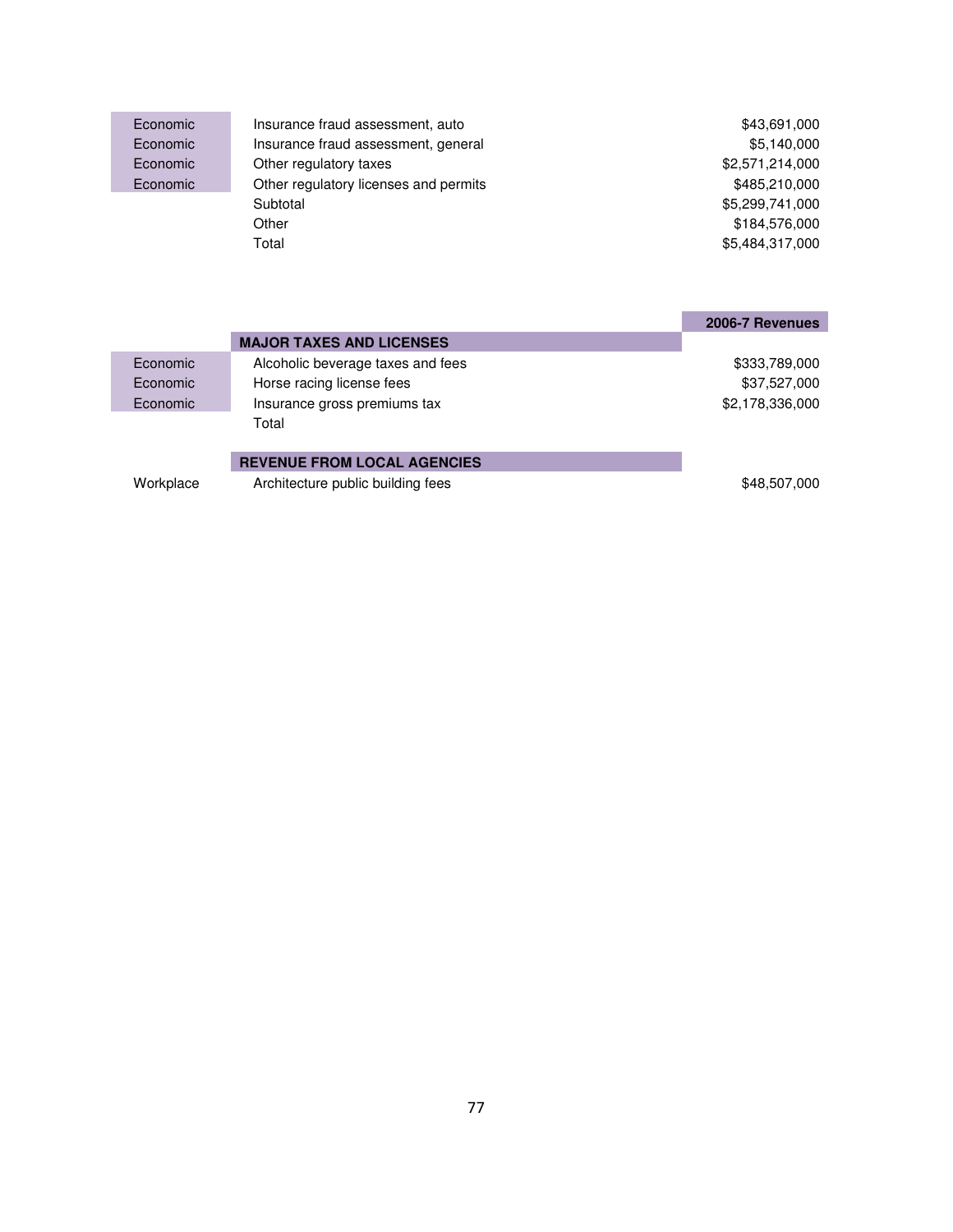# **Appendix 10. Direct Costs to Small Business in California**

|                                 |                   | Employer           |                 |                          |  |
|---------------------------------|-------------------|--------------------|-----------------|--------------------------|--|
|                                 |                   | <b>Total Small</b> | Small           | <b>Non-Farm Employer</b> |  |
|                                 |                   | <b>Business</b>    | <b>Business</b> | <b>Small Business</b>    |  |
| <b>Regulation Cost Per Firm</b> |                   | 3,675,700          | 1,137,100       | 696,300                  |  |
| <b>Direct Regulatory Cost</b>   | \$176,966,400,000 | 48,144.95          | 155,629.58      | 254,152.52               |  |
| Labor Income Lost               | \$81,815,281,664  | 22,258.42          | 71,950.82       | 117,500.05               |  |
| <b>Indirect Business Taxes</b>  |                   |                    |                 |                          |  |
| Lost                            | \$1,759,132,416   | 478.58             | 1,547.03        | 2,526.40                 |  |
| Number of Jobs Lost             | 1,085,927         | 0.30               | 0.95            | 1.56                     |  |
| <b>Direct Regulatory Cost</b>   | 176,966,400,000   | 48,144.95          | 155,629.58      | 254,152.52               |  |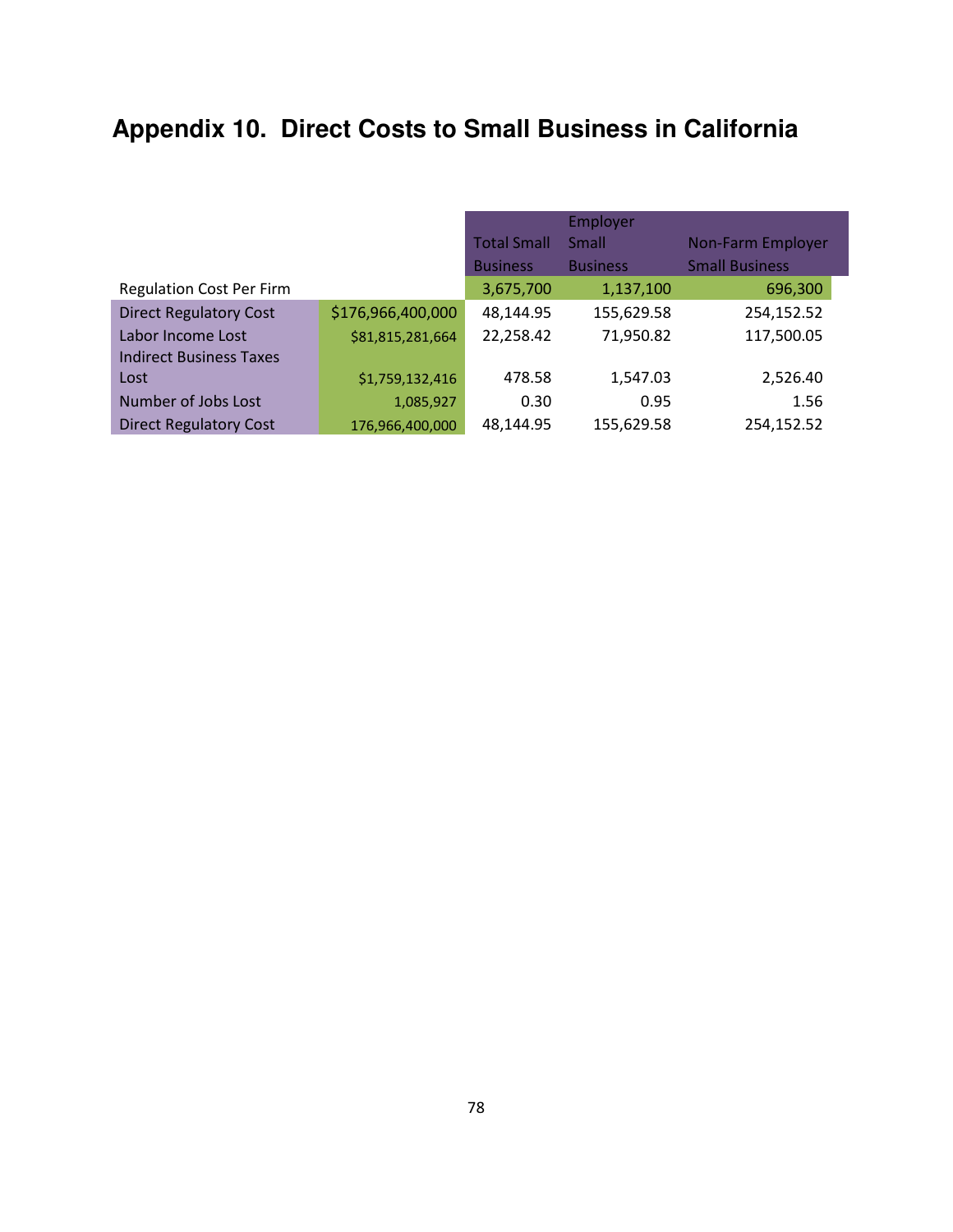#### **Appendix 11. Total Costs (Direct and Second Order) to California Households and Residents.**

| <b>TOTAL IMPACT PER HOUSEHOLD</b>     | 2006 pop.         | 2007 pop.         |
|---------------------------------------|-------------------|-------------------|
| Adverse Regulatory Cost--Total Impact | \$492,994,456,941 | \$492,994,456,941 |
| Number of Households in California    | 12,664,075        | 12,822,784        |
| Cost per Household                    | \$38,928.58       | \$38,446.76       |
| Population                            | 37,332,976        | 37,771,431        |
| Cost per Resident of State            | \$13,205.34       | \$13,052.05       |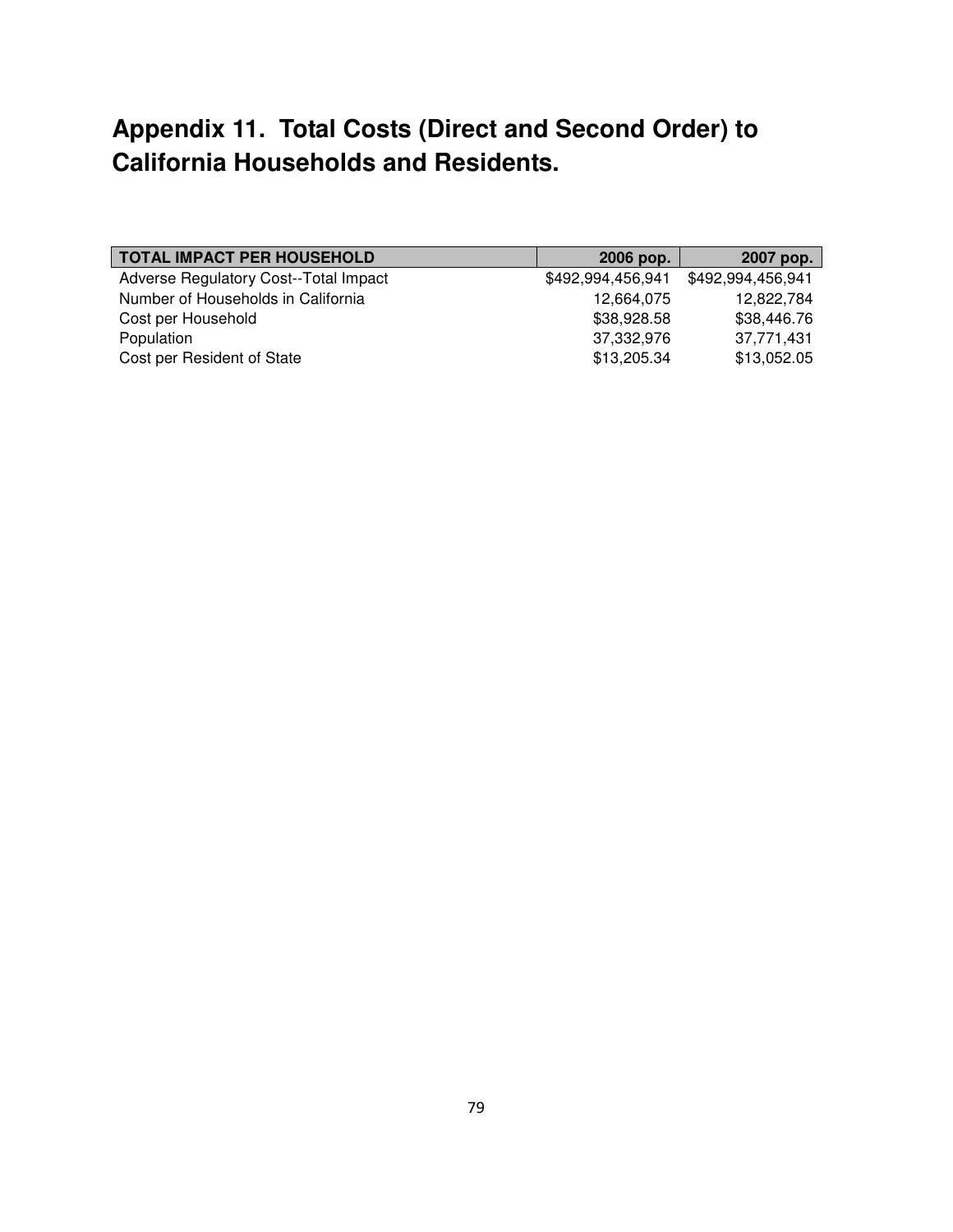# **Appendix 12. Total Costs Relative to General Fund**

|                           |                   |                   |         |                   |                  | 2005/6<br>to     | 2006/7<br>to     |
|---------------------------|-------------------|-------------------|---------|-------------------|------------------|------------------|------------------|
|                           | 2005/6            |                   | 2006-07 |                   | 2007-08 Est.     | 2007/8<br>Growth | 2007/8<br>Growth |
| <b>GROWTH IN REVENUES</b> |                   |                   |         |                   |                  |                  |                  |
| <b>General Fund</b>       | \$84,471,000,000  | \$95,434,051,000  |         | \$100,009,982,000 |                  | 8.81%            | 2.37%            |
| Special Fund              | \$24,078,000,000  | \$24,698,651,000  |         | \$25,400,711,000  |                  | 2.71%            | 1.41%            |
| Total                     | \$108,549,000,000 | \$120,132,702,000 |         | \$125,410,693,000 |                  | 7.49%            | 2.17%            |
|                           |                   |                   |         |                   | <b>Output As</b> |                  | Output as        |
|                           |                   | 2005/6            |         | 2006-07           | Percent          |                  | Percent          |
|                           |                   |                   |         |                   | 2005-06          |                  | 2006-07          |

| <b>GROWTH IN REVENUES</b> |                  |                                     |          |          |
|---------------------------|------------------|-------------------------------------|----------|----------|
| General Fund              | \$84.471.000.000 | \$95.434.051.000                    | 583.63%  | 516.58%  |
| Special Fund              | \$24.078.000.000 | \$24.698.651.000                    | 2047.49% | 1996.04% |
| Total                     |                  | \$108.549.000.000 \$120.132.702.000 | 454.17%  | 410.37%  |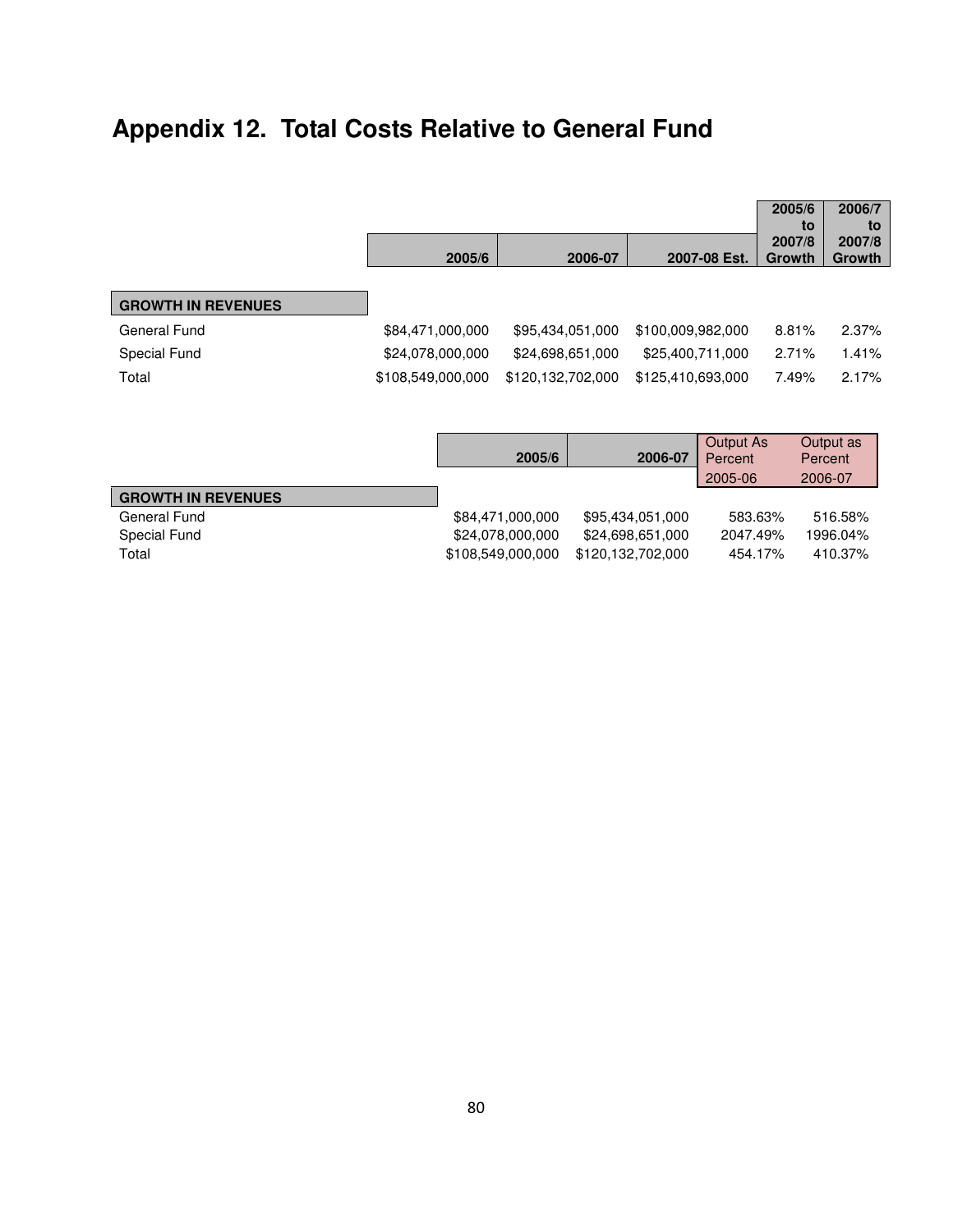## **Appendix 13. Total Indirect Business Taxes Lost Relative to General Fund Expenditures.**

|                                                                                  |                  |                  |           | <b>Indirect</b>                      | <b>Indirect</b><br><b>Business</b> |
|----------------------------------------------------------------------------------|------------------|------------------|-----------|--------------------------------------|------------------------------------|
| <b>GENERAL FUND</b><br><b>EXPENDITURES</b>                                       | 2006-07          | 2007-08 Est.     | Growth    | <b>Business Taxes</b><br>for 2006-07 | <b>Taxes</b><br>for 2007-08        |
|                                                                                  |                  |                  |           |                                      | est                                |
| Office of Emergency Services                                                     | \$193,544,000    | \$268,218,000    | 38.58%    | 8279.5%                              | 5974.4%                            |
| Science Center                                                                   | \$15,186,000     | \$19,986,000     | 31.61%    | 105521.0%                            | 80178.2%                           |
| Department of Fair Employment &<br>Housing<br>State & Consumer Services (incl. 2 | \$15,995,000     | \$18,889,000     | 18.09%    | 100183.9%                            | 84834.6%                           |
| above)<br>Department of Housing &                                                | \$594,937,000    | \$597,795,000    | 0.48%     | 2693.5%                              | 2680.6%                            |
| <b>Community Development</b>                                                     | \$18,733,000     | \$15,654,000     | $-16.44%$ | 85541.1%                             | 102366.2%                          |
| Department of Transportation<br>Department of Highway Patrol                     | \$2,629,930,000  | \$1,438,555,000  | $-45.30%$ | 609.3%                               | 1113.9%                            |
| (Operations) SPECIAL FUNDS                                                       | \$1,497,525,000  | \$1,749,800,000  | 16.85%    | 1070.1%                              | 915.8%                             |
| <b>California Conservation Corps</b>                                             | \$35,755,000     | \$24,729,000     | $-30.84%$ | 44817.3%                             | 64800.1%                           |
| Department of Conservation<br>Department of Forestry & Fire                      | \$4,504,000      | \$5,044,000      | 11.99%    | 355781.8%                            | 317692.6%                          |
| Protection (incl. above)                                                         | \$710,164,000    | \$784,932,000    | 10.53%    | 2256.4%                              | 2041.5%                            |
| Department of Fish & Game                                                        | \$114,900,000    | \$96,295,000     | $-16.19%$ | 13946.4%                             | 16641.0%                           |
| Department of Parks & Recreation                                                 | \$175,449,000    | \$151,213,000    | $-13.81%$ | 9133.4%                              | 10597.2%                           |
| Department of Water Resources                                                    | \$492,154,000    | \$198,845,000    | $-59.60%$ | 3256.0%                              | 8058.7%                            |
| Air Resources Board<br>Department of Toxic Substances                            | \$2,280,000      | \$2,377,000      | 4.25%     | 702825.1%                            | 674144.4%                          |
| Control<br>Environmental Protection (incl 2                                      | \$25,006,000     | \$29,633,000     | 18.50%    | 64082.3%                             | 54076.2%                           |
| above)<br><b>Emergency Medical Services</b>                                      | \$83,820,000     | \$92,197,000     | 9.99%     | 19117.6%                             | 17380.6%                           |
| Authority                                                                        | \$29,065,000     | \$12,546,000     | $-56.83%$ | 55133.0%                             | 127725.3%                          |
| Department of Aging<br>Department of Health Care                                 | \$60,978,000     | \$62,798,000     | 2.98%     | 26279.0%                             | 25517.4%                           |
| Services (incl 2 above)<br>Department of Developmental                           | \$14,157,735,000 | \$14,417,739,000 | 1.84%     | 113.2%                               | 111.1%                             |
| <b>Services</b>                                                                  | \$2,532,094,000  | \$2,668,382,000  | 5.38%     | 632.9%                               | 600.5%                             |
| Department of Mental Health<br>Department of Community Services                  | \$1,855,198,000  | \$1,971,118,000  | 6.25%     | 863.8%                               | 813.0%                             |
| & Development                                                                    | \$3,000,000      | \$3,000,000      | $0.00\%$  | 534147.1%                            | 534147.1%                          |
| Department of Rehabilitation<br>Department of Child Support                      | \$55,511,000     | \$55,513,000     | 0.00%     | 28867.1%                             | 28866.1%                           |
| Services                                                                         | \$525,645,000    | \$351,700,000    | $-33.09%$ | 3048.5%                              | 4556.3%                            |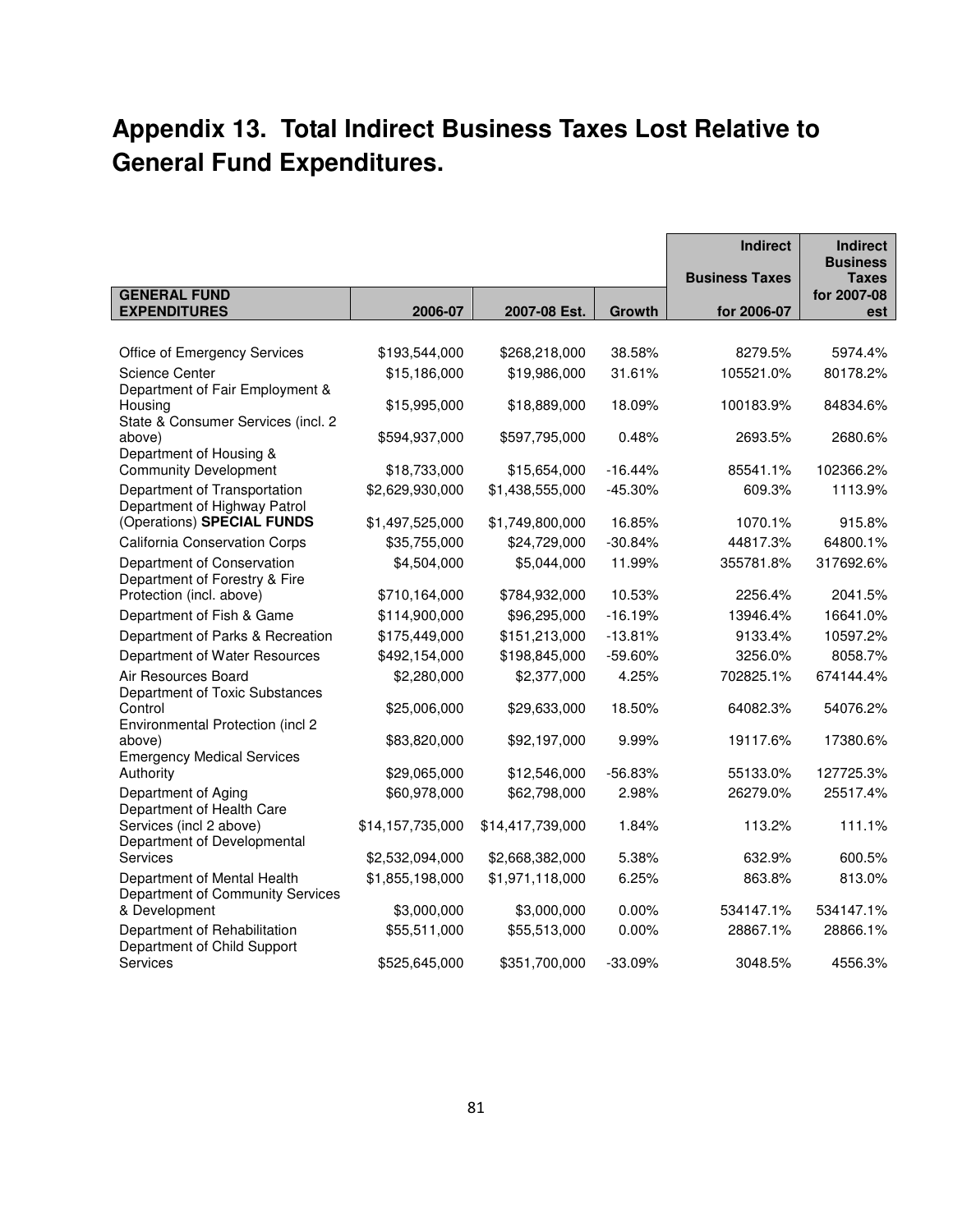|                                      |                  |                  |           | <b>Indirect</b>       | <b>Indirect</b>          |
|--------------------------------------|------------------|------------------|-----------|-----------------------|--------------------------|
|                                      |                  |                  |           | <b>Business Taxes</b> | <b>Business</b><br>Taxes |
| <b>GENERAL FUND</b>                  |                  |                  |           |                       | for 2007-08              |
| <b>EXPENDITURES</b>                  | 2006-07          | 2007-08 Est.     | Growth    | for 2006-07           | est                      |
|                                      |                  |                  |           |                       |                          |
| Department of Social Services (incl. |                  |                  |           |                       |                          |
| 5 above)                             | \$9,131,831,000  | \$9,119,279,000  | $-0.14%$  | 175.5%                | 175.7%                   |
| Health & Human Services (incl. 9     |                  |                  |           |                       |                          |
| above)                               | \$29,011,647,000 | \$29,758,488,000 | 2.57%     | 55.2%                 | 53.8%                    |
| Department of Education              | \$37,347,850,000 | \$38,331,008,000 | 2.63%     | 42.9%                 | 41.8%                    |
| State Library                        | \$62,592,000     | \$48,991,000     | $-21.73%$ | 25601.4%              | 32708.9%                 |
| <b>Employment Development</b>        |                  |                  |           |                       |                          |
| Department                           | \$34,123,000     | \$31,047,000     | $-9.01%$  | 46960.7%              | 51613.4%                 |
| <b>Arts Council</b>                  | \$1,211,000      | \$1,227,000      | 1.32%     | 1323238.0%            | 1305983.1%               |
| Department of Food & Agriculture     | \$101,958,000    | \$107,830,000    | 5.76%     | 15716.7%              | 14860.8%                 |
| Department of Veterans Affairs       | \$13,485,000     | \$36,038,000     | 167.25%   | 118831.4%             | 44465.3%                 |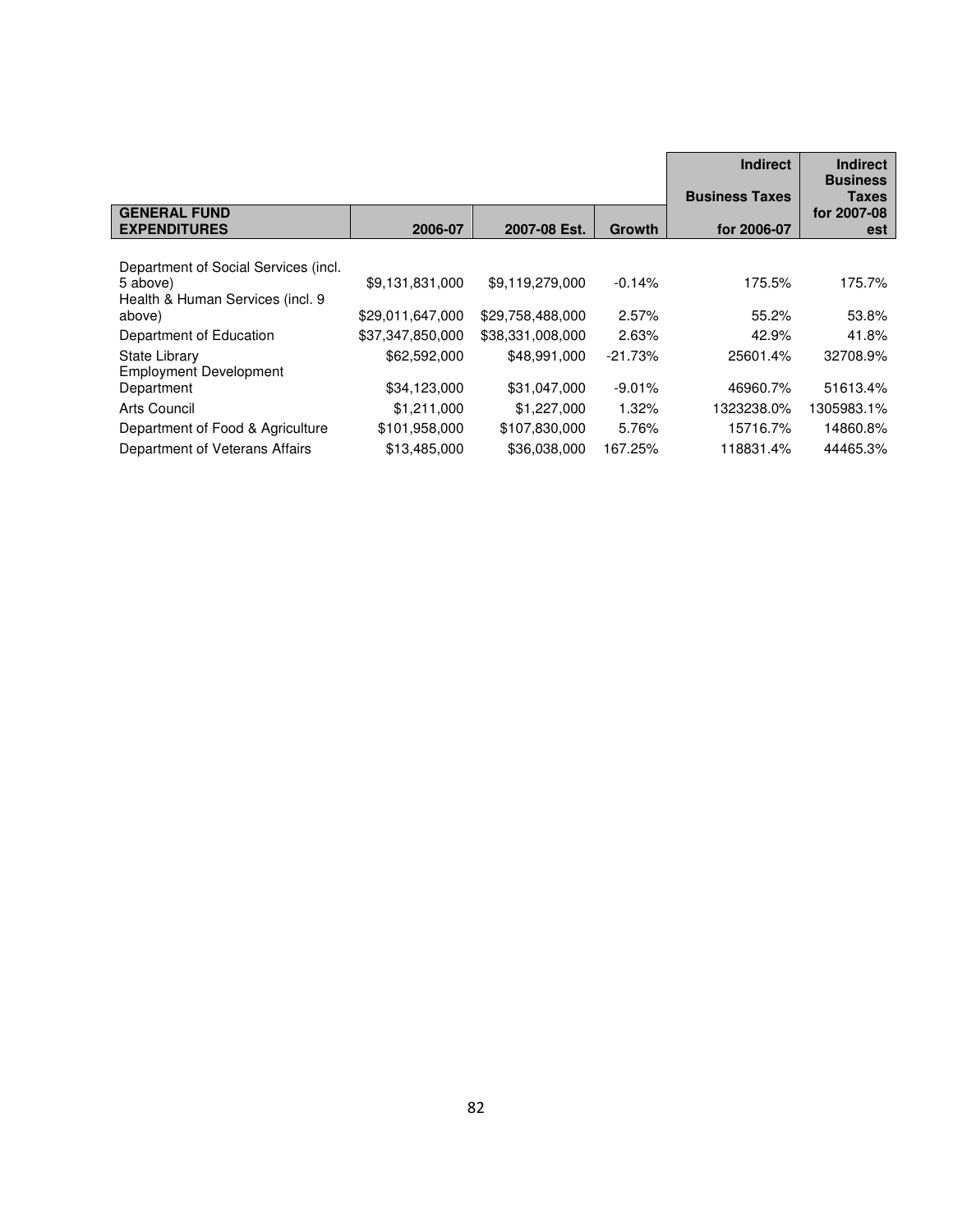### **Appendix 14. Total Costs (Direct and Second Order) to Small Business in California**

|                                 |                   | <b>Total Small</b> | Employer<br>Small | <b>Non-Farm Employer</b> |
|---------------------------------|-------------------|--------------------|-------------------|--------------------------|
|                                 |                   | <b>Business</b>    | <b>Business</b>   | <b>Small Business</b>    |
| <b>Regulation Cost Per Firm</b> |                   | 3,675,700          | 1,137,100         | 696,300                  |
| <b>Total Regulatory Cost</b>    | \$492,994,000,000 | 134,122.48         | 433,553.78        | 708,019.53               |
| <b>Indirect Business Taxes</b>  |                   |                    |                   |                          |
| Lost                            | \$16,024,412,329  | 4,359.55           | 14,092.35         | 23,013.66                |
| Labor Income Lost               | \$210,471,121,058 | 57,260.15          | 185,094.65        | 302,270.75               |
| Number of Jobs Lost             | 3,792,319         | 1.03               | 3.34              | 5.45                     |
| <b>Direct Regulatory Cost</b>   | 176,966,400,000   | 48,144.95          | 155,629.58        | 254,152.52               |